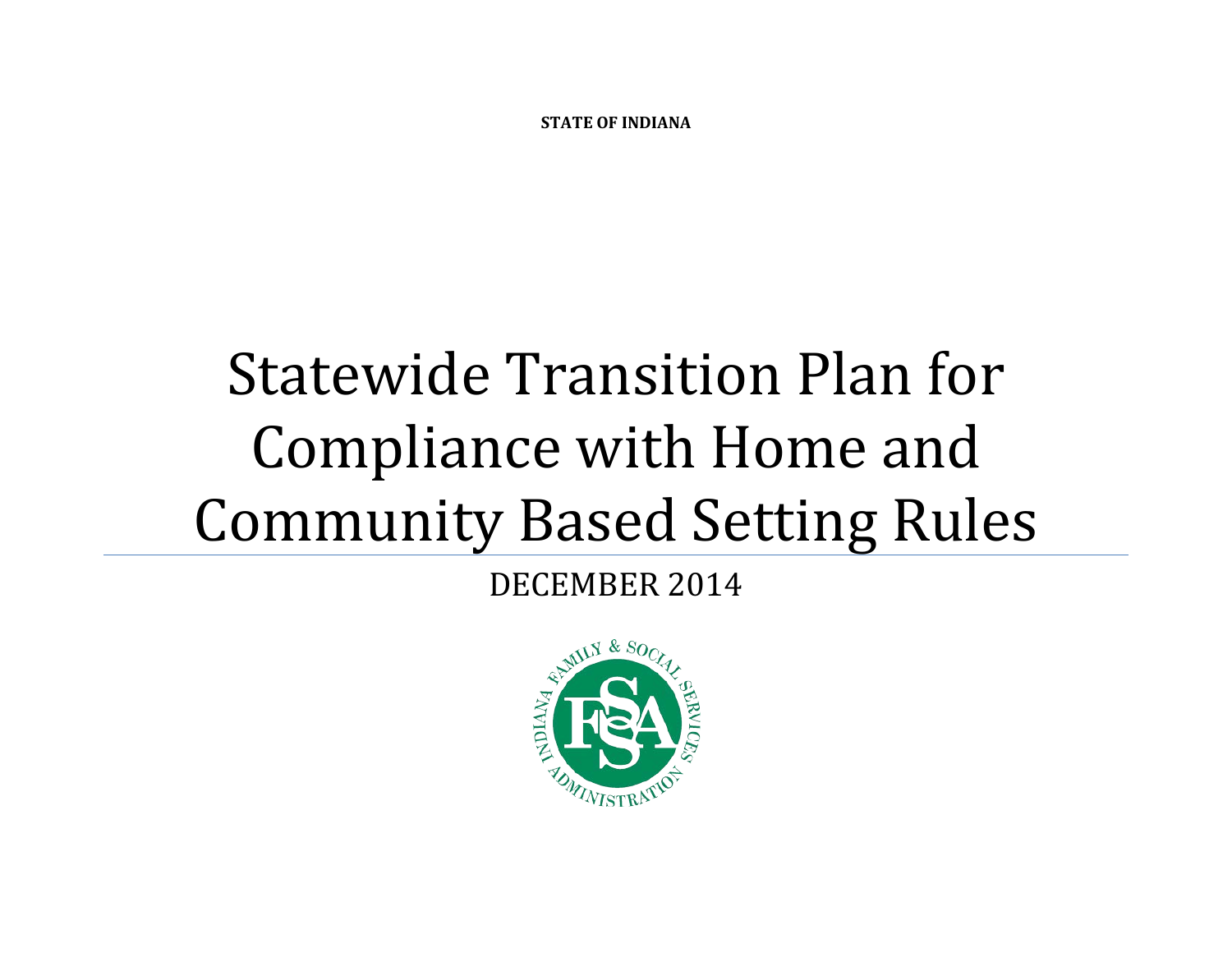# **CONTENTS**

| ◡ |  |
|---|--|
| ∽ |  |

> DIVISION OF AGING

#### $\triangleright$  DIVISION OF DISABILITY AND REHABILATATIVE SERVICES

| • COMMUNITY INTEGRATION & HABILITATION WAIVER AND FAMILY SUPPORTS WAIVER |  |
|--------------------------------------------------------------------------|--|
|                                                                          |  |
|                                                                          |  |
|                                                                          |  |
|                                                                          |  |
|                                                                          |  |
|                                                                          |  |

 $\triangleright$  DIVISION OF MENTAL HEALTH AND ADDICTION – YOUTH SERVICES

| PSYCHIATRIC RESIDENTIAL TREATMENT FACILITIES TRANSITION WAIVER AND CHILD MENTAL |  |
|---------------------------------------------------------------------------------|--|
|                                                                                 |  |
|                                                                                 |  |
|                                                                                 |  |
|                                                                                 |  |
|                                                                                 |  |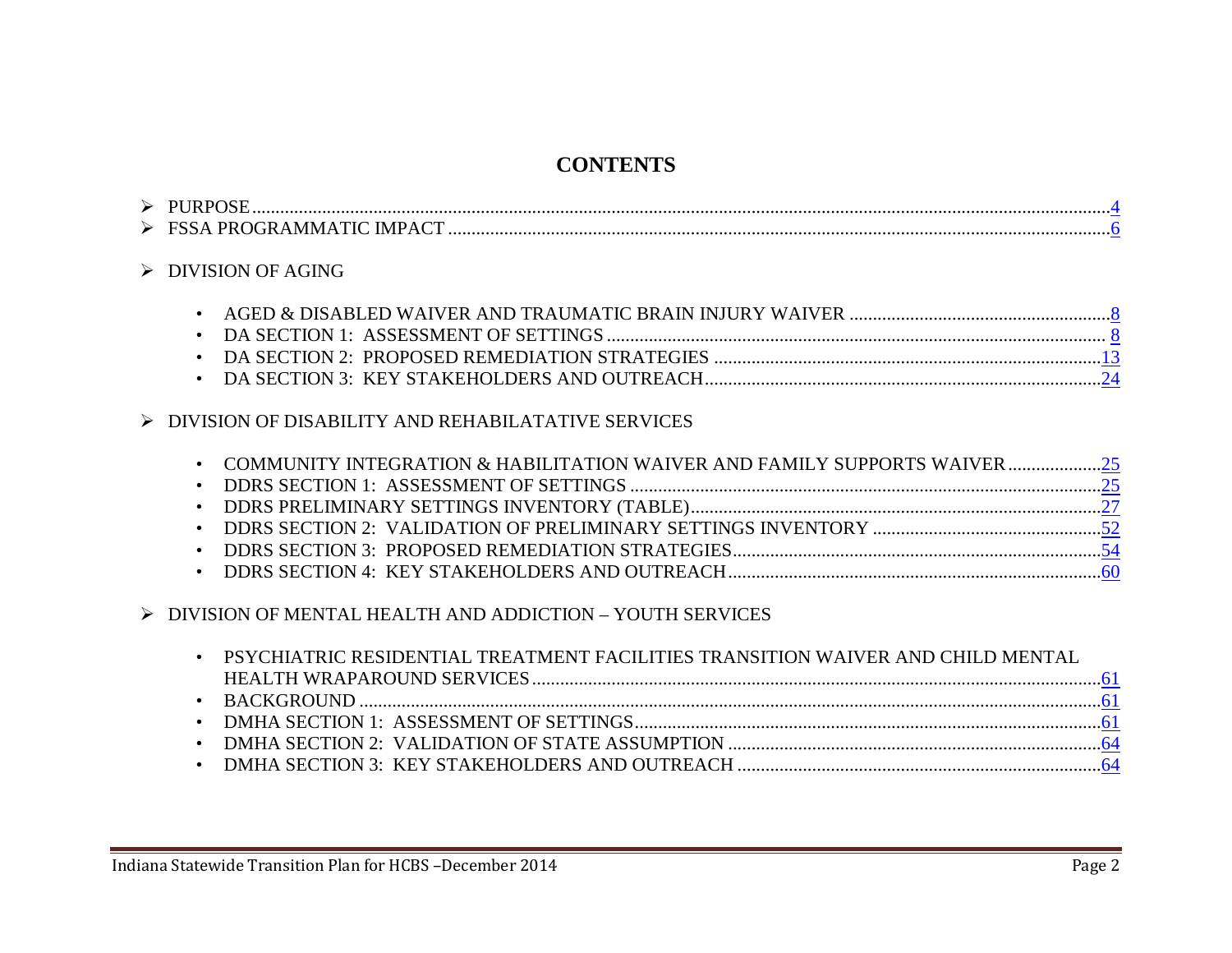# **CONTENTS**

#### **(Continued)**

#### DIVISION OF MENTAL HEALTH AND ADDICTION –ADULT SERVICES

|  | - BEHAVIORAL & PRIMARY HEALTHCARE COORDINATION AND ADULT MENTAL HEALTH $\&$ |  |
|--|-----------------------------------------------------------------------------|--|
|  |                                                                             |  |
|  |                                                                             |  |
|  |                                                                             |  |
|  |                                                                             |  |
|  |                                                                             |  |
|  |                                                                             |  |
|  |                                                                             |  |
|  |                                                                             |  |
|  |                                                                             |  |

#### **References**

CMS Home and Community Based Services: [http://www.medicaid.gov/Medicaid-CHIP-Program-Information/By-Topics/Long-](http://www.medicaid.gov/Medicaid-CHIP-Program-Information/By-Topics/Long-Term-Services-and-Supports/Home-and-Community-Based-Services/Home-and-Community-Based-Services.html)[Term-Services-and-Supports/Home-and-Community-Based-Services/Home-and-Community-Based-Services.html](http://www.medicaid.gov/Medicaid-CHIP-Program-Information/By-Topics/Long-Term-Services-and-Supports/Home-and-Community-Based-Services/Home-and-Community-Based-Services.html)

Division of Aging:<http://www.in.gov/fssa/2329.htm>

Division of Disability and Rehabilitative Services:<http://www.in.gov/fssa/2328.htm>

Division of Mental Health and Addiction:<http://www.in.gov/fssa/dmha/index.htm>

Family and Social Services Administration Calendar: <http://www.in.gov/activecalendar/CalendarNOW.aspx?fromdate=10/1/2014&todate=10/31/2014&display=Month&display=Month>

Indiana Home and Community-Based Services Final Rule: <http://www.in.gov/fssa/4917.htm>

Public Comment E-mail: [HCBSrulecomments@fssa.in.gov](mailto:HCBSrulecomments@fssa.in.gov)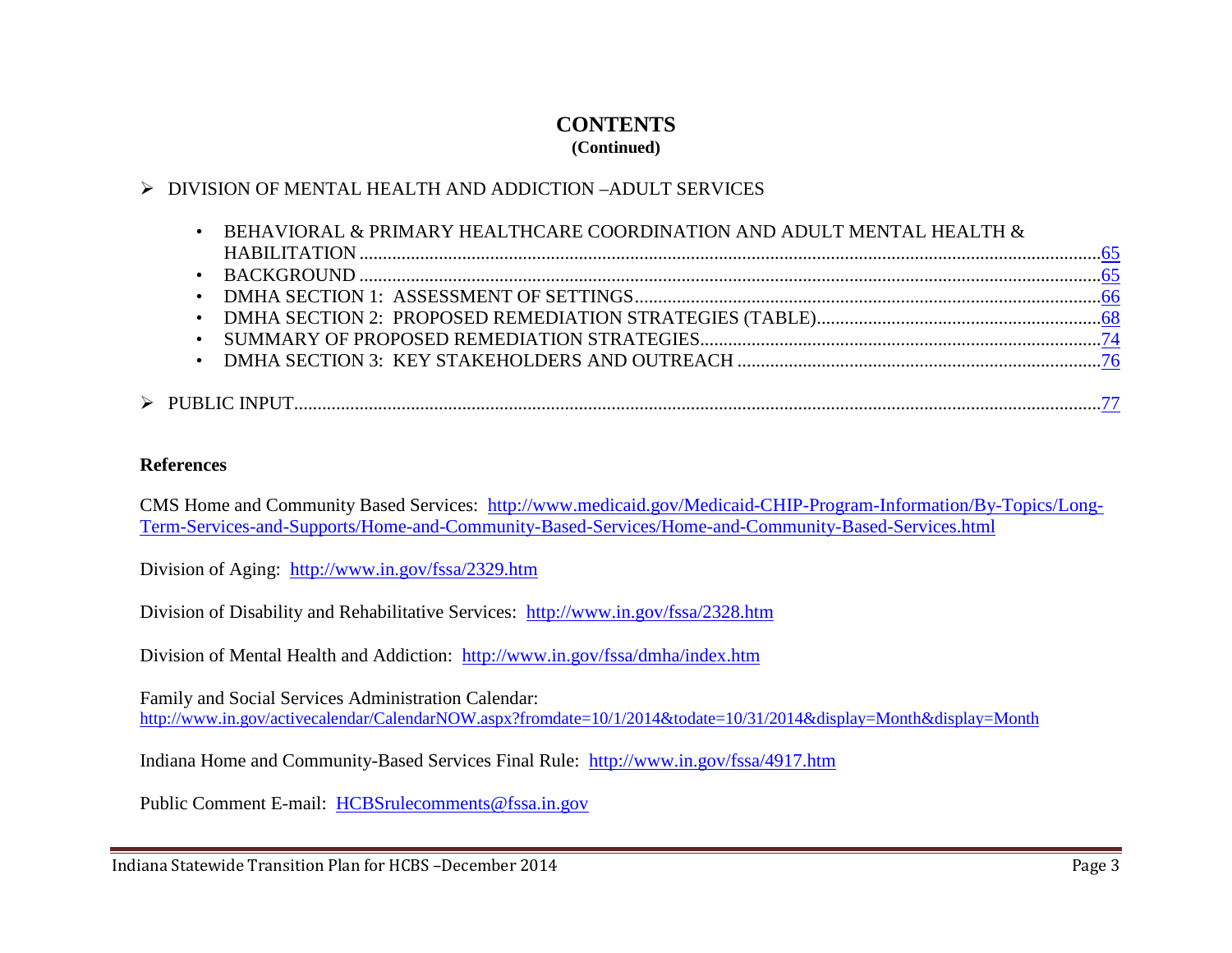# <span id="page-3-0"></span>**PURPOSE**

Effective March 17, 2014, the Centers for Medicare & Medicaid Services (CMS) have issued regulations that define the settings in which it is permissible for states to pay for Medicaid Home and Community-Based Services (HCBS). The purpose of these regulations is to ensure that individuals receive Medicaid HCBS in settings that are integrated and that support full access to the greater community. This includes opportunities to seek employment and work in competitive and integrated settings, engage in community life, control personal resources, and receive services in the community to the same degree as individuals who do not receive HCBS. These changes will maximize the opportunities for participants in HCBS programs to have access to the benefits of community living and to receive services in the most integrated setting.

States must ensure all HCBS settings comply with the new requirements by completing an assessment of existing state standards including rules, regulations, standards, policies, licensing requirements and other provider requirements to ensure settings comport with the HCB settings requirements.

The Indiana Family and Social Services Administration (FSSA) has created a Statewide Transition Plan to assess compliance with the HCBS Rule and identify strategies and timelines for coming into compliance with the new rule as it relates to all FSSA HCBS programs. States must be in full compliance with the federal requirements by the time frame approved in the Statewide Transition Plan but no later than March 17, 2019.

The federal citation for the new rule is 42 CFR 441.301(c) (4)-(5), and Section 441.710(a)(1)(2). More information on the rules can be found on the CMS website at: [CMS Home and Community Based Services.](http://www.medicaid.gov/Medicaid-CHIP-Program-Information/By-Topics/Long-Term-Services-and-Supports/Home-and-Community-Based-Services/Home-and-Community-Based-Services.html)

#### **Overview of the Settings Provision**

The final rule requires that all home and community-based settings meet certain criteria. These include:

- The setting is integrated in and supports full access to the greater community;
- The setting is selected by the individual from among setting options;
- Each individual has a right to privacy, is treated with dignity and respect, and is free from coercion and restraint;
- Provides individuals independence in making life choices;
- The individual is given choice regarding services and who provides them.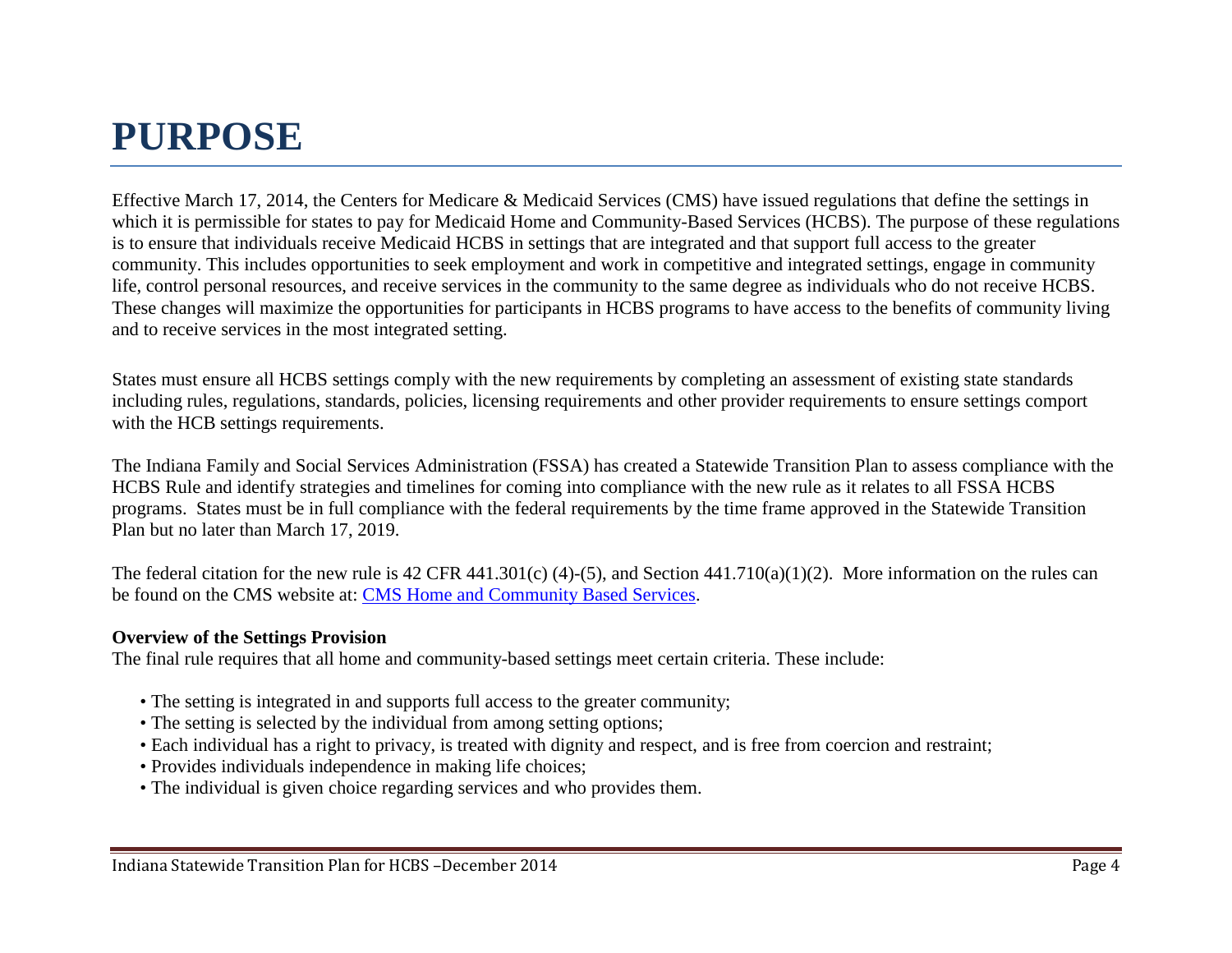In residential settings owned or controlled by a service provider, additional requirements must be met:

- The individual has a lease or other legally enforceable agreement providing similar protections;
- Each individual must have privacy in their living unit including lockable doors;
- Individuals sharing a living unit must have choice of roommates;
- Individuals must be allowed to furnish or decorate their own sleeping and living areas;
- The individual controls his/her own schedule including access to food at any time;
- The individual can have visitors at any time; and
- The setting is physically accessible.

.

Any modification to these additional requirements for provider-owned home and community-based residential settings must be supported by a specific assessed need and justified in the person-centered service plan.

The rule clarifies settings in which home and community based services cannot be provided. These settings include: nursing facilities, institutions for mental disease, intermediate care facilities for individuals with intellectual disabilities, and hospitals.

It is not the intention of CMS or the state of Indiana to take away any residential options, or to remove access to services and supports. The intent of the federal regulation and the Indiana transition plan is to ensure that individuals receive Medicaid HCBS in settings that are integrated in and support full access to the greater community.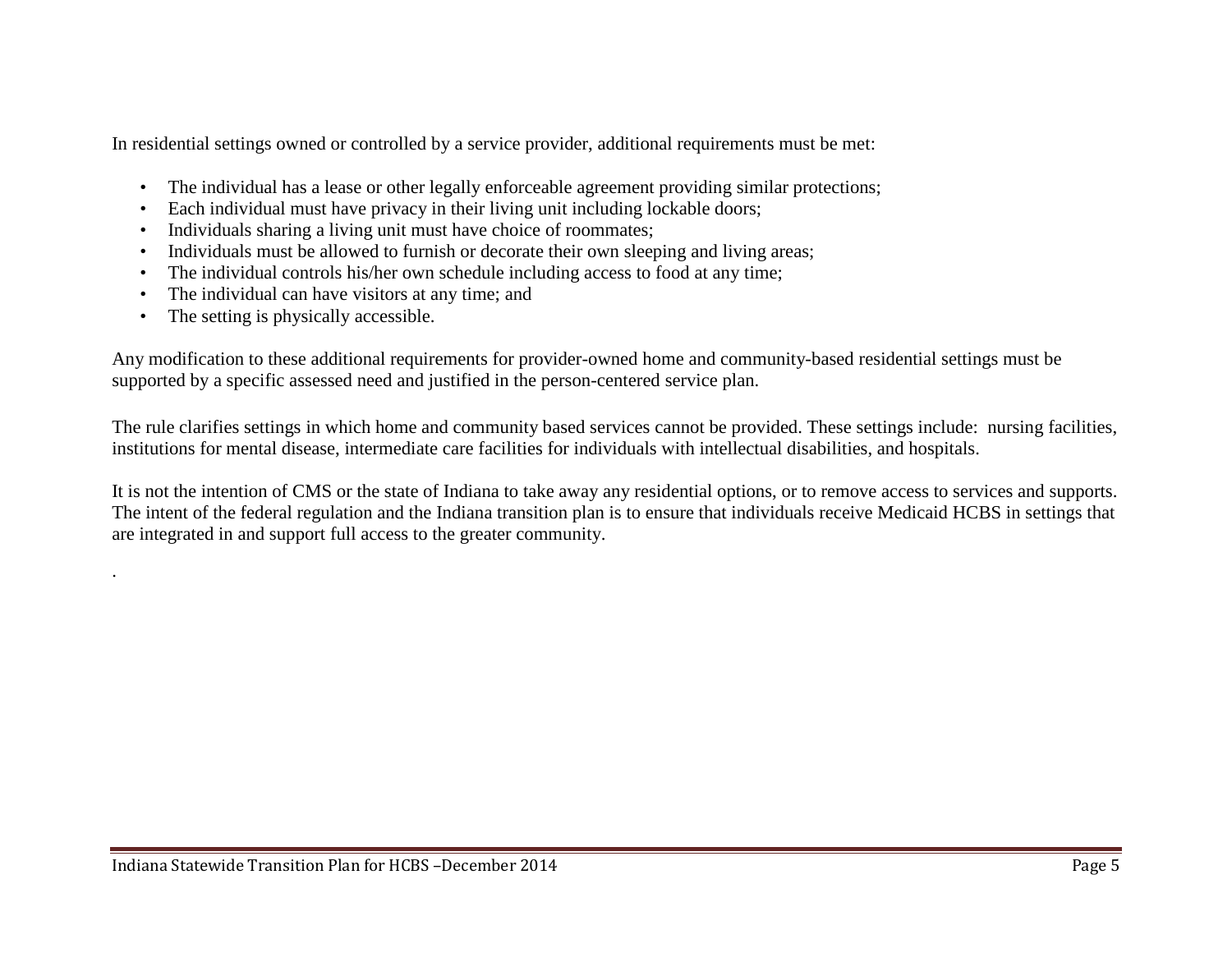# <span id="page-5-0"></span>**FSSA PROGRAMMATIC IMPACT**

The programs currently under review include 1915(c) HCBS Waivers and 1915(i) State Plan Amendments administered by the following Divisions within the Family and Social Services Administration:

#### **Division of Aging**

- Aged & Disabled (A&D) Waiver IN.210
- Traumatic Brain Injury (TBI) Waiver IN.4197

#### **Division of Disability and Rehabilitative Services**

- Community Integration and Habilitation (CIH) Waiver IN.378
- Family Supports Waiver (FSW) IN.387

#### **Division of Mental Health and Addiction**

#### **Youth Services**

- Psychiatric Residential Treatment Facility (PRTF) Transition Waiver IN.03
- Child Mental Health Wraparound Services (CMHW) TN No. 12-013

#### **Adult Services**

- Behavioral and Primary Healthcare Coordination (BPHC) TN No 13.013
- Adult Mental Health & Habilitation (AMHH) TN No 12-003

FSSA as the single state agency is comprised of five divisions, all of which play a role in the administration and reimbursement of home and community based services. The Division of Family Resources determines Medicaid eligibility. The Office of Medicaid Policy and Planning develops medical policy and ensures proper reimbursement of Medicaid services. The remaining three divisions, listed above, administer multiple programs including Medicaid home and community based programs that serve the unique population that division serves.

This Statewide Transition Plan covers three major areas: Assessment, Proposed Remediation Strategies and Public Input.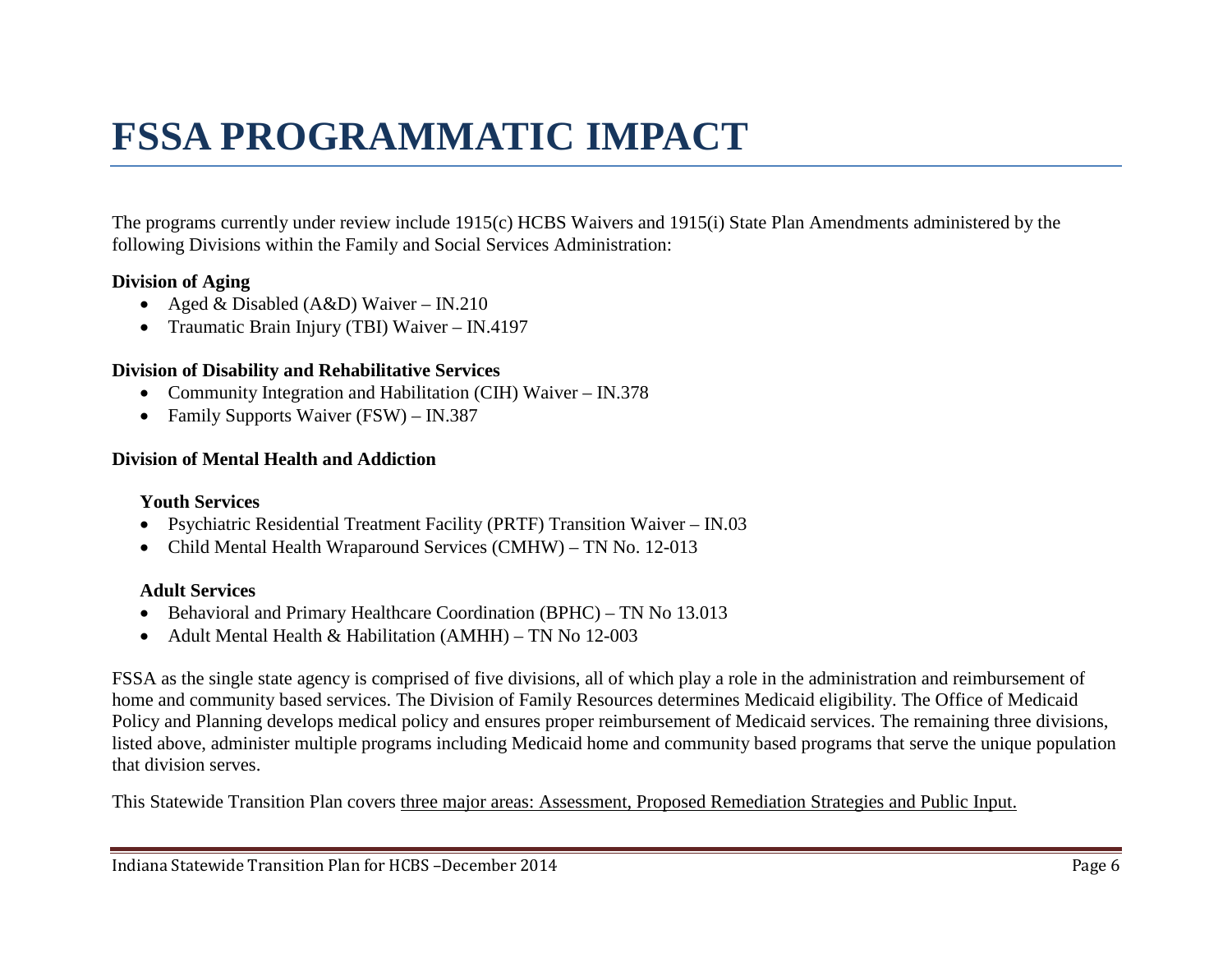The following pages include plans presented by each of the three FSSA divisions who administer Indiana's HCBS programs:

- **Division of Aging (DA)**
- **Division of Disability and Rehabilitative Services (DDRS)**
- **Division of Mental Health and Addiction (DMHA) – Adult and Youth Services**

While each of the three major areas listed above are included, each Division is presenting a customized plan, including methods and timelines that best suit their operations as well as their members and stakeholder groups.

Although each plan is unique, they each include the following fundamental steps of the process necessary to comply with the HCBS final rule:

- An assessment of HCBS programs, service definitions, rules and policies addressing all settings including both residential and non-residential
- $\triangleright$  Identify areas for remediation

.

- $\triangleright$  Collect data to validate assumptions: FSSA is developing provider and/or member surveys to gather additional information in order to drive decisions
- $\triangleright$  Develop quality assurance processes to ensure ongoing compliance
- $\triangleright$  Involve key stakeholders, associations, advocacy groups and members throughout the process of transition plan development

Individuals who are enrolled in and receiving services from one of the HCBS programs may also be referred to, in this Statewide Transition Plan, as participants, members, beneficiaries, consumers, residents, individuals, or clients.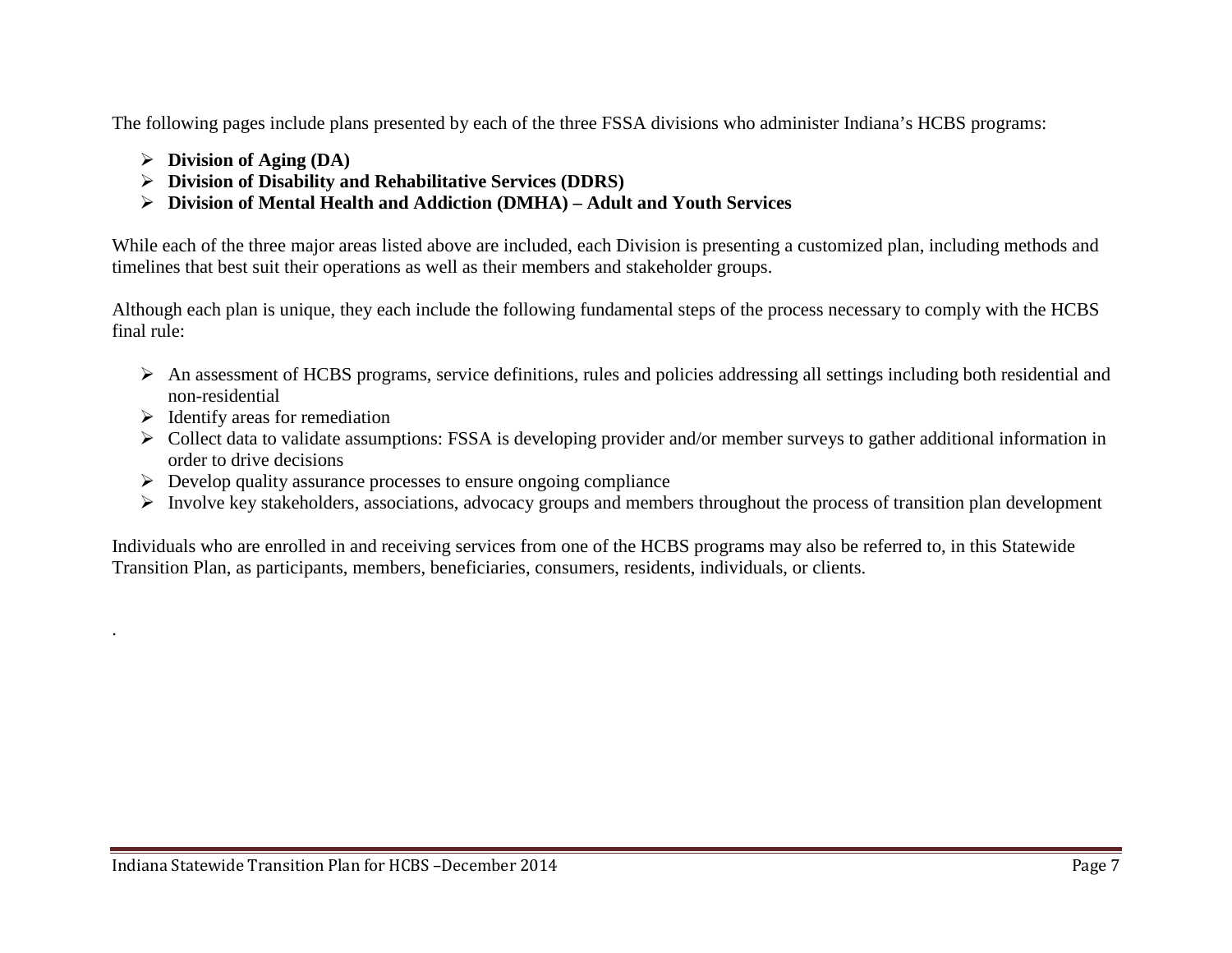# **Division of Aging (DA)**

#### **HCBS Programs**

#### <span id="page-7-0"></span>**Aged and Disabled (A&D) Waiver – 1915c Traumatic Brain Injury (TBI) Waiver – 1915c**

## <span id="page-7-1"></span>**SECTION 1: ASSESSMENT OF SETTINGS**

From May through September 2014 the Division of Aging completed a review and analysis of all settings where HCBS services are provided. The analysis included:

- A crosswalk of Indiana Statute, Indiana Administrative Code, Home and Community Based Services policy;
- On-site visits to residential service providers;
- A self-survey of residential providers to assess operating practices, waiver participation levels and general adherence to HCBS rule principles;
- Review of licensing rules and regulations.

Through routine monitoring efforts, including quality reviews, site visits and on-going communication with providers and participants, the DA is aware of many strengths and weaknesses as they relate to the HCBS rule.

The Division of Aging currently monitors providers and service delivery through a variety of activities. Two of these are Provider Compliance Reviews (PCR) and Participant-Centered Compliance Reviews (PCCRs). These assessments will continue throughout the transition process and will be updated to include the new standards as we move through the transition period.

The Participant Centered-Compliance Review is conducted for a statistically significant random sample of waiver participants each year. This review focuses on how the individual experiences the services they receive and how each individual's chosen providers comply with waiver standards in the delivery of services.

The Provider Compliance Review is conducted every three years for all waiver providers not licensed by the Indiana State Department of Health (ISDH). The PCR focuses on the provider's policies and procedures and looks for evidence that those are being followed.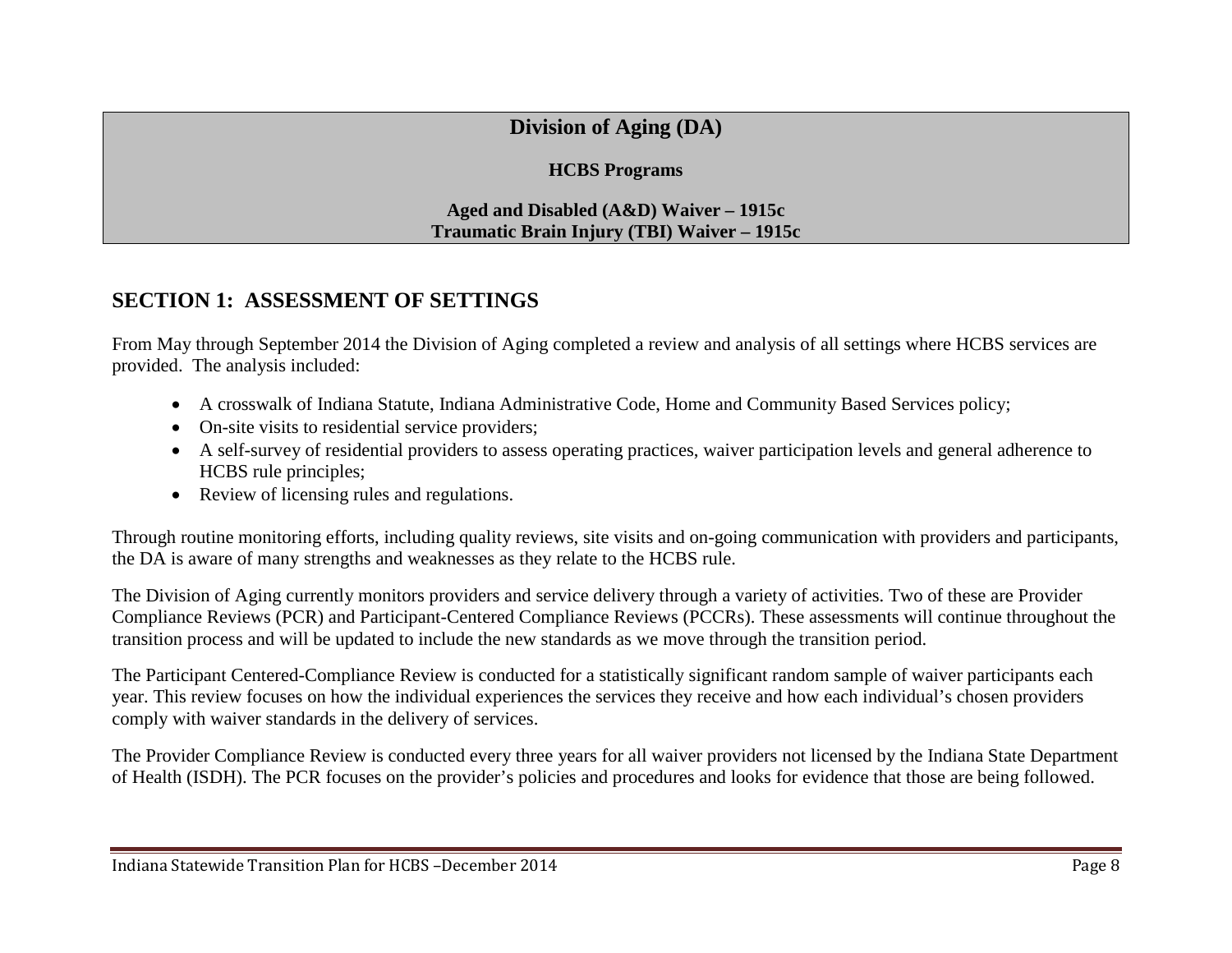With both types of reviews, all negative findings must be addressed through a "corrective action plan (CAP)" which allows the provider to describe how it intends to address the problem. The DA then either approves the CAP, or works with the provider to develop an acceptable plan. The State intends to use these same tools and processes to assess and correct many of the areas which are identified as non-compliant with the HCBS rule, and will also continue to use updated versions of these tools to assure compliance with the HCBS rule over the long-term.

Through the process described above, the State has determined the following waiver services fully comply with the regulatory requirements because they are individualized services provided in the participant's private home:

- **Attendant Care** (A&D, TBI): Assistance with activities of daily living
- **Behavior Management/Behavior Program and Counseling** (TBI): Specialized therapies to address behavioral needs
- **Case Management** (A&D, TBI): Coordination of other waiver services, assuring freedom of choice and person-centered planning
- **Community Transition** (A&D, TBI): Funds to purchase household needs for participants transitioning into their own home
- **Environmental Modification Assessment** (A&D, TBI): Support to assure that home modifications are effective and efficient
- **Environmental Modifications** (A&D, TBI): Home modifications to meet the participant's disability-related needs
- **Healthcare Coordination** (A&D, TBI): Specialized medical support for participants with complex medical needs
- **Home Delivered Meals** (A&D, TBI): Nutritional meals for participants who are unable to prepare them
- **Homemaker** (A&D, TBI): Assistance with cleaning and routine household tasks
- **Nutritional Supplements** (A&D, TBI): Liquid supplements such as "Boost" or "Ensure"
- **Personal Emergency Response System** (A&D, TBI): Medical emergency alert systems for participants who spend time alone
- **Pest Control** (A&D, TBI): Pest extermination services when health and safety is compromised
- **Residential Based Habilitation** (TBI): Specialized therapies in the home setting
- **Respite** (A&D, TBI): Short term relief for non-paid caregivers
- **Specialized Medical Equipment and Supplies** (A&D, TBI): Adaptive equipment and supplies to help participants live more independently
- **Structured Family Caregiving** (A&D): Around-the-clock residential support provided in a participant's own home
- **Supported Employment** (TBI) Supervision and training for participants requiring support to be able to perform in a work setting
- **Transportation** (A&D, TBI): Rides to assist participants in accessing community services, activities, and resources identified in the service plan
- **Vehicle Modifications** (A&D, TBI): Modifications to vehicles to meet a participant's disability-related need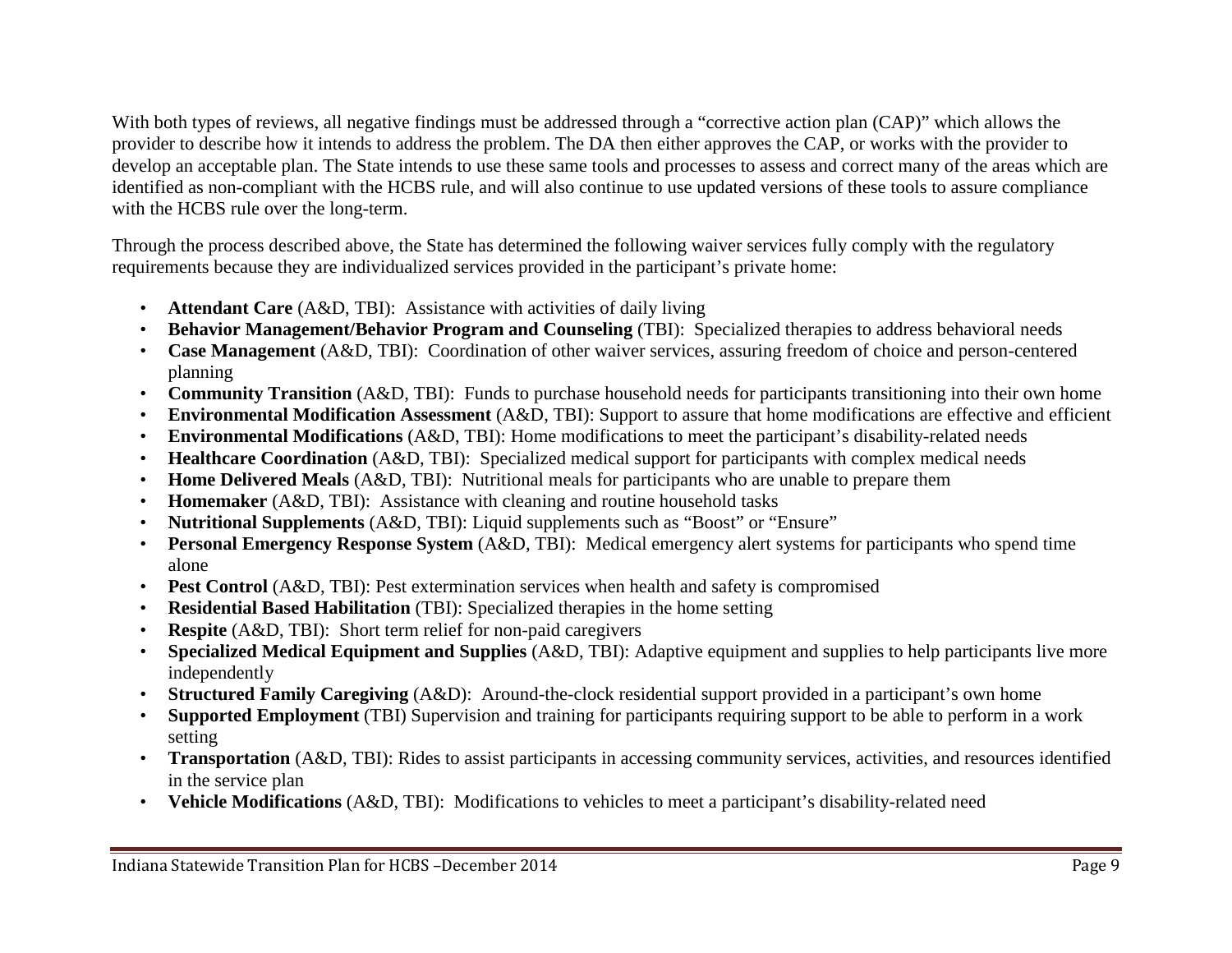Through the assessment process, the State has also determined the following services, **with changes**, will fully comply with the regulatory requirements. The State will work with providers of these services to develop remediation strategies and timelines to implement the changes needed to achieve full compliance.

It is not the intention of CMS or the state of Indiana to take away any residential options, or to remove access to services and supports. The intent of the federal regulation and the Indiana transition plan is to ensure that individuals receive Medicaid HCBS in settings that are integrated in and support full access to the greater community.

• **Adult Family Care** (A&D, TBI): Residential services provided in a family-like setting

Adult Family Care (AFC) homes are approved to serve not more than four residents in a home-like setting in a residential community with a live-in caregiver. While the HCBS waiver service definition reflects the requirements set forth in the final rule, it lacks the specificity of the rule. A self-survey of AFC providers was conducted as an initial assessment to identify areas in need of remediation. There are currently 40 enrolled AFC homes. The self-survey indicates that at least 73% of AFC homes will need to implement changes to address the standards:

- o The individual can have visitors at any time
- o The individual controls his/her own schedule including access to food at any time
- o The setting is integrated in and supports full access to the greater community
- o The individual has choice of roommates

.

Results also indicate that approximately 64% of providers use a lease or residency agreement, but it has not been determined if these are legally enforceable.

• **Assisted Living** (A&D, TBI): Residential services offering an increased level of support in a home or apartment-like setting. Assisted Living (AL) facilities participating in HCBS waiver programs are governed by 455 IAC Section 3 and IC 12-10-15-3 which encompass many of the requirements of the HCBS rule. Among these requirements are lockable, private units with a refrigerator and a means to heat food, assures the resident the freedom to choose their roommate or choose to not have a roommate; and a Resident Contract which delineates resident rights and provider responsibilities. While the self-survey results indicate broad compliance with these requirements, there are isolated incidents of non-compliance with nearly all HCBS standards which will require remediation.

Assisted Living facilities are, by nature, somewhat isolating as they provide a full range of services within a facility. The State fully supports the concept of "Aging in Place" for elderly residents who choose to receive services conveniently or in a residence which allows them to remain close to a loved one in a nearby nursing facility. The State does have some AL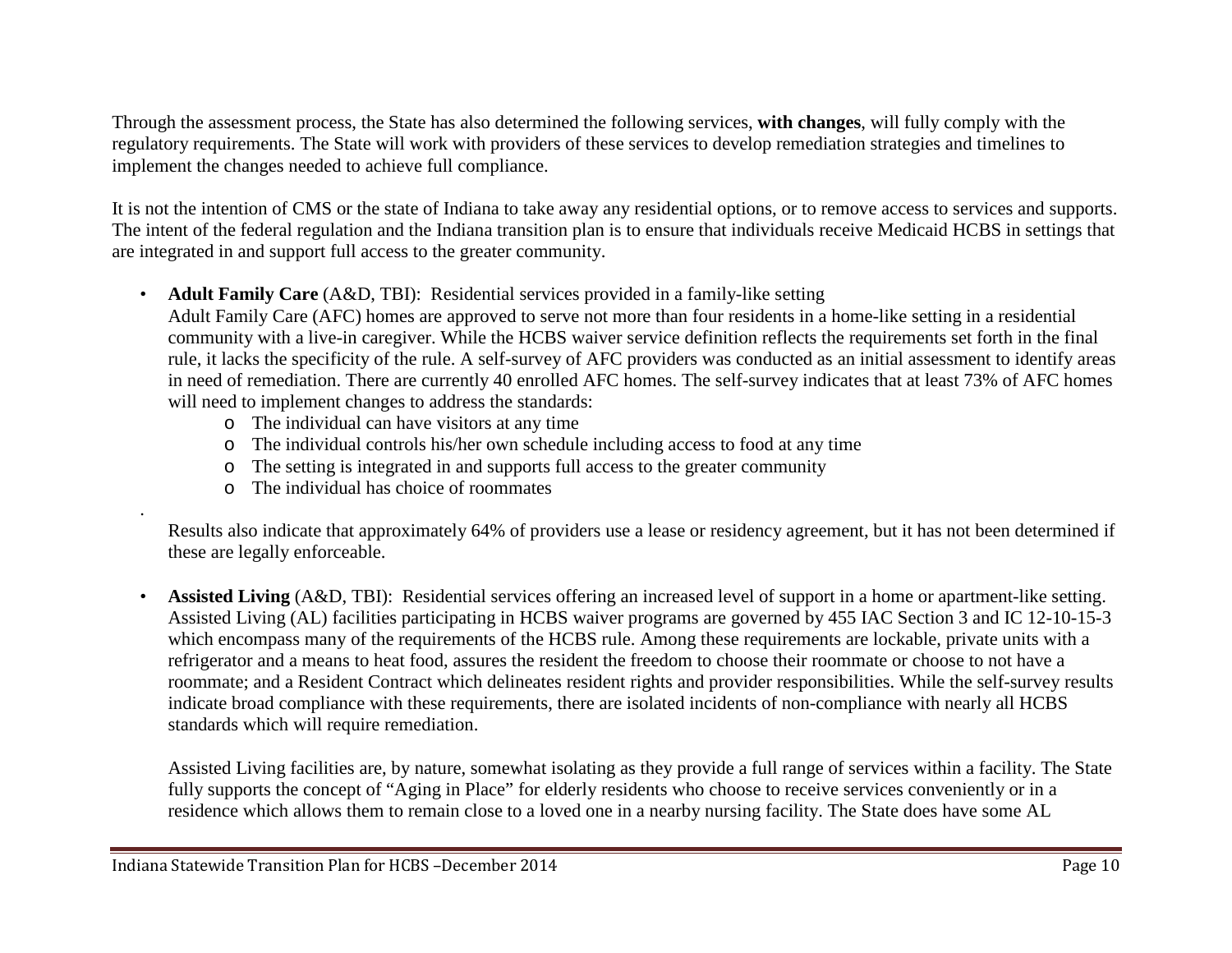facilities which are co-located with nursing facilities, but does not allow them to be located within or adjacent to a public institution. The provider self-survey does indicate that some providers do limit visiting hours or have restrictions which limit access to the greater community and have implemented safety measures which include secured perimeters or delayed egress systems.

- There are currently 87 enrolled Assisted Living providers. The overall assessment of AL providers indicates a high percentage of compliance with isolated incidents of remediation needed to achieve the following standards:
	- o The individual controls his/her own schedule including access to food at any time
	- o The individual has privacy in their unit including lockable doors
	- o The individual has choice of roommates
	- o The individual has a lease or other legally enforceable agreement providing similar protections
	- o The setting is integrated in and supports full access to the greater community
	- o The setting ensures individual rights of privacy, dignity and respect, and freedom from coercion and restraint
	- o The individual can have visitors at any time
- **Adult Day Services** (A&D, TBI): Activities provided in a group setting, outside the home The State has not yet assessed Adult Day Service settings to determine the level of compliance with the HCBS rule. Current service standards require the service be "…community-based group programs designed to meet the needs of adults with impairments through individual service plans."

Current waiver requirements forbid any use of individual restraint but do not extend this definition to include the restriction of facilities which may have secured perimeters or delayed egress systems.

There are currently 40 enrolled Adult Day Service providers. The State will use an approach similar to that used to assess residential settings, but at this time we do not have enough information to identify any specific instances of non-compliance with HCBS rule requirements. The assessment and remediation strategies delineated below will be implemented to identify and correct deficiencies.

• **Structured Day Program** (TBI): Activities and rehabilitative services provided in a group setting outside the home The State has not yet assessed Structured Day Program settings to determine the level of compliance with the final rule. Current service standards do require the service to be tailored to the needs of the individual participant. Current waiver requirements forbid any use of individual restraint but do not extend this definition to include the restriction of facilities which may have secured perimeters or delayed egress systems.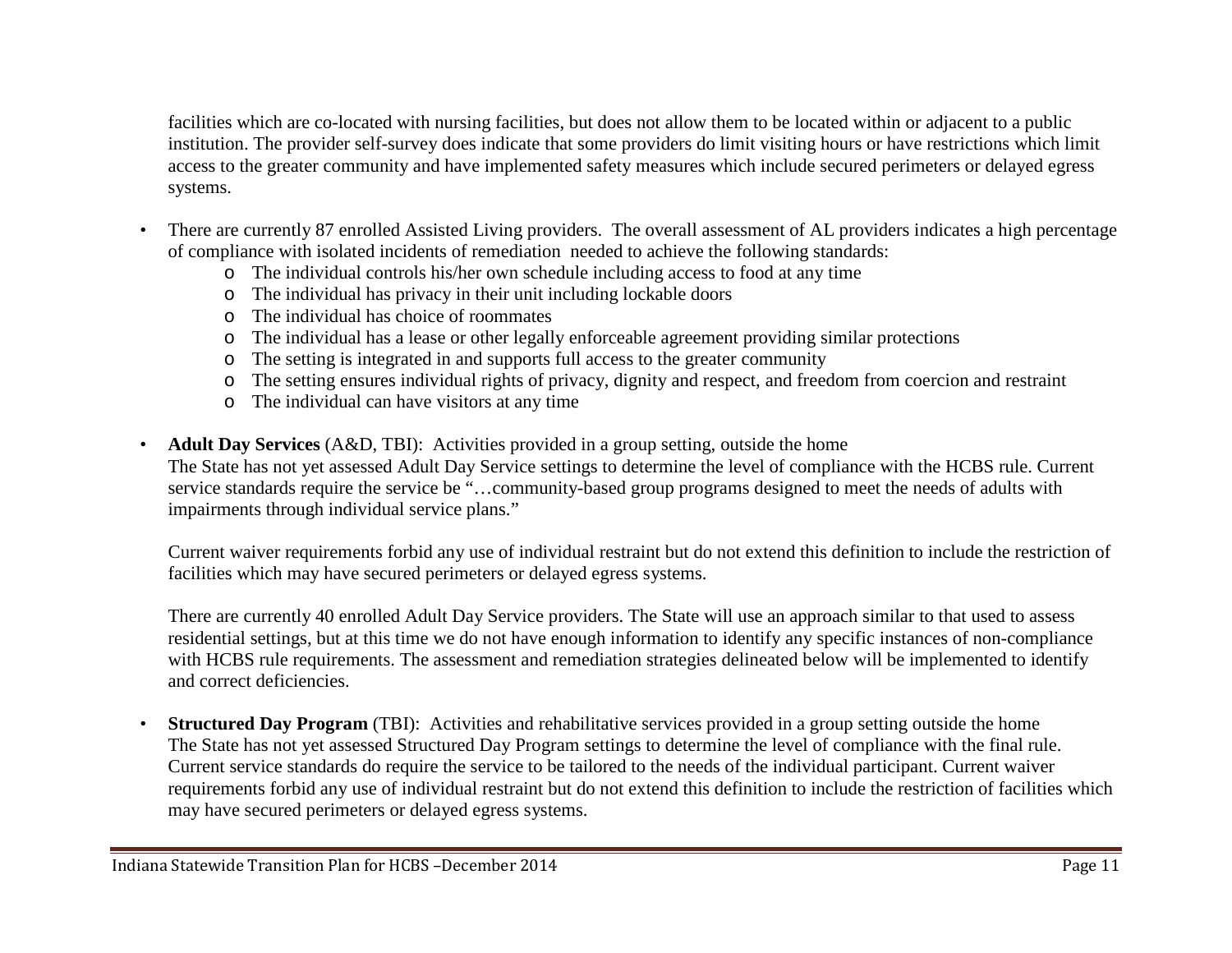There are currently 90 enrolled Structured Day Program Providers. The State will use an approach similar to that used to assess residential settings, but at this time we do not have enough information to identify any specific instances of non-compliance with HCBS rule requirements. The assessment and remediation strategies delineated below will be implemented to identify and correct deficiencies.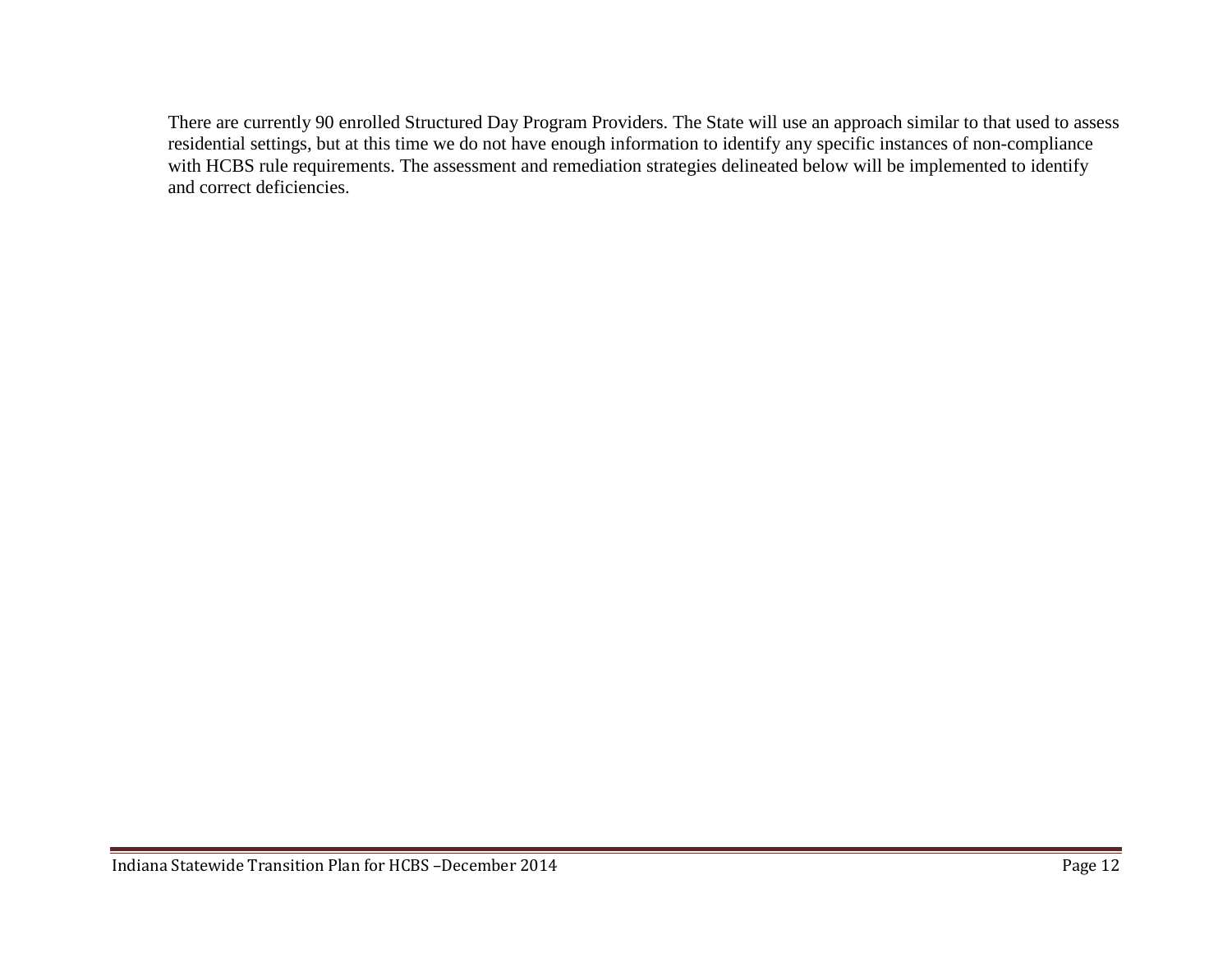| <b>Service/Setting</b>                        | <b>Areas in Need of</b><br><b>Remediation to</b><br><b>Comply with HCB</b><br><b>Characteristics</b>                                                                  | SECTION 2. I NOI OSED NEMEDIMING STRITEGIES<br><b>Validation/Remediation Strategies</b>                                                                                                                                                                                                                                                                                                                                                                                                                                                                                                          | <b>Timeline for</b><br><b>Start/Completion</b> | <b>Assuring Ongoing</b><br><b>Compliance</b> |
|-----------------------------------------------|-----------------------------------------------------------------------------------------------------------------------------------------------------------------------|--------------------------------------------------------------------------------------------------------------------------------------------------------------------------------------------------------------------------------------------------------------------------------------------------------------------------------------------------------------------------------------------------------------------------------------------------------------------------------------------------------------------------------------------------------------------------------------------------|------------------------------------------------|----------------------------------------------|
| <b>General</b><br><b>Affects all settings</b> | Changes are needed<br>to Indiana<br><b>Administrative Code</b><br>455 IAC Section 2 to<br>incorporate and<br>reinforce the<br>requirements of the<br><b>HCBS</b> Rule | Division of Aging cross-walk of<br>existing rules, 455 IAC 8-1-8, 410 IAC<br>16.2-5-0.5, A&D, TBI, and MFP<br>approved Waiver documents, IHCP<br>Provider Bulletin dated 6/17/09 and<br>proposed rule 455 IAC 2.1<br>Legal review of existing state<br>legislation and the HCBS rule to<br>identify s necessary changes to state<br>code<br>Development and adoption of policies<br>allowing enforcement of HCBS rule<br>requirements prior to finalization of<br>legislation.<br>Finalization of legislative action<br>amending state code to incorporate the<br>requirements of the HCBS rule. | 9/2014<br>12/2015<br>12/2016<br>12/2018        |                                              |
| <b>General</b><br><b>Affects all settings</b> | Changes are needed<br>to both $1915(c)$<br><b>Medicaid Waivers</b>                                                                                                    | Identify needed changes to service<br>definitions of all residential and<br>facility-based services.                                                                                                                                                                                                                                                                                                                                                                                                                                                                                             | 03/2016                                        |                                              |
|                                               | (A&D and TBI), the<br>initial and on-going<br>assessment tools, and                                                                                                   | Create a work group, including<br>waiver participants and advocates, to<br>more clearly define requirements for                                                                                                                                                                                                                                                                                                                                                                                                                                                                                  | 06/2016                                        |                                              |

# <span id="page-12-0"></span>**SECTION 2: PROPOSED REMEDIATION STRATEGIES - DA**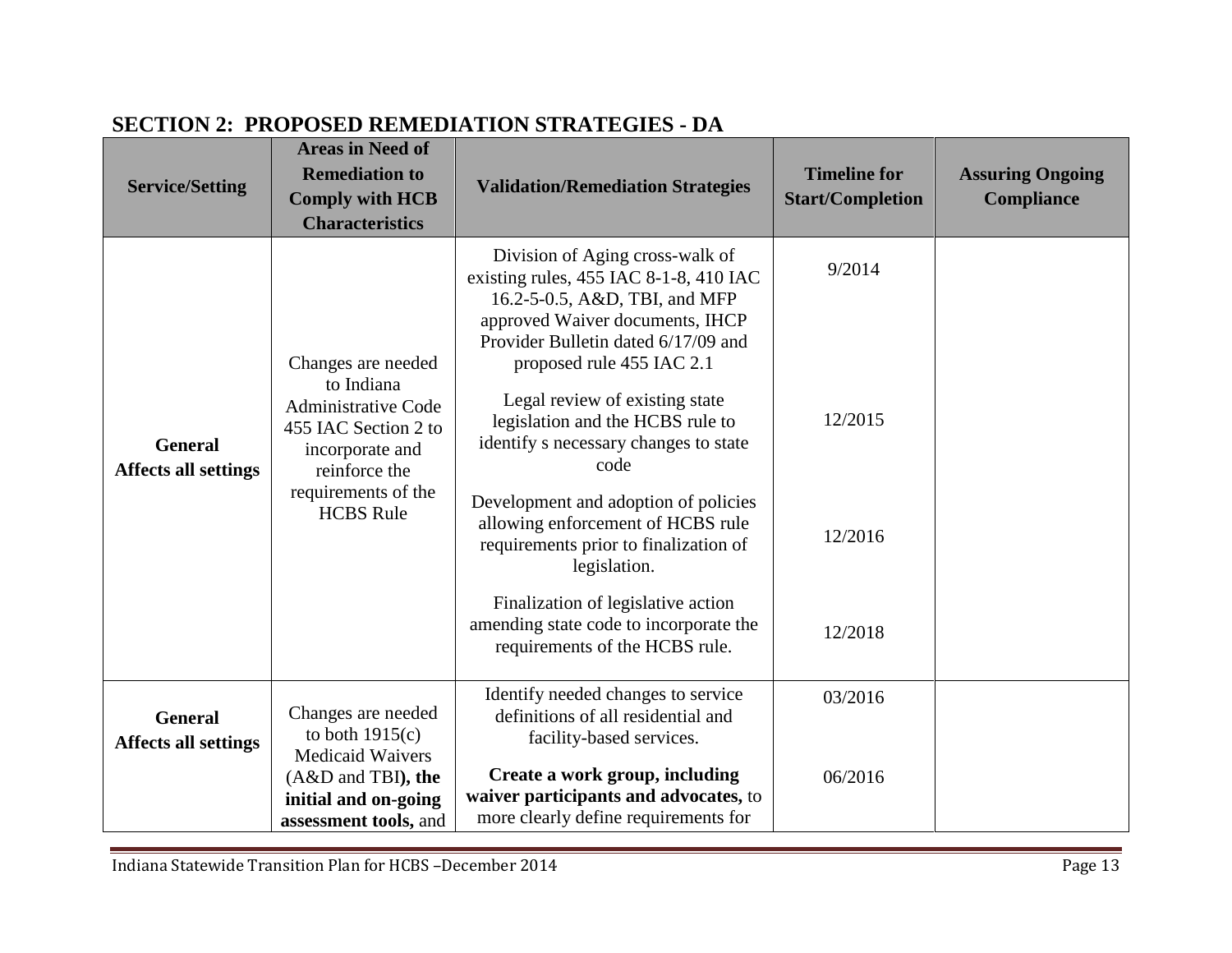| <b>Service/Setting</b>                       | <b>Areas in Need of</b><br><b>Remediation to</b><br><b>Comply with HCB</b><br><b>Characteristics</b>                 | <b>Validation/Remediation Strategies</b>                                                                                                                                                                                                              | <b>Timeline for</b><br><b>Start/Completion</b> | <b>Assuring Ongoing</b><br><b>Compliance</b>                                                                                                                |
|----------------------------------------------|----------------------------------------------------------------------------------------------------------------------|-------------------------------------------------------------------------------------------------------------------------------------------------------------------------------------------------------------------------------------------------------|------------------------------------------------|-------------------------------------------------------------------------------------------------------------------------------------------------------------|
| (continued)                                  | the HCBS Waiver<br>Provider Manual to<br>incorporate and<br>reinforce the<br>requirements of the<br><b>HCBS</b> Rule | privacy, choice, and other quality of life<br>components as well as safeguards for<br>privacy and freedom from coercion and<br>restraint as specified in final rule for all<br><b>HCB</b> services<br>Open and submit modifications for TBI<br>waiver | 08/2016                                        |                                                                                                                                                             |
|                                              |                                                                                                                      | Open and submit modifications for<br>A&D waiver                                                                                                                                                                                                       | 12/2016                                        |                                                                                                                                                             |
|                                              | The individual can<br>have visitors at any<br>time                                                                   | Conduct a provider self-survey to<br>determine general compliance with the<br><b>HCBS</b> rule                                                                                                                                                        | 10/2014                                        | Verify continuing<br>compliance through                                                                                                                     |
| <b>Adult Family Care</b><br>40 service sites | The individual<br>controls his/her own<br>schedule including<br>access to food at any<br>time                        | The State will partner with key AFC<br>stakeholders in a collaborative effort to<br>develop and communicate expectations<br>of standards to provider and consumer<br>communities                                                                      | 12/2016                                        | Provider Compliance<br>Reviews conducted for<br>all AFC providers<br>every three years and<br>Person-Centered<br><b>Compliance Reviews</b><br>conducted for |
|                                              | The setting is<br>integrated in and<br>supports full access to<br>the greater<br>community                           | Communicate expectations to specific<br>AFC providers identified to be out of<br>compliance through the self-assessment<br>process, requiring a response indicating<br>a corrective action plan                                                       | 06/2017                                        | statistically valid<br>random sample of<br>waiver participants,<br>determined annually.                                                                     |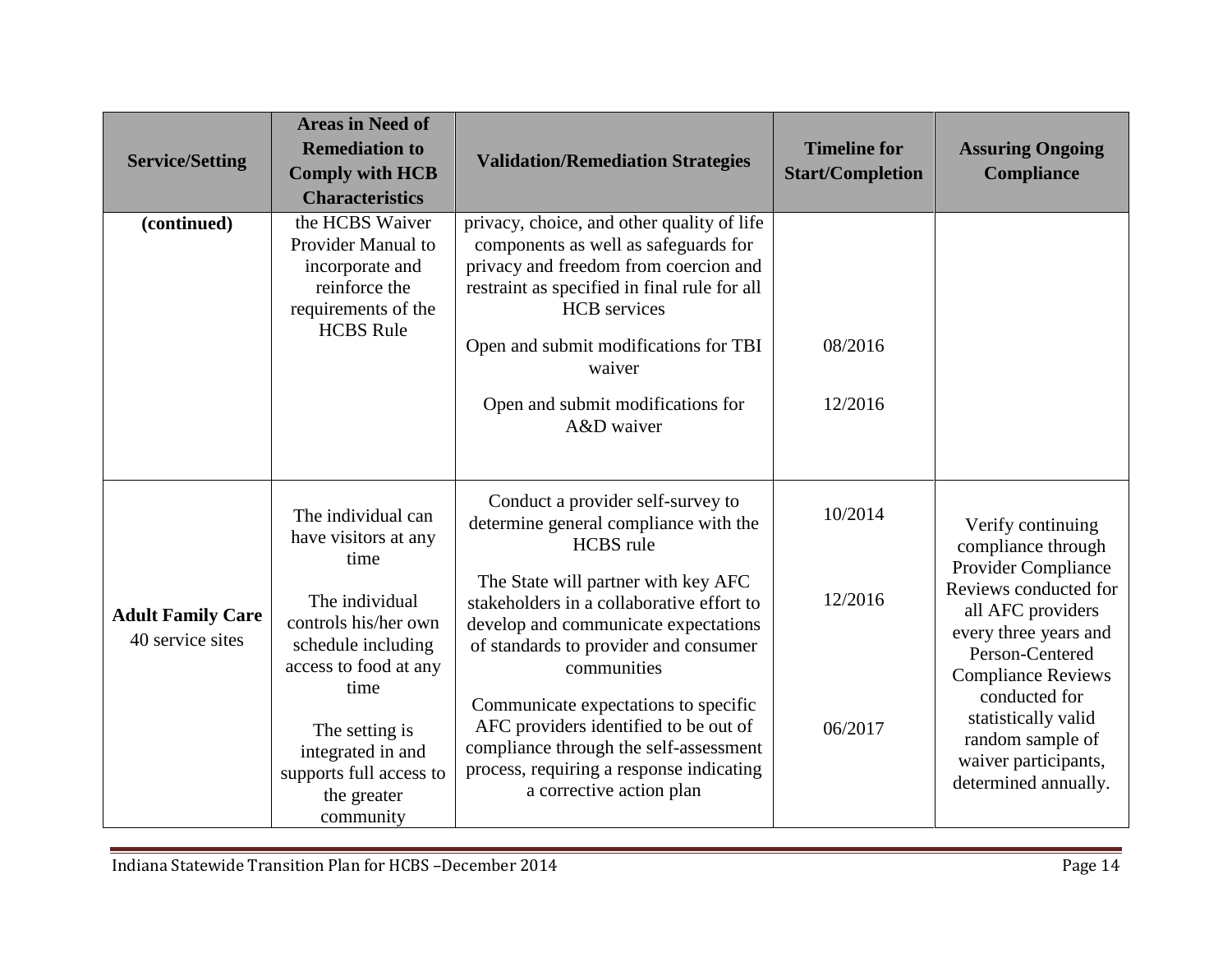| <b>Service/Setting</b> | <b>Areas in Need of</b><br><b>Remediation to</b><br><b>Comply with HCB</b><br><b>Characteristics</b>           | <b>Validation/Remediation Strategies</b>                                                                                                                                                                                                                                                                                                                                  | <b>Timeline for</b><br><b>Start/Completion</b> | <b>Assuring Ongoing</b><br>Compliance |
|------------------------|----------------------------------------------------------------------------------------------------------------|---------------------------------------------------------------------------------------------------------------------------------------------------------------------------------------------------------------------------------------------------------------------------------------------------------------------------------------------------------------------------|------------------------------------------------|---------------------------------------|
| (continued)            | The individual has<br>choice of roommates<br>Optimizes autonomy<br>and independence in<br>making life choices; | The participant's waiver case manager<br>will conduct reviews with the<br>individual AL resident to identify any<br>of their concerns indicating provider<br>non-compliance with HCBS<br>characteristics. The Case manager will<br>provide those findings to the State The<br>State will then require the AL provider<br>to submit a corrective action plan as<br>needed. | 06/2017                                        |                                       |
|                        |                                                                                                                | Review of provider-specific corrective<br>action plans, either approving or<br>requiring additional actions                                                                                                                                                                                                                                                               | 09/2017                                        |                                       |
|                        |                                                                                                                | Verify implementation of approved<br>corrective actions through on-site<br>reviews conducted by state or<br>contracted personnel                                                                                                                                                                                                                                          | 12/2017                                        |                                       |
|                        |                                                                                                                | The State will issue decertification<br>notices to providers unable/unwilling to<br>complete corrective actions.                                                                                                                                                                                                                                                          | 12/2018                                        |                                       |
|                        |                                                                                                                | Affected participants will be offered<br>assistance if they choose to transition to<br>a new provider                                                                                                                                                                                                                                                                     | 12/2018                                        |                                       |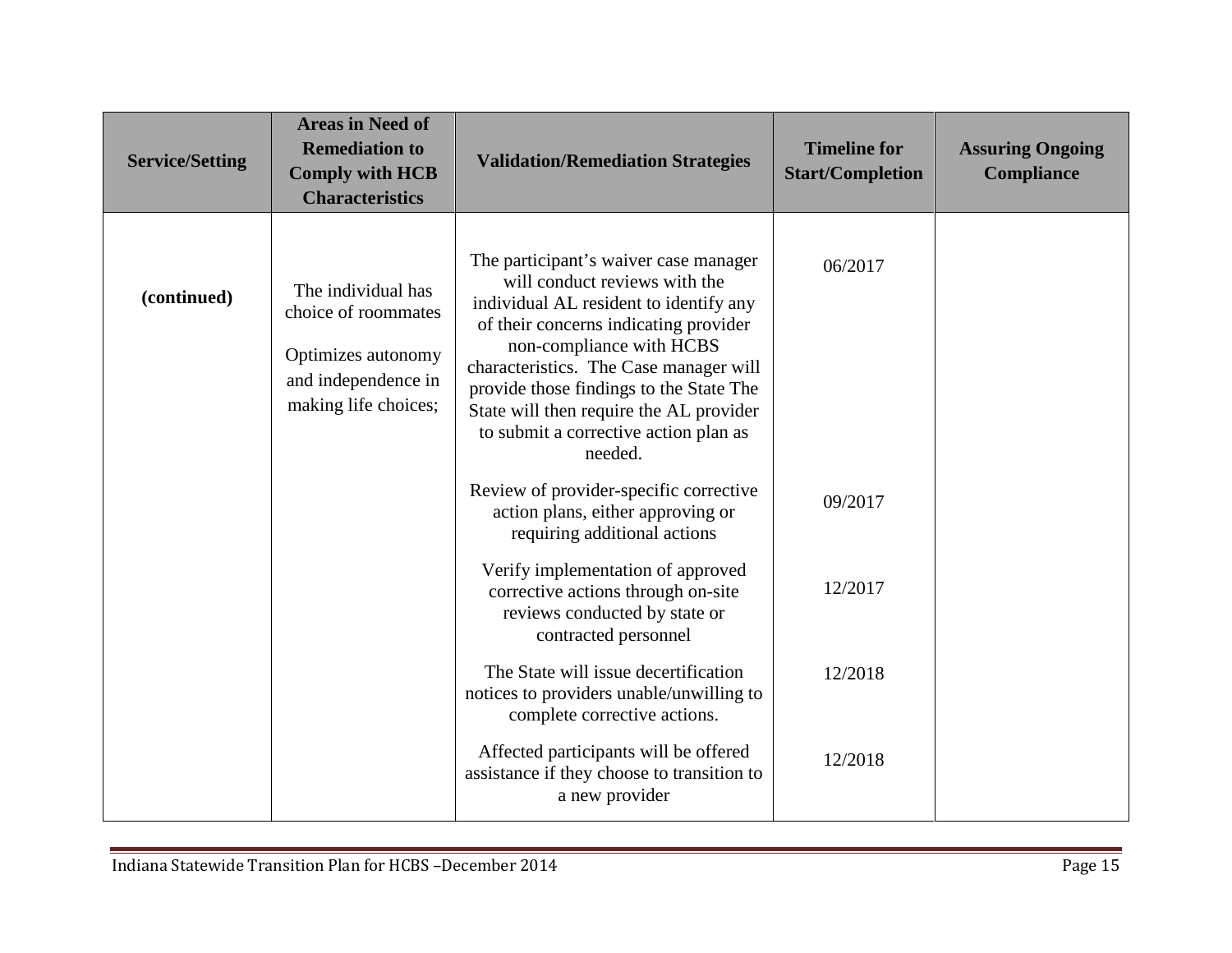| <b>Service/Setting</b>                       | <b>Areas in Need of</b><br><b>Remediation to</b><br><b>Comply with HCB</b><br><b>Characteristics</b>                                                                        | <b>Validation/Remediation Strategies</b>                                                                                                                                                                                                                                                                                                                                                                                                               | <b>Timeline for</b><br><b>Start/Completion</b> | <b>Assuring Ongoing</b><br><b>Compliance</b>                                                                                                                                                                                                                                                             |
|----------------------------------------------|-----------------------------------------------------------------------------------------------------------------------------------------------------------------------------|--------------------------------------------------------------------------------------------------------------------------------------------------------------------------------------------------------------------------------------------------------------------------------------------------------------------------------------------------------------------------------------------------------------------------------------------------------|------------------------------------------------|----------------------------------------------------------------------------------------------------------------------------------------------------------------------------------------------------------------------------------------------------------------------------------------------------------|
| <b>Adult Family Care</b><br>40 service sites | The individual has a<br>lease or other legally<br>enforceable<br>agreement providing<br>similar protections                                                                 | The State will communicate this<br>standard to all AFC providers<br>Require all providers to submit a<br>representative sample of a lease or<br>residency agreement that conforms to<br>local standards<br>The State will issue decertification<br>notices to providers unable/unwilling to<br>provide an acceptable representative<br>sample<br>Affected participants will be offered<br>assistance if they choose to transition to<br>a new provider | 12/2015<br>06/2016<br>06/2017<br>06/2017       | Verify continuing<br>compliance through<br><b>Provider Compliance</b><br>Reviews conducted for<br>all AFC providers<br>every three years and<br>Person-Centered<br><b>Compliance Reviews</b><br>conducted for<br>statistically valid<br>random sample of<br>waiver participants,<br>determined annually. |
| <b>Assisted Living</b><br>87 service sites   | The individual<br>controls his/her own<br>schedule including<br>access to food at any<br>time<br>The individual has<br>privacy in their unit<br>including lockable<br>doors | Conduct a provider self-survey to<br>determine general compliance with the<br><b>HCBS</b> rule<br>The State will partner with key<br>stakeholders in a collaborative effort to<br>develop and communicate expectations<br>of standards to provider and consumer<br>communities<br>Communicate expectations to specific<br>providers identified to be out of                                                                                            | 10/2014<br>12/2016<br>06/2017                  | To assure on-going<br>compliance, the State<br>will develop and<br>implement a provider<br>compliance review<br>process similar to that<br>used to review non-<br>licensed providers, in<br>addition to the<br>Person-Centered<br><b>Compliance Reviews</b>                                              |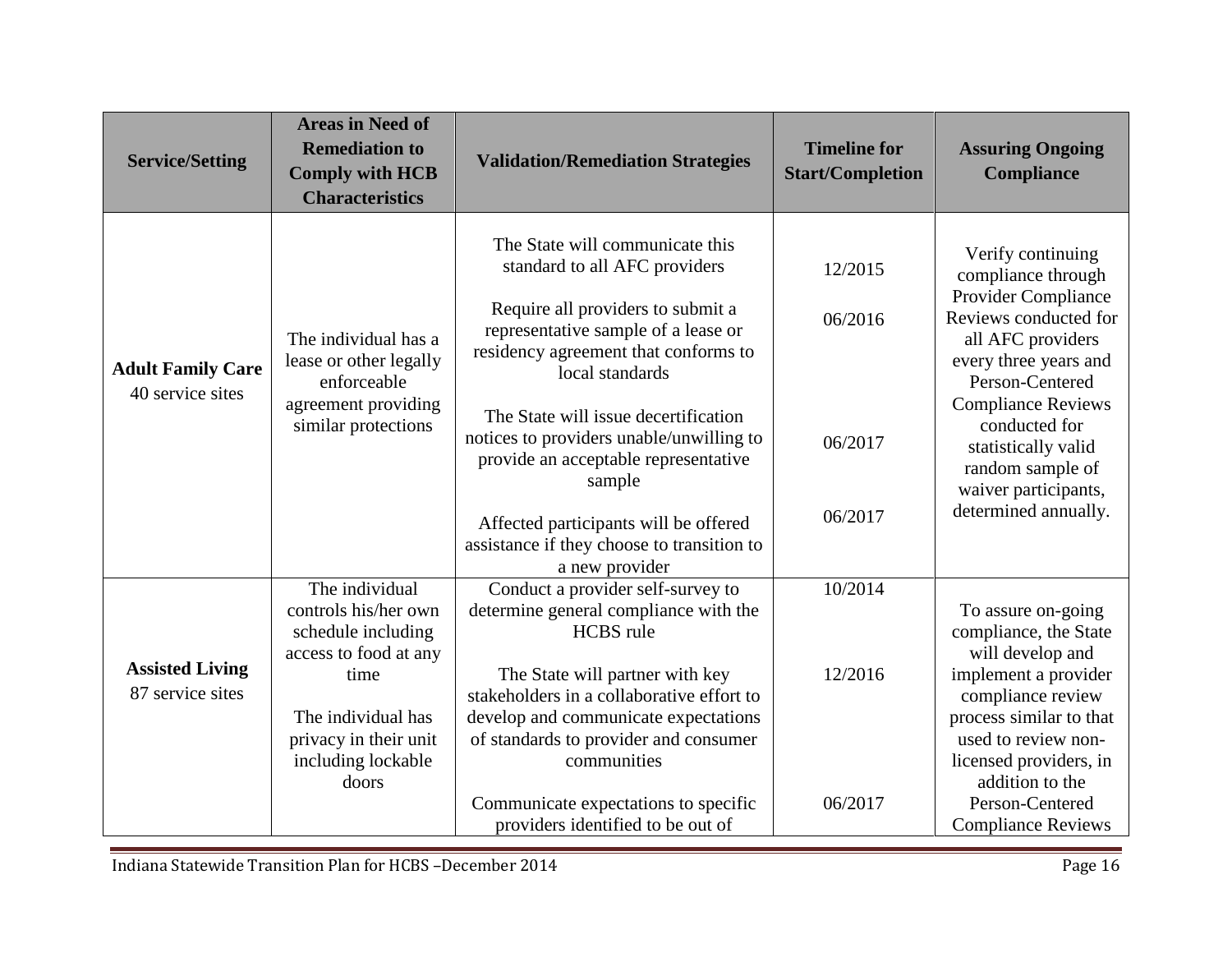| <b>Service/Setting</b> | <b>Areas in Need of</b><br><b>Remediation to</b><br><b>Comply with HCB</b><br><b>Characteristics</b>           | <b>Validation/Remediation Strategies</b>                                                                                                                                                                                                                                                                                                                                                                                                                                                     | <b>Timeline for</b><br><b>Start/Completion</b> | <b>Assuring Ongoing</b><br><b>Compliance</b>                                                              |
|------------------------|----------------------------------------------------------------------------------------------------------------|----------------------------------------------------------------------------------------------------------------------------------------------------------------------------------------------------------------------------------------------------------------------------------------------------------------------------------------------------------------------------------------------------------------------------------------------------------------------------------------------|------------------------------------------------|-----------------------------------------------------------------------------------------------------------|
| (continued)            | The individual has<br>choice of roommates<br>Optimizes autonomy<br>and independence in<br>making life choices; | compliance through the self-assessment<br>process, requiring a response indicating<br>a corrective action plan<br>The participant's waiver case manager<br>will conduct reviews with the<br>individual AL resident to identify any<br>of their concerns indicating provider<br>non-compliance with HCBS<br>characteristics. The Case manager will<br>provide those findings to the State. The<br>State will then require the AL provider<br>to submit a corrective action plan as<br>needed. | 06/2017                                        | conducted for a<br>statistically valid<br>random sample of<br>waiver participants,<br>determined annually |
|                        |                                                                                                                | Review of provider-specific corrective<br>action plans, either approving or<br>requiring additional actions                                                                                                                                                                                                                                                                                                                                                                                  | 09/2017                                        |                                                                                                           |
|                        |                                                                                                                | Verify implementation of approved<br>corrective actions through on-site<br>reviews conducted by state or<br>contracted personnel                                                                                                                                                                                                                                                                                                                                                             | 12/2017                                        |                                                                                                           |
|                        |                                                                                                                | The State will issue decertification<br>notices to providers unable/unwilling to<br>complete corrective actions.                                                                                                                                                                                                                                                                                                                                                                             | 12/2018                                        |                                                                                                           |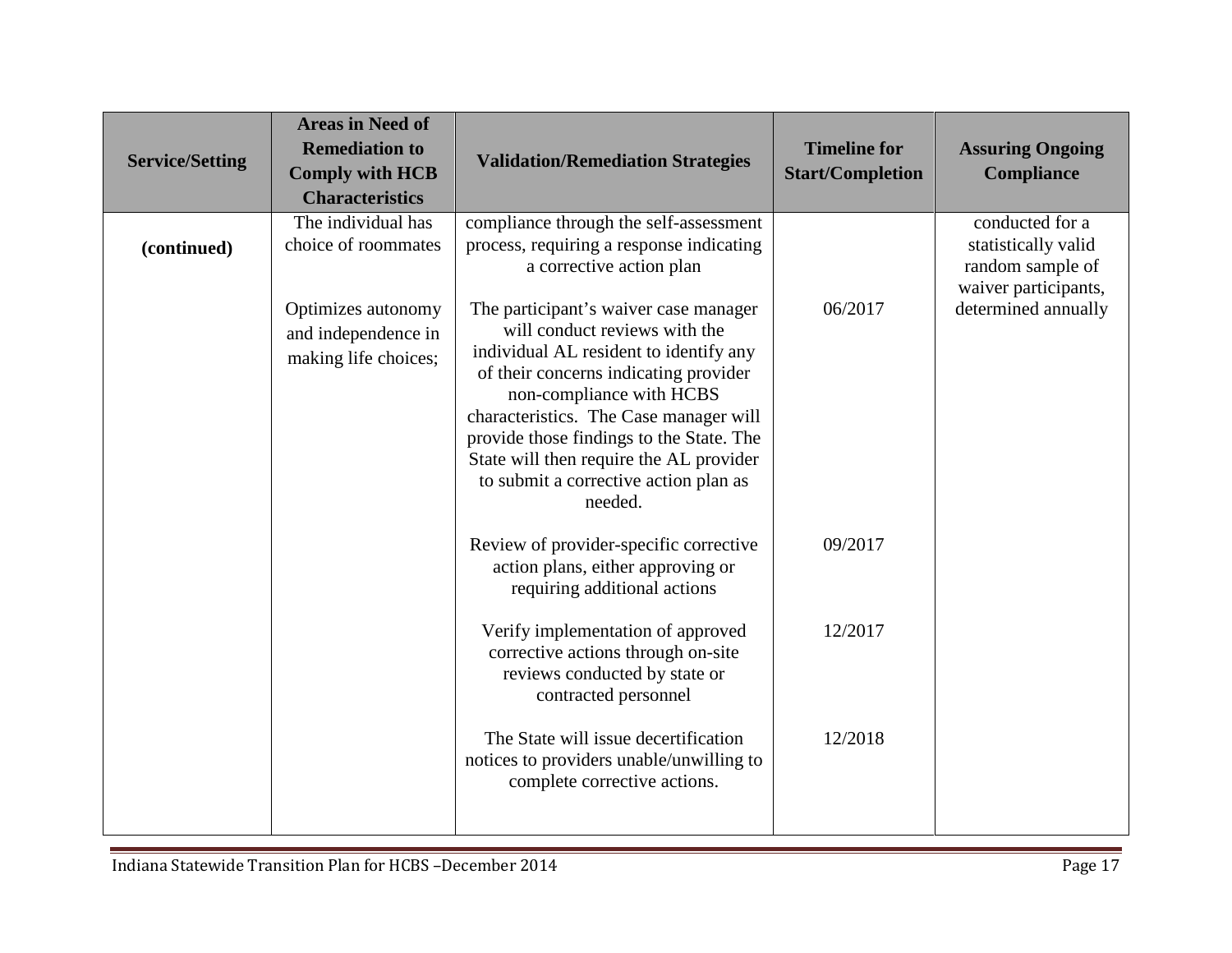| <b>Service/Setting</b>                     | <b>Areas in Need of</b><br><b>Remediation to</b><br><b>Comply with HCB</b><br><b>Characteristics</b>        | <b>Validation/Remediation Strategies</b>                                                                                                                                     | <b>Timeline for</b><br><b>Start/Completion</b> | <b>Assuring Ongoing</b><br>Compliance                                                                                                                                         |
|--------------------------------------------|-------------------------------------------------------------------------------------------------------------|------------------------------------------------------------------------------------------------------------------------------------------------------------------------------|------------------------------------------------|-------------------------------------------------------------------------------------------------------------------------------------------------------------------------------|
|                                            |                                                                                                             | Affected participants will be offered<br>assistance if they choose to transition to<br>a new provider                                                                        | 12/2018                                        |                                                                                                                                                                               |
|                                            |                                                                                                             | The State will communicate this<br>standard to all AL providers                                                                                                              | 12/2015                                        |                                                                                                                                                                               |
| <b>Assisted Living</b>                     | The individual has a<br>lease or other legally<br>enforceable<br>agreement providing<br>similar protections | Require all providers to submit a<br>representative sample of a lease or<br>residency agreement that conforms to<br>local standards                                          | 06/2016                                        | Verify continuing<br>compliance through<br>Person-Centered<br><b>Compliance Reviews</b><br>conducted for a<br>statistically valid<br>random sample of<br>waiver participants, |
| 87 service sites                           |                                                                                                             | The State will issue decertification<br>notices to providers unable to provide<br>an acceptable representative sample                                                        | 06/2017                                        |                                                                                                                                                                               |
|                                            |                                                                                                             | Affected participants will be offered<br>assistance if they choose to transition to<br>a new provider                                                                        | 06/2017                                        | determined annually                                                                                                                                                           |
| <b>Assisted Living</b><br>87 service sites | The setting is<br>integrated in and<br>supports full access to<br>the greater<br>community;                 | The State will partner with key<br>stakeholders in a collaborative effort to<br>develop and communicate expectations<br>of standards to provider and consumer<br>communities | 12/2016                                        | Verify continuing<br>compliance through<br>Person-Centered<br><b>Compliance Reviews</b><br>conducted for<br>statistically valid<br>random sample of                           |
|                                            | The setting ensures<br>individual rights of                                                                 | Communicate expectations to specific                                                                                                                                         | 06/2017                                        | waiver participants,<br>determined annually                                                                                                                                   |

Indiana Statewide Transition Plan for HCBS –December 2014 Page 18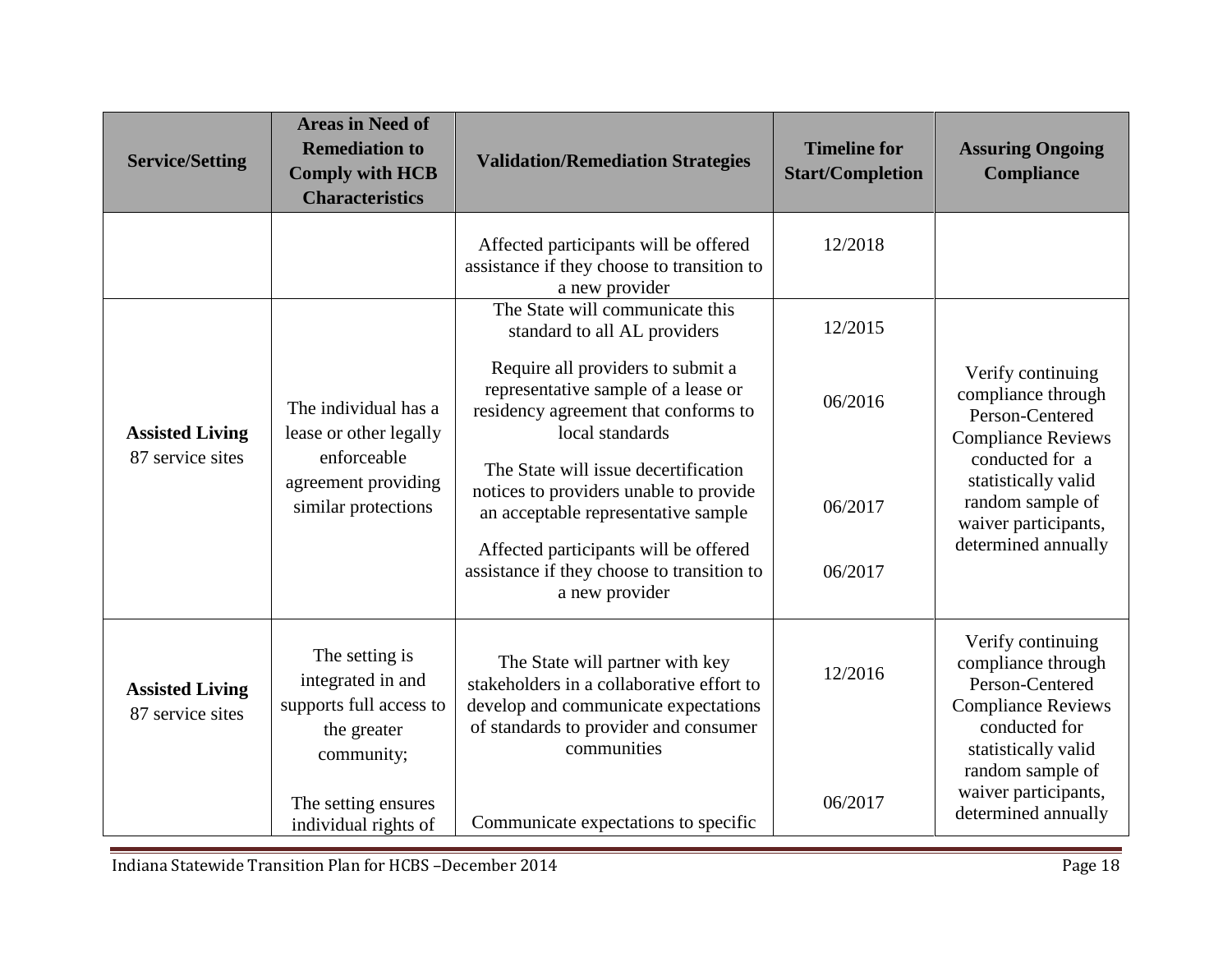| <b>Service/Setting</b> | <b>Areas in Need of</b><br><b>Remediation to</b><br><b>Comply with HCB</b><br><b>Characteristics</b> | <b>Validation/Remediation Strategies</b>                                                                                                                                                                                                                                                                                                                                   | <b>Timeline for</b><br><b>Start/Completion</b> | <b>Assuring Ongoing</b><br>Compliance |
|------------------------|------------------------------------------------------------------------------------------------------|----------------------------------------------------------------------------------------------------------------------------------------------------------------------------------------------------------------------------------------------------------------------------------------------------------------------------------------------------------------------------|------------------------------------------------|---------------------------------------|
| (continued)            | privacy, dignity and<br>respect, and freedom<br>from coercion and<br>restraint                       | providers identified to be out of<br>compliance through the self-assessment<br>process, requiring a response indicating<br>a corrective action plan                                                                                                                                                                                                                        |                                                |                                       |
|                        | The individual can<br>have visitors at any<br>time                                                   | The participant's waiver case manager<br>will conduct reviews with the<br>individual AL resident to identify any<br>of their concerns indicating provider<br>non-compliance with HCBS<br>characteristics. The Case manager will<br>provide those findings to the State. The<br>State will then require the AL provider<br>to submit a corrective action plan as<br>needed. | 06/2017                                        |                                       |
|                        |                                                                                                      | Review of provider-specific corrective<br>action plans, either approving or<br>requiring additional actions                                                                                                                                                                                                                                                                | 09/2017                                        |                                       |
|                        |                                                                                                      | Verify implementation of approved<br>corrective actions through on-site<br>reviews conducted by state or<br>contracted personnel                                                                                                                                                                                                                                           | 12/2017                                        |                                       |
|                        |                                                                                                      | The State will issue decertification<br>notices to providers unable/unwilling to<br>complete corrective actions.                                                                                                                                                                                                                                                           | 12/2018                                        |                                       |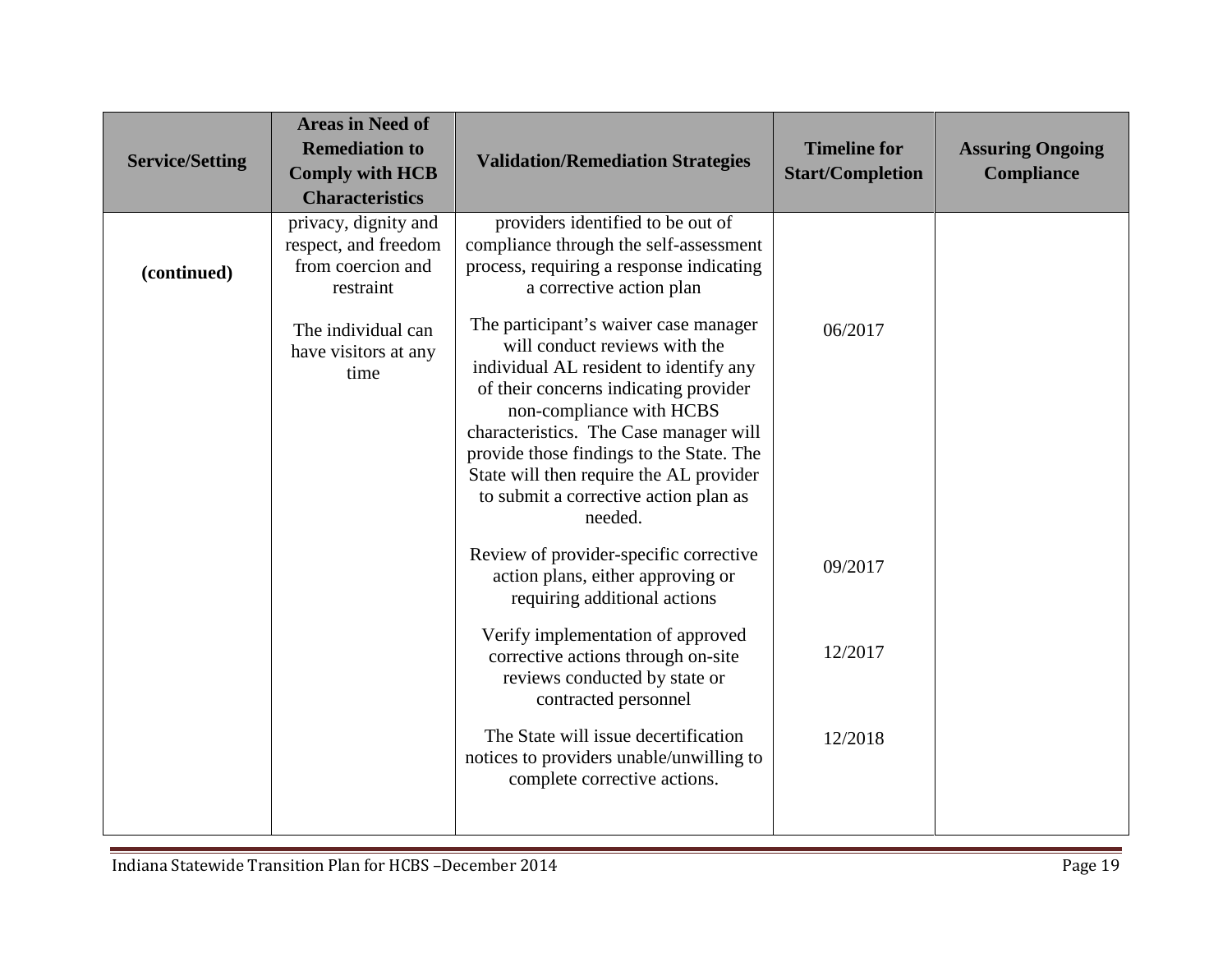| <b>Service/Setting</b>                                  | <b>Areas in Need of</b><br><b>Remediation to</b><br><b>Comply with HCB</b><br><b>Characteristics</b>                                                                                                                                                                               | <b>Validation/Remediation Strategies</b>                                                                                                                                                                                                                                                                                                                                                                                                                                                                                                                                                                                                                                                                        | <b>Timeline for</b><br><b>Start/Completion</b> | <b>Assuring Ongoing</b><br><b>Compliance</b>                                                                                                                                                                                                                                                             |
|---------------------------------------------------------|------------------------------------------------------------------------------------------------------------------------------------------------------------------------------------------------------------------------------------------------------------------------------------|-----------------------------------------------------------------------------------------------------------------------------------------------------------------------------------------------------------------------------------------------------------------------------------------------------------------------------------------------------------------------------------------------------------------------------------------------------------------------------------------------------------------------------------------------------------------------------------------------------------------------------------------------------------------------------------------------------------------|------------------------------------------------|----------------------------------------------------------------------------------------------------------------------------------------------------------------------------------------------------------------------------------------------------------------------------------------------------------|
|                                                         |                                                                                                                                                                                                                                                                                    | Affected participants will be offered<br>assistance if they choose to transition to a<br>new provider.                                                                                                                                                                                                                                                                                                                                                                                                                                                                                                                                                                                                          | 12/2018                                        |                                                                                                                                                                                                                                                                                                          |
| <b>Adult Day</b><br><b>Services</b><br>40 service sites | The setting is<br>integrated in and<br>supports full access to<br>the greater<br>community;<br>Ensures individual<br>rights of privacy,<br>dignity and respect,<br>and freedom from<br>coercion and restraint<br>Optimizes autonomy<br>and independence in<br>making life choices; | The State will require a self-survey for<br>all ADS providers to identify both<br>facility-specific and systemic areas of<br>non-compliance.<br>The State will partner with key<br>stakeholders in a collaborative effort to<br>develop and communicate expectations<br>of standards to provider and consumer<br>communities<br>The participant's waiver case manager<br>will conduct reviews with the<br>individual ADS participant to identify<br>any of their concerns indicating<br>provider non-compliance with HCBS<br>characteristics. The Case manager will<br>provide those findings to the State. The<br>State will then require the ADS<br>provider to submit a corrective action<br>plan as needed. | 6/2015<br>12/2016<br>04/2017                   | Verify continuing<br>compliance through<br><b>Provider Compliance</b><br>Reviews conducted for<br>all ADS providers<br>every three years and<br>Person-Centered<br><b>Compliance Reviews</b><br>conducted for<br>statistically valid<br>random sample of<br>waiver participants,<br>determined annually. |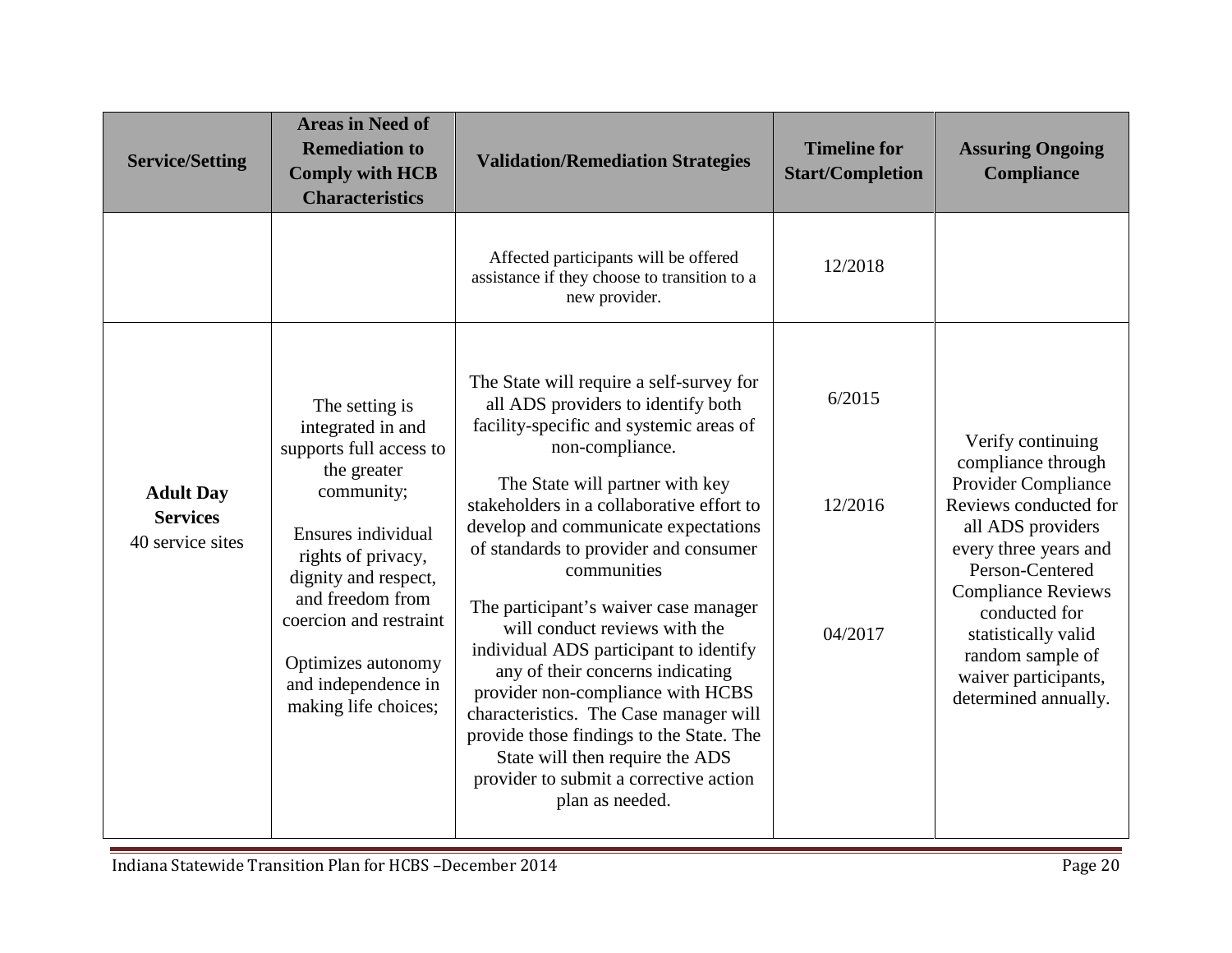| <b>Service/Setting</b> | <b>Areas in Need of</b><br><b>Remediation to</b><br><b>Comply with HCB</b><br><b>Characteristics</b> | <b>Validation/Remediation Strategies</b>                                                                                                                                                                                                                                                  | <b>Timeline for</b><br><b>Start/Completion</b> | <b>Assuring Ongoing</b><br><b>Compliance</b> |
|------------------------|------------------------------------------------------------------------------------------------------|-------------------------------------------------------------------------------------------------------------------------------------------------------------------------------------------------------------------------------------------------------------------------------------------|------------------------------------------------|----------------------------------------------|
| (continued)            |                                                                                                      | The State will communicate<br>expectations to specific providers<br>identified to be out of compliance<br>through the assessment processes,<br>requiring a response indicating a<br>corrective action plan<br>Review of provider-specific corrective<br>action plans, either approving or | 06/2017<br>09/2017                             |                                              |
|                        |                                                                                                      | requiring additional actions<br>Verify implementation of approved<br>corrective actions through on-site<br>reviews conducted by state or<br>contracted personnel                                                                                                                          | 12/2017                                        |                                              |
|                        |                                                                                                      | The State will issue decertification<br>notices to providers unable/unwilling to<br>complete corrective actions.<br>Affected participants will be offered<br>assistance if they choose to transition to<br>a new provider                                                                 | 12/2018<br>12/2018                             |                                              |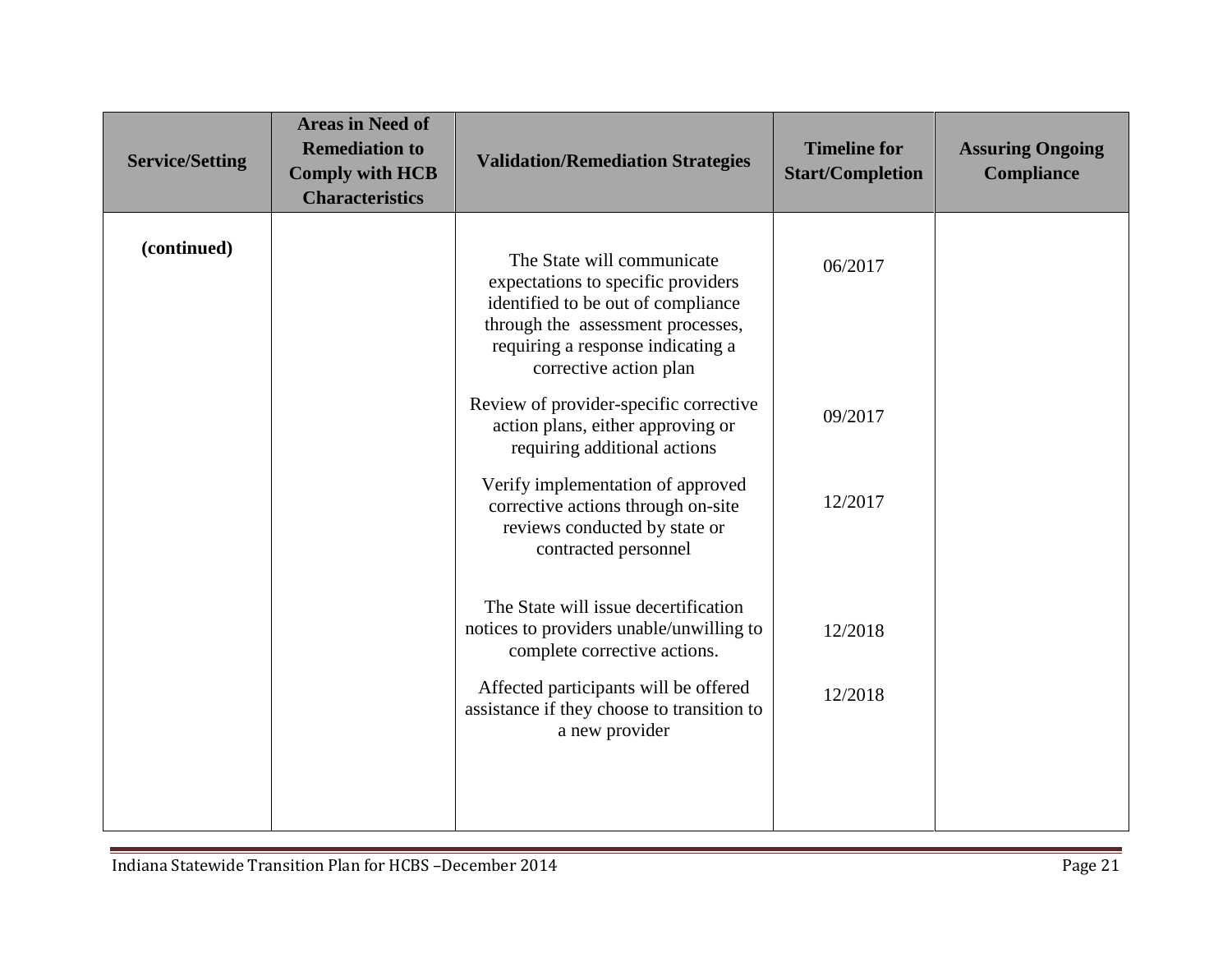| <b>Service/Setting</b>                                     | <b>Areas in Need of</b><br><b>Remediation to</b><br><b>Comply with HCB</b><br><b>Characteristics</b>                                                                                                                                                                               | <b>Validation/Remediation Strategies</b>                                                                                                                                                                                                                                                                                                                                                                                                                                                                                                                                                                                                                                                                                                                                                                                                                                                                                                                                                                                                 | <b>Timeline for</b><br><b>Start/Completion</b>      | <b>Assuring Ongoing</b><br><b>Compliance</b>                                                                                                                                                                                                                                                            |
|------------------------------------------------------------|------------------------------------------------------------------------------------------------------------------------------------------------------------------------------------------------------------------------------------------------------------------------------------|------------------------------------------------------------------------------------------------------------------------------------------------------------------------------------------------------------------------------------------------------------------------------------------------------------------------------------------------------------------------------------------------------------------------------------------------------------------------------------------------------------------------------------------------------------------------------------------------------------------------------------------------------------------------------------------------------------------------------------------------------------------------------------------------------------------------------------------------------------------------------------------------------------------------------------------------------------------------------------------------------------------------------------------|-----------------------------------------------------|---------------------------------------------------------------------------------------------------------------------------------------------------------------------------------------------------------------------------------------------------------------------------------------------------------|
| <b>Structured Day</b><br>Program (SDP)<br>90 service sites | The setting is<br>integrated in and<br>supports full access to<br>the greater<br>community;<br>Ensures individual<br>rights of privacy,<br>dignity and respect,<br>and freedom from<br>coercion and restraint<br>Optimizes autonomy<br>and independence in<br>making life choices; | The State will require a self-survey for all<br>SDP providers to identify both facility-<br>specific and systemic areas of non-<br>compliance.<br>The State will partner with key<br>stakeholders in a collaborative effort to<br>develop and communicate expectations<br>of standards to provider and consumer<br>communities<br>The participant's waiver case manager will<br>conduct reviews with the individual SDP<br>participant to identify any of their concerns<br>indicating provider non-compliance with<br>HCBS characteristics. The Case manager<br>will provide those findings to the State.<br>The State will then require the SDP<br>provider to submit a corrective action plan<br>as needed.<br>The State will communicate expectations to<br>specific providers identified to be out of<br>compliance through the assessment<br>processes, requiring a response indicating a<br>corrective action plan<br>Review of provider-specific corrective<br>action plans, either approving or requiring<br>additional actions | 06/2015<br>12/2016<br>04/2017<br>06/2017<br>09/2017 | Verify continuing<br>compliance through<br><b>Provider Compliance</b><br>Reviews conducted for<br>all SDP providers<br>every three years and<br>Person-Centered<br><b>Compliance Reviews</b><br>conducted for<br>statistically valid<br>random sample of<br>waiver participants,<br>determined annually |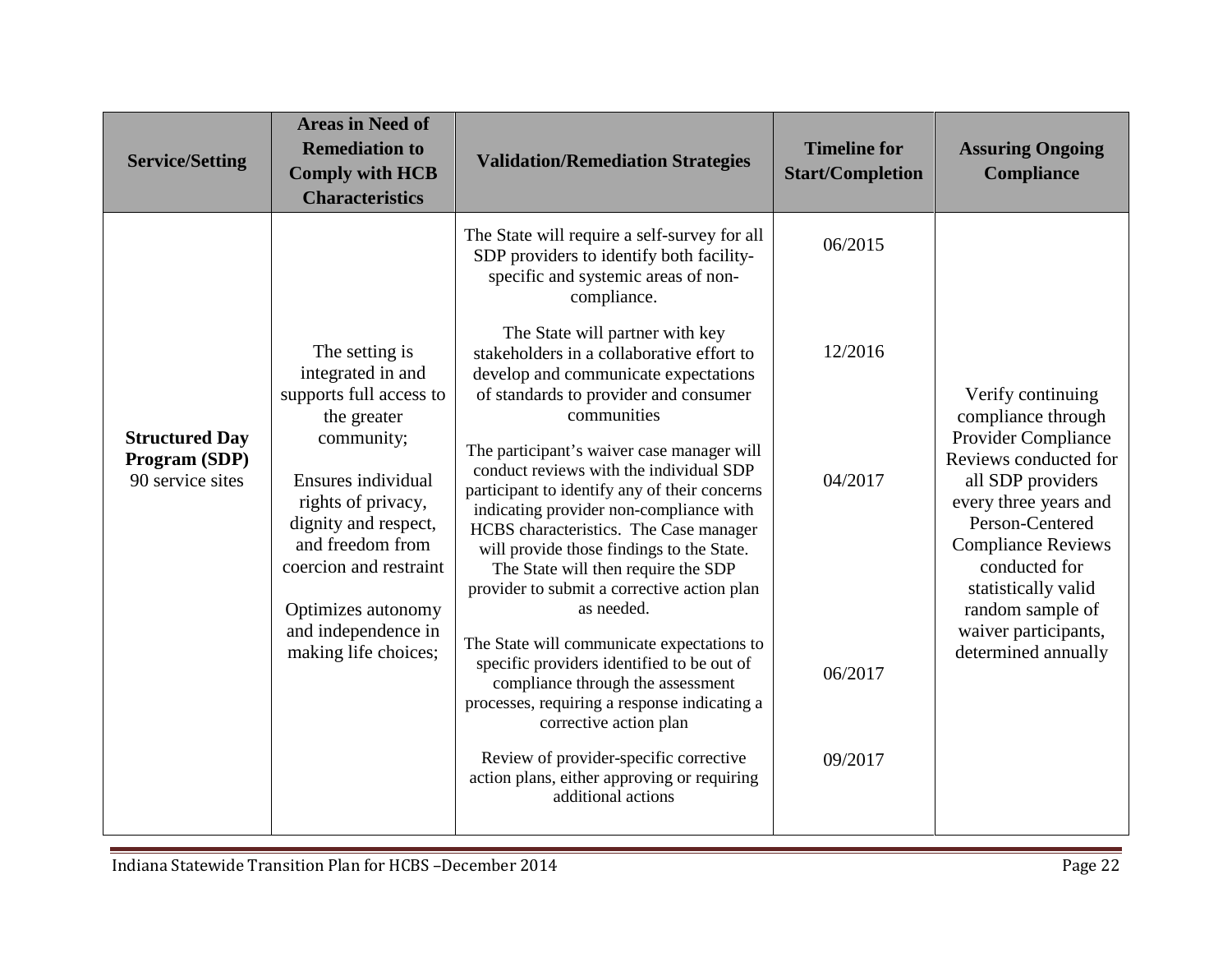| <b>Service/Setting</b> | <b>Areas in Need of</b><br><b>Remediation to</b><br><b>Comply with HCB</b><br><b>Characteristics</b> | <b>Validation/Remediation Strategies</b>                                                                                                                                                                                                                                                                                                                   | <b>Timeline for</b><br><b>Start/Completion</b> | <b>Assuring Ongoing</b><br>Compliance |
|------------------------|------------------------------------------------------------------------------------------------------|------------------------------------------------------------------------------------------------------------------------------------------------------------------------------------------------------------------------------------------------------------------------------------------------------------------------------------------------------------|------------------------------------------------|---------------------------------------|
| (continued)            |                                                                                                      | Verify implementation of approved<br>corrective actions through on-site reviews<br>conducted by state or contracted personnel<br>The State will issue decertification notices<br>to providers unable/unwilling to complete<br>corrective actions.<br>Affected participants will be offered<br>assistance if they choose to transition to a<br>new provider | 12/2017<br>12/2018<br>12/2018                  |                                       |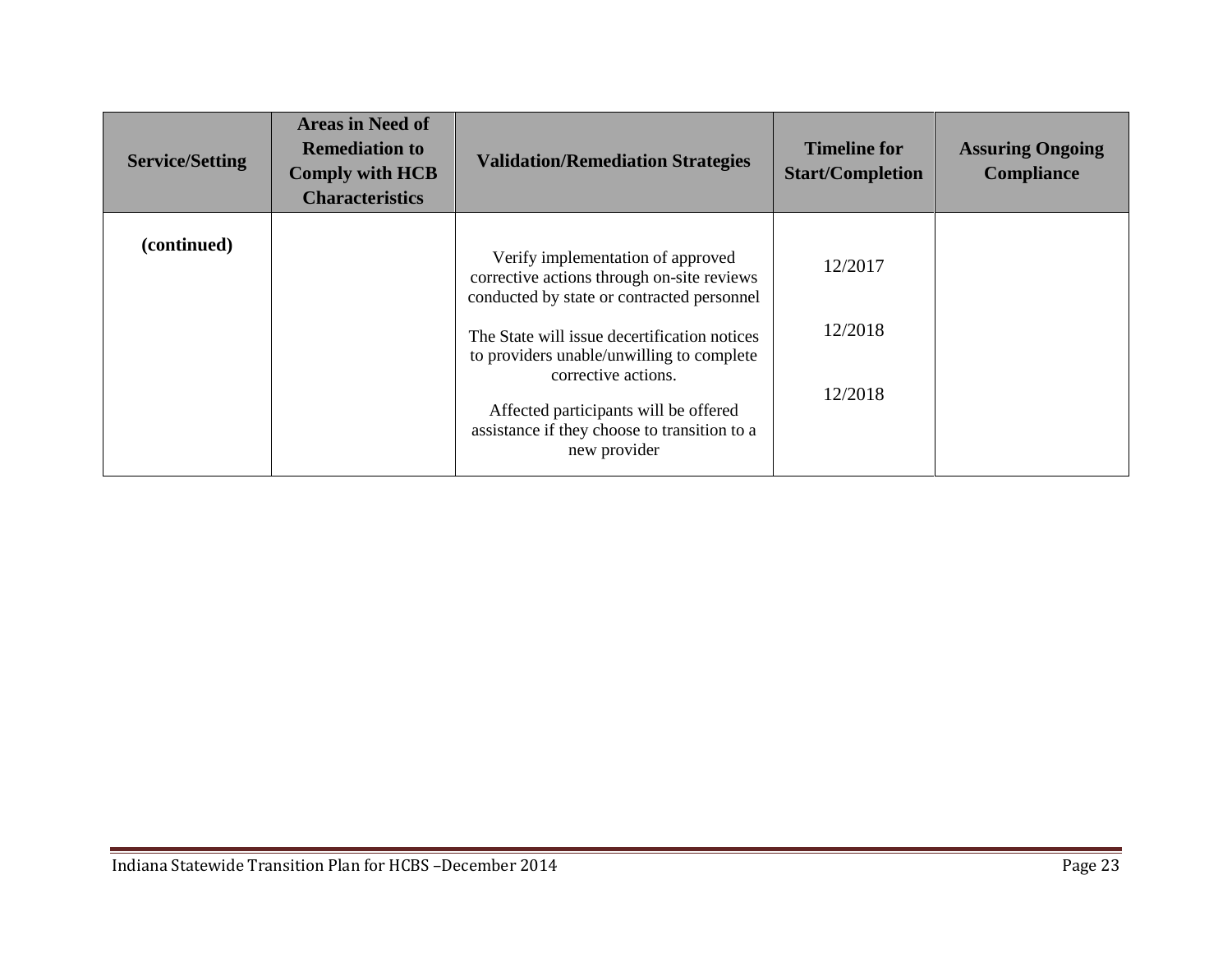# <span id="page-23-0"></span>**SECTION 3: KEY STAKEHOLDERS AND OUTREACH**

It is the Division of Aging's intention to assist each provider in reaching full compliance, and assist each participant with realizing the full benefits of the HCBS rule. To achieve these outcomes, it is imperative that the providers and participants, as well as their advocates and representatives, are included in each step of the process. Steps taken to date include:

- Several meetings occurred with trade associations representing Assisted Living and Adult Day Service Providers.
- During the month of October, Division staff met with Case Managers in regional training sessions to introduce them to the HCBS requirements and to open dialog as to how they will be involved and asked them to encourage their consumers and advocates to participate in transition planning and processes.
- Five regional forums are scheduled in November 2014. These will be conducted on-site at provider-owned Assisted Living facilities to meet with residents and their family members regarding the rule, the transition process, and opportunities to participate in that process.
- All DA HCBS waiver providers have been invited to a provider training day scheduled for November 10, 2014. This day will include an "all-provider" session on the HCBS rule, as well as an extended session to gather provider input into the process.
- The DA has engaged with individual providers throughout the assessment process, explaining the need for self-surveys and emphasizing the need for public participation, both in scheduled forums and ongoing. The DA will continue this individual approach as opportunities arise.

The Division of Aging has identified some specific areas for key stakeholder participation in the transition plan. We will consider the process to be dynamic and will be looking for opportunities to include stakeholders, particularly DA HCBS waiver participants, in the development and implementation as it evolves.

We have identified "Key Stakeholders" to be the DA HCBS waiver participants, their family members and advocates; HCBS waiver providers, along with their various trade associations; Case Managers and their managing entities, the 16 Area Agencies on Aging, the Long-Term Care Ombudsman and local representatives; and established advocacy groups representing senior citizens and individuals with disabilities.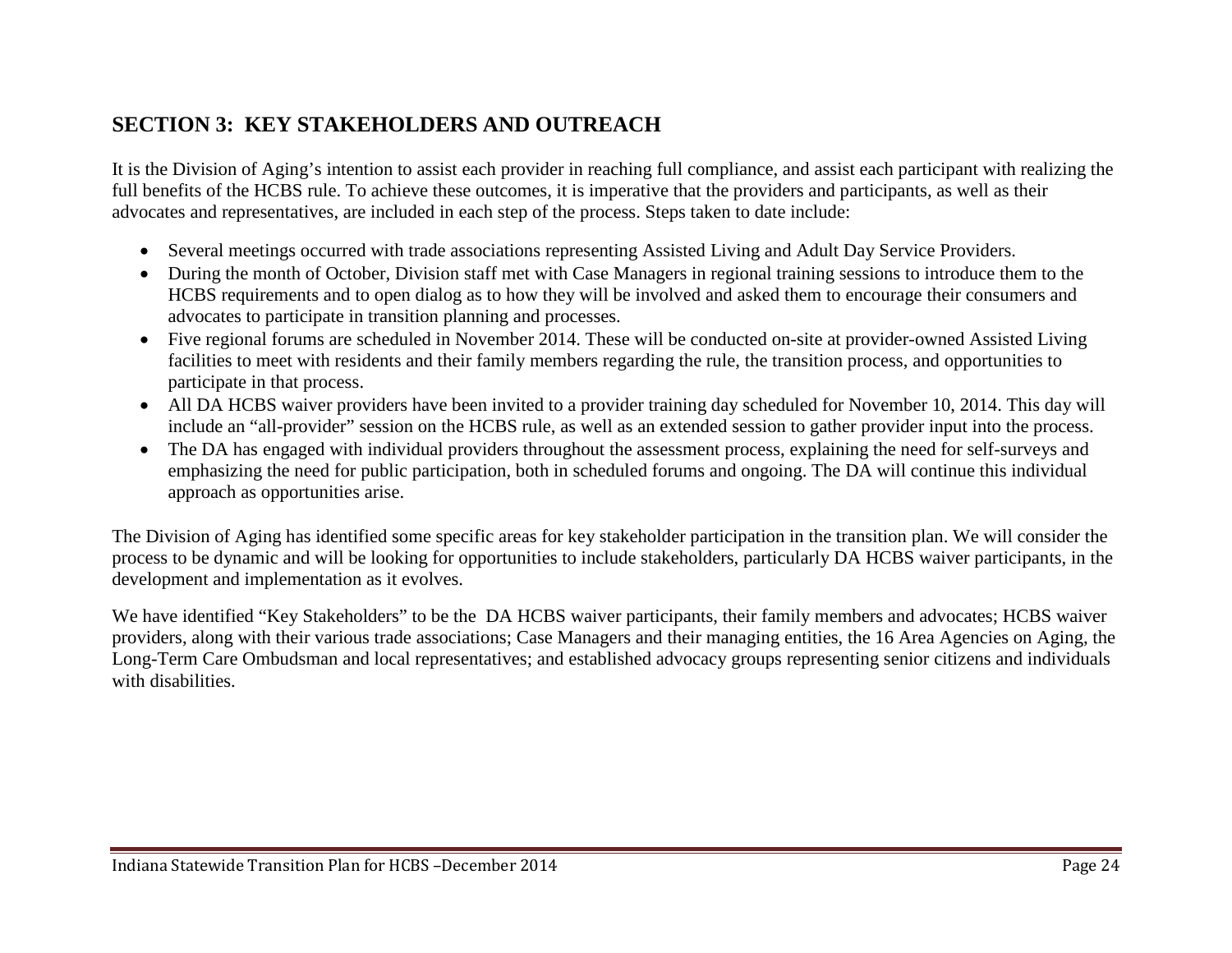# **Division of Disability and Rehabilitative Services (DDRS)**

#### **HCBS Programs**

#### <span id="page-24-0"></span>**Community Integration and Habilitation (CIH) Waiver – 1915c Family Supports Waiver (FSW) – 1915c**

# <span id="page-24-1"></span>**SECTION 1: ASSESSMENT OF SETTINGS**

From May through September 2014 the Division of Disability and Rehabilitative Services (DDRS), completed a review and analysis of settings where HCBS services are provided. The analysis included review of National Core Indicators (NCI) Data, Indiana Statute, Indiana Administrative Code and Home and Community Based Services policy. Through this initial review process the State has identified areas which may need to have additional scrutiny and possible remediation. DDRS's intent throughout this process was to utilize currently available data to determine where systemic improvements or changes would need to be made to meet CMS's Home and Community Based Services Standards.

This initial setting analysis is general in nature and does not imply that any specific provider or location is non-compliant solely by classification or service type. Final determination will depend upon information gathered through additional assessment activities, outlined in this comprehensive transition plan. This will include, but may not be limited to: onsite reviews, provider self-assessments, internal and external programmatic data, and provider/participant surveys. These activities will place a direct focus on the member's experience within the DDRS system.

Below are brief narratives of each activity DDRS undertook to complete a preliminary analysis of HCBS settings. Following the narratives there is a table which more clearly outlines each area, the sources of information, the key stakeholders and the outcome of the analysis.

#### **National Core Indicators (NCI) Data Review**

In order to ascertain the level of compliance with the HCBS requirements, Indiana has chosen to utilize the National Core Indicators (NCI) data to begin the process by which to evaluate compliance. The **[core indicators](http://www.nationalcoreindicators.org/indicators/)** are standard measures used across states to assess the outcomes of services provided to individuals and families. Indicators address key areas of concern including employment, rights, service planning, community inclusion, choice, and health and safety. The data obtained from the National Core Indicators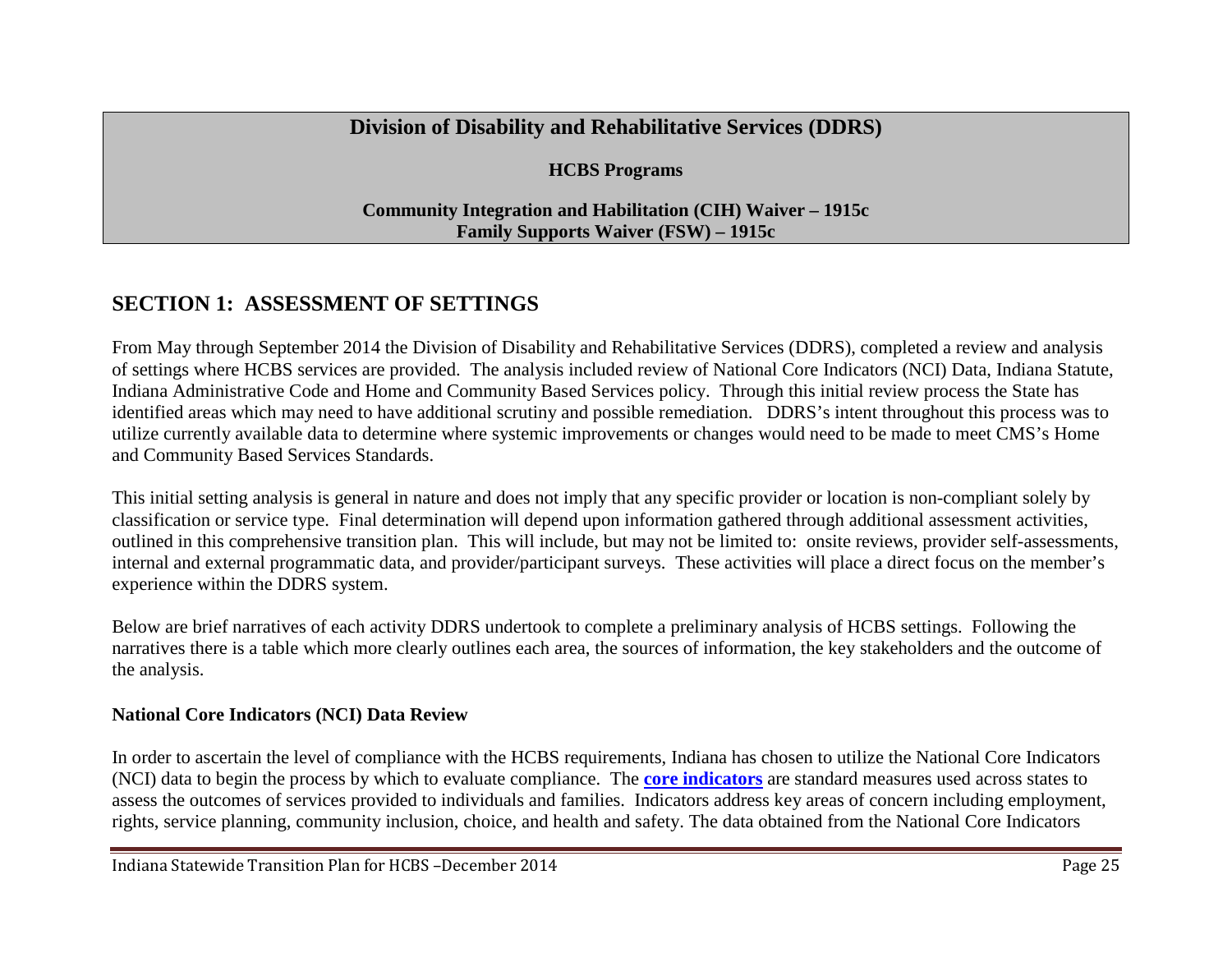(NCI) was derived from a random sample of waiver participants across Indiana. A statistically valid sample was obtained and in person interviews were conducted with individuals and family members (as available) to gather information by asking the same questions of all participants.

**In reviewing NCI data, Indiana set a clear standard of 85% or greater compliance in each point reviewed in order to guide the analysis. In March 2014, CMS also issued modifications to Quality Measures and Reporting on 1915(c) Home and Community Based Waivers. Specific to Improvements in 1915c Waiver Quality Requirements (June 15, 2014), CMS issued guidance to the States indicating that any level of performance measuring "less than 86%" compliance indicated a need for improvement and further analysis to determine the cause(s) of the performance problem. DDRS chose to use that same percentage (less than 86%, or 85%) as the threshold for low level compliance within our National Core Indicator and 90-Day Checklist data findings. National Core Indicator findings, including those specific to Indiana, are available at** <http://www.nationalcoreindicators.org/states/>

The breakdown of NCI data was utilized as supplemental data in preparing the preliminary settings inventory. Based on the NCI analysis, Indiana consistently demonstrated that it did not meet this standard in the majority of the HCBS requirement areas.

The breakdown of the [NCI](http://www.nationalcoreindicators.org/upload/core-indicators/FINAL2012-13_ACS_Final_Report_2.pdf) has been incorporated into the waiver specific Transition Plans and is available for review.

#### **90 Day Check List Data Review**

In addition to the NCI data, internal data was analyzed from state systems. Case managers are responsible for meeting with individuals and their individualized support teams at least quarterly as part of the ongoing monitoring of services. A 90 day check list is completed with questions specifically related to individual needs, choice and rights, as well as other issues which may be identified in regard to the satisfaction, health and welfare of the participant. The 90 day check list data was extrapolated from the case management system.

#### **Initial review of standards, rules, regulations, and/other requirements**

The HCBS requirements and Indiana's current standards, rules, regulations, and requirements were reviewed and analyzed in order to determine if Indiana's current internal requirements meet/support the federal HCBS requirements.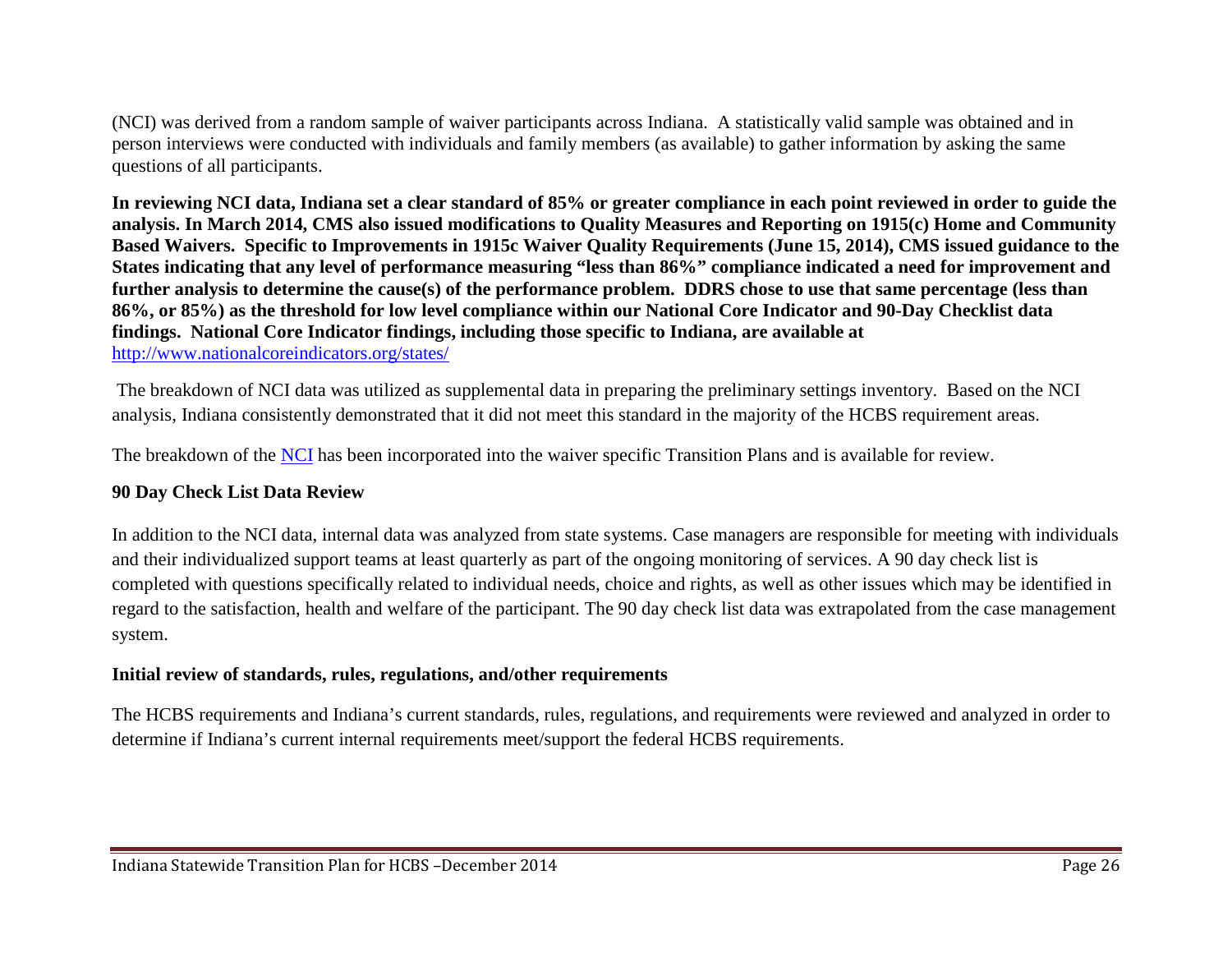#### <span id="page-26-0"></span>**Preliminary Settings Inventory**

The preliminary settings inventory examines the HCBS requirements and Indiana's initial level of compliance with the HCBS requirements. The preliminary settings inventory was constructed utilizing Indiana's NCI data and an initial review of Indiana's current standards, rules, regulations, and other requirements.

|                                  | PRELIMINARY SETTINGS INVENTORY                                                                                                                                                                                                                                                                                                                                                                                                                                                                                                                                          |                             |                    |                                                                          |                               |                                                                                                                                                                                                                                                                                                                                                                                                                                                                                                                                                                                                      |  |  |  |
|----------------------------------|-------------------------------------------------------------------------------------------------------------------------------------------------------------------------------------------------------------------------------------------------------------------------------------------------------------------------------------------------------------------------------------------------------------------------------------------------------------------------------------------------------------------------------------------------------------------------|-----------------------------|--------------------|--------------------------------------------------------------------------|-------------------------------|------------------------------------------------------------------------------------------------------------------------------------------------------------------------------------------------------------------------------------------------------------------------------------------------------------------------------------------------------------------------------------------------------------------------------------------------------------------------------------------------------------------------------------------------------------------------------------------------------|--|--|--|
| <b>Item</b>                      | <b>Description</b>                                                                                                                                                                                                                                                                                                                                                                                                                                                                                                                                                      | <b>Start</b><br><b>Date</b> | End<br><b>Date</b> | <b>Sources/Documents</b>                                                 | <b>Key Stake-</b><br>holders  | <b>Outcome</b>                                                                                                                                                                                                                                                                                                                                                                                                                                                                                                                                                                                       |  |  |  |
| <b>NCI</b> Data<br><b>Review</b> | Indiana has chosen to utilize the<br>National Core Indicators (NCI) data<br>to begin the process by which to<br>evaluate compliance. While 100%<br>compliance with HBCS rules is<br>required, Indiana utilized the NCI<br>data as a starting point to identify<br>the current status of the program<br>and to identify barriers that may<br>exist and impact our compliance<br>with the HCBS requirements.<br>In an effort to identify the larger<br>programmatic restrictions, Indiana<br>identified 85% and below as the<br>threshold for low level of<br>compliance. | 6/2014                      | 8/2014             | Crosswalk of<br><b>HCBS</b><br>requirements and<br>Indiana's NCI<br>Data | <b>DDRS</b> internal<br>staff | The initial NCI data has been<br>reviewed and analyzed. Based on the<br>NCI data, Indiana consistently<br>demonstrated 85% and below in most<br>HCBS requirement areas.<br>Due to the consistent low level of<br>compliance, Indiana was unable to<br>drill down the data to focus the<br>provider survey on specific areas of<br>concern. However, the breakdown of<br>NCI data will be utilized as<br>supplemental data in the preliminary<br>setting inventory.<br>The breakdown of the NCI has been<br>incorporated into the waiver specific<br>Transition Plans and is available for<br>review. |  |  |  |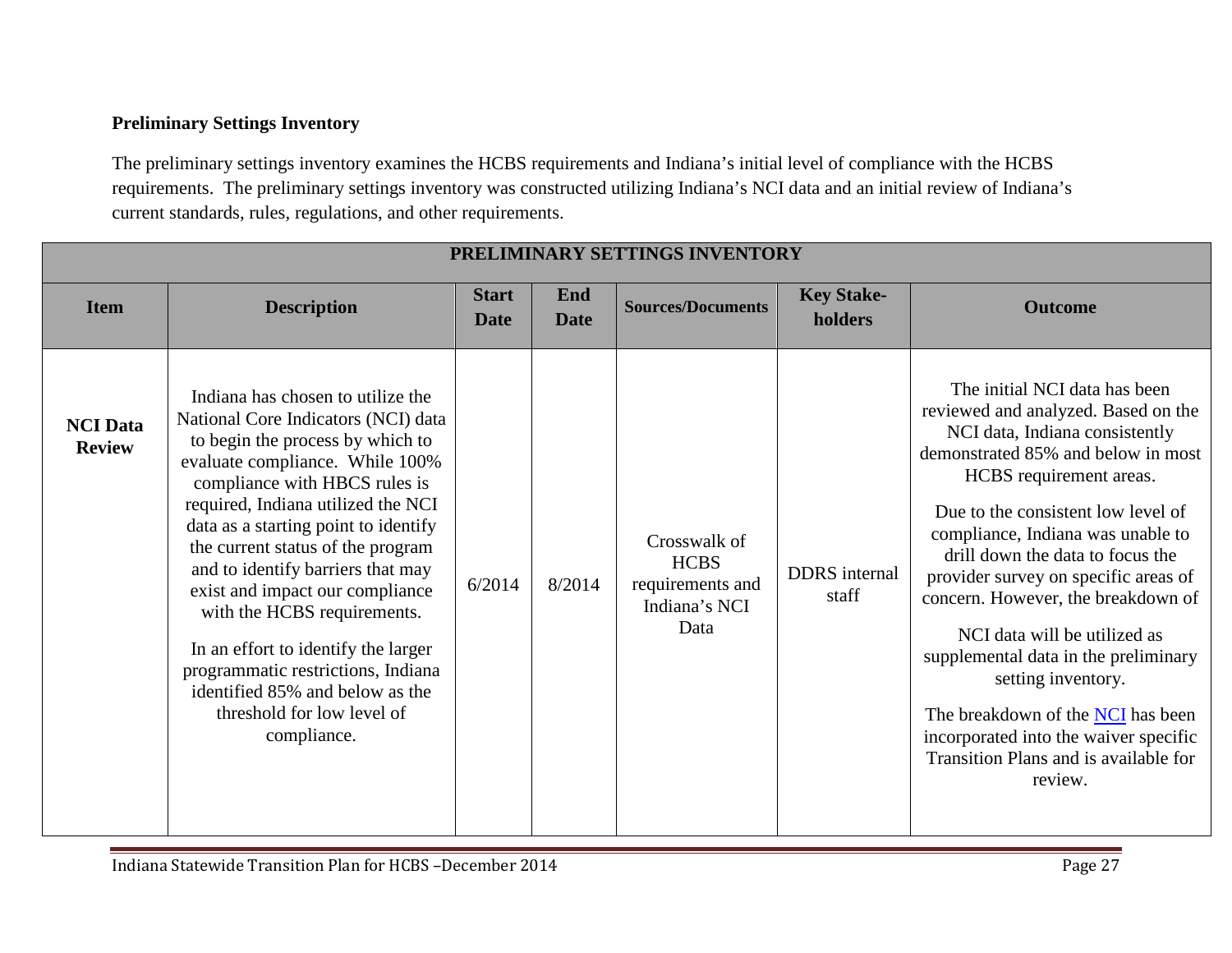|                                                                                               |                                                                                                                                                                                                                                                                                                                                                                                                                                         |                             |                    | PRELIMINARY SETTINGS INVENTORY                                                                                                                                                                          |                                                                                                                                                                                                 |                                                                                                                                                                                                                                                                        |
|-----------------------------------------------------------------------------------------------|-----------------------------------------------------------------------------------------------------------------------------------------------------------------------------------------------------------------------------------------------------------------------------------------------------------------------------------------------------------------------------------------------------------------------------------------|-----------------------------|--------------------|---------------------------------------------------------------------------------------------------------------------------------------------------------------------------------------------------------|-------------------------------------------------------------------------------------------------------------------------------------------------------------------------------------------------|------------------------------------------------------------------------------------------------------------------------------------------------------------------------------------------------------------------------------------------------------------------------|
| <b>Item</b>                                                                                   | <b>Description</b>                                                                                                                                                                                                                                                                                                                                                                                                                      | <b>Start</b><br><b>Date</b> | End<br><b>Date</b> | <b>Sources/Documents</b>                                                                                                                                                                                | <b>Key Stake-</b><br>holders                                                                                                                                                                    | <b>Outcome</b>                                                                                                                                                                                                                                                         |
| <b>Initial review</b><br>of standards.<br>rules,<br>regulations,<br>and other<br>requirements | Indiana has chosen to review its<br>current standards, rules,<br>regulations, and requirements in<br>order to ascertain Indiana's level of<br>compliance with the HCBS<br>requirements                                                                                                                                                                                                                                                  | 9/2014                      | 12/2014            | Crosswalk of<br><b>HCBS</b><br>requirements and<br>Indiana's<br>standards, rules,<br>regulations, and<br>other requirements                                                                             | <b>DDRS/BDDS</b><br>internal staff,<br>OMPP, and the<br>FSSA office of<br>legal affairs                                                                                                         | A review of the HCBS requirements<br>and Indiana's current standards, rules,<br>regulations, and requirements were<br>evaluated and revealed areas of<br>vulnerability and areas that need<br>further exploration as outlined in the<br>preliminary settings analysis. |
| Preliminary<br>settings<br>inventory<br>based on<br>requirements                              | The preliminary settings inventory<br>examines the HCBS requirements<br>and Indiana's initial level of<br>compliance with the HCBS<br>requirements<br>The preliminary setting inventory<br>was constructed utilizing Indiana's<br>NCI data and an initial review of<br>Indiana's current standards, rules,<br>regulations, and other requirements.<br>This initial setting analysis is general<br>in nature and does not imply that any | 9/2014                      | 10/2014            | Crosswalk of<br><b>HCBS</b><br>requirements and<br>Indiana's NCI<br>Data<br>Crosswalk of<br><b>HCBS</b><br>requirements and<br>Indiana's<br>standards, rules,<br>regulations, and<br>other requirements | <b>DDRS/BDDS</b><br>internal staff,<br>OMPP, and the<br>FSSA office of<br>legal affairs<br>In order to<br>receive<br>comprehensive<br>stakeholder<br>feedback, the<br>preliminary<br>assessment | The Preliminary settings analysis<br>revealed areas of vulnerability and<br>areas that need further exploration in<br>order to ascertain Indiana's level of<br>compliance.                                                                                             |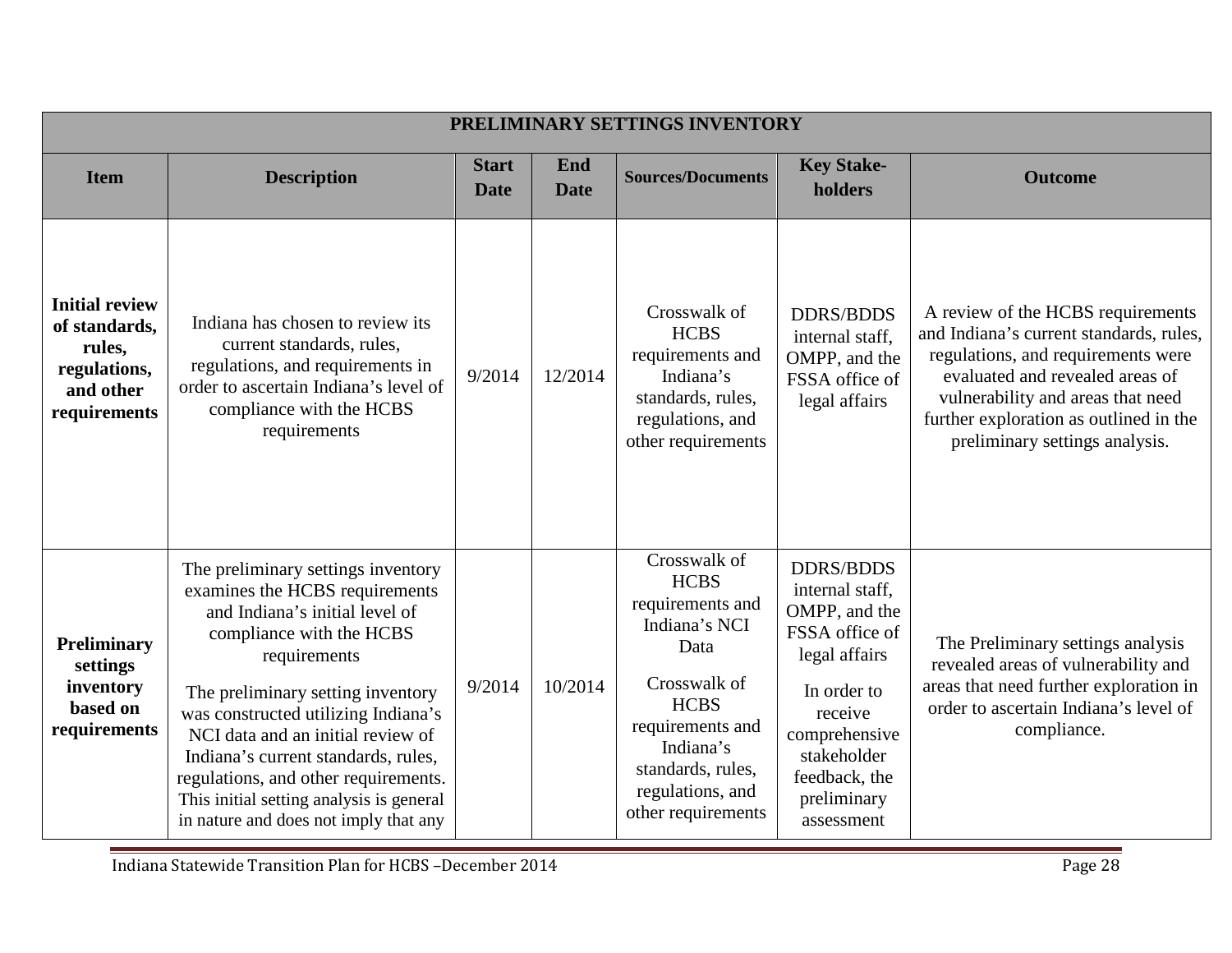|             | PRELIMINARY SETTINGS INVENTORY                                                                                                                                                                                                                                                                                                                                                                                   |                             |                    |                          |                                                                                      |                |  |  |  |
|-------------|------------------------------------------------------------------------------------------------------------------------------------------------------------------------------------------------------------------------------------------------------------------------------------------------------------------------------------------------------------------------------------------------------------------|-----------------------------|--------------------|--------------------------|--------------------------------------------------------------------------------------|----------------|--|--|--|
| <b>Item</b> | <b>Description</b>                                                                                                                                                                                                                                                                                                                                                                                               | <b>Start</b><br><b>Date</b> | End<br><b>Date</b> | <b>Sources/Documents</b> | <b>Key Stake-</b><br>holders                                                         | <b>Outcome</b> |  |  |  |
| (continued) | specific provider or location in non-<br>compliant solely by classification in<br>this analysis. Final determination will<br>depend upon information gathered<br>through all assessment activities<br>outlined in the comprehensive<br>transition plan, including but not<br>limited to onsite reviews, provider<br>annual self-assessments, internal<br>programmatic data, and<br>provider/participant surveys. |                             |                    |                          | will be<br>reviewed by<br>stakeholders<br>during the<br>public<br>comment<br>period. |                |  |  |  |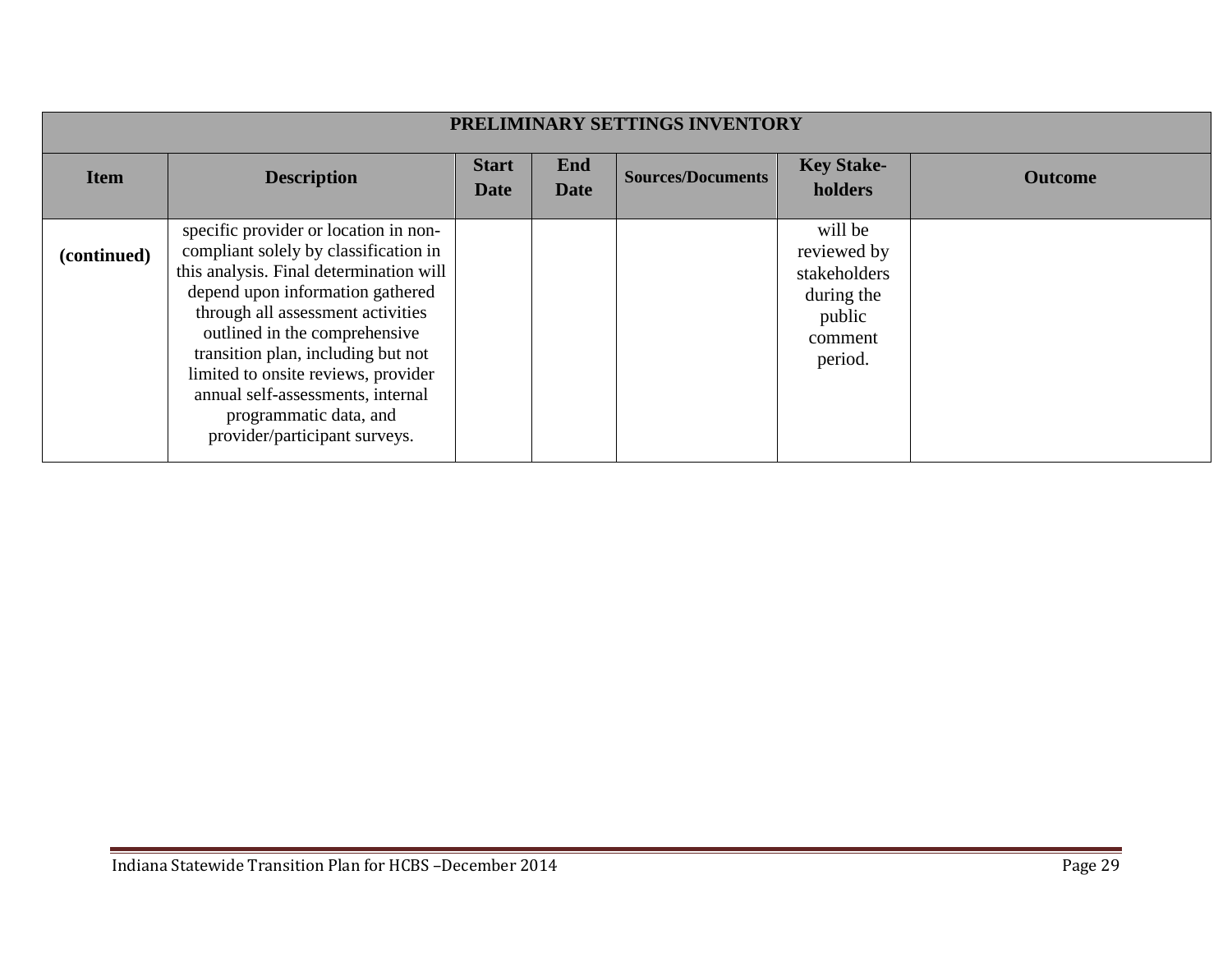#### **Preliminary Settings Analysis**

The table below outlines DDRS' preliminary settings analysis. This initial setting analysis is general in nature and does not imply that any specific provider or location is non-compliant solely by classification. Final determination will depend upon information gathered through all assessment activities outlined in the comprehensive transition plan, including but not limited to onsite reviews, provider annual self-assessments, internal programmatic data, and provider/participant surveys.

To ascertain Indiana's initial level of compliance with the HCBS rules, the NCI data was analyzed and an initial review of Indiana Administrative Code (IAC 460), policies, procedures, provider agreements, and ongoing monitoring forms was completed. The initial review was completed by DDRS/BDDS internal staff, and OMPP.

This Setting Analysis is general in nature and does not imply that any specific provider or location is non-compliant solely by classification in this analysis. Final determination will depend upon information gathered through all assessment activities outlined in the comprehensive transition plan, including but not limited to onsite reviews, provider annual self-assessments, internal programmatic data, and provider/participant surveys. To ascertain Indiana's initial level of compliance with the HCBS rules, the NCI data was analyzed and an initial review of Indiana Administrative Code (IAC 460), policies, procedures, provider agreements, and ongoing monitoring forms was completed. The initial review was completed by DDRS/BDDS internal staff, OMPP, and the FSSA office of legal affairs.

**In addition to ascertaining Indiana's initial level of compliance with the HCBS rules, the preliminary setting analysis was also used with the goal of identifying specific policies requiring updates, documents and processes requiring modifications and areas requiring additional data tracking in order to more appropriately represent compliance .**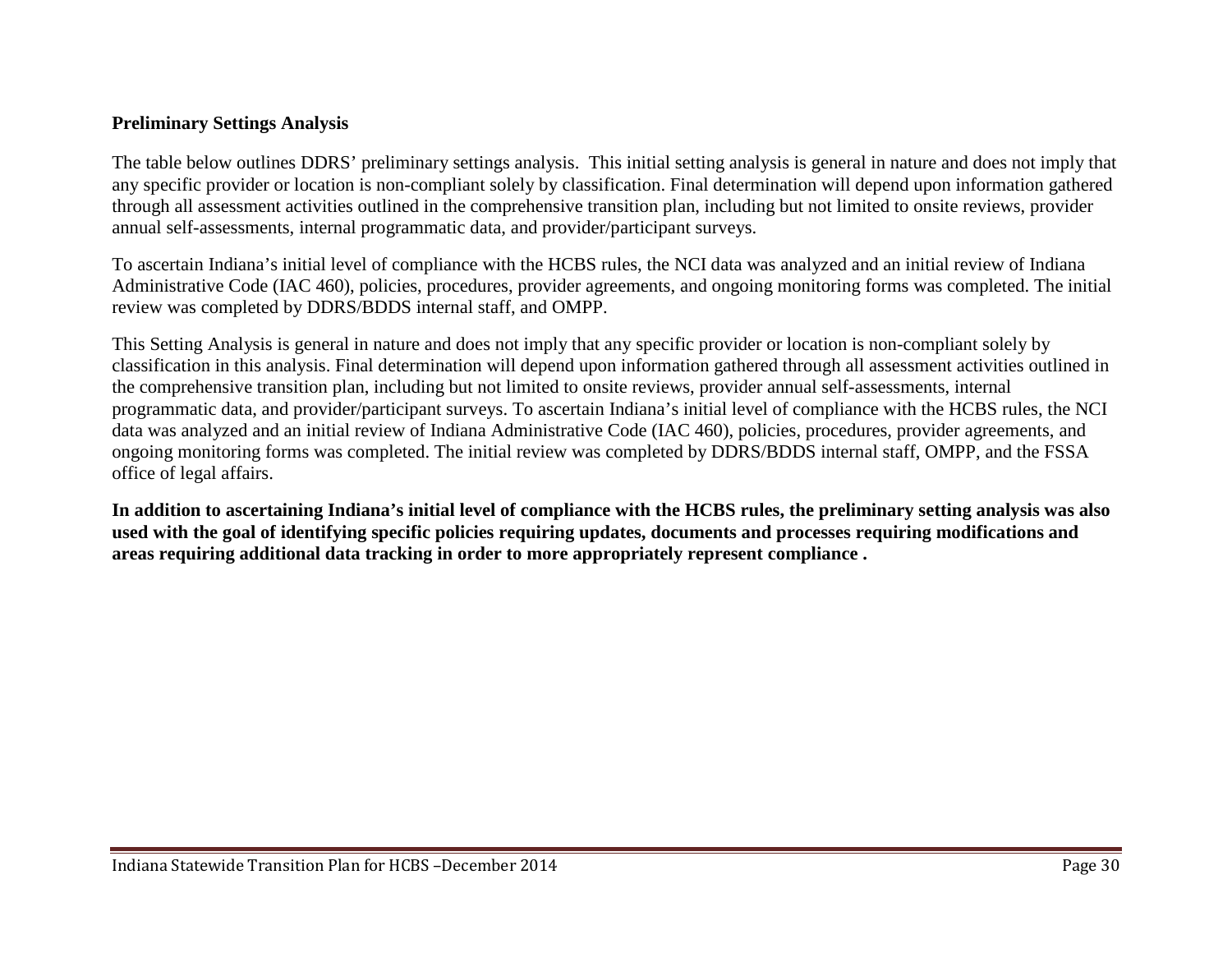|                                                                        |                                                                                   |                                                                                                                                                                                                                                                                                                                                                                                                                                                                                                      | PRELIMINARY SETTINGS ANALYSIS                                                                                                                                               |                                                                                                                                                                                                                                                                 |                                                                                                                            |                                                                                                                                                                                                                                                                              |
|------------------------------------------------------------------------|-----------------------------------------------------------------------------------|------------------------------------------------------------------------------------------------------------------------------------------------------------------------------------------------------------------------------------------------------------------------------------------------------------------------------------------------------------------------------------------------------------------------------------------------------------------------------------------------------|-----------------------------------------------------------------------------------------------------------------------------------------------------------------------------|-----------------------------------------------------------------------------------------------------------------------------------------------------------------------------------------------------------------------------------------------------------------|----------------------------------------------------------------------------------------------------------------------------|------------------------------------------------------------------------------------------------------------------------------------------------------------------------------------------------------------------------------------------------------------------------------|
| <b>CMS</b> Criteria                                                    | <b>NCI Data</b><br><b>Analysis</b>                                                | <b>IAC / IC Reviewed</b>                                                                                                                                                                                                                                                                                                                                                                                                                                                                             | <b>Policy and Procedures</b><br><b>Reviewed</b>                                                                                                                             | <b>Waiver</b><br><b>Manual/Forms</b><br><b>Reviewed</b>                                                                                                                                                                                                         | <b>90 Day Check</b><br><b>List Data</b><br><b>Analysis</b>                                                                 | <b>Outcome of</b><br><b>Review</b>                                                                                                                                                                                                                                           |
| Is integrated in and<br>supports access to<br>the greater<br>community | Identified as<br>85% and<br>below the<br>low level of<br>compliance<br>threshold. | 460 IAC 6-20-2<br>"community-based<br>employment services shall<br>be provided in an integrated<br>setting."<br>Needs to be modified in<br>order to meet HCBS<br>standards<br>460 IAC 6-3-58<br>"Transportation supports"<br>means supports, such as<br>tickets and passes to ride on<br>public transportation<br>systems, that enable an<br>individual to have<br>transportation for access to<br>the community<br>460 IAC 6-3-32 ISP<br>Needs to be modified in<br>order to meet HCBS<br>standards | Individual Rights and<br>Responsibilities (NEW)<br>(4600221014)<br>In process of being<br>updated to support CMS<br>regulations<br><b>Transition Policy</b><br>(4600316031) | 90-day Checklist<br>Does the<br>individuals'<br>routine outlined<br>in ISP include<br>participation in<br>community<br>activities and<br>events?<br>Pre-Post<br>Monitoring<br>Checklist<br>Transportation<br>available to meet<br>all community<br>access needs | The data analysis<br>indicated that 85%<br>of the time or<br>better this area is<br>checked yes on the<br>90 day checklist | While the state<br>does have<br>policies and<br>procedures that<br>support the<br>HCBS rules, a<br>more in-depth<br>analysis will be<br>completed in<br>order to ensure<br>full compliance<br>due to<br>inconsistencies<br>in NCI data<br>between 90 day<br>check list data. |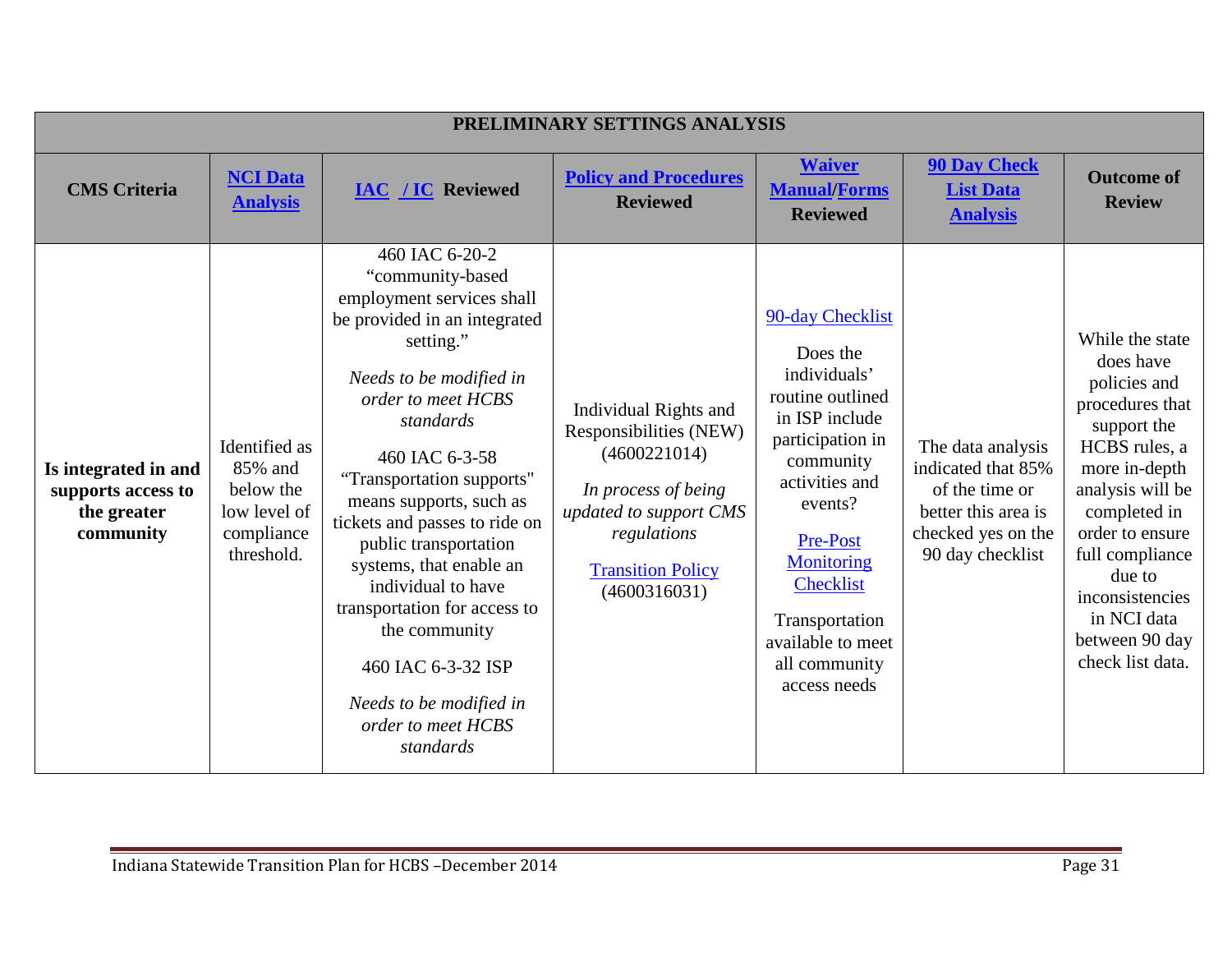|                                                                                                            |                                                                                   |                                                                                                                                                                            | PRELIMINARY SETTINGS ANALYSIS                   |                                                                                                                                                                                                                          |                                                                                                                            |                                                                                                                                                                                                                                                                                                   |
|------------------------------------------------------------------------------------------------------------|-----------------------------------------------------------------------------------|----------------------------------------------------------------------------------------------------------------------------------------------------------------------------|-------------------------------------------------|--------------------------------------------------------------------------------------------------------------------------------------------------------------------------------------------------------------------------|----------------------------------------------------------------------------------------------------------------------------|---------------------------------------------------------------------------------------------------------------------------------------------------------------------------------------------------------------------------------------------------------------------------------------------------|
| <b>CMS</b> Criteria                                                                                        | <b>NCI Data</b><br><b>Analysis</b>                                                | <b>IAC / IC Reviewed</b>                                                                                                                                                   | <b>Policy and Procedures</b><br><b>Reviewed</b> | <b>Waiver</b><br><b>Manual/Forms</b><br><b>Reviewed</b>                                                                                                                                                                  | <b>90 Day Check</b><br><b>List Data</b><br><b>Analysis</b>                                                                 | <b>Outcome of</b><br><b>Review</b>                                                                                                                                                                                                                                                                |
| <b>Provide</b><br>opportunities to<br>seek employment<br>and work in<br>competitive<br>integrated settings | Identified as<br>85% and<br>below the<br>low level of<br>compliance<br>threshold. | 460 IAC 6-20-2<br>(community-based<br>employment services shall<br>be provided in an integrated<br>setting).<br>Needs to be modified in<br>order to meet HCBS<br>standards | Intentionally left blank.                       | 90-day Checklist<br>Is the<br>employment<br>section of the<br>ISP still current<br>and is it being<br>routinely<br>discussed?<br>-Confirm the<br>individual is free<br>from work<br>without pay that<br>benefits others? | The data analysis<br>indicated that 85%<br>of the time or<br>better this area is<br>checked yes on the<br>90 day checklist | While the state<br>does have<br>policies and<br>procedures that<br>support the<br>HCBS rules, a<br>more in-depth<br>analysis will be<br>completed in<br>order to ensure<br>full compliance<br>due to<br>inconsistencies<br>in<br>inconsistencies<br>in NCI data and<br>90 day check<br>list data. |

÷.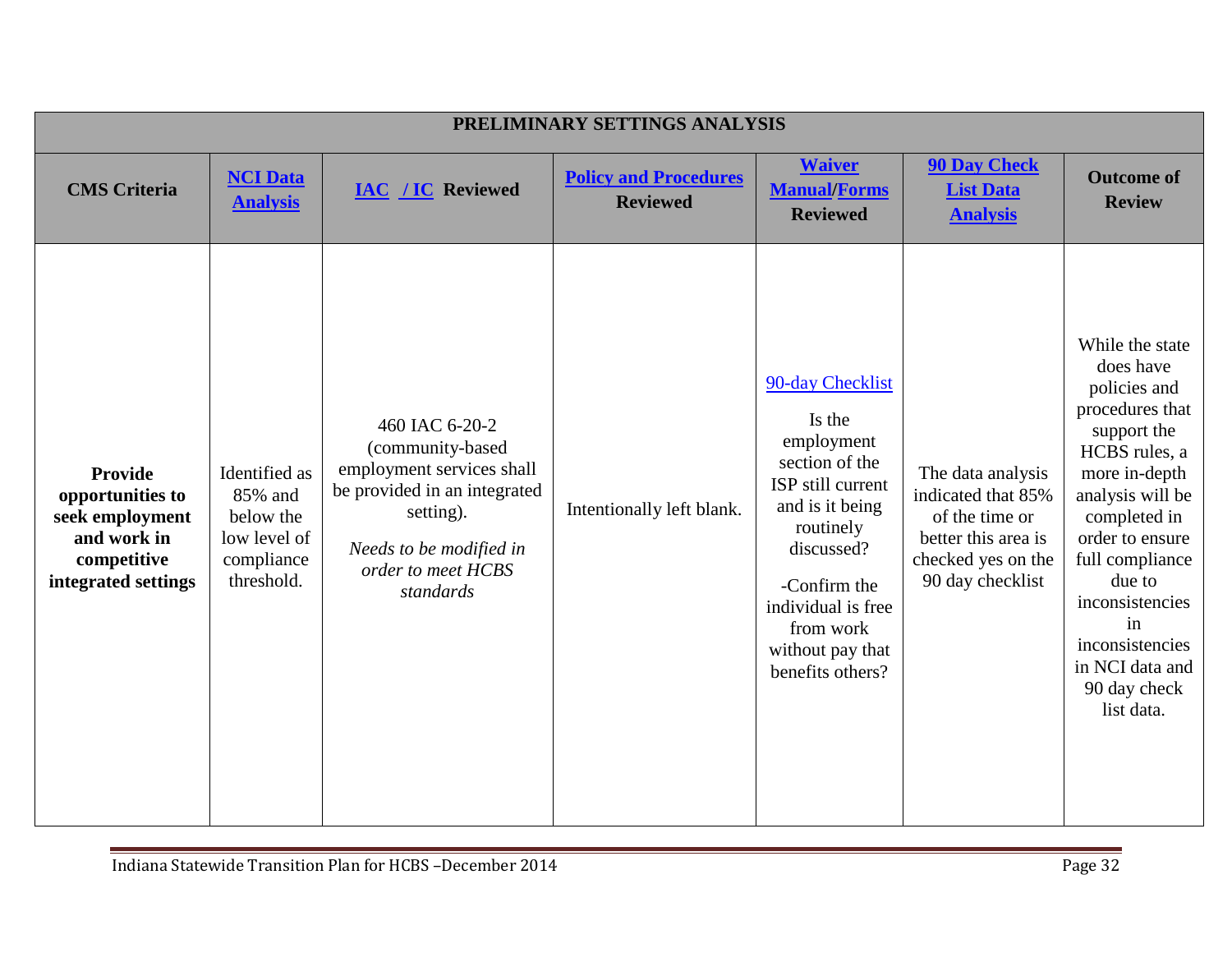|                                             |                                                                                   |                                                                                                                                                                                                                                              | PRELIMINARY SETTINGS ANALYSIS                                                                                                   |                                                                                                                                                                                                                                                                                                                                                                         |                                                                                                                            |                                                                                                                                                                                                                                                                          |
|---------------------------------------------|-----------------------------------------------------------------------------------|----------------------------------------------------------------------------------------------------------------------------------------------------------------------------------------------------------------------------------------------|---------------------------------------------------------------------------------------------------------------------------------|-------------------------------------------------------------------------------------------------------------------------------------------------------------------------------------------------------------------------------------------------------------------------------------------------------------------------------------------------------------------------|----------------------------------------------------------------------------------------------------------------------------|--------------------------------------------------------------------------------------------------------------------------------------------------------------------------------------------------------------------------------------------------------------------------|
| <b>CMS</b> Criteria                         | <b>NCI Data</b><br><b>Analysis</b>                                                | <b>IAC / IC Reviewed</b>                                                                                                                                                                                                                     | <b>Policy and Procedures</b><br><b>Reviewed</b>                                                                                 | <b>Waiver</b><br><b>Manual/Forms</b><br><b>Reviewed</b>                                                                                                                                                                                                                                                                                                                 | <b>90 Day Check</b><br><b>List Data</b><br><b>Analysis</b>                                                                 | <b>Outcome of</b><br><b>Review</b>                                                                                                                                                                                                                                       |
| <b>Control Personal</b><br><b>Resources</b> | Identified as<br>85% and<br>below the<br>low level of<br>compliance<br>threshold. | 460 IAC 6-17-3 Individuals<br>Personal File<br>460 IAC 6-24-3<br>Management of Individuals<br><b>Financial Resources</b><br>Needs to be modified in<br>order to meet HCBS<br>standards<br>460 IAC 6-9-4 Personal<br>Possessions and Clothing | Individual Rights and<br>Responsibilities (NEW)<br>(4600221014)<br>In process of being<br>updated to support CMS<br>regulations | 90-day Checklist<br>Unrestricted<br>access to their<br>personal<br>possessions?<br>-Free to receive<br>and open own<br>mail?<br>-Free to receive<br>and make phone<br>calls without<br>restrictions?<br><b>Fiscal Issues</b><br>(money, accounts,<br>$etc.$ )<br><b>ISP</b><br>Are the<br>Individuals'<br>Property/Financial<br>resources being<br>properly<br>managed? | The data analysis<br>indicated that 85%<br>of the time or<br>better this area is<br>checked yes on the<br>90 day checklist | While the state<br>does have<br>policies and<br>procedures that<br>support the<br>HCBS rules, a<br>more in-depth<br>analysis will be<br>completed in<br>order to ensure<br>full compliance<br>due to<br>inconsistencies<br>in NCI data and<br>90 day check<br>list data. |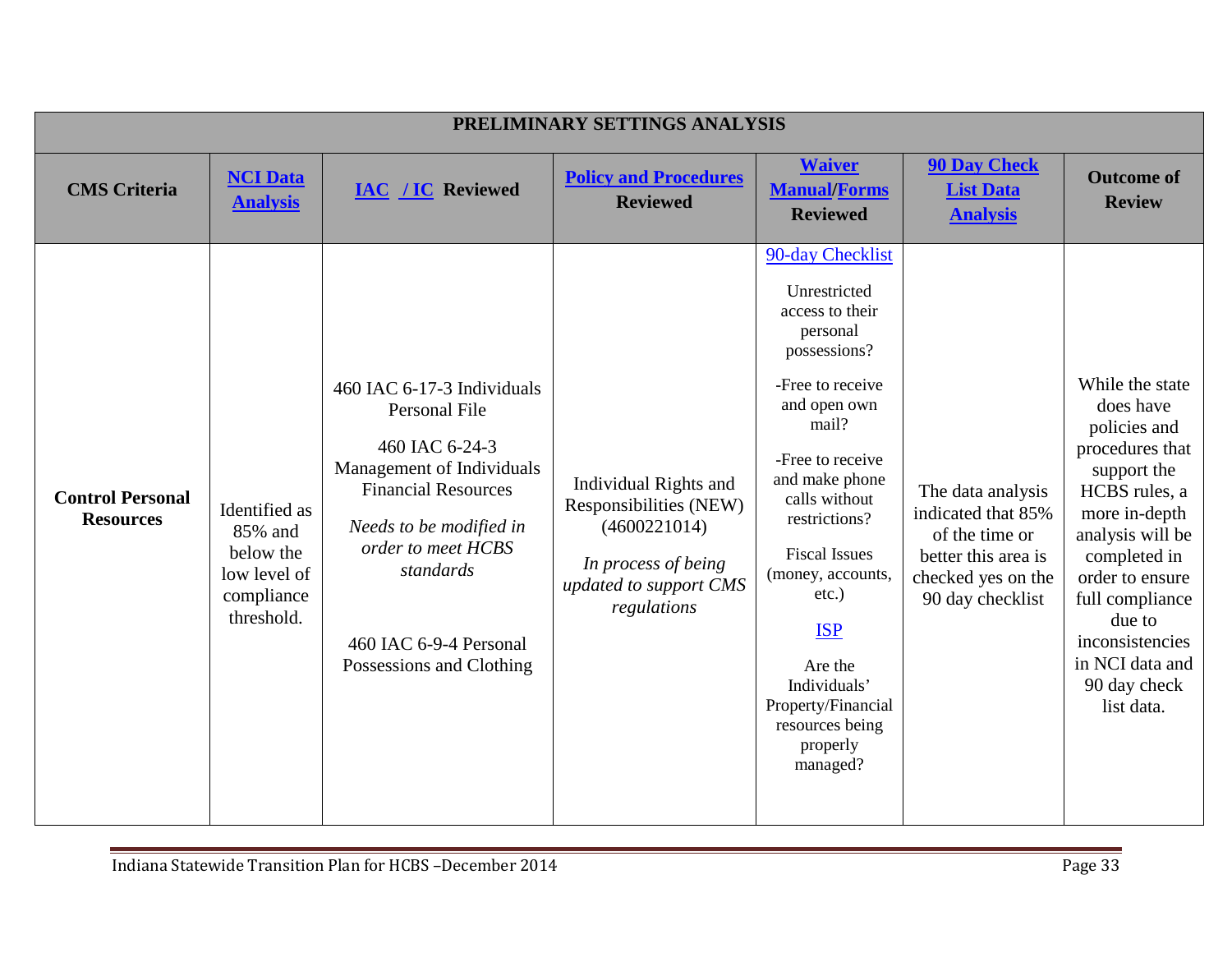|                                                                                                                                                                           |                                    |                                                                                                                                                                                                                                                                                                                                                                                                                                                                                                                                | PRELIMINARY SETTINGS ANALYSIS                                                                                                                                                                                                                |                                                                                                                                                         |                                                                                                                            |                                                                                                                                                                                             |
|---------------------------------------------------------------------------------------------------------------------------------------------------------------------------|------------------------------------|--------------------------------------------------------------------------------------------------------------------------------------------------------------------------------------------------------------------------------------------------------------------------------------------------------------------------------------------------------------------------------------------------------------------------------------------------------------------------------------------------------------------------------|----------------------------------------------------------------------------------------------------------------------------------------------------------------------------------------------------------------------------------------------|---------------------------------------------------------------------------------------------------------------------------------------------------------|----------------------------------------------------------------------------------------------------------------------------|---------------------------------------------------------------------------------------------------------------------------------------------------------------------------------------------|
| <b>CMS</b> Criteria                                                                                                                                                       | <b>NCI Data</b><br><b>Analysis</b> | <b>IAC / IC Reviewed</b>                                                                                                                                                                                                                                                                                                                                                                                                                                                                                                       | <b>Policy and Procedures</b><br><b>Reviewed</b>                                                                                                                                                                                              | <b>Waiver</b><br><b>Manual/Forms</b><br><b>Reviewed</b>                                                                                                 | <b>90 Day Check</b><br><b>List Data</b><br><b>Analysis</b>                                                                 | <b>Outcome of</b><br><b>Review</b>                                                                                                                                                          |
| <b>Ensures</b> the<br>individual receives<br>services in the<br>community with<br>the same degree of<br>access as<br>individuals not<br>receiving Medicaid<br><b>HCBS</b> | No NCI<br>data                     | 460 IAC 7-3-12 AND 6-3-<br>38.5 (PCP)<br>(4) empowers an individual<br>and the individual's family<br>to create a life plan and<br>corresponding ISP for the<br>individual that:<br>$(A)$ is based on the<br>individual's preferences,<br>dreams, and needs;<br>(B) encourages and<br>supports the individual's<br>long term hopes and<br>dreams;<br>(C) is supported by a short<br>term plan that is based on<br>reasonable costs, given the<br>individual's support needs;<br>(D) includes individual<br>responsibility; and | <b>BQIS Complaints:</b><br><b>Supported Living</b><br><b>Services &amp; Supports</b><br>(BQIS 4600221005)<br>Individual Rights and<br>Responsibilities (NEW)<br>(4600221014)<br>In process of being<br>updated to support CMS<br>regulations | 90-day Checklist<br>Does the<br>individual's<br>routine outlined<br>in the ISP<br>include<br>participation in<br>community<br>activities and<br>events? | The data analysis<br>indicated that 85%<br>of the time or<br>better this area is<br>checked yes on the<br>90 day checklist | While the State<br>does have<br>policies and<br>procedures that<br>support the<br>HCBS rules, a<br>more in-depth<br>analysis will be<br>completed in<br>order to ensure<br>full compliance. |

Ξ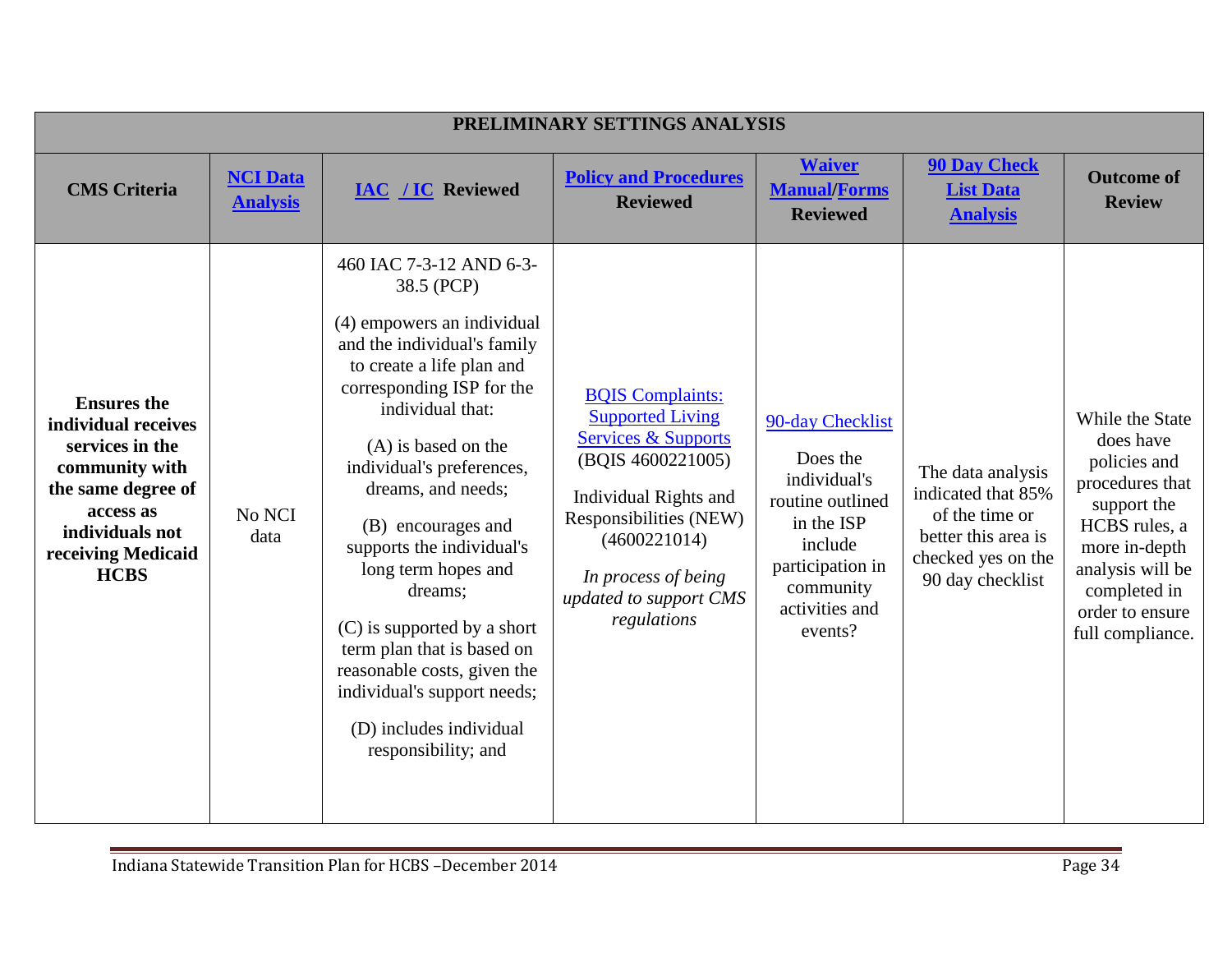|                                                                                      |                                                                                   |                                                                                                                                                                                                                                                                          | PRELIMINARY SETTINGS ANALYSIS                                                                                                   |                                                                |                                                                                                                            |                                                                                                                                                                                            |
|--------------------------------------------------------------------------------------|-----------------------------------------------------------------------------------|--------------------------------------------------------------------------------------------------------------------------------------------------------------------------------------------------------------------------------------------------------------------------|---------------------------------------------------------------------------------------------------------------------------------|----------------------------------------------------------------|----------------------------------------------------------------------------------------------------------------------------|--------------------------------------------------------------------------------------------------------------------------------------------------------------------------------------------|
| <b>CMS</b> Criteria                                                                  | <b>NCI Data</b><br><b>Analysis</b>                                                | <b>IAC / IC Reviewed</b>                                                                                                                                                                                                                                                 | <b>Policy and Procedures</b><br><b>Reviewed</b>                                                                                 | <b>Waiver</b><br><b>Manual/Forms</b><br><b>Reviewed</b>        | <b>90 Day Check</b><br><b>List Data</b><br><b>Analysis</b>                                                                 | <b>Outcome of</b><br><b>Review</b>                                                                                                                                                         |
| (continued)                                                                          |                                                                                   | (E) includes a range of<br>supports, including funded,<br>community, and natural<br>supports.<br>460 IAC 6-20-2<br>community-based<br>employment services shall<br>be provided in an integrated<br>setting<br>Needs to be modified in<br>order to meet HCBS<br>standards |                                                                                                                                 |                                                                |                                                                                                                            |                                                                                                                                                                                            |
| <b>Allow full access to</b><br>the greater<br>community/Engaged<br>in community life | Identified as<br>85% and<br>below the<br>low level of<br>compliance<br>threshold. | 460 IAC 6-9-4 System for<br>protecting Individuals<br>(h) A provider shall<br>establish a system for<br>providing an individual with<br>the opportunity to<br>participate in social,<br>religious, and community<br>activities.                                          | Individual Rights and<br>Responsibilities (NEW)<br>(4600221014)<br>In process of being<br>updated to support CMS<br>regulations | <b>ISP</b><br>Is adequate<br>Transportation<br>being provided? | The data analysis<br>indicated that 85%<br>of the time or<br>better this area is<br>checked yes on the<br>90 day checklist | While the state<br>does have<br>policies and<br>procedures that<br>support the<br>HCBS rules, a<br>more in-depth<br>analysis will be<br>completed in<br>order to ensure<br>full compliance |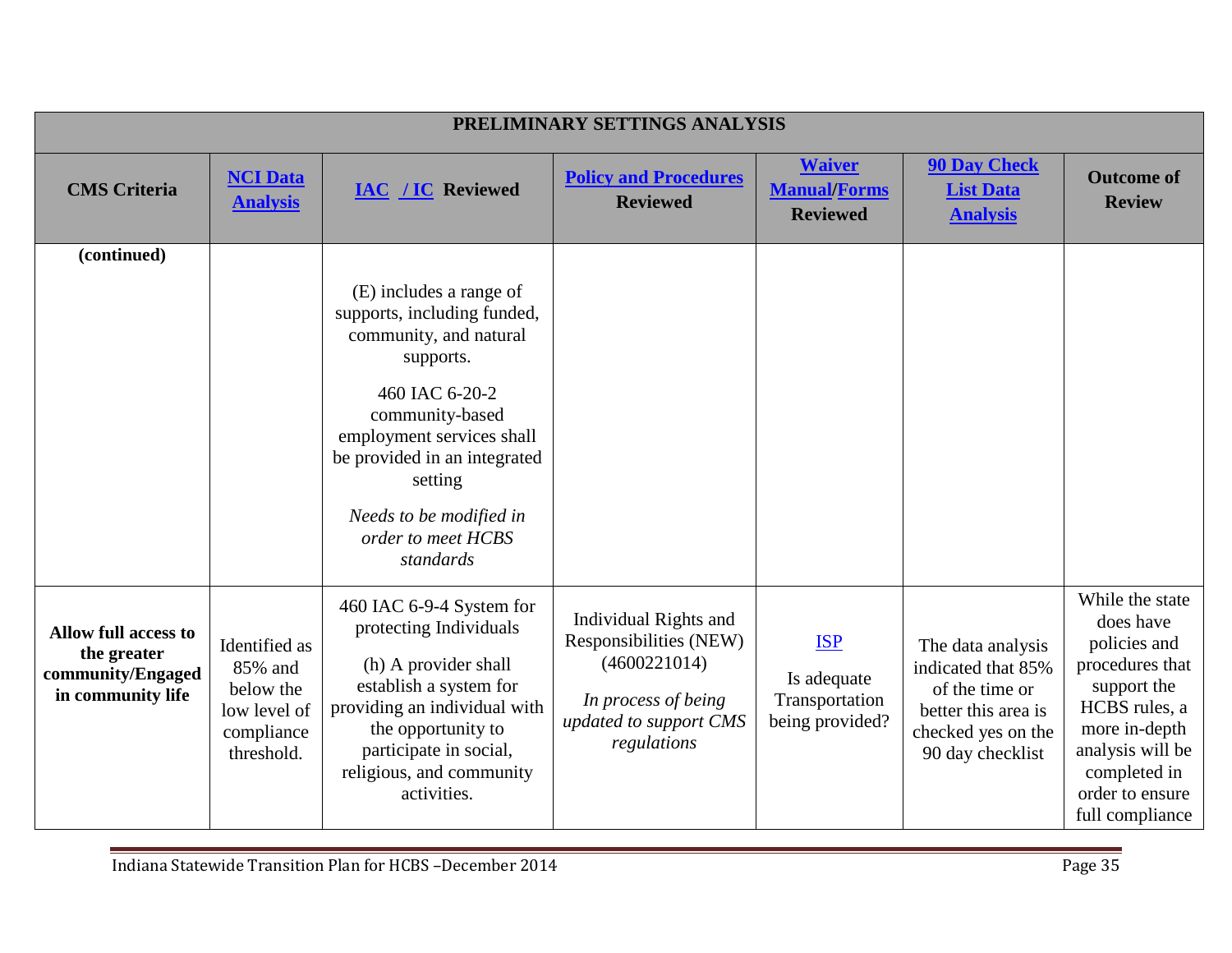| PRELIMINARY SETTINGS ANALYSIS |                                    |                                                                                                                                                                                                                                                                                                                                                                                                                                                                                                                                               |                                                 |                                                                                                                                                                                                                                |                                                            |                                                                            |
|-------------------------------|------------------------------------|-----------------------------------------------------------------------------------------------------------------------------------------------------------------------------------------------------------------------------------------------------------------------------------------------------------------------------------------------------------------------------------------------------------------------------------------------------------------------------------------------------------------------------------------------|-------------------------------------------------|--------------------------------------------------------------------------------------------------------------------------------------------------------------------------------------------------------------------------------|------------------------------------------------------------|----------------------------------------------------------------------------|
| <b>CMS</b> Criteria           | <b>NCI Data</b><br><b>Analysis</b> | <b>IAC / IC Reviewed</b>                                                                                                                                                                                                                                                                                                                                                                                                                                                                                                                      | <b>Policy and Procedures</b><br><b>Reviewed</b> | <b>Waiver</b><br><b>Manual/Forms</b><br><b>Reviewed</b>                                                                                                                                                                        | <b>90 Day Check</b><br><b>List Data</b><br><b>Analysis</b> | <b>Outcome of</b><br><b>Review</b>                                         |
| (continued)                   |                                    | <b>ACCESS TO THE</b><br><b>COMMUNITY</b><br>460 IAC 6-20-2<br>"community-based<br>employment services shall<br>be provided in an integrated<br>setting."<br>Needs to be modified in<br>order to meet HCBS<br>standards<br>460 IAC 6-3-58<br>"Transportation supports"<br>means supports, such as tickets<br>and passes to ride on public<br>transportation systems, that<br>enable an individual to have<br>transportation for access to the<br>community<br>460 IAC 6-3-32 ISP<br>Needs to be modified in<br>order to meet HCBS<br>standards |                                                 | 90-day Checklist<br>Does the<br>individual's<br>routine outlined<br>in the ISP<br>include<br>participation in<br>community<br>activities and<br>events?<br>Pre-Post<br><b>Monitoring</b><br><b>Checklist</b><br>Transportation |                                                            | due to<br>inconsistencies<br>in NCI data and<br>90 day check<br>list data. |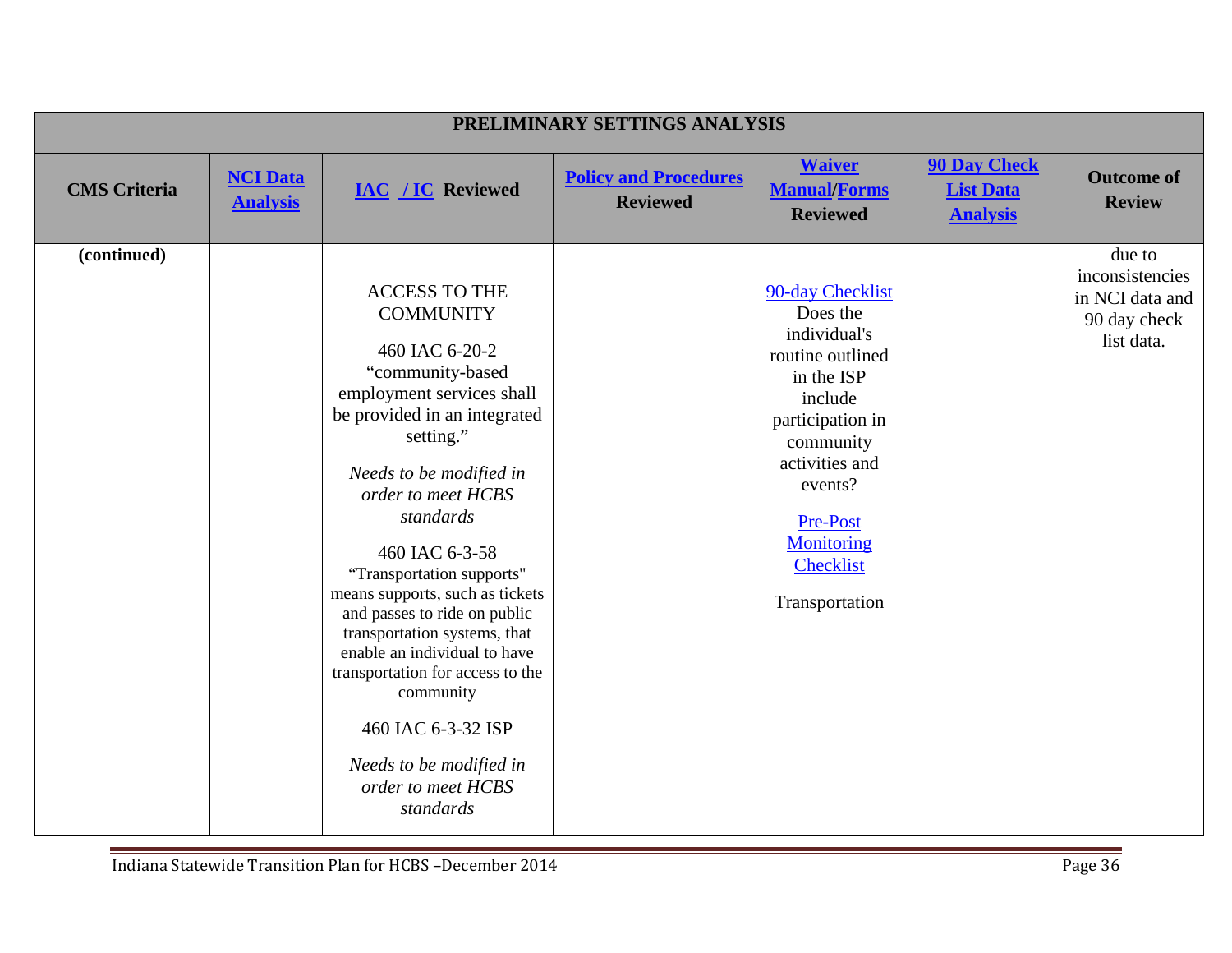| PRELIMINARY SETTINGS ANALYSIS                                                                                                                                         |                                                                                   |                                                                                                                                                                                                                                                                                                                                                                                                                     |                                                 |                                                                                                                                                                                                                                                                                                                                                                                                                                                                                   |                                                                        |                                                                                             |  |  |
|-----------------------------------------------------------------------------------------------------------------------------------------------------------------------|-----------------------------------------------------------------------------------|---------------------------------------------------------------------------------------------------------------------------------------------------------------------------------------------------------------------------------------------------------------------------------------------------------------------------------------------------------------------------------------------------------------------|-------------------------------------------------|-----------------------------------------------------------------------------------------------------------------------------------------------------------------------------------------------------------------------------------------------------------------------------------------------------------------------------------------------------------------------------------------------------------------------------------------------------------------------------------|------------------------------------------------------------------------|---------------------------------------------------------------------------------------------|--|--|
| <b>CMS</b> Criteria                                                                                                                                                   | <b>NCI Data</b><br><b>Analysis</b>                                                | <b>IAC /IC Reviewed</b>                                                                                                                                                                                                                                                                                                                                                                                             | <b>Policy and Procedures</b><br><b>Reviewed</b> | <b>Waiver</b><br><b>Manual/Forms</b><br><b>Reviewed</b>                                                                                                                                                                                                                                                                                                                                                                                                                           | <b>90 Day Check</b><br><b>List Data</b><br><b>Analysis</b>             | <b>Outcome of</b><br><b>Review</b>                                                          |  |  |
| <b>Setting is chosen</b><br>among setting<br>options including<br>non-disability<br>specific settings<br>and options for a<br>private unit in<br>residential settings | Identified as<br>85% and<br>below the<br>low level of<br>compliance<br>threshold. | 460 IAC 6-4<br>Rule 4. Types of Supported<br>Living Services and<br><b>Supports</b><br>460 IAC 6-29-3<br>Sec. 3. The provider<br>designated in an individual's<br>ISP as responsible for<br>providing environmental<br>and living arrangement<br>support shall ensure that<br>appropriate devices or home<br>modifications, or both<br>460 IAC 6-9-6 Transfer of<br>individual's records upon<br>change of provider | Intentionally left blank.                       | (Part 4.5 and 4.6)<br>of Manual-<br><b>FSW/CIH)</b><br>Participants may<br>choose to live in<br>their own home,<br>family home, or<br>community<br>setting<br>appropriate to<br>their needs.<br><b>AND</b> When<br>priority access<br>has been deemed<br>appropriate and a<br>priority waiver<br>slot in the<br>specific reserved<br>capacity<br>category met by<br>the applicant<br>remains open,<br>participants may<br>choose to live in<br>their own home,<br>family home, or | This information is<br>not obtained<br>through the 90 day<br>checklist | A review of<br>policies,<br>procedures and<br>data assume<br>vulnerability in<br>this area. |  |  |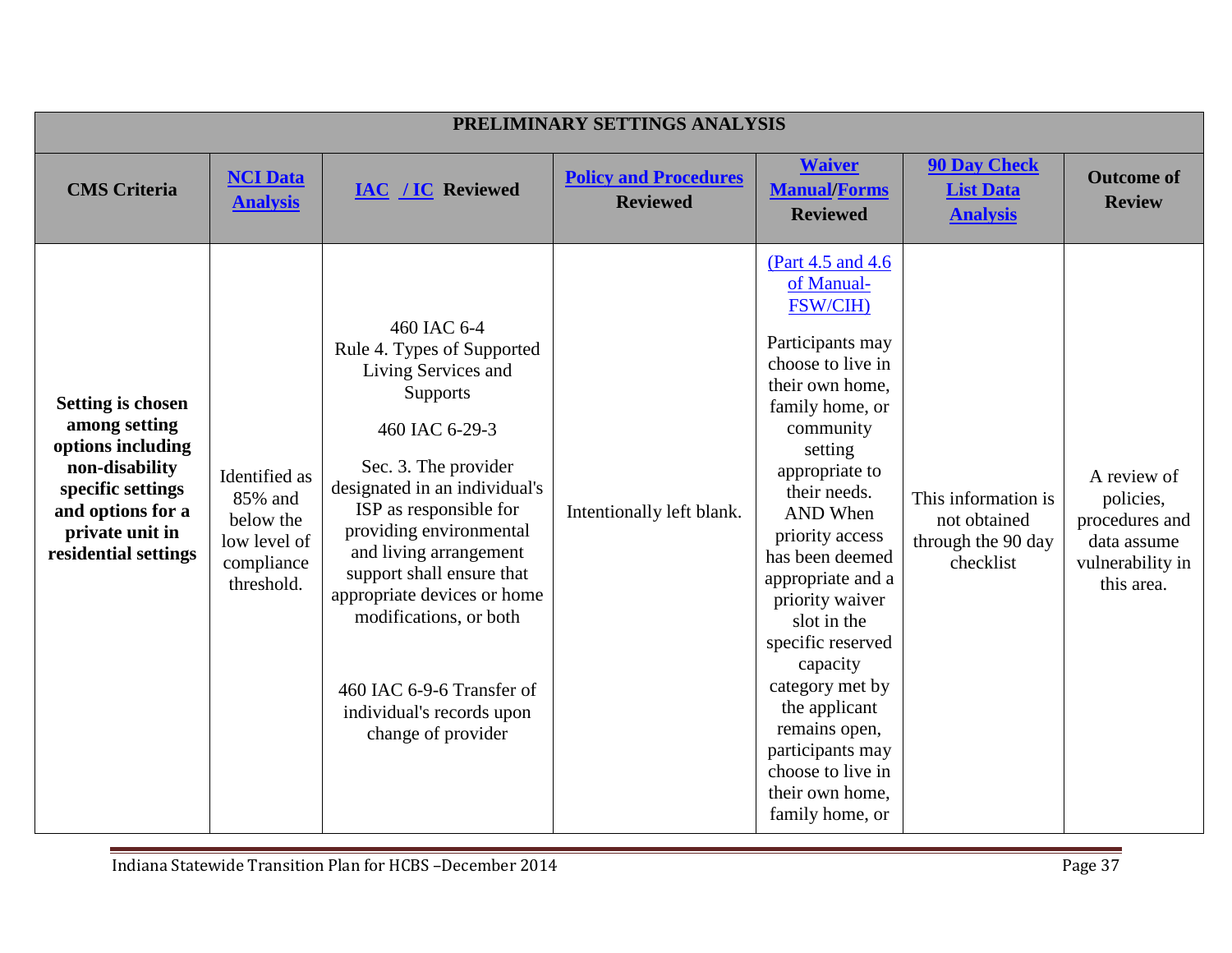| PRELIMINARY SETTINGS ANALYSIS                                                                                |                                                                                                                        |                                                                                                                                                                                                                                                                                                                                                                              |                                                                                                                                                                                                                                                           |                                                                                                                                                                                                                                                                                |                                                                                                                            |                                                                                          |  |
|--------------------------------------------------------------------------------------------------------------|------------------------------------------------------------------------------------------------------------------------|------------------------------------------------------------------------------------------------------------------------------------------------------------------------------------------------------------------------------------------------------------------------------------------------------------------------------------------------------------------------------|-----------------------------------------------------------------------------------------------------------------------------------------------------------------------------------------------------------------------------------------------------------|--------------------------------------------------------------------------------------------------------------------------------------------------------------------------------------------------------------------------------------------------------------------------------|----------------------------------------------------------------------------------------------------------------------------|------------------------------------------------------------------------------------------|--|
| <b>CMS</b> Criteria                                                                                          | <b>NCI Data</b><br><b>Analysis</b>                                                                                     | <b>IAC</b> / <b>IC</b> Reviewed                                                                                                                                                                                                                                                                                                                                              | <b>Policy and Procedures</b><br><b>Reviewed</b>                                                                                                                                                                                                           | <b>Waiver</b><br><b>Manual/Forms</b><br><b>Reviewed</b>                                                                                                                                                                                                                        | <b>90 Day Check</b><br><b>List Data</b><br><b>Analysis</b>                                                                 | <b>Outcome of</b><br><b>Review</b>                                                       |  |
| (continued)                                                                                                  |                                                                                                                        |                                                                                                                                                                                                                                                                                                                                                                              |                                                                                                                                                                                                                                                           | community<br>setting<br>appropriate to<br>their needs.                                                                                                                                                                                                                         |                                                                                                                            |                                                                                          |  |
| <b>Ensures right to</b><br>privacy, dignity,<br>and respect and<br>freedom from<br>coercion and<br>restraint | <b>All National</b><br>Core<br>Indicator<br>questions<br>were above<br>the 85%<br>threshold for<br>this<br>requirement | 460 IAC 13-3-12 (IST<br>Membership)<br>460 IAC 6-8-2 -<br>Constitutional and statutory<br>rights<br>IC $12-27-4$ – Seclusion and<br><b>Restraint laws</b><br>460 IAC 6-8-3 Promoting<br>the exercise of rights<br>460 IAC 7-5-6 - Statement<br>of agreement section<br>460 IAC 6-10-8 - Resolution<br>of disputes<br>460 IAC 6-9-4 $-$ Systems<br>for protecting individuals | <b>Aversive Techniques</b><br>(BDDS 4601207003)<br><b>BMR-ANE (BDDS</b><br>4601207002)<br>Environmental<br><b>Requirements (BDDS</b><br>460 1216039)<br><b>Use of Restrictive</b><br>Interventions, Including<br><b>Restraint (BDDS 460)</b><br>0228 025) | Provider<br><b>Agreement</b><br>Checklist 12.<br>Prohibiting<br>Violations of<br><b>Individual Rights</b><br>Provider<br>Agreement<br><b>Checklist 14</b><br>Individual<br>Freedoms<br>Provider<br><b>Agreement</b><br>Checklist 15<br>Personnel<br>Policy-<br>Safeguards that | The data analysis<br>indicated that 85%<br>of the time or<br>better this area is<br>checked yes on the<br>90 day checklist | A review of<br>policies,<br>procedures and<br>data assume<br>compliance in<br>this area. |  |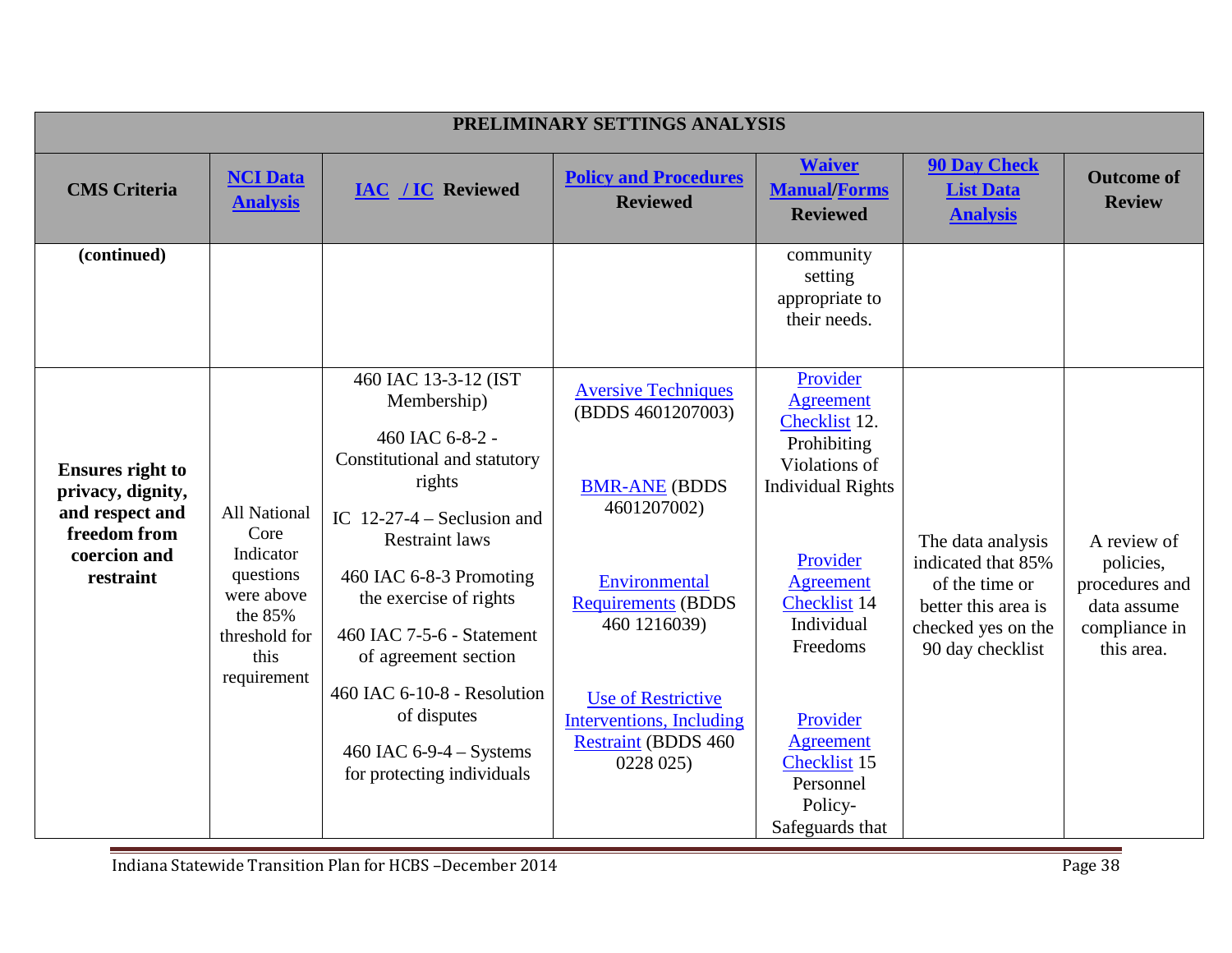|                     | PRELIMINARY SETTINGS ANALYSIS      |                                                                 |                                                                                                                                                                                                                                                                                                                                                                                                                                                                                                            |                                                                                                                                                                                                                                                                                                                                 |                                                            |                                    |  |  |
|---------------------|------------------------------------|-----------------------------------------------------------------|------------------------------------------------------------------------------------------------------------------------------------------------------------------------------------------------------------------------------------------------------------------------------------------------------------------------------------------------------------------------------------------------------------------------------------------------------------------------------------------------------------|---------------------------------------------------------------------------------------------------------------------------------------------------------------------------------------------------------------------------------------------------------------------------------------------------------------------------------|------------------------------------------------------------|------------------------------------|--|--|
| <b>CMS</b> Criteria | <b>NCI Data</b><br><b>Analysis</b> | <b>IAC / IC Reviewed</b>                                        | <b>Policy and Procedures</b><br><b>Reviewed</b>                                                                                                                                                                                                                                                                                                                                                                                                                                                            | <b>Waiver</b><br><b>Manual/Forms</b><br><b>Reviewed</b>                                                                                                                                                                                                                                                                         | <b>90 Day Check</b><br><b>List Data</b><br><b>Analysis</b> | <b>Outcome of</b><br><b>Review</b> |  |  |
| (continued)         |                                    | 460 IAC 6-9-3 Prohibiting<br>violations of individual<br>rights | <b>Human Rights</b><br><b>Committee</b> (BDDS 460<br>0221 012)<br>Protection of Individual<br>Rights (4600228022)<br>Incident Reporting and<br>Management (BQIS 460<br>0301 008) - TRAINING<br>IS REQUIRED FOR<br><b>ALL DSPs</b><br>$(4600228027)$ - Annual<br>Training on the<br>protection of individual<br>rights and respecting<br>dignity of individual<br>$(4600228021 -$<br>Professional<br>Qualifications and<br>Requirements)<br>Individual Rights and<br>Responsibilities (NEW)<br>(4600221014) | ensure<br>compliance with<br>HIPAA and all<br>other Federal<br>and State<br>Privacy Laws.<br>90-day Checklist<br>Free from ANE?<br>Informed and<br>able to<br>understand/<br>exercise their<br>rights as<br>individual<br>receiving<br>services?<br>Is the individual<br>being treated<br>with respect by<br>the support staff? |                                                            |                                    |  |  |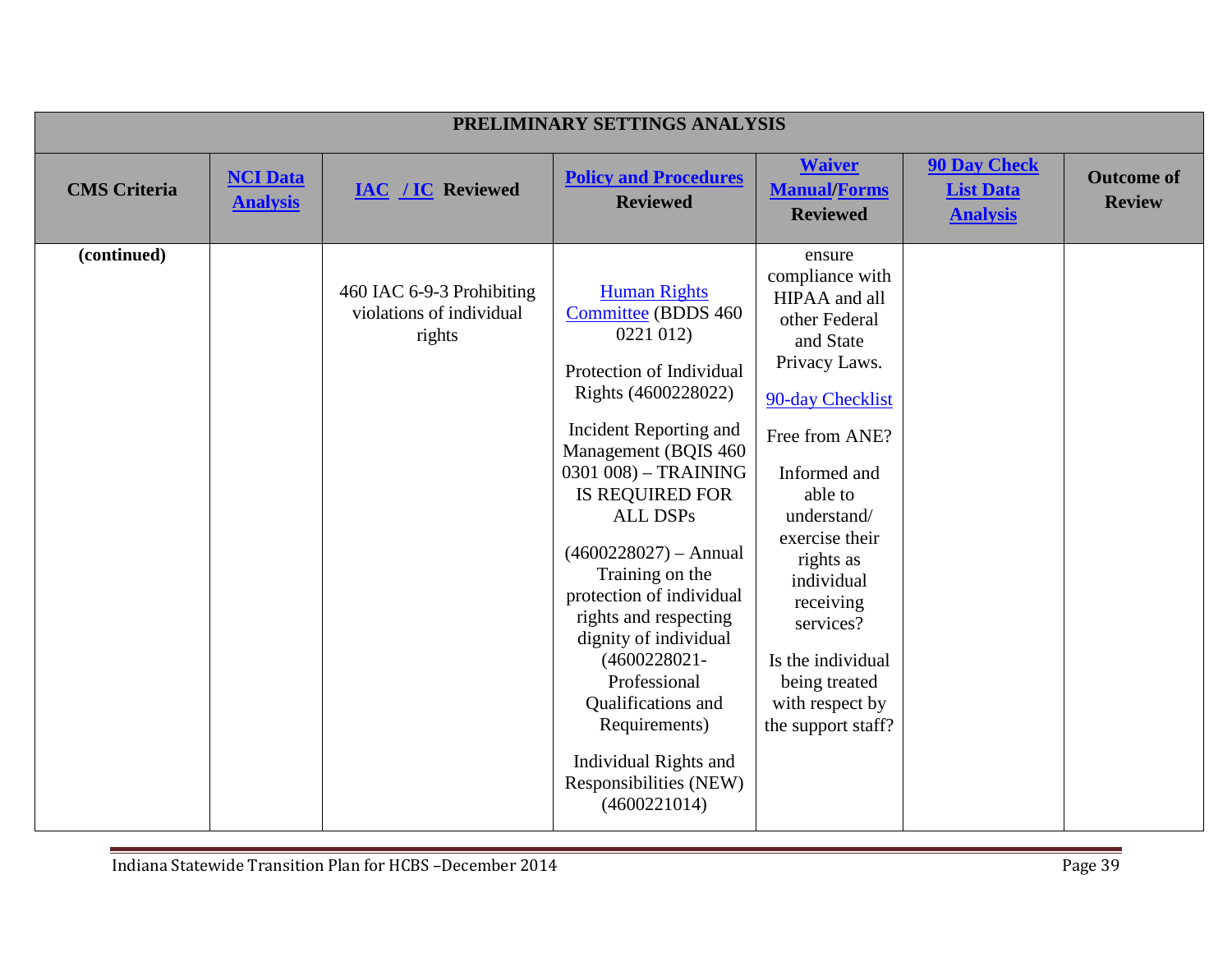|                     | PRELIMINARY SETTINGS ANALYSIS      |                          |                                                                                                                                                                                                                                                                                                                            |                                                              |                                                            |                                    |  |  |
|---------------------|------------------------------------|--------------------------|----------------------------------------------------------------------------------------------------------------------------------------------------------------------------------------------------------------------------------------------------------------------------------------------------------------------------|--------------------------------------------------------------|------------------------------------------------------------|------------------------------------|--|--|
| <b>CMS</b> Criteria | <b>NCI Data</b><br><b>Analysis</b> | <b>IAC / IC Reviewed</b> | <b>Policy and Procedures</b><br><b>Reviewed</b>                                                                                                                                                                                                                                                                            | <b>Waiver</b><br><b>Manual/Forms</b><br><b>Reviewed</b>      | <b>90 Day Check</b><br><b>List Data</b><br><b>Analysis</b> | <b>Outcome of</b><br><b>Review</b> |  |  |
| (continued)         |                                    |                          |                                                                                                                                                                                                                                                                                                                            |                                                              |                                                            |                                    |  |  |
|                     |                                    |                          | In process of being<br>updated to support CMS<br>regulations<br>IST (4600228016)<br>Identifies other persons<br>identified by the<br>individual AND requires<br>the individual to be<br>present at all meetings<br><b>Pre-Post Transition</b><br><b>Monitoring (BDDS</b><br>4600530032) Health and<br>Welfare is protected | Pre-Post<br><b>Monitoring</b><br>Checklist<br>Transportation |                                                            |                                    |  |  |
|                     |                                    |                          | <b>Provider Code of Ethics</b><br>Conduct all practice<br>with honest, integrity<br>and fairness<br><b>DDRS</b> Policy: Personnel<br><b>Policies and Manuals</b>                                                                                                                                                           |                                                              |                                                            |                                    |  |  |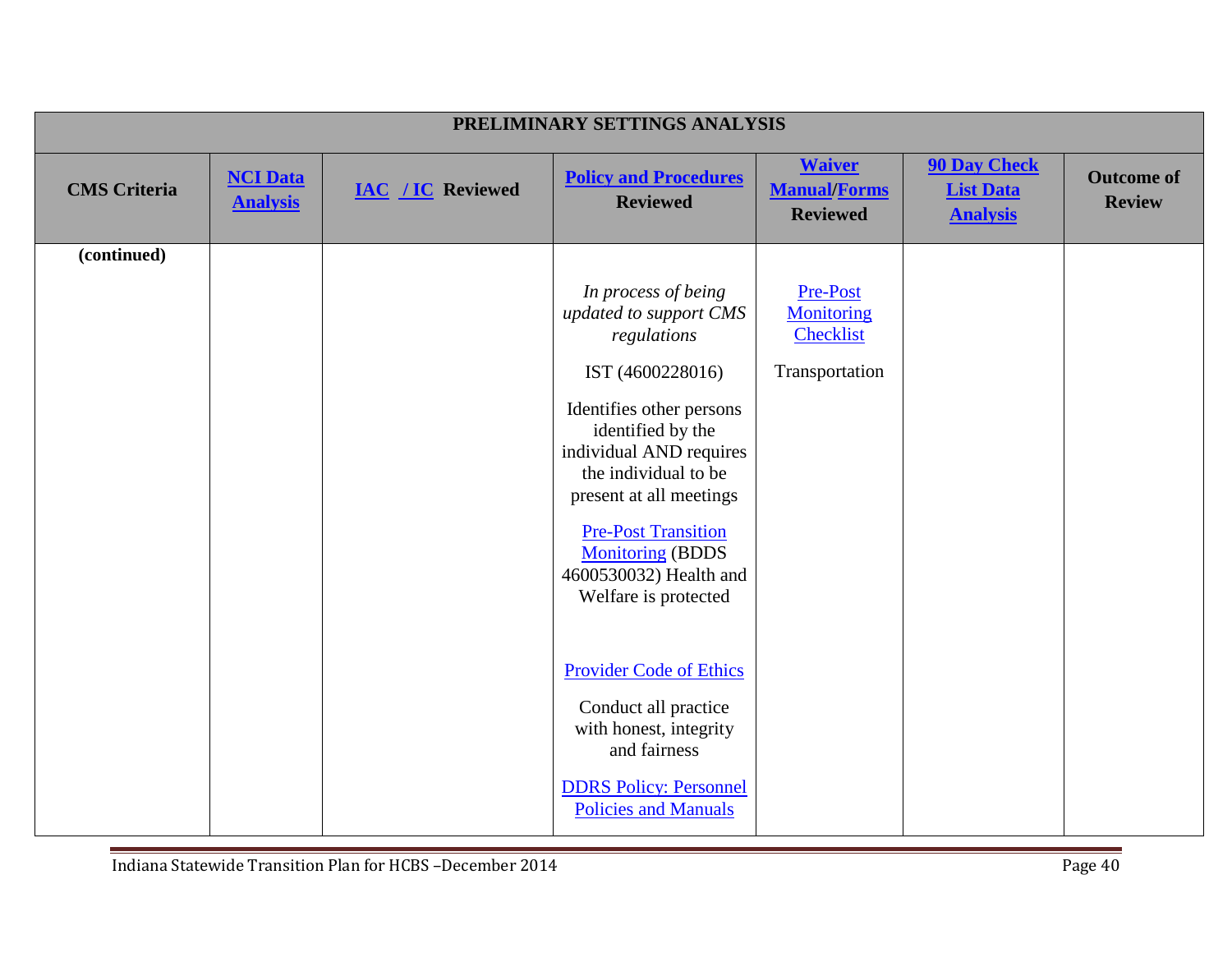| PRELIMINARY SETTINGS ANALYSIS                                                                                                                                                                                                                                                                 |                                    |                                                                                                                                                                                                                                                                                                                                                                                                                        |                                                                                                                                                                                                                                                                                                                                                                                                             |                                                                                                                                                                                                                                                                                                                                                                  |                                                                        |                                                                                                                                       |  |  |
|-----------------------------------------------------------------------------------------------------------------------------------------------------------------------------------------------------------------------------------------------------------------------------------------------|------------------------------------|------------------------------------------------------------------------------------------------------------------------------------------------------------------------------------------------------------------------------------------------------------------------------------------------------------------------------------------------------------------------------------------------------------------------|-------------------------------------------------------------------------------------------------------------------------------------------------------------------------------------------------------------------------------------------------------------------------------------------------------------------------------------------------------------------------------------------------------------|------------------------------------------------------------------------------------------------------------------------------------------------------------------------------------------------------------------------------------------------------------------------------------------------------------------------------------------------------------------|------------------------------------------------------------------------|---------------------------------------------------------------------------------------------------------------------------------------|--|--|
| <b>CMS</b> Criteria                                                                                                                                                                                                                                                                           | <b>NCI Data</b><br><b>Analysis</b> | <b>IAC</b> / <b>IC</b> Reviewed                                                                                                                                                                                                                                                                                                                                                                                        | <b>Policy and Procedures</b><br><b>Reviewed</b>                                                                                                                                                                                                                                                                                                                                                             | <b>Waiver</b><br><b>Manual/Forms</b><br><b>Reviewed</b>                                                                                                                                                                                                                                                                                                          | <b>90 Day Check</b><br><b>List Data</b><br><b>Analysis</b>             | <b>Outcome of</b><br><b>Review</b>                                                                                                    |  |  |
| The setting options<br>are identified and<br>documented in the<br>person-centered<br>service plan and<br>are based on the<br>individual's needs,<br>preferences, and,<br>for residential<br>settings, resources<br>available for room<br>and board<br>(taken from<br><b>Federal Register)</b> | No NCI<br>data<br>available        | 460 IAC 7-3-12 (PCP)<br>Needs to be modified in<br>order to meet HCBS<br>standards<br>460 IAC 7-4-1<br>(Development of ISP)<br>460 IAC 6-3-32<br>"Individualized support<br>plan" or "ISP" defined<br>460 IAC 6-3-38.5 "Person<br>centered planning" defined<br>(A) based on the<br>individual's preferences,<br>dreams, and needs;<br>460 IAC 6-3-38.6 "Person<br>centered planning<br>facilitation services" defined | <b>DSP</b> Training<br>(4600228027)<br>Initial DSP training<br>requires an approved<br>core competency such as<br>PSP--Respect/Rights,<br>Choice, Competence,<br>and Community<br>presence and<br>participation<br>Professional<br><b>Qualifications</b> and<br><b>Requirements</b><br>(4600228021)<br>Provider shall ensure<br>that services provided to<br>individual meet the<br>needs of the individual | (Part 4.5 and 4.6)<br>of Manual-<br><b>FSW/CIH)</b><br>Participants<br>develop an<br>Individual<br>Service Plan<br>$(ISP)$ using a<br>person centered<br>planning process<br>guided by an<br>Individual<br><b>Support Team</b><br>(IST).<br>90-day Checklist<br>Does CCB/POC,<br>ISP address the<br>needs of the<br>individual,<br>implemented<br>appropriately? | This information is<br>not obtained<br>through the 90 day<br>checklist | Due to lack of<br>data a more in-<br>depth analysis<br>will be<br>completed in<br>order to<br>determine<br>compliance in<br>this area |  |  |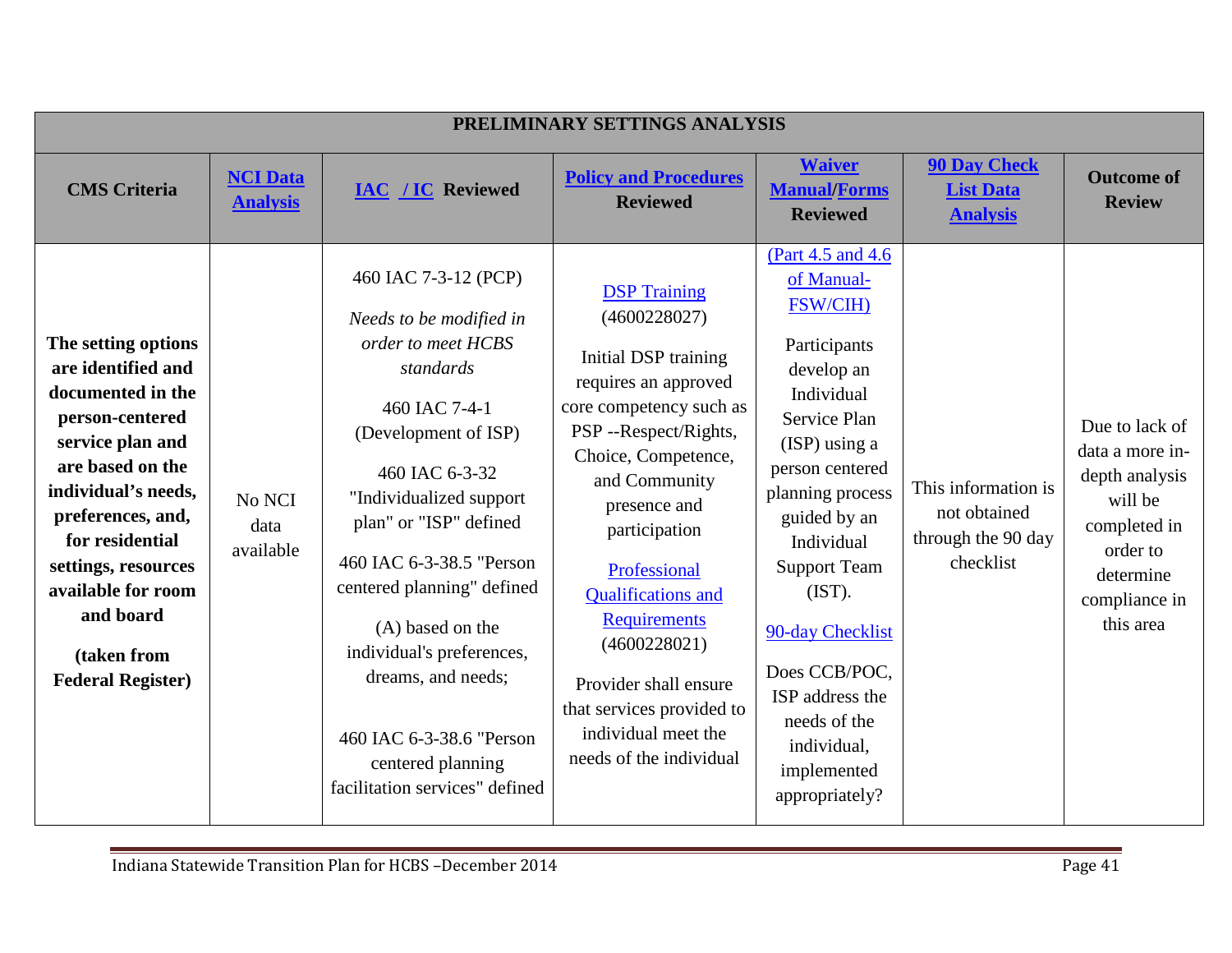|                                                                                                                                                                                                                                                  | PRELIMINARY SETTINGS ANALYSIS                                                    |                                                                                                                                                                                                                                                                                                                       |                                                                                                                                                                                                                                                                                    |                                                         |                                                                        |                                                                                             |  |  |
|--------------------------------------------------------------------------------------------------------------------------------------------------------------------------------------------------------------------------------------------------|----------------------------------------------------------------------------------|-----------------------------------------------------------------------------------------------------------------------------------------------------------------------------------------------------------------------------------------------------------------------------------------------------------------------|------------------------------------------------------------------------------------------------------------------------------------------------------------------------------------------------------------------------------------------------------------------------------------|---------------------------------------------------------|------------------------------------------------------------------------|---------------------------------------------------------------------------------------------|--|--|
| <b>CMS</b> Criteria                                                                                                                                                                                                                              | <b>NCI Data</b><br><b>Analysis</b>                                               | <b>IAC / IC Reviewed</b>                                                                                                                                                                                                                                                                                              | <b>Policy and Procedures</b><br><b>Reviewed</b>                                                                                                                                                                                                                                    | <b>Waiver</b><br><b>Manual/Forms</b><br><b>Reviewed</b> | <b>90 Day Check</b><br><b>List Data</b><br><b>Analysis</b>             | <b>Outcome of</b><br><b>Review</b>                                                          |  |  |
| (continued)                                                                                                                                                                                                                                      |                                                                                  | 460 IAC 6-5-36 Person<br>centered planning<br>facilitation services provider<br>qualifications<br>460 IAC 6-14-4 Training                                                                                                                                                                                             |                                                                                                                                                                                                                                                                                    |                                                         |                                                                        |                                                                                             |  |  |
| Optimizes, but does<br>not restrain,<br>individual<br>initiative,<br>autonomy, and<br>independence in<br>making life choices,<br>including but not<br>limited to, daily<br>activities, physical<br>environment, and<br>with whom to<br>interact. | identified as<br>85% and<br>below the<br>low level of<br>compliance<br>threshold | IC 12-27 (Seclusion and<br>Restraint)<br>460 IAC 6-3-29.5<br>Independence assistance<br>service<br>460 IAC 6-24-1<br>Coordination of training<br>services and training plan<br>(be designed to enhance<br>skill acquisition and<br>increase independence).<br>460 IAC 6-8-2<br>Constitutional and statutory<br>rights | <b>Provider Code of Ethics</b><br>A provider shall provide<br>professional services<br>with objectivity and<br>with respect for the<br>unique needs and values<br>of the individual being<br>provided services.<br>Individual Rights and<br>Responsibilities (NEW)<br>(4600221014) | Intentionally left<br>blank                             | This information is<br>not obtained<br>through the 90 day<br>checklist | A review of<br>policies,<br>procedures and<br>data assume<br>vulnerability in<br>this area. |  |  |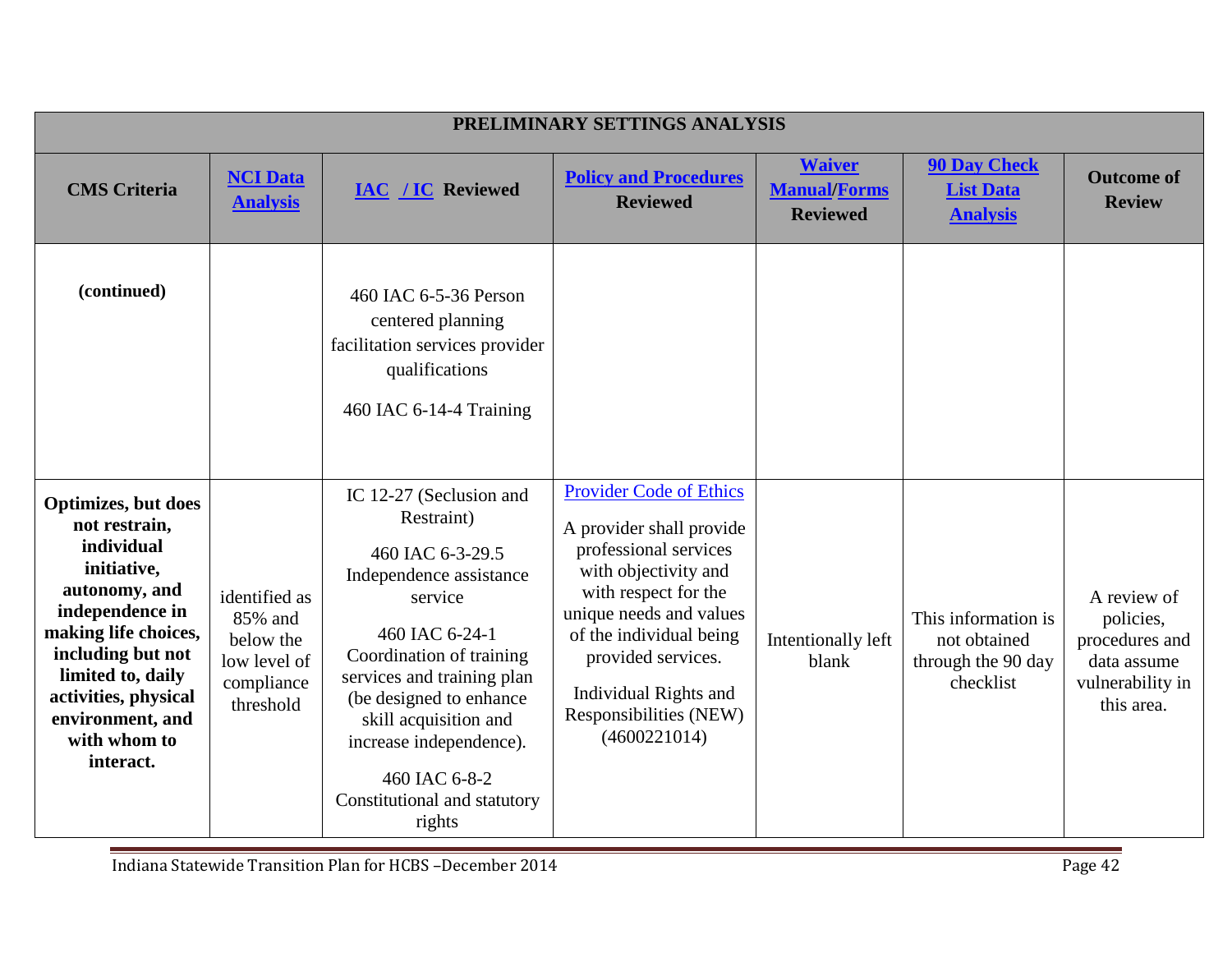|                                                                   |                                                                                  |                                                                                                                                                                                                                                     | PRELIMINARY SETTINGS ANALYSIS                                                                                                                              |                                                                                                                                                                                   |                                                                                                                            |                                                                                                                                                                                                                         |
|-------------------------------------------------------------------|----------------------------------------------------------------------------------|-------------------------------------------------------------------------------------------------------------------------------------------------------------------------------------------------------------------------------------|------------------------------------------------------------------------------------------------------------------------------------------------------------|-----------------------------------------------------------------------------------------------------------------------------------------------------------------------------------|----------------------------------------------------------------------------------------------------------------------------|-------------------------------------------------------------------------------------------------------------------------------------------------------------------------------------------------------------------------|
| <b>CMS</b> Criteria                                               | <b>NCI Data</b><br><b>Analysis</b>                                               | <b>IAC / IC Reviewed</b>                                                                                                                                                                                                            | <b>Policy and Procedures</b><br><b>Reviewed</b>                                                                                                            | <b>Waiver</b><br><b>Manual/Forms</b><br><b>Reviewed</b>                                                                                                                           | <b>90 Day Check</b><br><b>List Data</b><br><b>Analysis</b>                                                                 | <b>Outcome of</b><br><b>Review</b>                                                                                                                                                                                      |
| (continued)                                                       |                                                                                  | 460 IAC 6-8-3 promoting<br>the exercise of rights<br>460 IAC 6-36-2 Code of<br>ethics<br>460 IAC 6-3-54 "Support<br>team" defined<br>(1) are designated by the<br>individual;                                                       | In process of being<br>updated to support CMS<br>regulations                                                                                               |                                                                                                                                                                                   |                                                                                                                            |                                                                                                                                                                                                                         |
| <b>Facilitates choice of</b><br>services and who<br>provides them | identified as<br>85% and<br>below the<br>low level of<br>compliance<br>threshold | 460 IAC 7-4-3 Composition of<br>the support team<br>460 IAC 7-3-12 AND 6-3-38.5<br>(PCP)<br>(4) empowers an individual<br>and the individual's family to<br>create a life plan and<br>corresponding ISP for the<br>individual that: | Individual Rights and<br>Responsibilities (NEW)<br>(4600221014)<br>In process of being<br>updated to support CMS<br>regulations<br><b>IST</b> (4600228016) | (Part 4.5 and 4.6)<br>of Manual-<br>FSW/CIH)<br>The participant<br>with the IST<br>selects services,<br>identifies service<br>providers of their<br>choice and<br>develops a Plan | The data analysis<br>indicated that 85%<br>of the time or<br>better this area is<br>checked yes on the<br>90 day checklist | While the state<br>does have<br>policies and<br>procedures that<br>support the<br>HCBS rules, a<br>more in-depth<br>analysis will be<br>completed in<br>order to ensure<br>full compliance<br>due to<br>inconsistencies |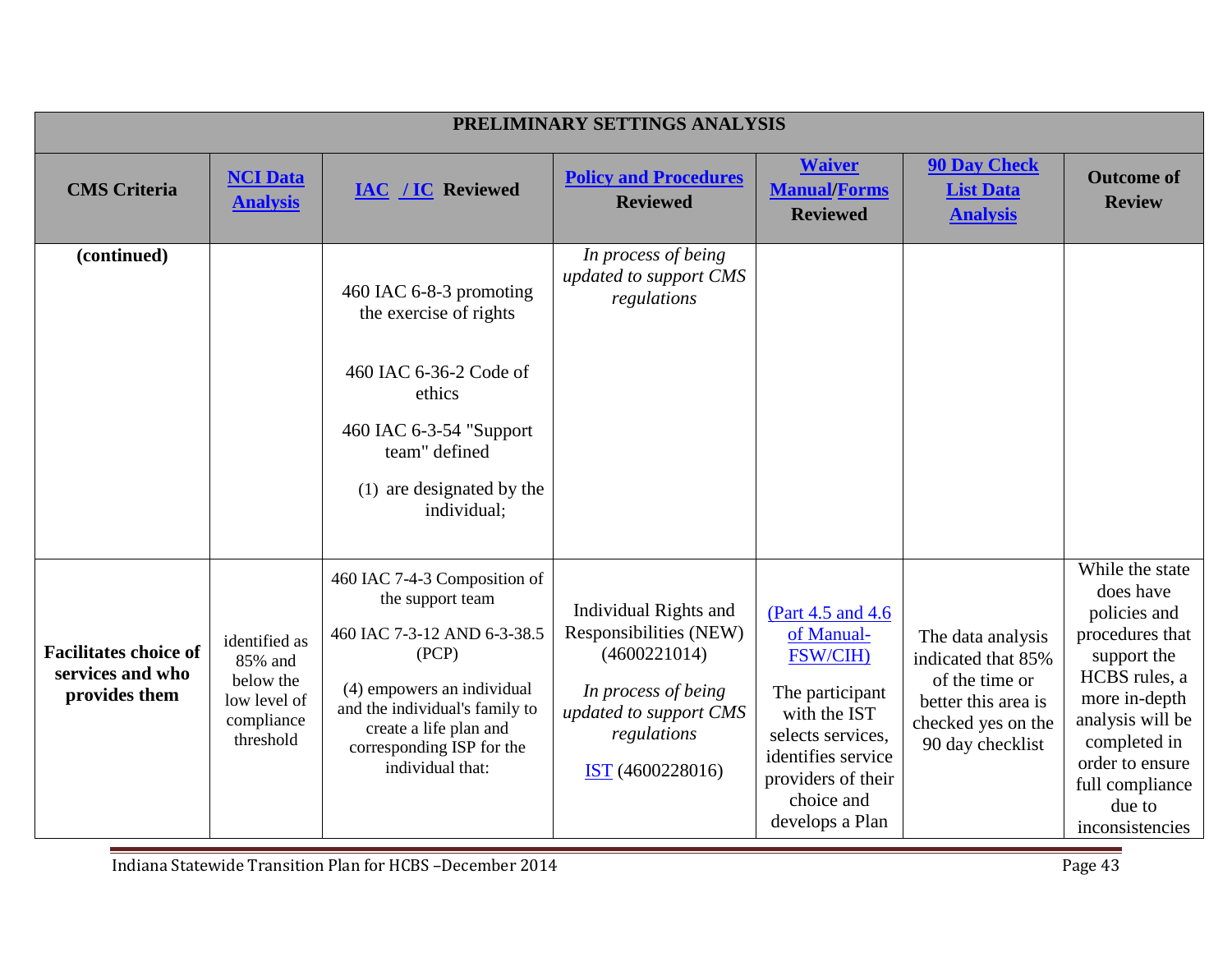|                     | PRELIMINARY SETTINGS ANALYSIS      |                                                                                                                                                                                                                                                                                                                                                                                                                                                                                                                                                                                                 |                                                                                        |                                                                                                                                                                                                                                         |                                                            |                                               |  |  |
|---------------------|------------------------------------|-------------------------------------------------------------------------------------------------------------------------------------------------------------------------------------------------------------------------------------------------------------------------------------------------------------------------------------------------------------------------------------------------------------------------------------------------------------------------------------------------------------------------------------------------------------------------------------------------|----------------------------------------------------------------------------------------|-----------------------------------------------------------------------------------------------------------------------------------------------------------------------------------------------------------------------------------------|------------------------------------------------------------|-----------------------------------------------|--|--|
| <b>CMS</b> Criteria | <b>NCI Data</b><br><b>Analysis</b> | <b>IAC / IC Reviewed</b>                                                                                                                                                                                                                                                                                                                                                                                                                                                                                                                                                                        | <b>Policy and Procedures</b><br><b>Reviewed</b>                                        | <b>Waiver</b><br><b>Manual/Forms</b><br><b>Reviewed</b>                                                                                                                                                                                 | <b>90 Day Check</b><br><b>List Data</b><br><b>Analysis</b> | <b>Outcome of</b><br><b>Review</b>            |  |  |
| (continued)         |                                    | (A) is based on the individual's<br>preferences, dreams, and<br>needs;<br>(B) encourages and supports<br>the individual's long term<br>hopes and dreams;<br>(C) is supported by a short<br>term plan that is based on<br>reasonable costs, given the<br>individual's support needs;<br>(D) includes individual<br>responsibility; and<br>(E) includes a range of<br>supports, including funded,<br>community, and natural<br>supports.<br>460 IAC 7-5-5 (Outcome<br>section)<br>(4) Proposed strategies and<br>activities for meeting and<br>attaining the outcome,<br>including the following: | Coordinate the provision<br>and monitoring of<br>needed supports for the<br>individual | of Care/Cost<br>Comparison<br>Budget (CCB).<br>Freedom of<br><b>Choice Form</b><br>Provider Pick<br>List<br>90-day Checklist<br>Provided<br>information on<br>their right to<br>choose and<br>change providers<br>and case<br>managers? |                                                            | in NCI data and<br>90 day check<br>list data. |  |  |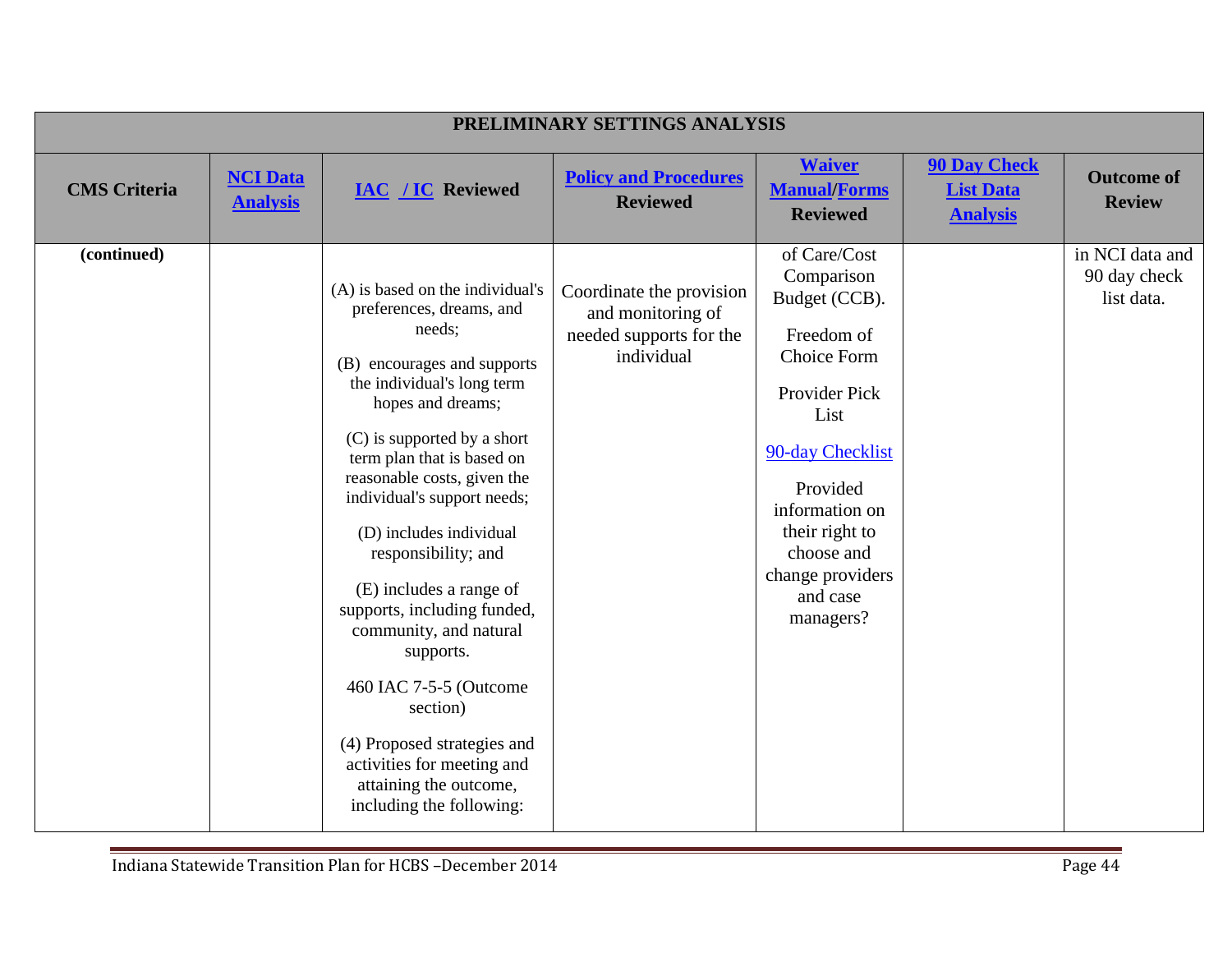| PRELIMINARY SETTINGS ANALYSIS                                                                                                                   |                                    |                                                                                                                                                                                                                                                                                 |                                                 |                                                                                                        |                                                                                                                                                                    |                                                                                                |  |
|-------------------------------------------------------------------------------------------------------------------------------------------------|------------------------------------|---------------------------------------------------------------------------------------------------------------------------------------------------------------------------------------------------------------------------------------------------------------------------------|-------------------------------------------------|--------------------------------------------------------------------------------------------------------|--------------------------------------------------------------------------------------------------------------------------------------------------------------------|------------------------------------------------------------------------------------------------|--|
| <b>CMS</b> Criteria                                                                                                                             | <b>NCI Data</b><br><b>Analysis</b> | <b>IAC / IC Reviewed</b>                                                                                                                                                                                                                                                        | <b>Policy and Procedures</b><br><b>Reviewed</b> | <b>Waiver</b><br><b>Manual/Forms</b><br><b>Reviewed</b>                                                | <b>90 Day Check</b><br><b>List Data</b><br><b>Analysis</b>                                                                                                         | <b>Outcome of</b><br><b>Review</b>                                                             |  |
| (continued)                                                                                                                                     |                                    | (5) The party or parties, paid<br>or unpaid, responsible for<br>assisting the individual in<br>meeting the outcome. A<br>responsible party cannot be<br>changed unless the support<br>team is reconvened and the<br>ISP is amended to reflect a<br>change in responsible party. |                                                 |                                                                                                        |                                                                                                                                                                    |                                                                                                |  |
| A lease or other<br>legally enforceable<br>agreement to<br>protect from<br>eviction (Provider<br>owned or<br>controlled<br>residential setting) | No NCI<br>Data<br>Available        | 460 IAC 6-24-3<br>Management of Individual's<br>financial resources<br>460 IAC 6-9-4 Systems for<br>protecting individuals                                                                                                                                                      | Intentionally left blank                        | 90-day Checklist<br>Has the provider<br>obtained a rental<br>agreement in the<br>individuals'<br>name? | Due to the<br>majority of<br>responses to this<br>question on the 90<br>day check list<br>being " $n/a$ "<br>validity of the data<br>is unable to be<br>determined | A more in-<br>depth analysis<br>will be<br>completed in<br>order to ensure<br>full compliance. |  |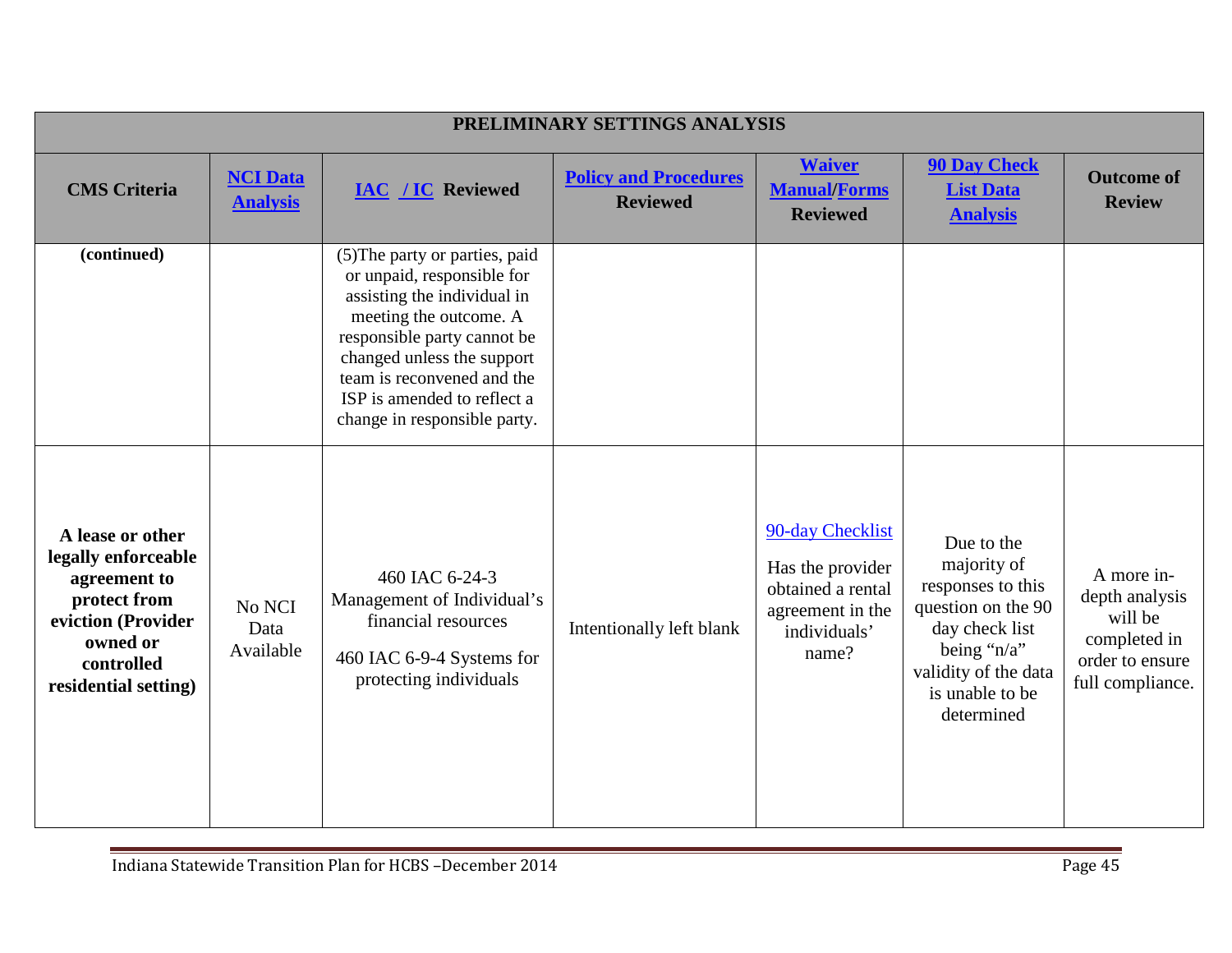| PRELIMINARY SETTINGS ANALYSIS                                                 |                                                                                  |                                                                                                                                                                                                                                                                                                                                                                         |                                                                                                                                                                                    |                                                                                                        |                                                                     |                                                                                             |  |
|-------------------------------------------------------------------------------|----------------------------------------------------------------------------------|-------------------------------------------------------------------------------------------------------------------------------------------------------------------------------------------------------------------------------------------------------------------------------------------------------------------------------------------------------------------------|------------------------------------------------------------------------------------------------------------------------------------------------------------------------------------|--------------------------------------------------------------------------------------------------------|---------------------------------------------------------------------|---------------------------------------------------------------------------------------------|--|
| <b>CMS</b> Criteria                                                           | <b>NCI Data</b><br><b>Analysis</b>                                               | <b>IAC / IC Reviewed</b>                                                                                                                                                                                                                                                                                                                                                | <b>Policy and Procedures</b><br><b>Reviewed</b>                                                                                                                                    | <b>Waiver</b><br><b>Manual/Forms</b><br><b>Reviewed</b>                                                | <b>90 Day Check</b><br><b>List Data</b><br><b>Analysis</b>          | <b>Outcome of</b><br><b>Review</b>                                                          |  |
| (continued)                                                                   |                                                                                  |                                                                                                                                                                                                                                                                                                                                                                         |                                                                                                                                                                                    | <b>ISP</b><br>Are the<br>Individuals'<br>Property/Financial<br>resources being<br>properly<br>managed? |                                                                     |                                                                                             |  |
| Privacy in their<br>unit including<br>entrances lockable<br>by the individual | identified as<br>85% and<br>below the<br>low level of<br>compliance<br>threshold | 460 IAC 6-9-4 Systems for<br>protecting individuals<br>(e) A provider shall<br>establish a system to ensure<br>that an individual has the<br>opportunity for personal<br>privacy.<br>$(1)$ the opportunity to<br>communicate, associate, and<br>meet privately with persons<br>of the individual's choosing;<br>(2) the means to send and<br>receive unopened mail; and | Individual Rights and<br>Responsibilities (NEW)<br>(4600221014)<br>In process of being<br>updated to support CMS<br>regulations<br>Protection of Individual<br>Rights (4600228022) | Intentionally left<br>blank                                                                            | This information is<br>not obtained through<br>the 90 day checklist | A review of<br>policies,<br>procedures and<br>data assume<br>vulnerability in<br>this area. |  |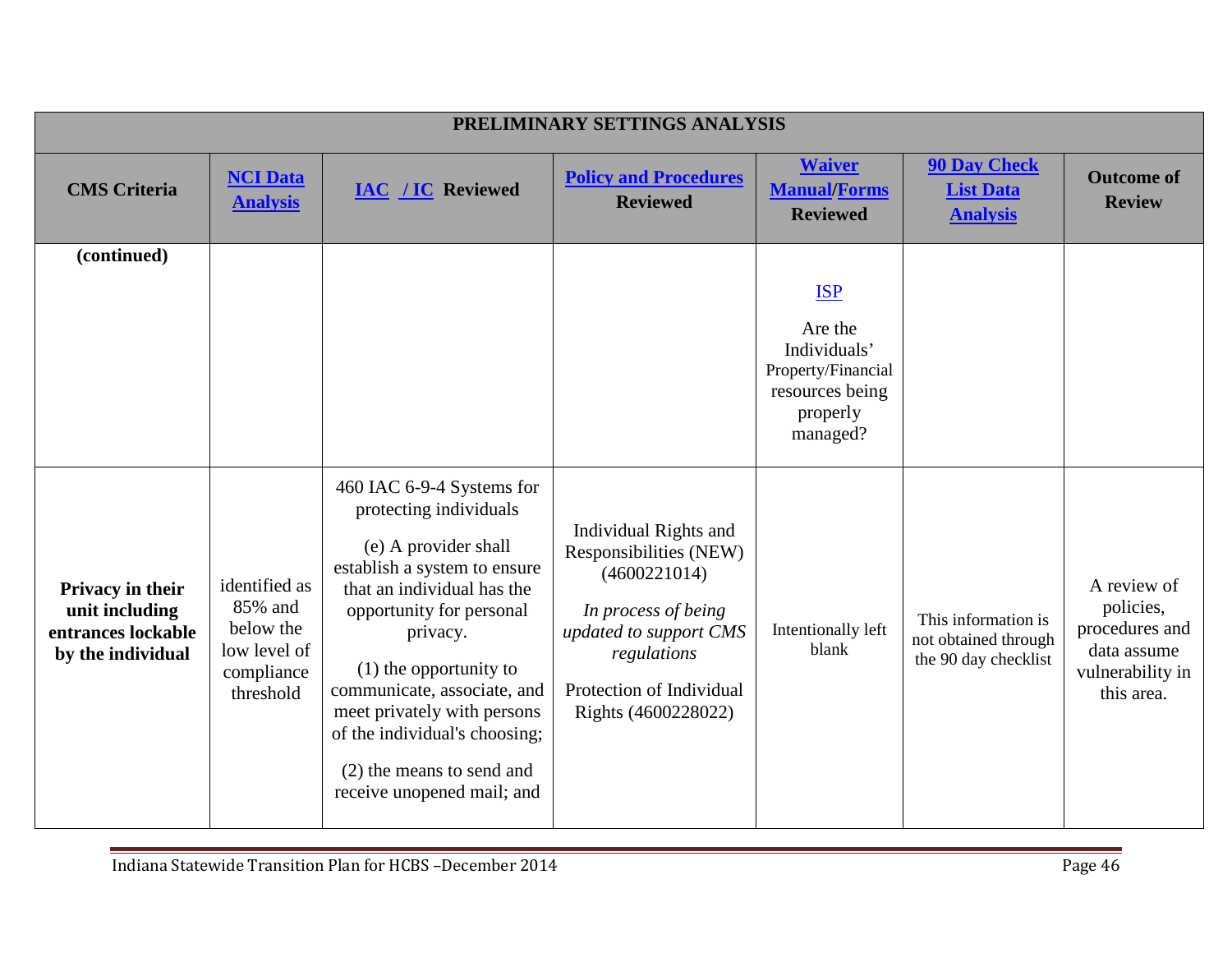|                                                         |                                                                                  |                                                                                                                                                                                                                | PRELIMINARY SETTINGS ANALYSIS                                                                                                   |                                                                                                                            |                                                                                                                            |                                                                                                                                        |
|---------------------------------------------------------|----------------------------------------------------------------------------------|----------------------------------------------------------------------------------------------------------------------------------------------------------------------------------------------------------------|---------------------------------------------------------------------------------------------------------------------------------|----------------------------------------------------------------------------------------------------------------------------|----------------------------------------------------------------------------------------------------------------------------|----------------------------------------------------------------------------------------------------------------------------------------|
| <b>CMS</b> Criteria                                     | <b>NCI Data</b><br><b>Analysis</b>                                               | <b>IAC / IC Reviewed</b>                                                                                                                                                                                       | <b>Policy and Procedures</b><br><b>Reviewed</b>                                                                                 | <b>Waiver</b><br><b>Manual/Forms</b><br><b>Reviewed</b>                                                                    | <b>90 Day Check</b><br><b>List Data</b><br><b>Analysis</b>                                                                 | <b>Outcome of</b><br><b>Review</b>                                                                                                     |
| (continued)                                             |                                                                                  | (3) access to a telephone<br>with privacy for incoming<br>and outgoing local and long<br>distance calls at the<br>individual's expense                                                                         |                                                                                                                                 |                                                                                                                            |                                                                                                                            |                                                                                                                                        |
| <b>Freedom to furnish</b><br>and decorate their<br>unit | No NCI<br>Data<br>Available                                                      | 460 IAC 9-3-7 - Physical<br>environment<br>460 IAC 6-9-4 Systems for<br>protecting individuals                                                                                                                 | Individual Rights and<br>Responsibilities (NEW)<br>(4600221014)<br>In process of being<br>updated to support CMS<br>regulations | Additional<br>participant and<br>family feedback<br>is requested to<br>measure this<br>area.                               | This information is<br>not obtained<br>through the 90 day<br>checklist                                                     | Due to lack of<br>data a more in-<br>depth analysis<br>will be<br>completed in<br>order to<br>determine<br>compliance in<br>this area. |
| <b>Control of schedule</b><br>and activities            | identified as<br>85% and<br>below the<br>low level of<br>compliance<br>threshold | 460 IAC 6-3-38.5 "Person<br>centered planning" defined<br>460 IAC 6-14-2 Requirement<br>for qualified personnel<br>Sec. 2. A provider shall<br>ensure that services provided<br>to an individual: (1) meet the | Intentionally left blank.                                                                                                       | 90-day Checklist<br>Does the<br>individual's<br>routine outlined<br>in the ISP<br>include<br>participation in<br>community | The data analysis<br>indicated that 85%<br>of the time or<br>better this area is<br>checked yes on the<br>90 day checklist | While the state<br>does have<br>policies and<br>procedures that<br>support the<br>HCBS rules, a<br>more in-depth<br>analysis will be   |

Indiana Statewide Transition Plan for HCBS –December 2014 Page 47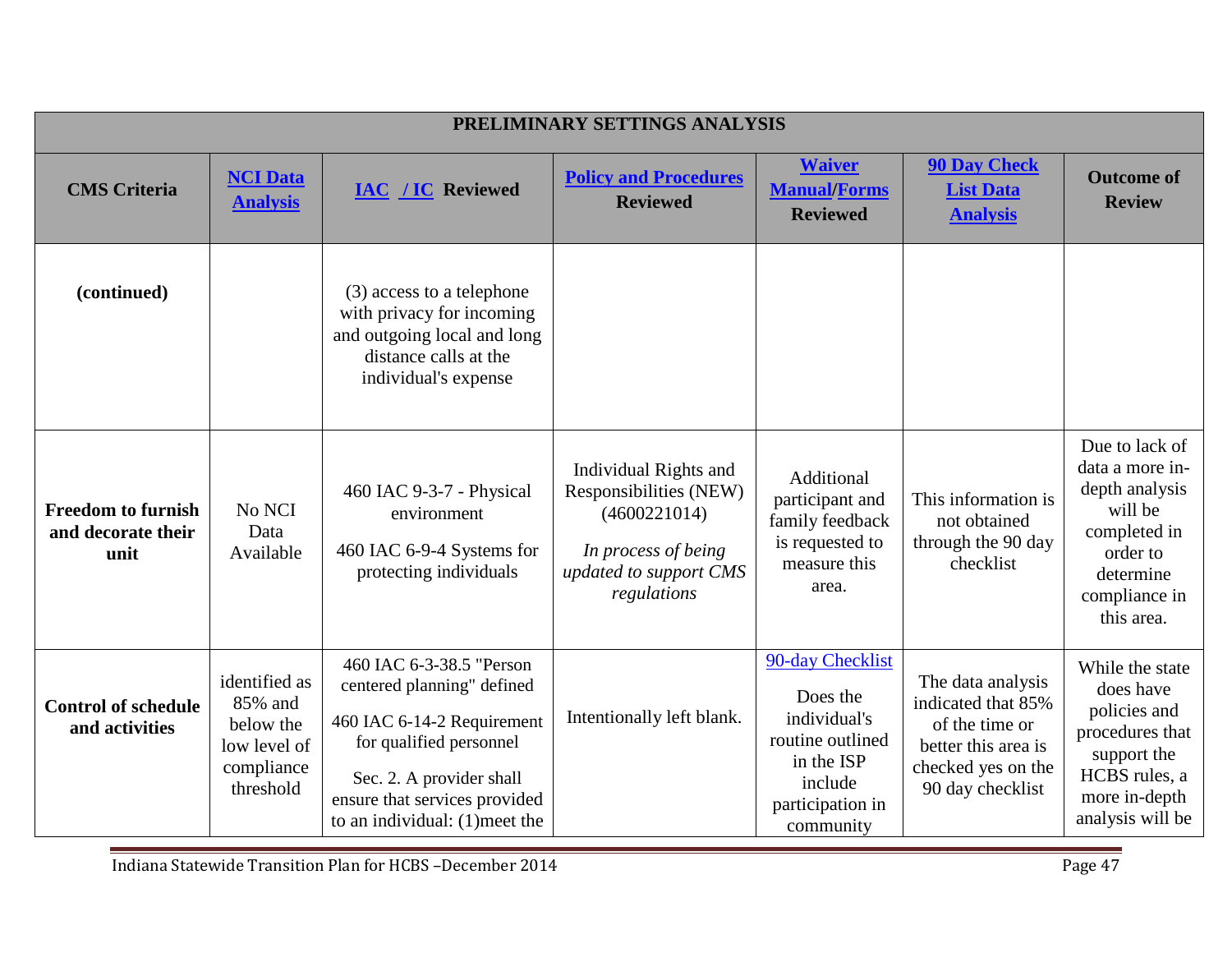|                     | PRELIMINARY SETTINGS ANALYSIS      |                                                                                                                                                                                                                                                                                                                                                                                                 |                                                 |                                                         |                                                            |                                                                                                                                  |  |  |  |
|---------------------|------------------------------------|-------------------------------------------------------------------------------------------------------------------------------------------------------------------------------------------------------------------------------------------------------------------------------------------------------------------------------------------------------------------------------------------------|-------------------------------------------------|---------------------------------------------------------|------------------------------------------------------------|----------------------------------------------------------------------------------------------------------------------------------|--|--|--|
| <b>CMS</b> Criteria | <b>NCI Data</b><br><b>Analysis</b> | <b>IAC / IC Reviewed</b>                                                                                                                                                                                                                                                                                                                                                                        | <b>Policy and Procedures</b><br><b>Reviewed</b> | <b>Waiver</b><br><b>Manual/Forms</b><br><b>Reviewed</b> | <b>90 Day Check</b><br><b>List Data</b><br><b>Analysis</b> | <b>Outcome of</b><br><b>Review</b>                                                                                               |  |  |  |
| (continued)         |                                    | needs of the individual;<br>460 IAC 6-19-1 Information<br>concerning an individual<br>Sec. 1. A provider of case<br>management services shall<br>have the following<br>information about an<br>individual receiving case<br>management services from<br>the provider:<br>(1) The wants and needs of<br>an individual, including the<br>health, safety and behavioral<br>needs of an individual. |                                                 | activities and<br>events?                               |                                                            | completed in<br>order to ensure<br>full compliance<br>due to<br>inconsistencies<br>in NCI data and<br>90 day check<br>list data. |  |  |  |
|                     |                                    | 460 IAC 6-36-2 Code of<br>ethics<br>(1) A provider shall provide<br>professional services with<br>objectivity and with respect<br>for the unique needs and<br>values of the individual being<br>provided services.                                                                                                                                                                              |                                                 |                                                         |                                                            |                                                                                                                                  |  |  |  |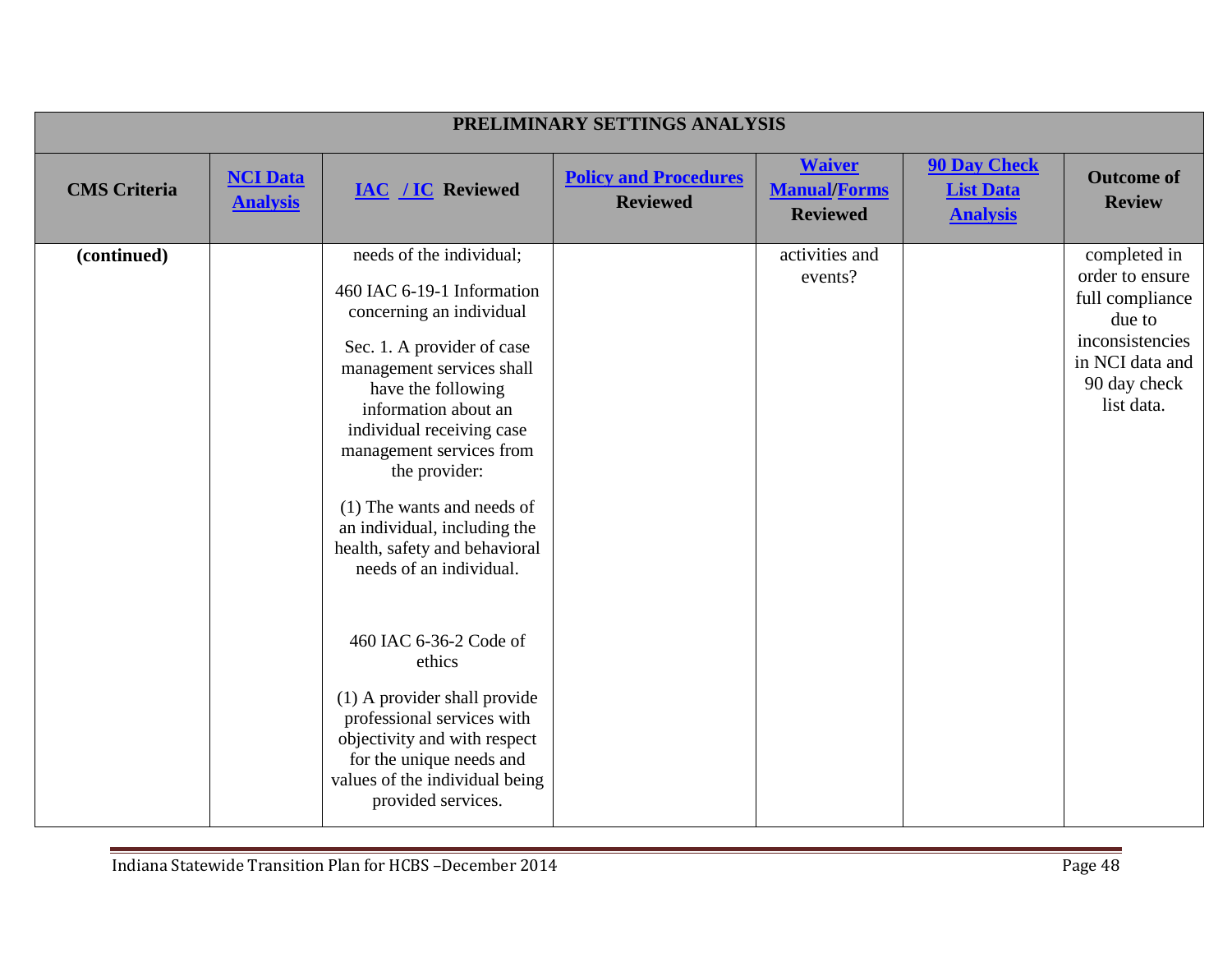|                               | PRELIMINARY SETTINGS ANALYSIS      |                                                                                                                                                                                                                                                                                                                                                                         |                                                                                                                                                                                    |                                                                                             |                                                                                                                            |                                                                                                                                                                                             |  |
|-------------------------------|------------------------------------|-------------------------------------------------------------------------------------------------------------------------------------------------------------------------------------------------------------------------------------------------------------------------------------------------------------------------------------------------------------------------|------------------------------------------------------------------------------------------------------------------------------------------------------------------------------------|---------------------------------------------------------------------------------------------|----------------------------------------------------------------------------------------------------------------------------|---------------------------------------------------------------------------------------------------------------------------------------------------------------------------------------------|--|
| <b>CMS</b> Criteria           | <b>NCI Data</b><br><b>Analysis</b> | <b>IAC / IC Reviewed</b>                                                                                                                                                                                                                                                                                                                                                | <b>Policy and Procedures</b><br><b>Reviewed</b>                                                                                                                                    | <b>Waiver</b><br><b>Manual/Forms</b><br><b>Reviewed</b>                                     | <b>90 Day Check</b><br><b>List Data</b><br><b>Analysis</b>                                                                 | <b>Outcome of</b><br><b>Review</b>                                                                                                                                                          |  |
| Access to food at<br>any time | No NCI<br>Data<br>Available        | 460 IAC 6-3-36 (Neglect -<br>"Neglect" means failure to<br>provide supervision,<br>training, appropriate care,<br>food, medical care, or<br>medical supervision to an<br>individual."<br>460 IAC 6-9-3 Prohibiting<br>violations of individual<br>rights<br>(4) A practice that denies an<br>individual any of the<br>following without a<br>physician's order (C) Food | Individual Rights and<br>Responsibilities (NEW)<br>(4600221014)<br>In process of being<br>updated to support CMS<br>regulations<br>Protection of Individual<br>Rights (4600228022) | 90-day Checklist<br>Individualized<br>dining plan, does<br>it include food<br>restrictions? | The data analysis<br>indicated that 85%<br>of the time or<br>better this area is<br>checked yes on the<br>90 day checklist | While the State<br>does have<br>policies and<br>procedures that<br>support the<br>HCBS rules, a<br>more in-depth<br>analysis will be<br>completed in<br>order to ensure<br>full compliance. |  |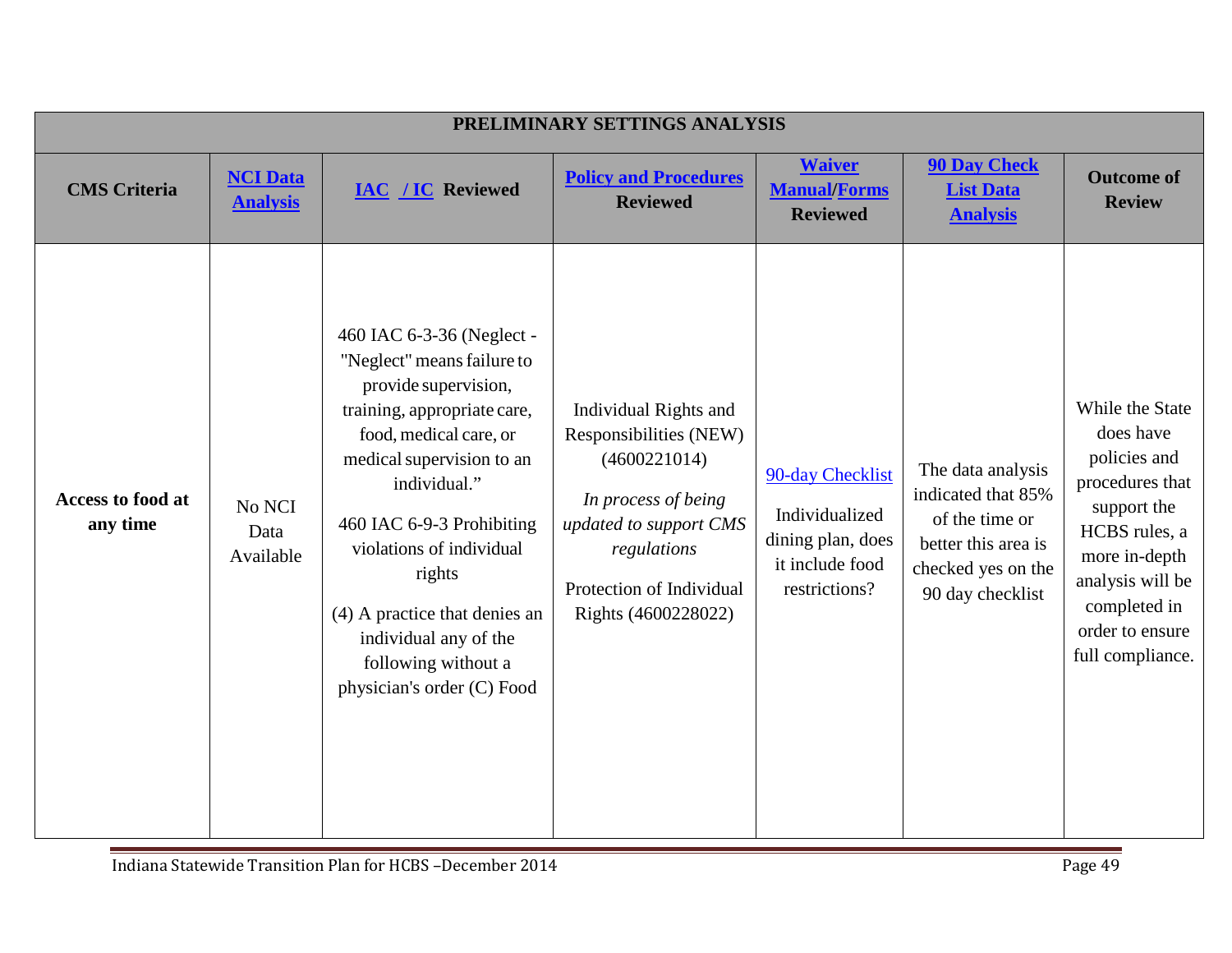|                             | PRELIMINARY SETTINGS ANALYSIS                                                    |                                                                                                                                                                                                                                                                                                                                                              |                                                 |                                                                          |                                                                                                                            |                                                                                                                                                                                                                                                                          |  |  |
|-----------------------------|----------------------------------------------------------------------------------|--------------------------------------------------------------------------------------------------------------------------------------------------------------------------------------------------------------------------------------------------------------------------------------------------------------------------------------------------------------|-------------------------------------------------|--------------------------------------------------------------------------|----------------------------------------------------------------------------------------------------------------------------|--------------------------------------------------------------------------------------------------------------------------------------------------------------------------------------------------------------------------------------------------------------------------|--|--|
| <b>CMS</b> Criteria         | <b>NCI Data</b><br><b>Analysis</b>                                               | <b>IAC / IC Reviewed</b>                                                                                                                                                                                                                                                                                                                                     | <b>Policy and Procedures</b><br><b>Reviewed</b> | <b>Waiver</b><br><b>Manual/Forms</b><br><b>Reviewed</b>                  | <b>90 Day Check</b><br><b>List Data</b><br><b>Analysis</b>                                                                 | <b>Outcome of</b><br><b>Review</b>                                                                                                                                                                                                                                       |  |  |
| <b>Visitors at any time</b> | identified as<br>85% and<br>below the<br>low level of<br>compliance<br>threshold | 460 IAC 6-9-4 (1) the<br>opportunity to<br>communicate, associate, and<br>meet privately with persons<br>of the individual's choosing;<br>460 IAC 6-9-3 Prohibiting<br>violations of individual<br>rights<br>Sec. 3. (a) A provider shall<br>not:<br>(1) abuse, neglect, exploit,<br>or mistreat an individual; or<br>(2) violate an individual's<br>rights. | Intentionally left blank                        | 90-day Checklist<br>Free to receive<br>visitors with no<br>restrictions? | The data analysis<br>indicated that 85%<br>of the time or<br>better this area is<br>checked yes on the<br>90 day checklist | While the state<br>does have<br>policies and<br>procedures that<br>support the<br>HCBS rules, a<br>more in-depth<br>analysis will be<br>completed in<br>order to ensure<br>full compliance<br>due to<br>inconsistencies<br>in NCI data and<br>90 day check<br>list data. |  |  |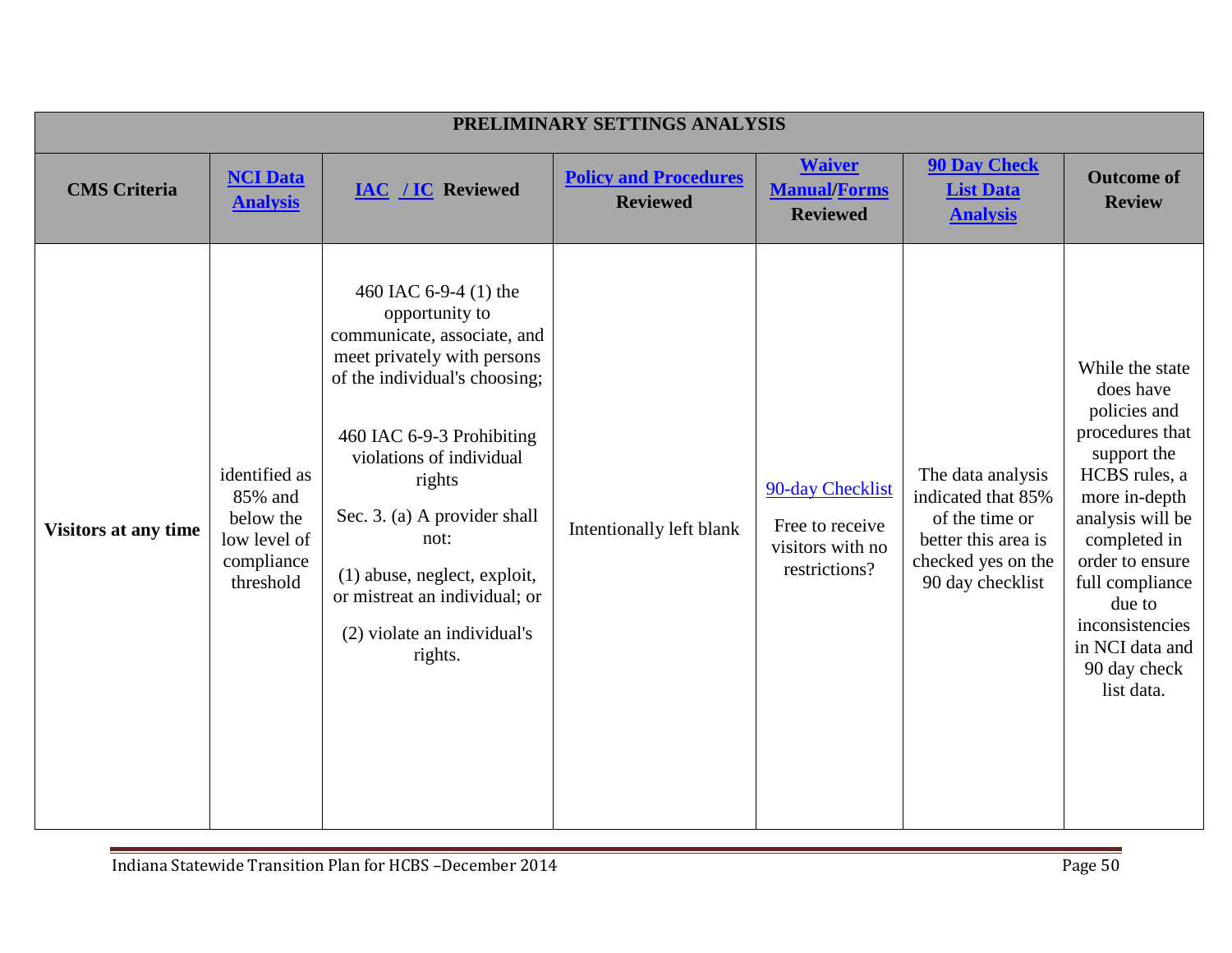|                                                                                      | PRELIMINARY SETTINGS ANALYSIS                                                    |                                                                                                                                                               |                                                                                                            |                                                         |                                                                        |                                                                                                                                                                                                                      |  |  |
|--------------------------------------------------------------------------------------|----------------------------------------------------------------------------------|---------------------------------------------------------------------------------------------------------------------------------------------------------------|------------------------------------------------------------------------------------------------------------|---------------------------------------------------------|------------------------------------------------------------------------|----------------------------------------------------------------------------------------------------------------------------------------------------------------------------------------------------------------------|--|--|
| <b>CMS</b> Criteria                                                                  | <b>NCI Data</b><br><b>Analysis</b>                                               | <b>IAC / IC Reviewed</b>                                                                                                                                      | <b>Policy and Procedures</b><br><b>Reviewed</b>                                                            | <b>Waiver</b><br><b>Manual/Forms</b><br><b>Reviewed</b> | <b>90 Day Check</b><br><b>List Data</b><br><b>Analysis</b>             | <b>Outcome of</b><br><b>Review</b>                                                                                                                                                                                   |  |  |
| <b>Setting is physically</b><br>accessible to the<br>individual                      | No NCI<br>Data<br>available                                                      | 460 IAC 9-3-7 - Physical<br>environment<br>460 IAC 6-29-2 Safety of<br>individuals environment<br>460 IAC 6-29-3<br>Monitoring an individual's<br>environment | Environmental<br><b>Requirements (BDDS</b><br>460 1216039)<br><b>Transition Activities</b><br>(4600316031) | Pre-Post<br><b>Monitoring</b><br><b>Checklist</b>       | This information is<br>not obtained<br>through the 90 day<br>checklist | While the State<br>does have<br>policies and<br>procedures that<br>support the<br>HCBS rule, a<br>more in-depth<br>analysis will be<br>completed in<br>order to ensure<br>full compliance<br>due to lack of<br>data. |  |  |
| <b>Individuals sharing</b><br>units have a choice<br>of roommates in<br>that setting | identified as<br>85% and<br>below the<br>low level of<br>compliance<br>threshold | Intentionally left blank                                                                                                                                      | Intentionally left blank                                                                                   | Intentionally left<br>blank                             | Intentionally left<br>blank                                            | A review of<br>policies,<br>procedures and<br>data assume<br>weakness in this<br>area.                                                                                                                               |  |  |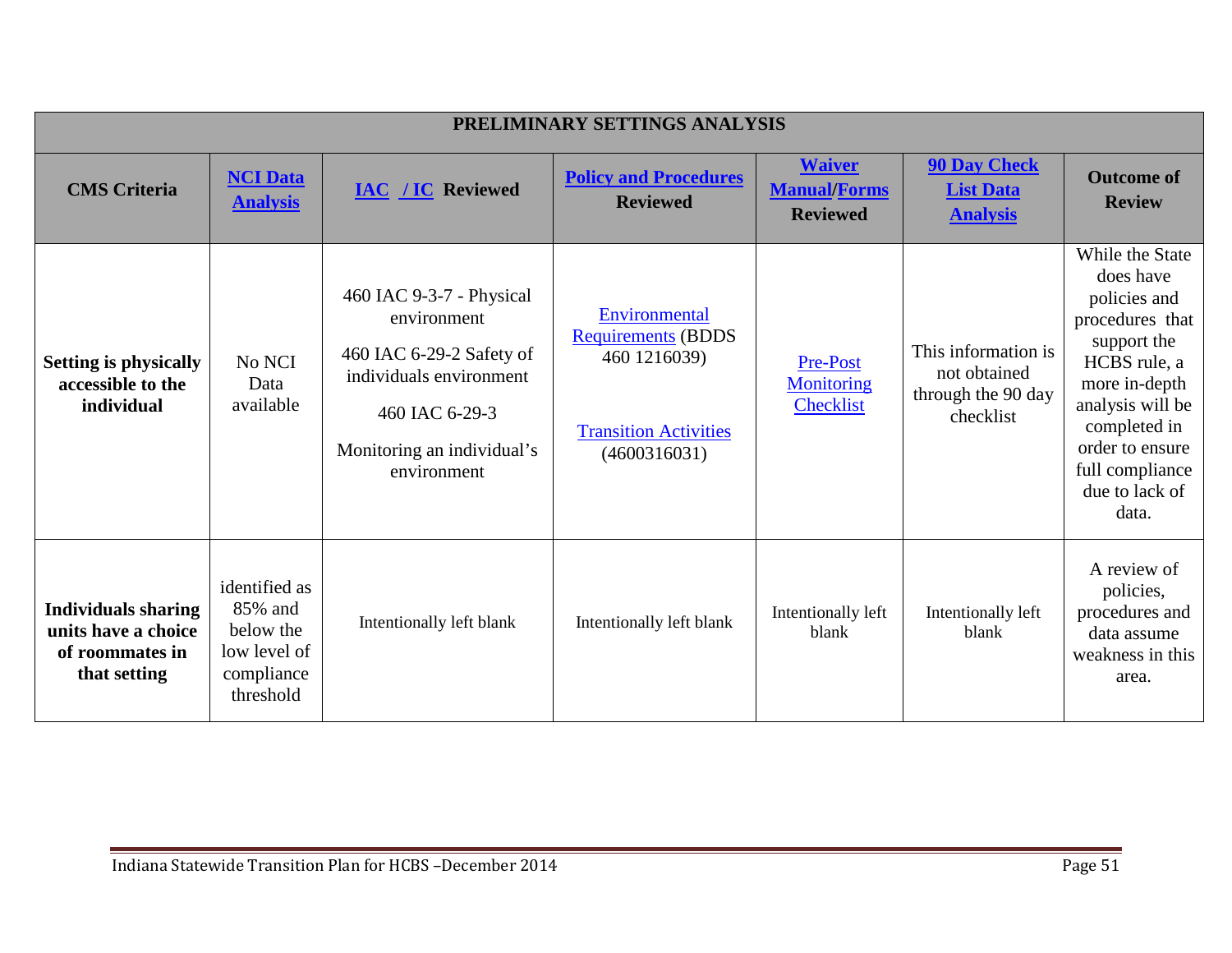# **SECTION 2: VALIDATION OF PRELIMINARY SETTINGS INVENTORY**

As the State moves forward in further assessing the system's compliance with HCBS rules the State intends to work closely with providers, self-advocates, individuals served and families. DDRS's intent is to engage in a collaborative process which will involve a high level of inclusion of all stakeholders. Throughout the five year transition process DDRS will continually seek out and incorporate stakeholder and other public input.

#### **Provider Survey**

The State is developing a high quality, comprehensive survey that will target the specific HCBS requirements and provide additional data to determine Indiana's compliance status. Indiana has contracted with The Indiana Institute on Disability and Community (IIDC) to design, develop, and administer a survey to be completed by participants when able or the person who knows them best. This survey will be administered through the participant's residential provider to ensure all participants are reached. Prior to the implementation of a statewide survey, Indiana, in conjunction with the IIDC, will administer the survey using a pilot group which will allow Indiana to be confident in the validity and reliability of the survey questions. The IIDC, in consultation with the State, will then finalize the survey questions for dissemination to a wider group.

#### **Site Specific Assessment**

Based on the results of the preliminary data analysis and statewide provider survey, Indiana will identify specific sites that will need further review prior to the completion of the comprehensive setting results document in order to validate the information obtained through the comprehensive survey.

Validation of the compliance of the specific sites will be determined by CMS guidance as to what is and is not a community setting. CMS has issued clear guidance that any setting that has the effect of isolating individuals receiving Medicaid HCBS from the broader community of individuals not receiving Medicaid HCBS is presumed to have the qualities of an institution. Indiana will utilize this guidance in developing and establishing criteria for engaging in site specific assessments.

During the site-specific assessments, Bureau of Developmental Disabilities (BDDS) staff and case management staff will review the results of the assessments to validate the results. Prior to the assessment review, Indiana will conduct a comprehensive training for all case management providers in order to ensure consistency of all reviews.

Results of the site-specific assessments will be used to identify specific settings that do not meet the HCBS requirements.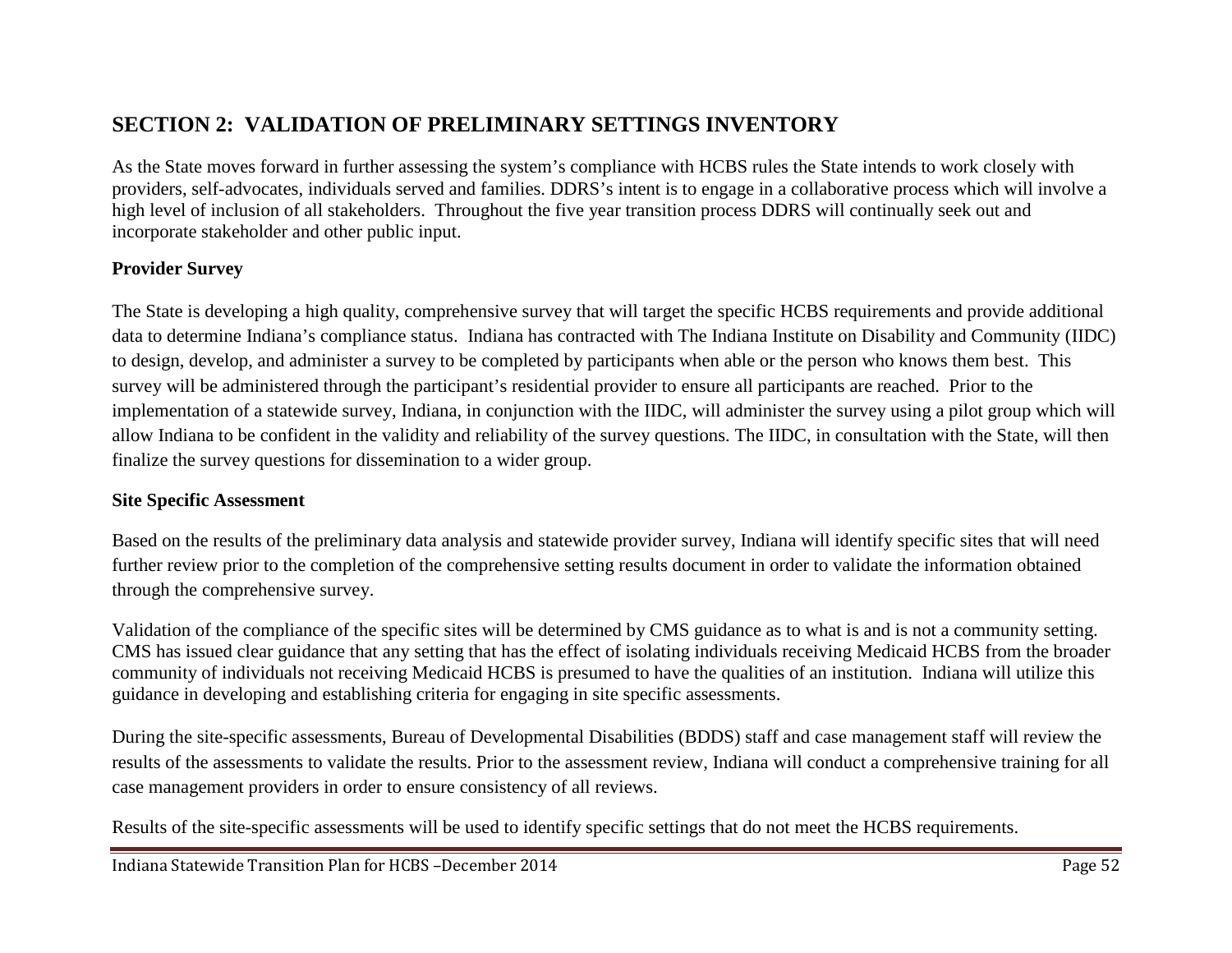#### **Comprehensive Setting Results**

Indiana will develop a comprehensive setting results document, which identifies and publically disseminates Indiana's level of compliance with HCBS standards. The data gathered from the comprehensive setting results document will be utilized to begin the process of correction and implementation of the necessary remedial strategies.

DDRS will develop a comprehensive setting results document which identifies an estimate of the number of settings that:

- Fully comply with the HCBS requirements
- Do not meet the HCBS requirements and will require modifications
- Cannot meet the HCBS requirements and require removal from the program and/or relocation of the individuals
- Are presumptively non-home and community-based but for which the state will provide justification/evidence to show that those settings do not have the characteristics of an institution and do have the qualities of home and community-based settings (CMS' heightened scrutiny process)

Indiana will develop a comprehensive data report with program-specific data. This data report will be formally disseminated during a public comment period.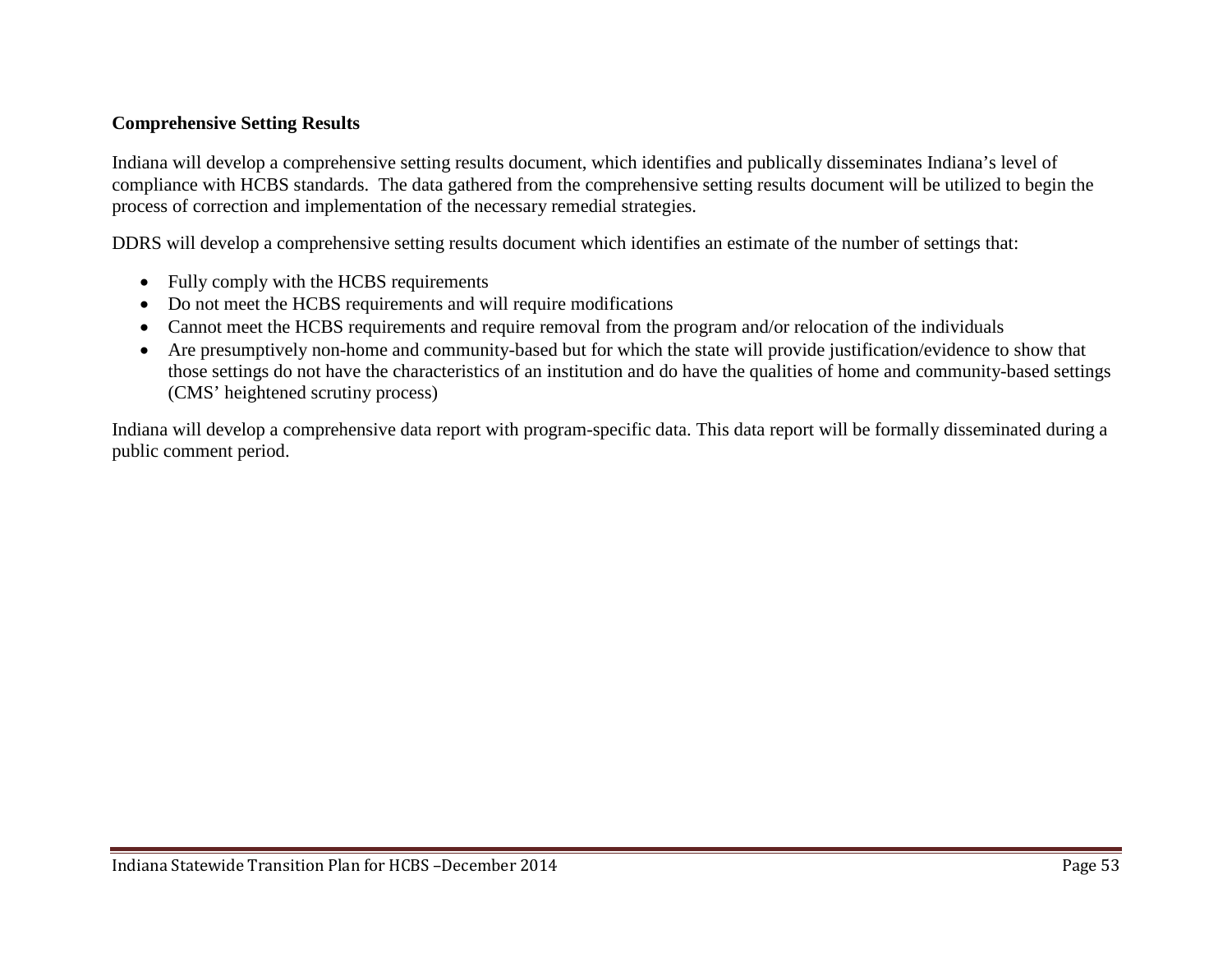# **SECTION 3: PROPOSED REMEDIATION STRATEGIES**

As part of CMS regulations, Indiana must develop a plan to correct, through various means, any areas of non-compliance with HCBS rules. In order to do this, Indiana has developed a remediation plan with specific strategies and timelines. It is important to note that the desire of the transition plan and remediation strategies is not to close or terminate providers but instead, to work with members, providers and other stakeholders to come into compliance with the CMS final rule and the vision of ensuring members are fully integrated into the community, afforded choice, and have their health and safety needs met.

The table below outlines the strategies that DDRS has developed to both further assess compliance and to then address areas of noncompliance.

| <b>Action Item</b>                           | <b>Description</b>                                                                                                                                                                                                                                                                                                                                                                                                       | <b>Remediation Strategies</b>                                                                                                                                                                                                                                    | <b>Timeline for</b><br><b>Completion</b>                                                                                   | <b>Source</b><br><b>Document</b>                                          | <b>Key</b><br><b>Stakeholders</b>                                                                                                      |
|----------------------------------------------|--------------------------------------------------------------------------------------------------------------------------------------------------------------------------------------------------------------------------------------------------------------------------------------------------------------------------------------------------------------------------------------------------------------------------|------------------------------------------------------------------------------------------------------------------------------------------------------------------------------------------------------------------------------------------------------------------|----------------------------------------------------------------------------------------------------------------------------|---------------------------------------------------------------------------|----------------------------------------------------------------------------------------------------------------------------------------|
| <b>Provider and</b><br><b>Member Surveys</b> | Indiana has developed a<br>comprehensive survey<br>targeting specific HCBS<br>requirements that will<br>provide data to further<br>determine Indiana's<br>compliance status with the<br>HCBS rules.<br>Indiana has contracted with<br>The Indiana Institute on<br>Disability and Community<br>(IIDC) to design, develop,<br>and administer a survey to<br>individuals receiving Home<br>and Community Based<br>Services. | Survey results will serve as<br>a tool to identify settings<br>that may not be in<br>compliance with HCBS<br>rules and allow the State to<br>develop strategies for<br>working with these<br>providers to come in to<br>compliance in the required<br>timelines. | <b>Pilot Survey</b><br>and Results:<br>01/2015<br>Comprehensive<br>Survey:<br>01/2016<br><b>Survey Results:</b><br>04/2016 | Survey<br>Document<br>Aggregate<br>and site<br>specific<br>survey results | <b>DDRS/BDDS</b><br>internal staff,<br>OMPP, DDRS<br>Advisory<br>Council, IIDC,<br>Pilot group.<br>Providers,<br>Individuals<br>Served |

### **PROPOSED REMEDIATION STRATEGIES - DDRS**

Indiana Statewide Transition Plan for HCBS –December 2014 Page 54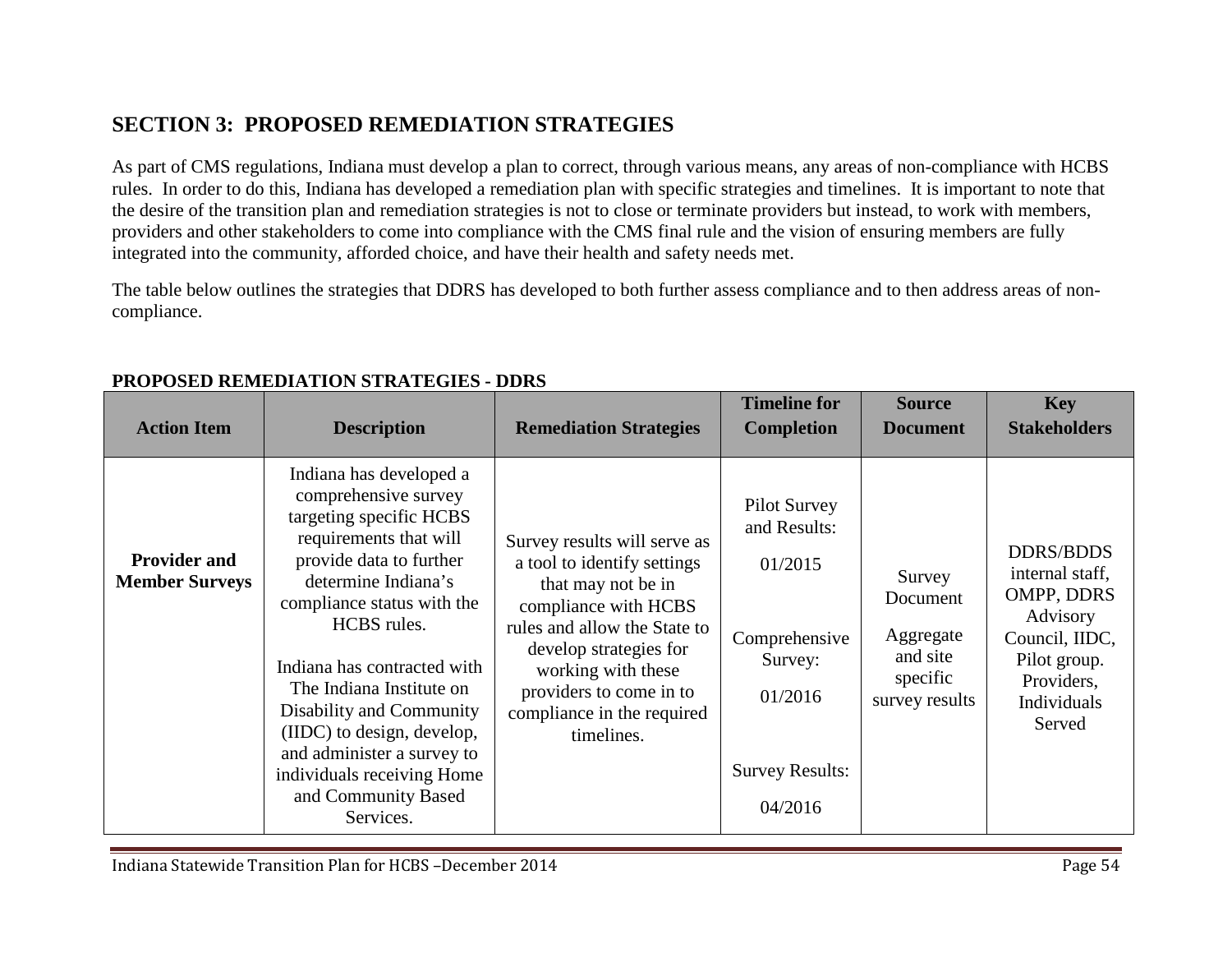| <b>Action Item</b> | <b>Description</b>                                                                                                                                                                                                                                                                                                                                                                                                                                                                                                                                                                                                                                                                         | <b>Remediation Strategies</b> | <b>Timeline for</b><br><b>Completion</b> | <b>Source</b><br><b>Document</b> | <b>Key</b><br><b>Stakeholders</b> |
|--------------------|--------------------------------------------------------------------------------------------------------------------------------------------------------------------------------------------------------------------------------------------------------------------------------------------------------------------------------------------------------------------------------------------------------------------------------------------------------------------------------------------------------------------------------------------------------------------------------------------------------------------------------------------------------------------------------------------|-------------------------------|------------------------------------------|----------------------------------|-----------------------------------|
| (continued)        | Prior to the implementation<br>of a statewide survey,<br>Indiana, in conjunction with<br>the IIDC, will administer<br>the survey using a pilot<br>group in order to assess the<br>validity and reliability of the<br>survey.<br>Once the survey has been<br>validated IIDC will<br>disseminate it electronically<br>to providers throughout<br>Indiana to complete with the<br>individuals they serve.<br>At the time of survey<br>completion the contractor,<br>in consultation with the<br>state, will analyze the data<br>and provide a<br>comprehensive report on the<br>survey results.<br>The aggregate results will<br>be disseminated to<br>stakeholders throughout the<br>system. |                               |                                          |                                  |                                   |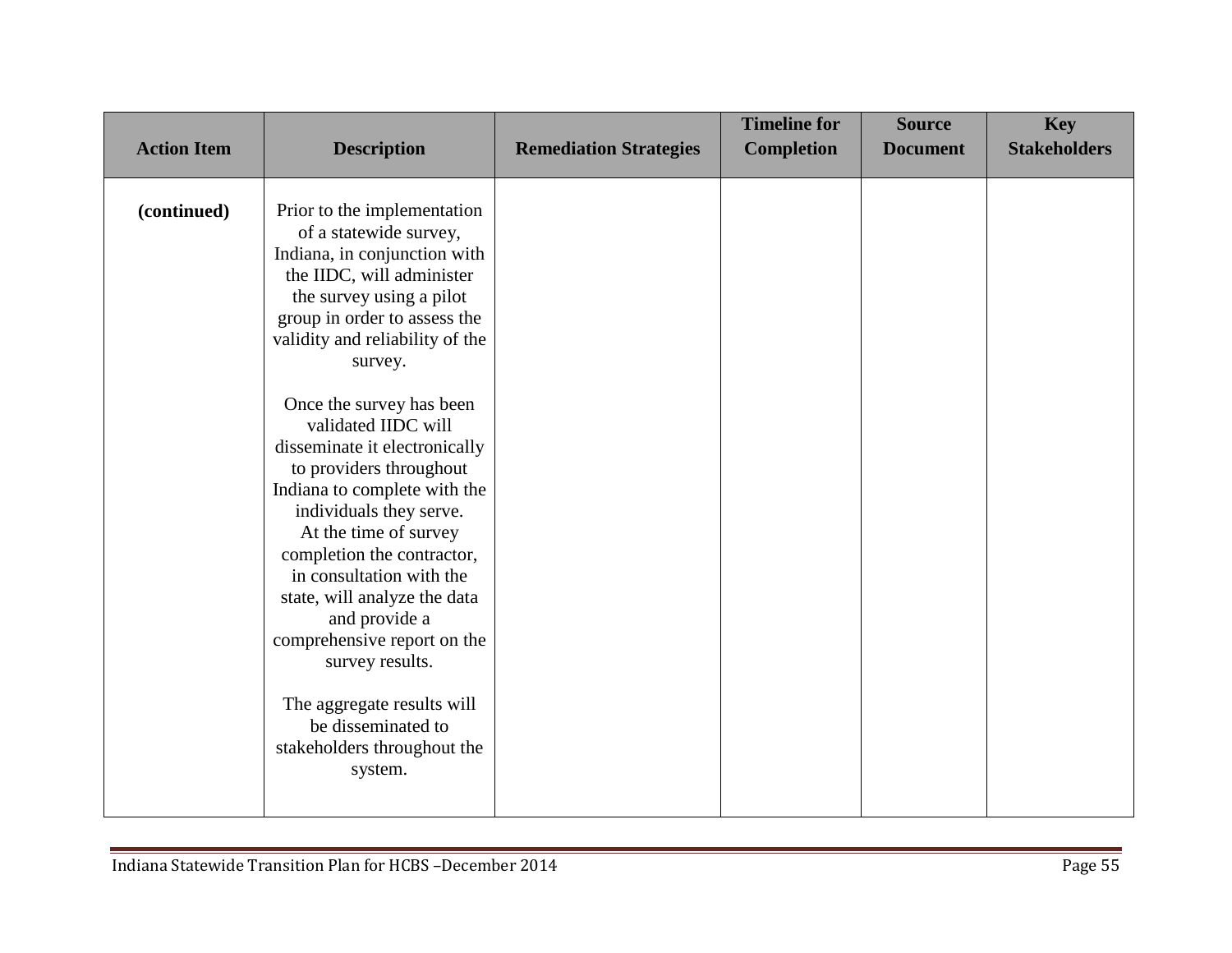| <b>Action Item</b>                        | <b>Description</b>                                                                                                                                                                                                                                                                                                              | <b>Remediation Strategies</b>                                                                                                                                                                                                                                                                                                                                                                                                                                                                      | <b>Timeline for</b><br><b>Completion</b> | <b>Source</b><br><b>Document</b> | <b>Key</b><br><b>Stakeholders</b>                                                                                                                                          |
|-------------------------------------------|---------------------------------------------------------------------------------------------------------------------------------------------------------------------------------------------------------------------------------------------------------------------------------------------------------------------------------|----------------------------------------------------------------------------------------------------------------------------------------------------------------------------------------------------------------------------------------------------------------------------------------------------------------------------------------------------------------------------------------------------------------------------------------------------------------------------------------------------|------------------------------------------|----------------------------------|----------------------------------------------------------------------------------------------------------------------------------------------------------------------------|
| <b>Site Specific</b><br><b>Assessment</b> | Based on the results of the<br>preliminary settings<br>inventory and statewide<br>survey, Indiana will identify<br>specific sites that will need<br>further review prior to the<br>completion of the<br>comprehensive setting<br>results document. In<br>addition, specific sites will<br>be identified for data<br>validation. | Validation of the compliance<br>of the specific sites will be<br>determined by CMS<br>guidance as to what is and is<br>not a community setting.<br>Specifically, DDRS will<br>identify any setting that has<br>the effect of isolating<br>individuals receiving<br>Medicaid HCBS from the<br>broader community of<br>individuals not receiving<br>Medicaid HCBS.<br>DDRS will utilize this<br>guidance in developing and<br>establishing criteria for<br>engaging in site specific<br>assessments. | 09/2016                                  | Not yet<br>available             | <b>DDRS/BDDS</b><br>Staff; Case<br>Management<br>Companies,<br><b>IIDC</b>                                                                                                 |
| Comprehensive<br><b>Setting Results</b>   | DDRS will develop a<br>comprehensive setting<br>results document, which<br>identifies Indiana's level of<br>compliance with HCBS<br>standards. This document<br>will be disseminated to<br>stakeholders throughout the<br>system.                                                                                               | The data gathered from the<br>comprehensive setting<br>results document will be<br>utilized to begin the<br>process of correction and<br>implementation of the<br>necessary remedial<br>strategies.                                                                                                                                                                                                                                                                                                | 04/2017                                  | Not yet<br>available             | <b>DDRS/BDDS</b><br>internal staff,<br>OMPP, DDRS<br>Advisory Council,<br><b>IIDC</b> , Advocacy<br>groups, Providers,<br>Participants, Self-<br>Advocates and<br>Families |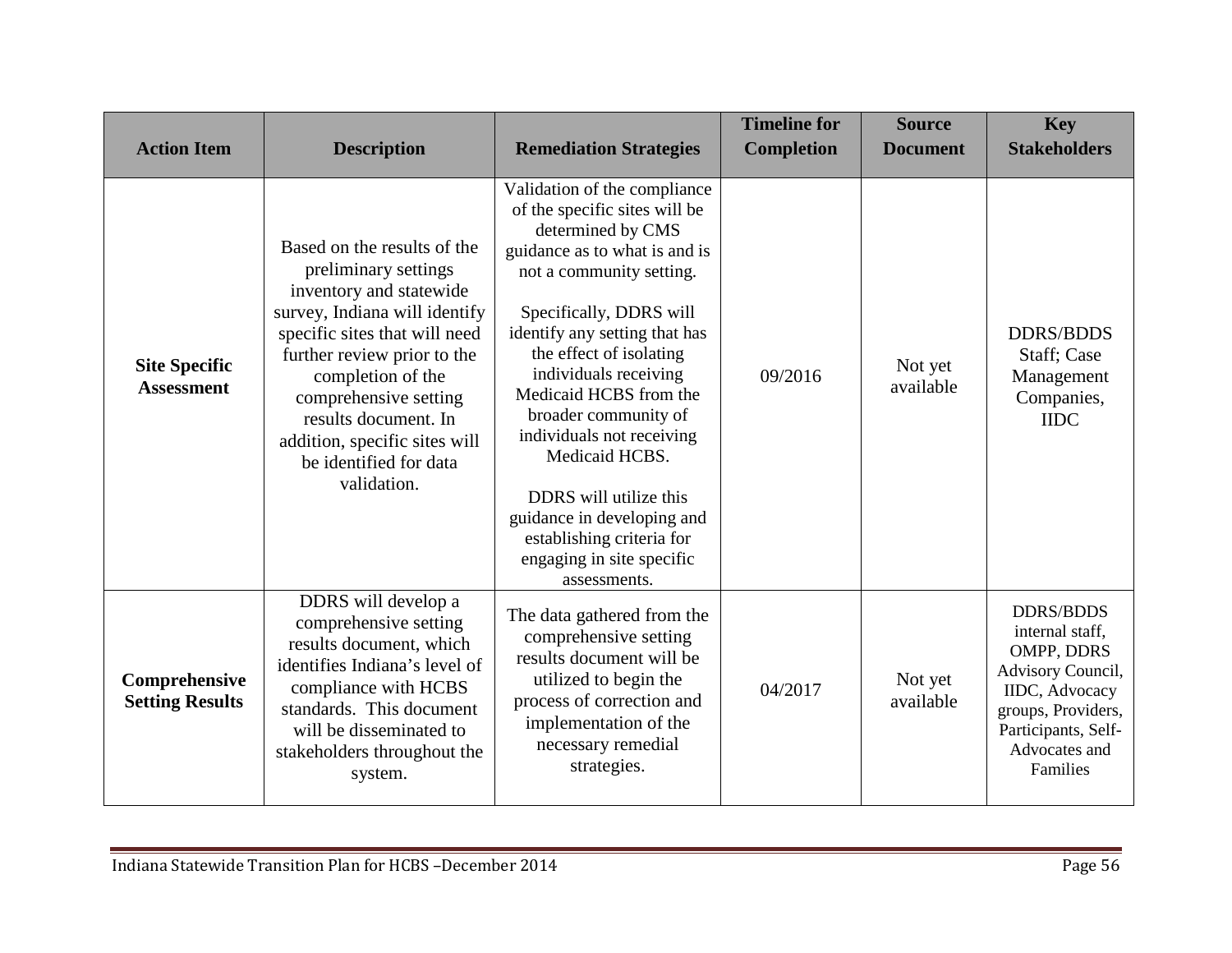| <b>Action Item</b>                                                     | <b>Description</b>                                                                                                                                                                                                          | <b>Remediation Strategies</b>                      | <b>Timeline for</b><br><b>Completion</b> | <b>Source</b><br><b>Document</b>                             | <b>Key</b><br><b>Stakeholders</b>                                            |
|------------------------------------------------------------------------|-----------------------------------------------------------------------------------------------------------------------------------------------------------------------------------------------------------------------------|----------------------------------------------------|------------------------------------------|--------------------------------------------------------------|------------------------------------------------------------------------------|
| <b>Revisions to</b><br><b>Indiana</b><br><b>Administrative</b><br>Code | Indiana will initiate the rule<br>making process in order to<br>revise Indiana<br>Administrative Code.<br>Indiana will revise rules<br>related to community<br>integration, individual<br>rights, and individual<br>choice. | Revisions to Indiana<br><b>Administrative Code</b> | 05/2018                                  | http://www.in.<br>gov/legislativ<br>e/iac/IACDrft<br>Man.pdf | <b>DDRS/BDDS</b><br>internal staff,<br><b>OMPP</b>                           |
| <b>Revisions to</b><br><b>Forms</b>                                    | Revise all applicable<br>internal and external forms<br>to meet HCBS regulations,<br>administrative rules and<br>policy and procedures.                                                                                     | <b>Revisions to Forms</b>                          | 12/2017                                  | To Be<br>Determined                                          | <b>DDRS/BDDS</b><br>internal staff,<br>OMPP, Case<br>Management<br>Companies |
| <b>Revisions to</b><br><b>DDRS</b> Waiver<br><b>Manual</b>             | In order to ensure current<br>and ongoing compliance<br>with the HCBS<br>requirements, Indiana will<br>review the DDRS Waiver<br>Manual. Changes to the<br><b>DDRS</b> Waiver Manual may<br>constitute changes to the       | <b>Revisions to DDRS Waiver</b><br>Manual          | 12/2017                                  | <b>DDRS</b><br>Waiver<br>Manual                              | <b>DDRS/BDDS</b><br>internal staff,<br><b>OMPP</b>                           |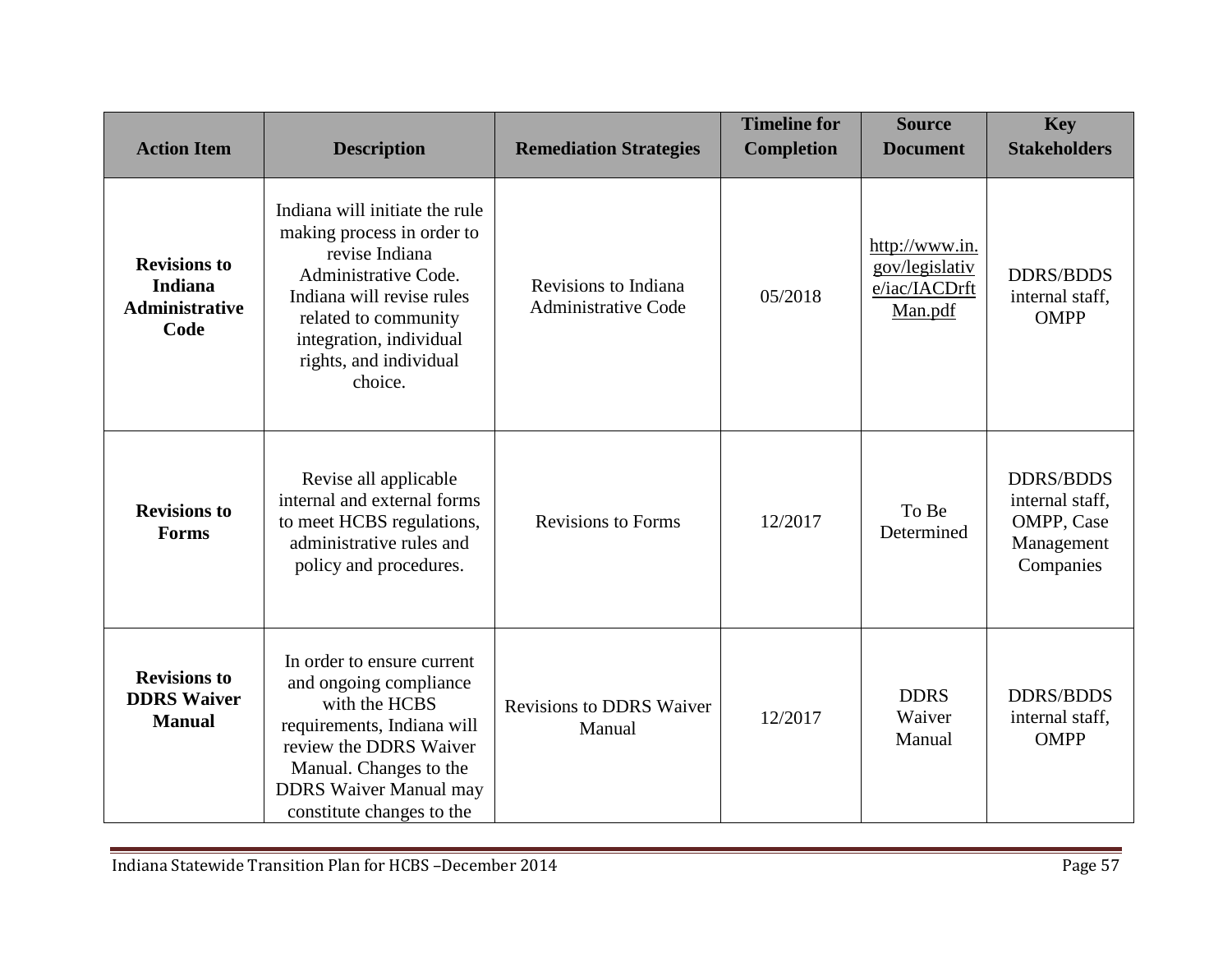| <b>Action Item</b>                                                                                             | <b>Description</b>                                                                                                                                                                               | <b>Remediation Strategies</b>                                                   | <b>Timeline for</b><br><b>Completion</b> | <b>Source</b><br><b>Document</b>                                                                                                             | <b>Key</b><br><b>Stakeholders</b>                                                         |
|----------------------------------------------------------------------------------------------------------------|--------------------------------------------------------------------------------------------------------------------------------------------------------------------------------------------------|---------------------------------------------------------------------------------|------------------------------------------|----------------------------------------------------------------------------------------------------------------------------------------------|-------------------------------------------------------------------------------------------|
| (continued)                                                                                                    | FSW and CIH application.<br>Amendments to the FSW<br>and CIH application will be<br>completed to maintain<br>program consistency.                                                                |                                                                                 |                                          |                                                                                                                                              |                                                                                           |
| Participant<br><b>Rights and</b><br><b>Responsibilities</b><br><b>Policy/Procedure</b><br><b>Modifications</b> | Indiana will revise policies<br>and procedures related to<br>participant rights, due<br>process, and procedural<br>safeguards.                                                                   | Participant Rights and<br>Responsibilities<br>Policy/Procedure<br>Modifications | 12/2017                                  | <b>Review of</b><br>current Rights<br>and<br>Responsibiliti<br>es policy<br><b>Review of</b><br>Protection of<br>Individual<br><b>Rights</b> | <b>DDRS/BDDS</b><br>internal staff,<br>OMPP, Self-<br>Advocates,<br>individuals<br>served |
| <b>Review and</b><br><b>Revisions to</b><br>Provider<br><b>Enrollment</b> and<br>Provider<br><b>Training</b>   | Review and potentially<br>revise the provider<br>enrollment and<br>recertification process.<br>Provide training to new and<br>existing providers to<br>educate them on the HCBS<br>requirements. | Review and Revisions to<br>Provider<br>Enrollment/Provider<br>Training          | 04/2018                                  | <b>Review of</b><br>current<br>enrollment/re-<br>enrollment<br>process                                                                       | <b>DDRS/BDDS</b><br>internal staff,<br>OMPP,<br>Providers                                 |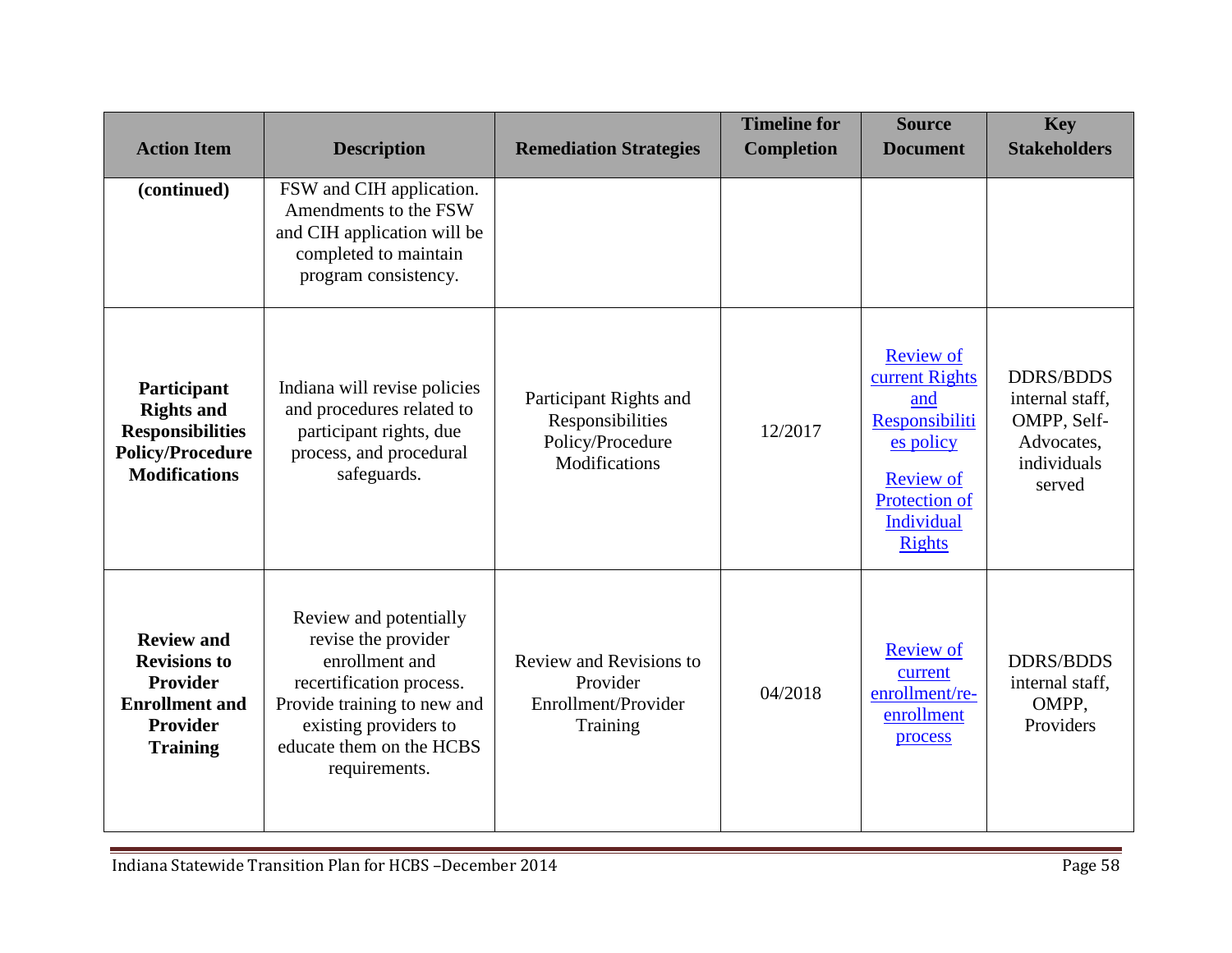| <b>Action Item</b>                                                                      | <b>Description</b>                                                                                                                                                                                                                                                                                      | <b>Remediation Strategies</b>                                                                                                                                            | <b>Timeline for</b><br><b>Completion</b> | <b>Source</b><br><b>Document</b>                                                                                                                     | <b>Key</b><br><b>Stakeholders</b>                         |
|-----------------------------------------------------------------------------------------|---------------------------------------------------------------------------------------------------------------------------------------------------------------------------------------------------------------------------------------------------------------------------------------------------------|--------------------------------------------------------------------------------------------------------------------------------------------------------------------------|------------------------------------------|------------------------------------------------------------------------------------------------------------------------------------------------------|-----------------------------------------------------------|
| Development of a<br><b>Corrective Action</b><br><b>Process</b>                          | The development of a<br>provider corrective action<br>process/plan is to ensure<br>providers are in compliance<br>with HCBS requirements.<br>Once a provider has been<br>identified as non-compliant,<br>the State will work to<br>develop a provider<br>remediation process and<br>framework of plans: | Provider training on the<br><b>HCBS</b> requirements<br>Deadlines for completion $&$<br>periodic status update<br>requirements for significant<br>remediation activities | 04/2018                                  | To Be<br>Determined                                                                                                                                  | <b>DDRS/BDDS</b><br>internal staff,<br><b>OMPP</b>        |
| <b>Develop process</b><br>for Provider<br><b>Sanctions and</b><br><b>Disenrollments</b> | In the event the provider has<br>gone through remediation<br>activities and continues to<br>demonstrate noncompliance<br>with HCBS requirements,<br>the State will develop a<br>specific process for issuing<br>provider sanctions and dis-<br>enrollments.                                             | The State will dis-enroll or<br>sanction providers that fail<br>to meet remediation<br>standards and fail to<br>comport with the HCBS<br>setting requirements.           | 06/2018                                  | The State will<br>formally<br>disseminate<br>the provider<br>sanctions and<br>disenrollment<br>criterion<br>during a<br>public<br>comment<br>period. | <b>DDRS/BDDS</b><br>internal staff,<br>OMPP,<br>Providers |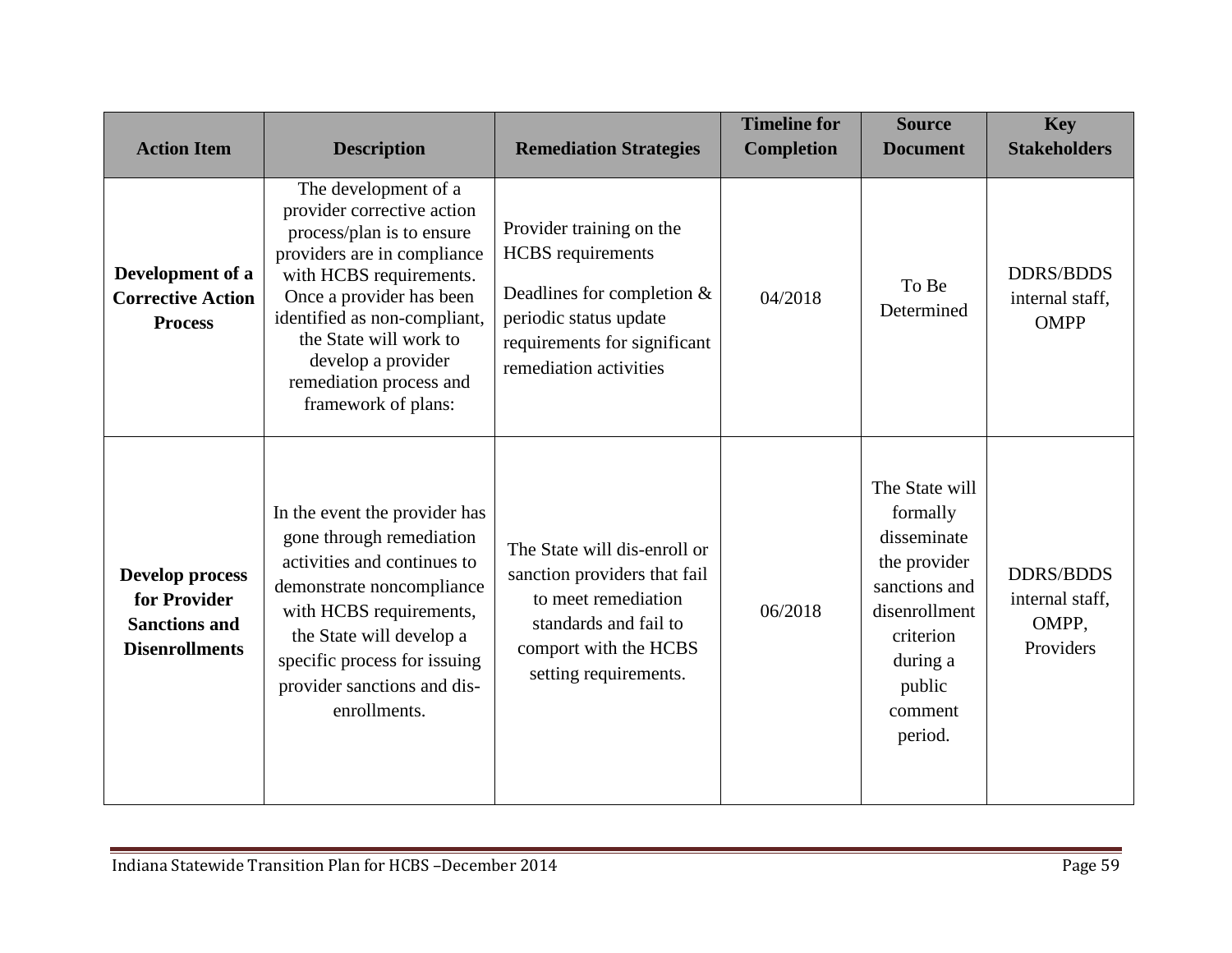| <b>Action Item</b>                                 | <b>Description</b>                                                                                                                                                                                                                                                                                          | <b>Remediation Strategies</b>                                                                                                                                                                             | <b>Timeline for</b><br><b>Completion</b> | <b>Source</b><br><b>Document</b> | <b>Key</b><br><b>Stakeholders</b>                                                                                          |
|----------------------------------------------------|-------------------------------------------------------------------------------------------------------------------------------------------------------------------------------------------------------------------------------------------------------------------------------------------------------------|-----------------------------------------------------------------------------------------------------------------------------------------------------------------------------------------------------------|------------------------------------------|----------------------------------|----------------------------------------------------------------------------------------------------------------------------|
| Convene a<br><b>Transition</b><br><b>Taskforce</b> | The State will develop a<br><b>Transition Taskforce to</b><br>provide technical<br>assistance and support for<br>individuals identified as<br>requiring significant<br>changes, such as,<br>relocation, adjustments to<br>allocation, mediations to<br>resolve internal conflicts<br>and compliance issues. | The identified areas of<br>noncompliance will be<br>used to guide the<br><b>Transition Taskforce to</b><br>gather further qualitative<br>feedback from providers,<br>participants, and their<br>families. | 3/2017                                   | To be<br>determined              | <b>DDRS/BDDS</b><br>staff, Self-<br>Advocates,<br><i>individuals</i><br>served,<br>Providers,<br><b>Advocacy</b><br>groups |

### **SECTION 4: KEY STAKEHOLDERS AND OUTREACH**

DDRS posted the CMS approved preliminary transition plan specific to the Community Integration and Habilitation Waiver renewal online with a notation that the comprehensive plan would be posted for public comment. In addition, announcements of the public comment period are on the BDDS Provider Portal and the BDDS Case Management system encouraging all to become familiar with the new HCBS criteria outlined in the rule and to assist in informing members and their families about the transition plan and asking that they submit their comments, questions, or concerns. DDRS continues to work with other stakeholders such as the ARC of Indiana, INARF, and providers to promote public input though various public meetings including quarterly provider meetings.

DDRS is committed to a high level transparency moving forward and will publish the planned steps to ensure that all providers, families, participants, and potential participants are given meaningful opportunity for public input.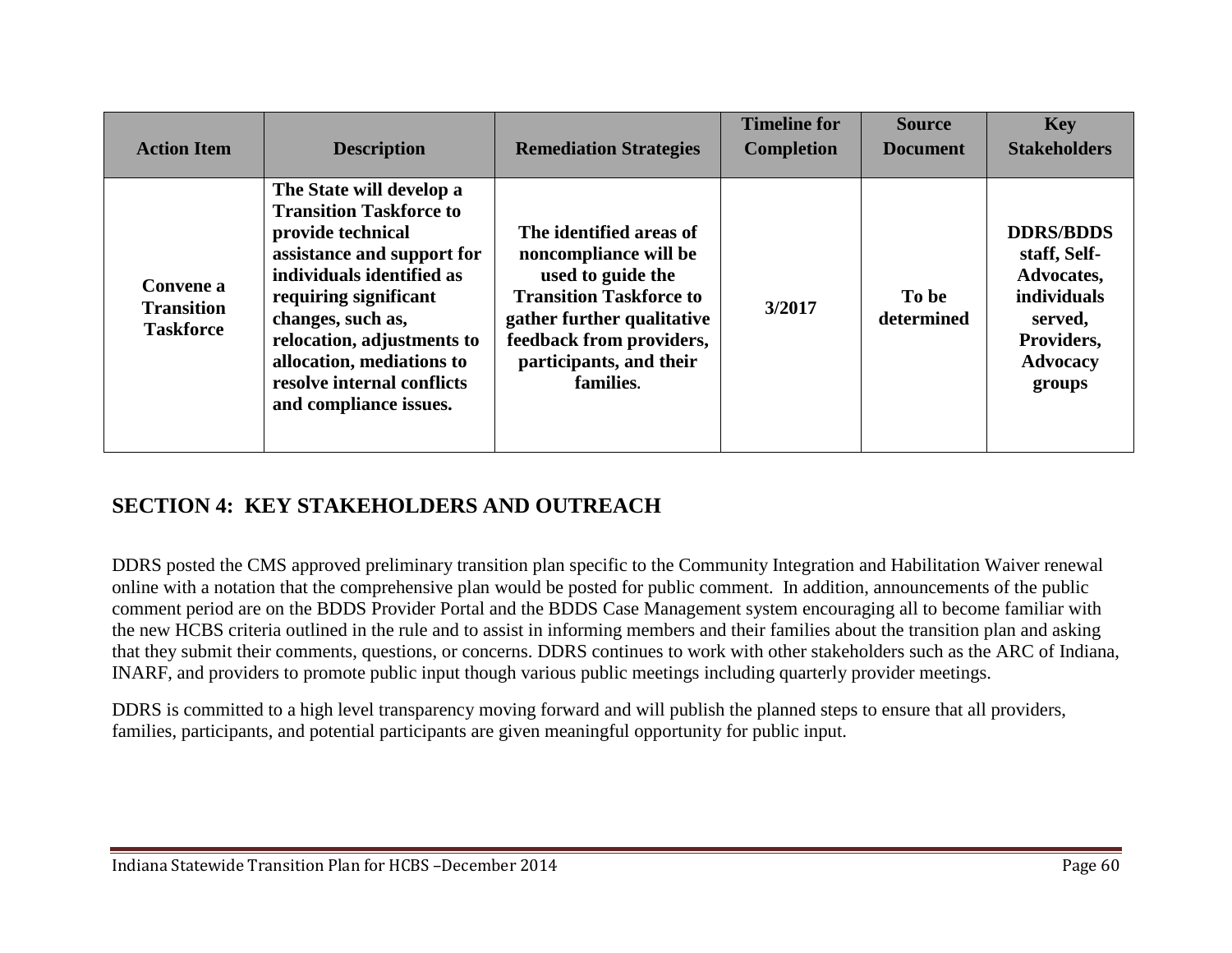## **Division of Mental Health and Addiction (DMHA)**

**HCBS Youth Programs**

### **Psychiatric Residential Treatment Facility (PRTF) Transition Waiver – 1915c Child Mental Health Wraparound (CMHW) – 1915i**

### **Background**

The Division of Mental Health and Addiction youth division administers two Home and Community Based Service (HCBS) Programs; one that serves eligible youth with serious emotional disturbance (SED); and one that serves youth with SED or serious mental illness (MI) diagnosis. The two programs are the 1915(c) HCBS Psychiatric Residential Treatment Facility (PRTF) transition waiver and the Child Mental Health Wraparound (CMHW) 1915(i) HCBS program. These HCBS programs are available to eligible youth and include Wraparound Facilitation, and may include Habilitation, Respite, and Family Support & Training.

# **SECTION 1: ASSESSMENT OF SETTINGS**

From May through September 2014 the Family and Social Services Administration Division of Mental Health and Addiction, youth services completed an internal review and analysis of all settings where HCBS services are provided. The analysis included review of Indiana Statute, Indiana Administrative Code, Home and Community Based Services policy, and review of licensing rules and regulations.

Through this process, the State has determined all services offered by the **Psychiatric Residential Treatment Facility (PRTF) Transition Waiver and the Child Mental Health Wraparound (CMHW)** fully comply with the regulatory requirements because they are individualized services provided in a public setting or in the client's private home.

The following services are available through one or both of these programs:

- **Consultative Clinical and Therapeutic Services** (PRTF): Improve participant's independence and inclusion in his or her community.
- **Flex Funds** (PRTF): Purchase variety of one time or occasional goods that is supported by rationale as to how that expenditure will assist the participant to remain in the home and/or community.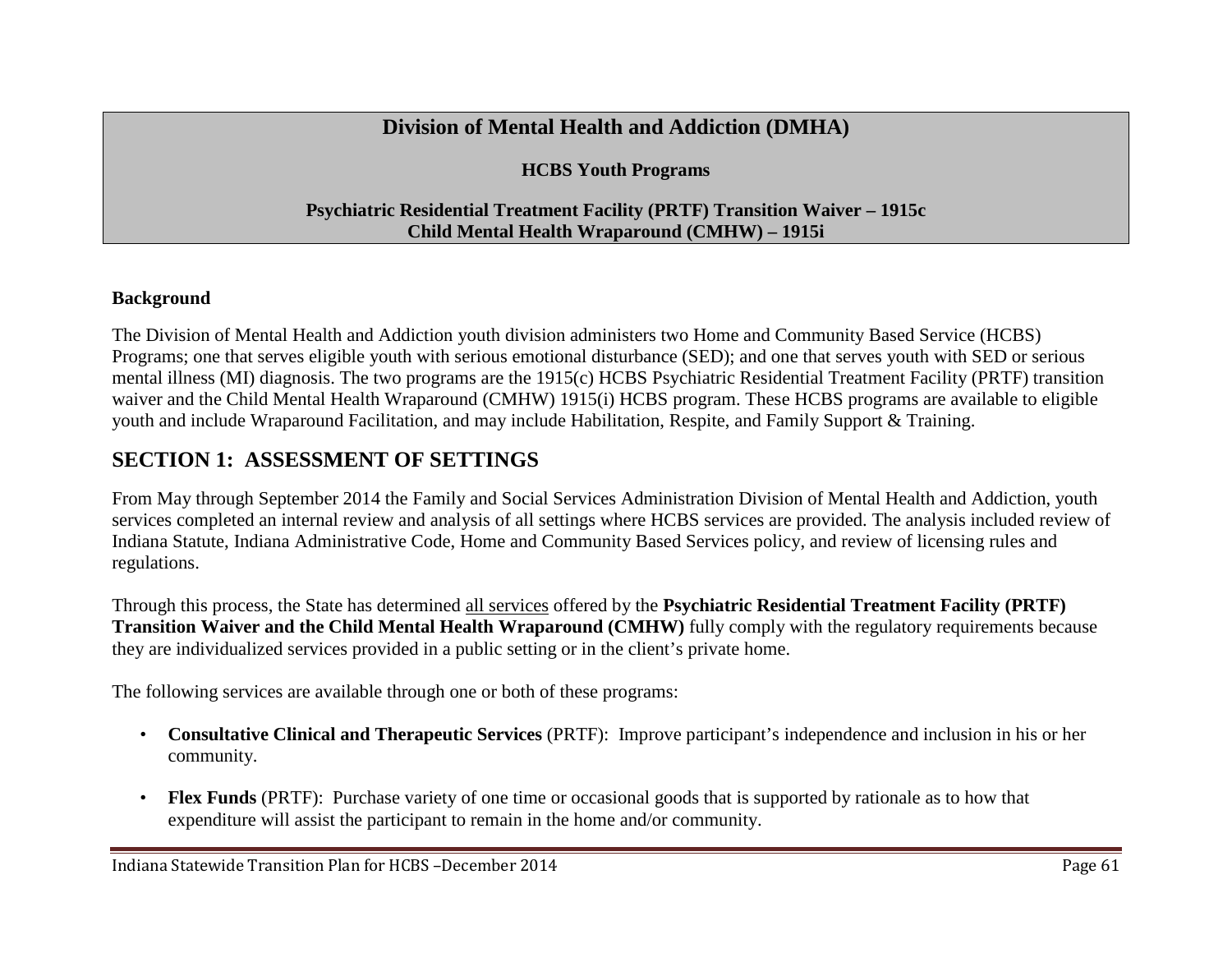- **Habilitation** (PRTF, CMHW): Enhance a participant's level of functioning through one-on-one support.
- **Non-Medical Transportation** (PRTF): Transportation for participants to gain access to community services or activities.
- **Respite**\* (PRTF, CMHW): Short-term relief for person who normally provides care for the participant.
- **Training and Support for Unpaid Caregivers** (PRTF, CMHW): Provide education and support to the unpaid caregiver of a participant.
- **Wraparound Facilitation/Care Coordination** (PRTF, CMHW): Comprehensive service that follows a series of steps and is provided in the community through a Child and Family Wraparound Team.
- **Wraparound Technician** (PRTF): Monitor progress and assist participant or their family with gaining knowledge or access to community based resources, services or activities.

\*Respite in a Psychiatric Residential Treatment Facility is an approved service, as allowable under 42 CFR § 441.310(a)(2)(i). CMS indicates in the HCBS Final Rule that "Institutional Respite" is an allowable setting.

Participants enrolled in these programs must reside in a community based setting. The application process for both programs, require the living situation is clearly documented for the potential applicant. Any applicant that is not currently living in a community based setting is not eligible for these services. Group Homes and residential facilities are licensed by Indiana Department of Child Services as a child caring institution; therefore, individuals living in these environments are not eligible for home and community based services.

All services are offered through a local System of Care (SOC) that includes the ten Wraparound Principles: Family Voice and Choice, Team-based, Natural Supports, Collaboration, Community-based, Culturally Competent, Individualized, Strengths-based, Persistent and Outcome-based.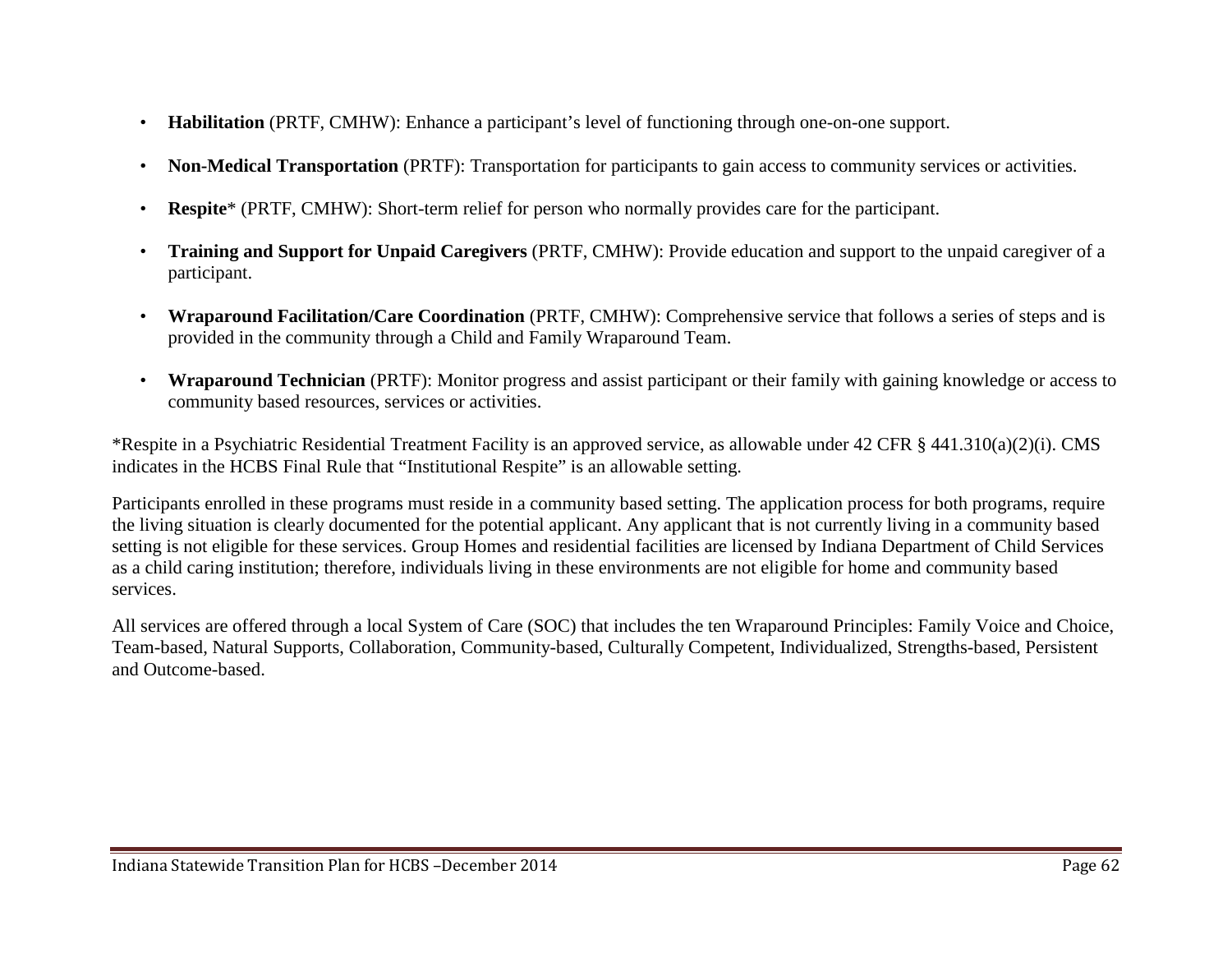The Wraparound process includes four phases: engagement, plan development, plan implementation and transition. The wraparound facilitator participates in extensive training to ensure that family voice and choice is consistent throughout all four phases of the wraparound process.

- $\triangleright$  The engagement phase includes discussion of the family's needs, hopes, dreams, concerns and strengths. This phase includes telling the family story and developing a vision for their future. The Wraparound Facilitator assists the family with identifying potential participants of their child and family team that will guide and support them through the entire process.
- $\triangleright$  The plan development phase includes developing a mission statement that will help the child and family team with agreeing on what they will be working on together, reviewing the family's needs and beginning discussions about how to utilize strengths to overcome the needs.
- $\triangleright$  The implementation phase involves reviewing accomplishments, assessing what is or is not working, adjusting items that are not working in the current plan and assigning new tasks to the child and family team participants.
- $\triangleright$  The transition phase is occurring throughout the life of the plan and the family's involvement with wraparound. The child and family team will consistently review and support the family to ensure that a transition off of services is appropriate. The family will end the wraparound process with more knowledge and access to community based resources as well as emergency services should they be needed in the future.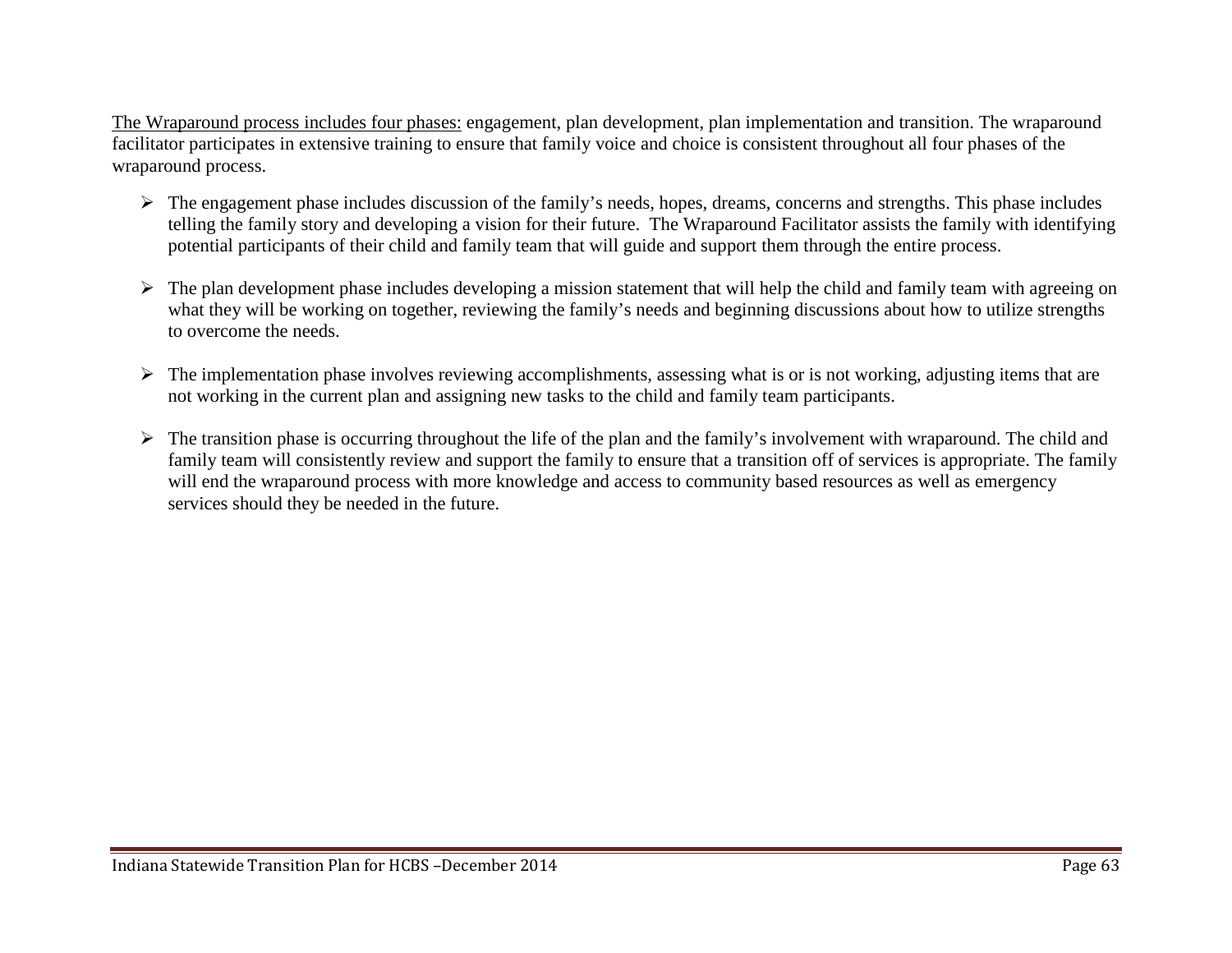# **SECTION 2: VALIDATION OF STATE ASSUMPTION**

To further validate compliance with the rule regarding HCBS settings, DMHA will conduct a survey of all interested participants that includes: living environment, number of individuals with or without disabilities living in residence, whether or not there is paid staff, number of hours with whom person spends time, activities in the community and choice in daily routine. The survey will be offered to the participants by the Wraparound Facilitator at a child and family team meeting.

#### **Ongoing Compliance**

DMHA currently conducts field audits that include a review of the participant's current living arrangement to ensure compliance. The field audits can occur in the participant's home, at the provider's office or at the State. The audits include at least one of the following: a review of the case file, participation in a child and family team meeting or supervision between the Wraparound Facilitator and the state consultant. If compliance issues are found, the state consultant issues an informal adjustment or corrective action depending on the situation. In addition, there is currently an established process for the Wraparound Facilitator to notify the State if the participant will be out the identified setting for more than 24 hours. This includes but is not limited to camp, overnight with relatives or placement in an acute setting. This allows for DMHA to monitor changes in the living arrangement.

### **SECTION 3: KEY STAKEHOLDERS AND OUTREACH**

DMHA is posting a copy of the Statewide Transition Plan on our website and sending an email to notify stakeholders that it is available for review and public comment. Stakeholders include family advocacy agencies, community mental health centers, persons with lived experience, youth and family participants, state agencies, community services agencies and individual providers.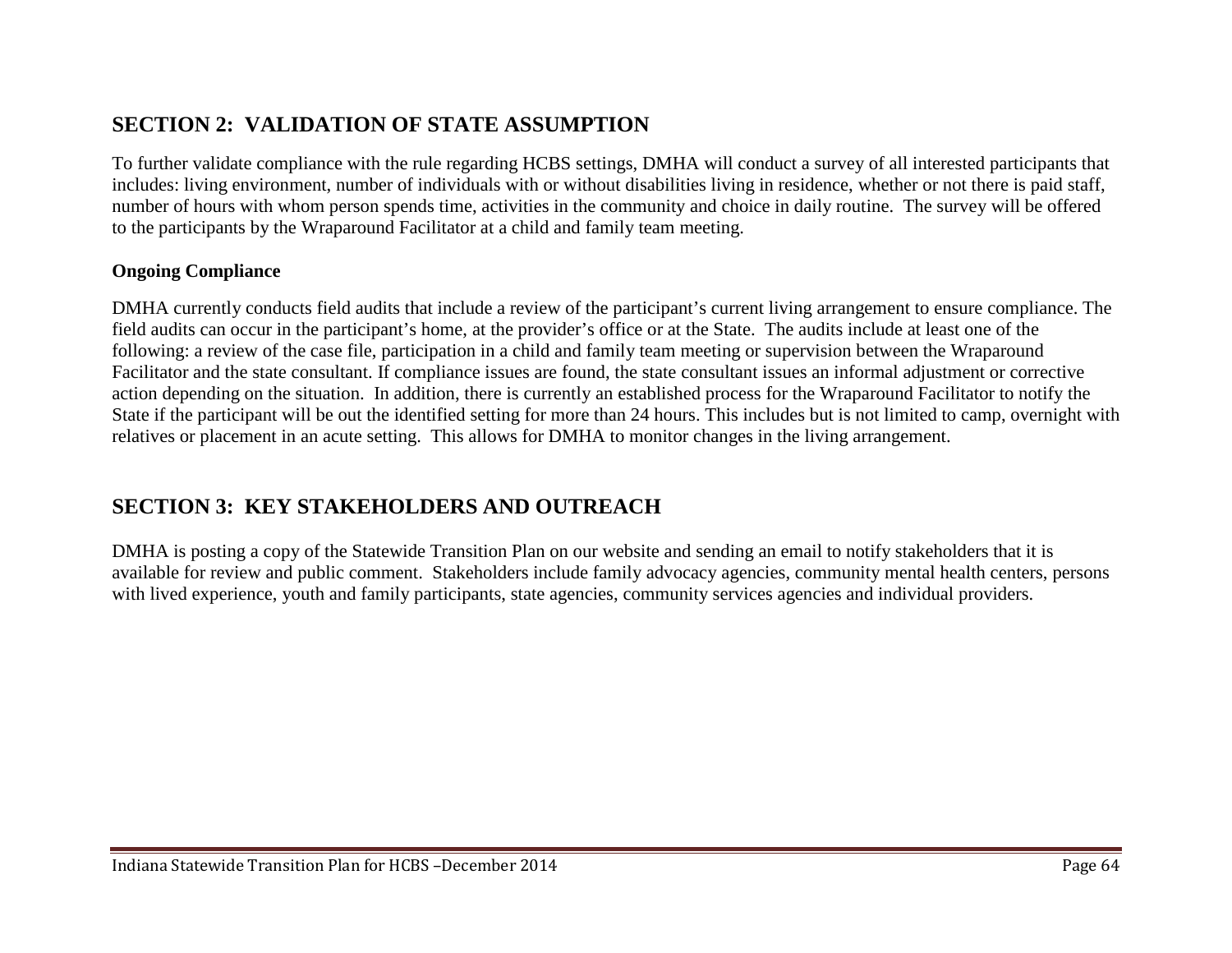### **Division of Mental Health and Addiction (DMHA)**

**HCBS Adult Programs**

#### **Behavioral and Primary Healthcare Coordination (BPHC) Adult Mental Health & Habilitation (AMHH)**

#### **Background**

The Division of Mental Health and Addiction, (DMHA) sets care standards for the provision of mental health and addiction services to Hoosiers throughout Indiana. DMHA is committed to ensuring that clients have access to quality services that promote individual, family and community resiliency and recovery. The division also certifies all community mental health centers (CMHC) and addiction treatment services providers.

Indiana has two CMS approved 1915(i) HCBS programs for adults with serious mental illness. These programs are the Adult Mental Health Habilitation (AMHH) Services program and the Behavioral and Primary Healthcare Coordination (BPHC) program. The CMHCs are the authorized providers for these two HCBS programs.

The AMHH services program provides community-based opportunities for adults with serious mental illness or co-occurring mental illness and addiction disorders who may most benefit from keeping or learning skills to maintain a healthy and safe lifestyle in the community.

Behavioral & Primary Healthcare Coordination (BPHC) consists of coordination of healthcare services to manage the healthcare needs of the individual. BPHC includes logistical support, advocacy and education to assist individuals in navigating the healthcare system. BPHC consists of activities that help participants gain access to needed health (physical and behavioral health) services, manage their health conditions such as adhering to health regimens, scheduling and keeping medical appointments, obtaining and maintaining a primary medical provider and facilitating communication across providers. Direct assistance in gaining access to services, coordination of care within and across systems, oversight of the entire case and linkage to appropriate services are also included.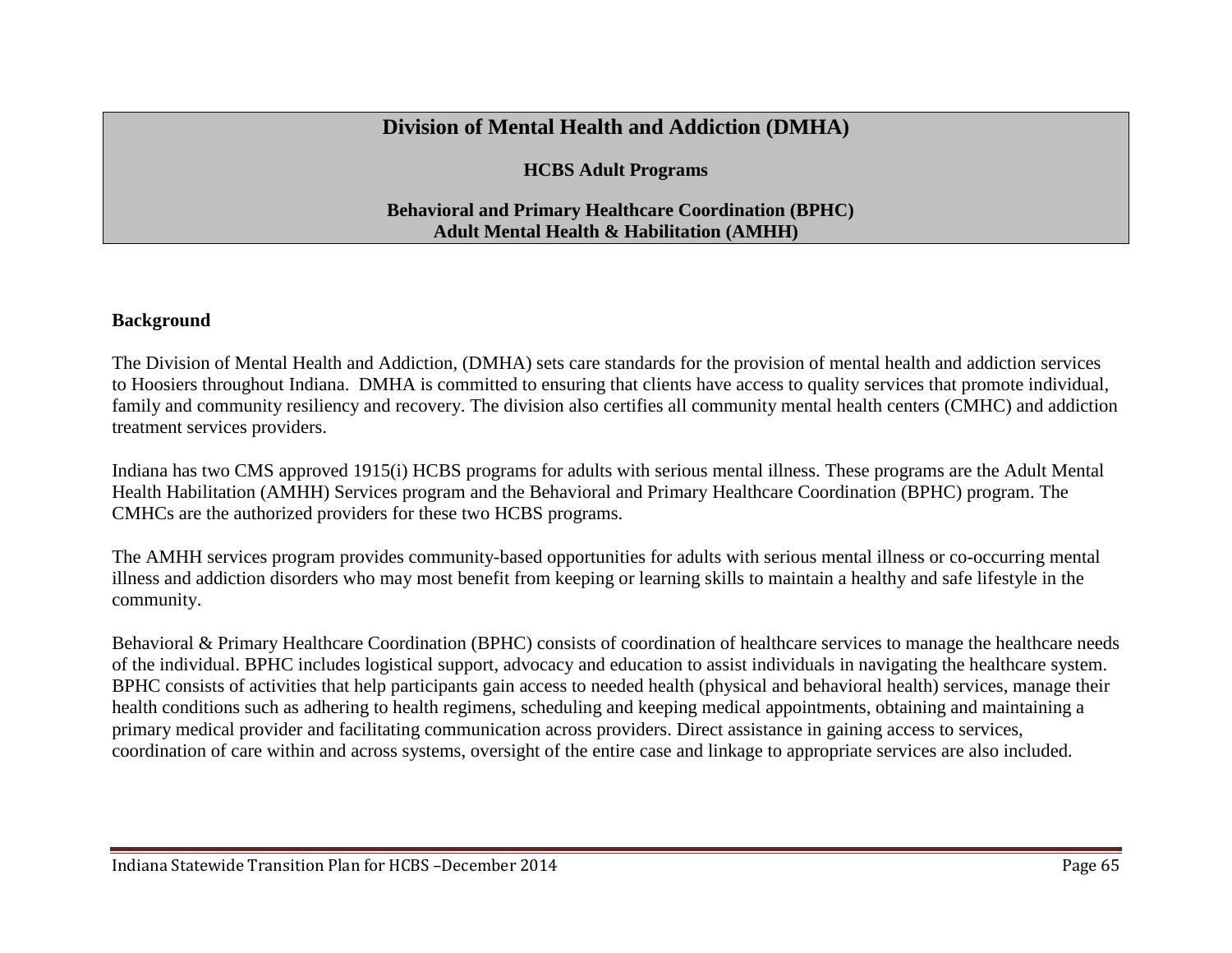# **SECTION 1: ASSESSMENT OF SETTINGS**

From March through September 2014 the Family and Social Services Administration Division of Mental Health and Addiction (DMHA), with the Office of General Counsel (OGC) and the Office of Medicaid Policy and Planning (OMPP), completed a preliminary review and analysis of all settings where HCBS services are provided to BPHC members. The analysis included a review of Indiana Administrative Code, program policy, provider manuals, and the CMS approved 1915(i) State Plan Amendments. It was discovered that while the SPA's, rules, and manuals show that services within the two 1915(i) programs comply, DMHA will need to facilitate further analysis of the settings for members receiving these services to ensure compliance with HCBS requirements.

Through this process, DMHA has determined all services offered by the **Adult Mental Health Habilitation (AMHH) Services program and the Behavioral and Primary Healthcare Coordination (BPHC)** fully comply with the regulatory requirements because they are individualized services provided in a community based setting or in the member's private home.

- **Supported Community Engagement Services** (AMHH): Services that engage a participant in meaningful community involvement in activities such as volunteerism or community service.
- **Therapy and Behavioral Supports** (AMHH): Therapeutic services that are a series of time-limited, structured, face-to-face sessions that work toward the goals identified in the individualized integrated care plan.
- **Care Coordination** (BPHC/AMHH): Consists of services that help participants gain access to needed medical, social, educational, and other services.
- **Home and Community-Based Habilitation and Support** (AMHH): Services directed at the health, safety and welfare of the participant and assisting in the management, adaptation and/or retention of skills necessary to support participants to live successfully in the least restrictive, most community based integrated setting.
- **Peer Support Services** (AMHH): Services that support socialization, recovery, self-advocacy, development of natural supports, and maintenance of community living skills.
- **Medication Training and Support** (AMHH): Services that involve monitoring medication compliance, providing education and training about medications, monitoring medication side effects, and providing other nursing or medical assessments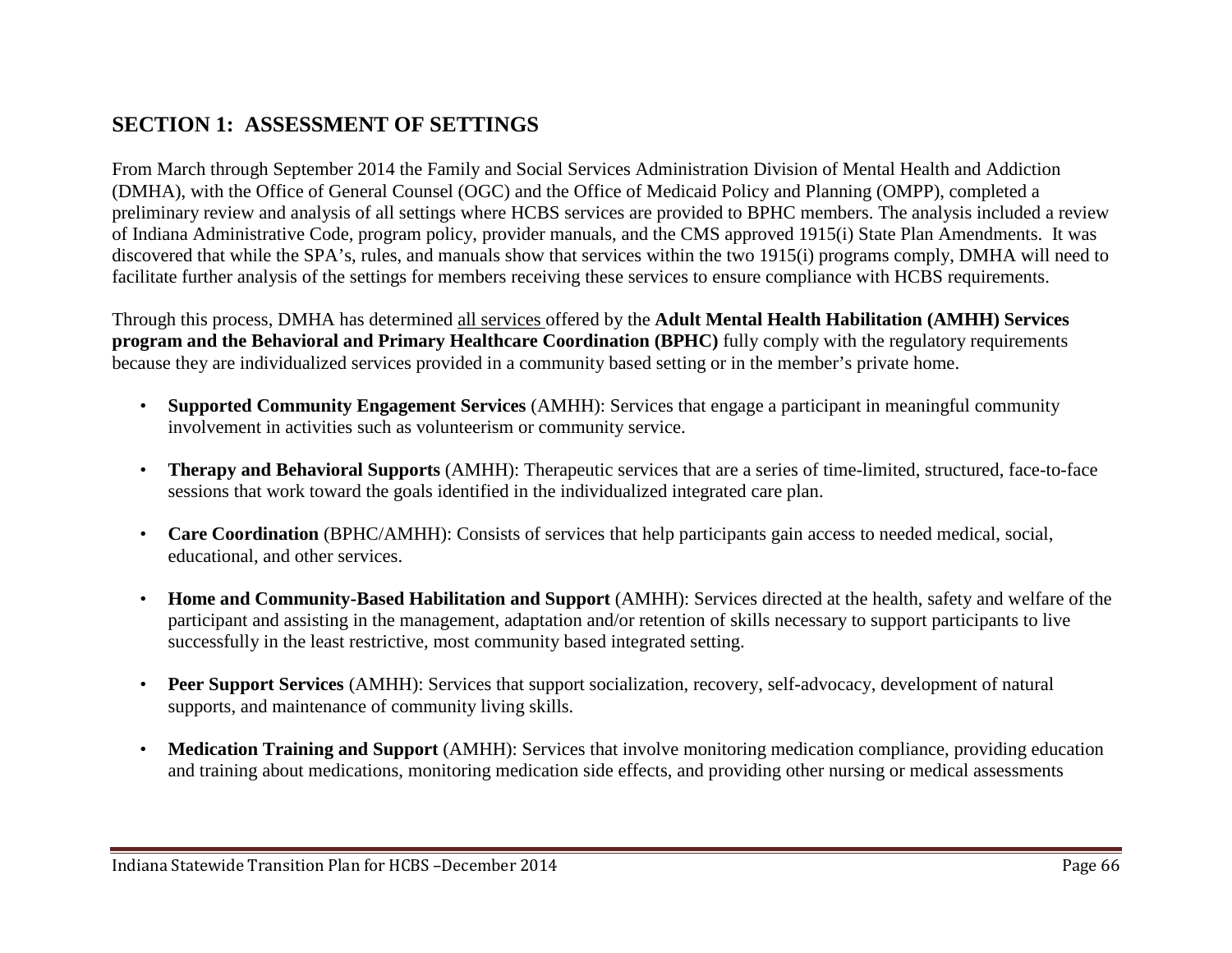- **Respite** (AMHH): Services provided to participants who are unable to care for themselves and are living with a nonprofessional (unpaid) caregiver.
- **Addiction Counseling** (AMHH): A planned and organized service with the participant where addiction professionals and other clinicians provide counseling intervention that works toward the participant's recovery goals.

The BPHC and AMHH are new 1915i programs in Indiana. The BPHC program was implemented June 1, 2014 and offers a single service, Care Coordination. Current enrollment is approximately 4,100 members with an estimate of less than 20% of currently enrolled BPHC members residing in a DMHA certified residential facility or other community setting that may merit heightened scrutiny.

The AMHH program is scheduled for implementation on November 1, 2014 and member enrollment will begin at that time. Anticipated enrollment is projected at 1,000 members with the assumption that more than 50% of AMHH members may reside in a DMHA certified facility or other community setting that may merit heightened scrutiny.

The following services are not provided in the member's private residence but based on the analysis also fully comply.

- **Adult Day Services** (AMHH): Community-based group programs designed to provide supervision, support services, and personal care.
- **Respite** (AMHH): Services provided to participants who are unable to care for themselves and are living with a nonprofessional (unpaid) caregiver. Respite care may be provided in the member's home or other community based setting. Respite may also be provided in an institutional setting, if necessary. Institutional respite care complies with the setting rules per 42 CFR 441.301(c) (4)-(5).

The majority of HCBS services are provided in the member's private home or in a community based setting. DMHA requires, as part of the member application process, the CMHCs attest the client resides in a setting that complies with HCBS requirements as detailed in both the approved 1915(i) SPAs and the Indiana Administrative Code. DMHA has determined that while these services, as written, are compliant, the following residential settings need further evaluation to verify they meet CMS HCBS requirements:

- Alternative Family Homes
- Transitional Residential Living Facility
- Semi-independent living residents
- Supervised Group living facilities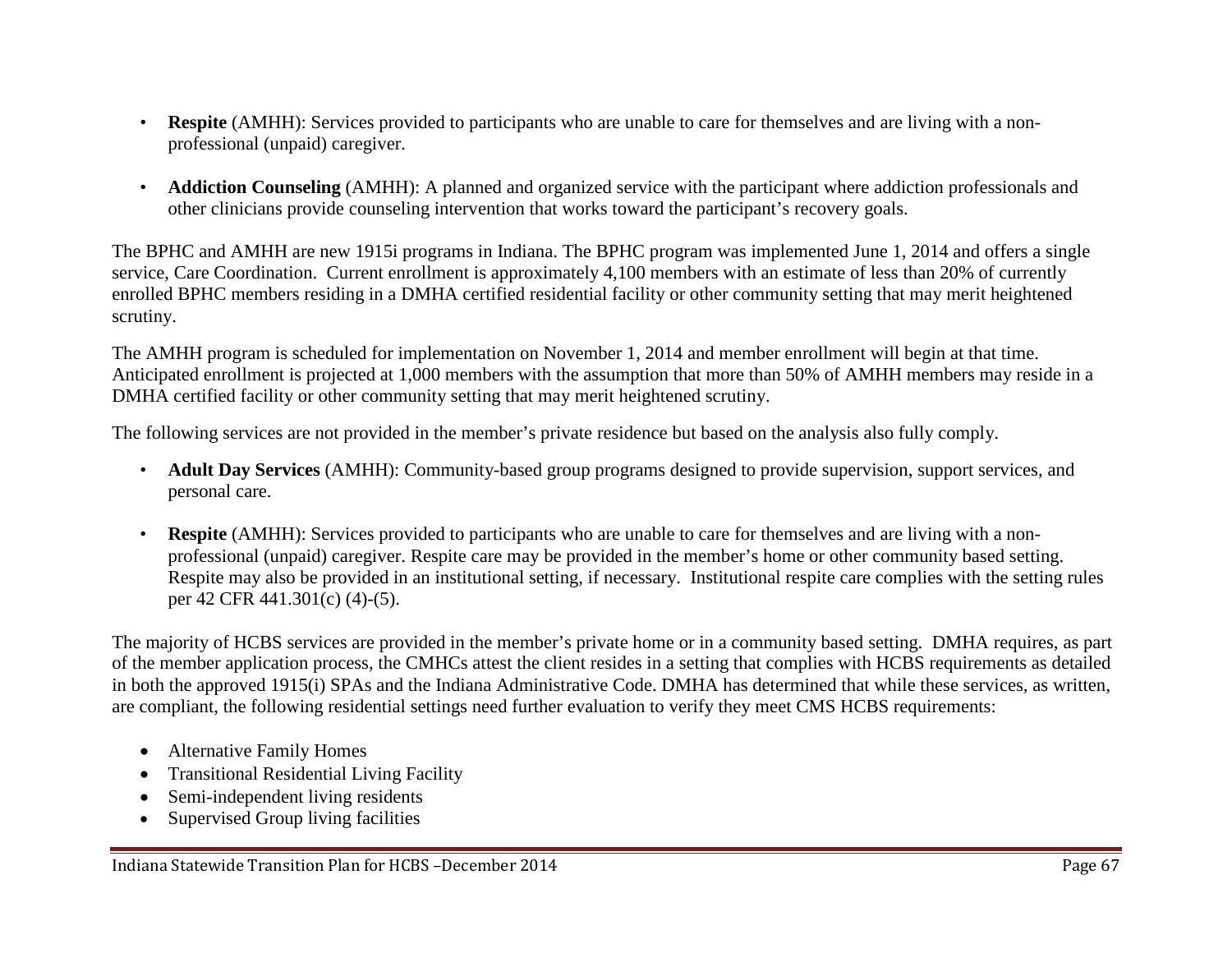| <b>Service/Setting</b>                     | Total # of<br><b>Settings</b> | <b>Areas in Need of</b><br><b>Remediation to Comply</b><br>with HCB Characteristics                                                                                                                                                                                                                                                                                                                                                                                                                                                                                                                                                                                         | <b>Validation/Remediation</b><br><b>Strategies</b>                                                                                                                                                                                                                                                                                                                                                         | <b>Timeline for</b><br><b>Start/Completion</b>                 | <b>Assuring Ongoing</b><br><b>Compliance</b>                                                                                                                                                                                                                    |
|--------------------------------------------|-------------------------------|-----------------------------------------------------------------------------------------------------------------------------------------------------------------------------------------------------------------------------------------------------------------------------------------------------------------------------------------------------------------------------------------------------------------------------------------------------------------------------------------------------------------------------------------------------------------------------------------------------------------------------------------------------------------------------|------------------------------------------------------------------------------------------------------------------------------------------------------------------------------------------------------------------------------------------------------------------------------------------------------------------------------------------------------------------------------------------------------------|----------------------------------------------------------------|-----------------------------------------------------------------------------------------------------------------------------------------------------------------------------------------------------------------------------------------------------------------|
| <b>Supervised group</b><br>living facility | 61<br>$(618$ beds)            | The individual has a<br>$\bullet$<br>lease or other legally<br>enforceable agreement<br>providing similar<br>protections;<br>Each individual must<br>have privacy in their<br>living unit including<br>lockable doors,<br>Individuals sharing a<br>$\bullet$<br>living unit must have<br>choice of roommates.<br>Individuals must be<br>$\bullet$<br>allowed to furnish or<br>decorate their own<br>sleeping and living<br>areas;<br>The individual controls<br>$\bullet$<br>his/her own schedule<br>including access to food<br>at any time;<br>The individual can have<br>$\bullet$<br>visitors at any time; and<br>The setting is physically<br>$\bullet$<br>accessible. | <b>Quality Assurance site visits</b><br>Member surveys re: HCBS<br>experience<br>Provider surveys re: HCBS<br>experience<br>Review of provider agency<br>policies and procedures<br>Member focus groups in<br>development<br>Providers not in compliance<br>with the final rule will be<br>issued a corrective action plan<br>and have a time line given to<br>come in line with the<br>corrective action. | 12/2014<br>12/2015<br>06/2015<br>06/2015<br>10/2017<br>01/2018 | <b>CMHC</b><br>trainings/webinars/<br>Conference calls<br><b>DMHA QA</b><br><b>DMHA</b> Certification<br>Team<br>(Review the rule/B-4)<br>for provider re-<br>certification)<br><b>DMHA</b> State<br><b>Evaluation Team</b><br>approval of program<br>providers |

# **SECTION 2: PROPOSED REMEDIATION - DMHA ADULT**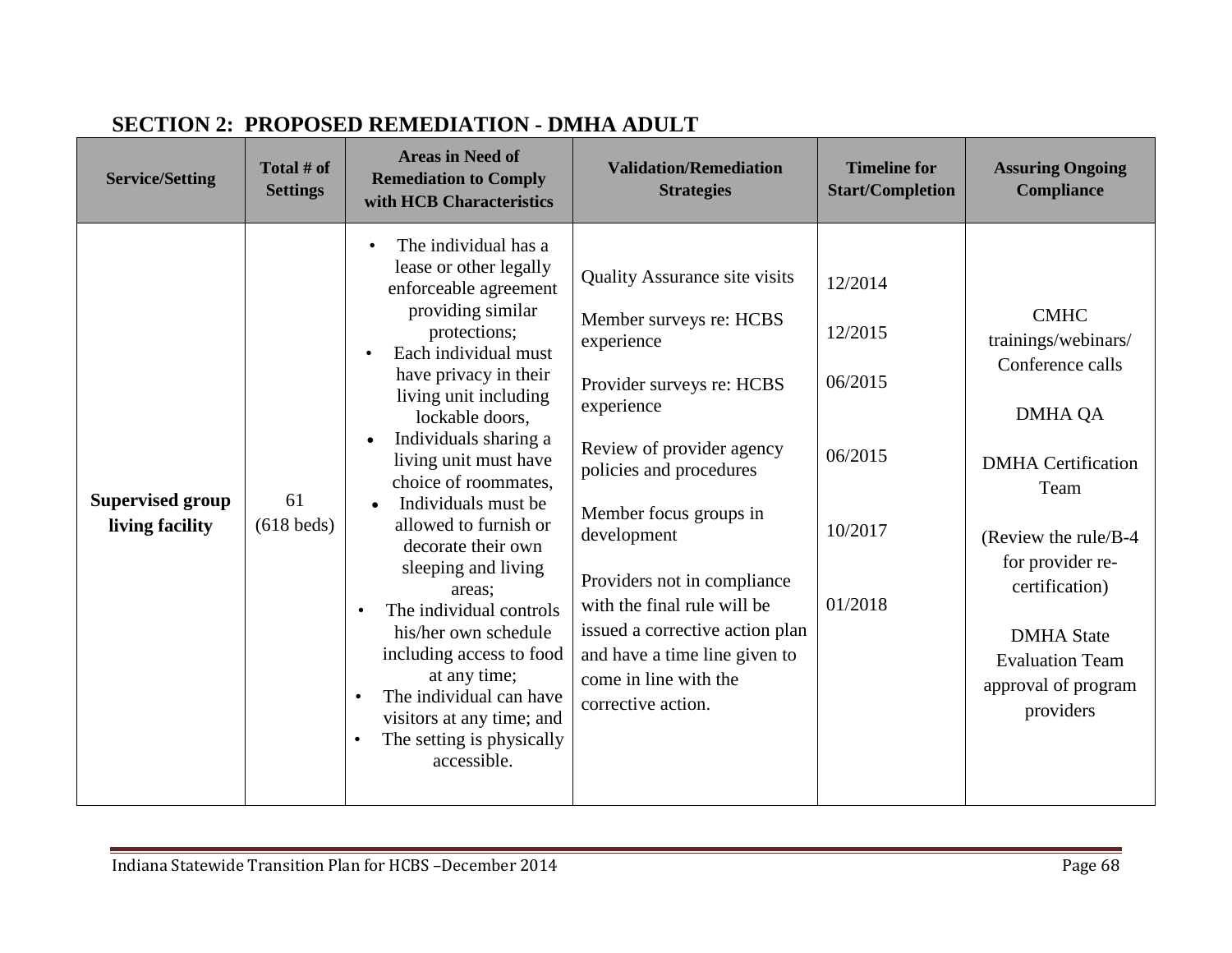| <b>Service/Setting</b>                                  | Total # of<br><b>Settings</b> | <b>Areas in Need of</b><br><b>Remediation to Comply</b><br>with HCB Characteristics                                                                                                                                                                                                                                                                                                                                                                                                                                                                                                                                                                                         | <b>Validation/Remediation</b><br><b>Strategies</b>                                                                                                                                                                                                                                                                                                                                                         | <b>Timeline for</b><br><b>Start/Completion</b>                | <b>Assuring Ongoing</b><br>Compliance                                                                                                                                                                                                                           |
|---------------------------------------------------------|-------------------------------|-----------------------------------------------------------------------------------------------------------------------------------------------------------------------------------------------------------------------------------------------------------------------------------------------------------------------------------------------------------------------------------------------------------------------------------------------------------------------------------------------------------------------------------------------------------------------------------------------------------------------------------------------------------------------------|------------------------------------------------------------------------------------------------------------------------------------------------------------------------------------------------------------------------------------------------------------------------------------------------------------------------------------------------------------------------------------------------------------|---------------------------------------------------------------|-----------------------------------------------------------------------------------------------------------------------------------------------------------------------------------------------------------------------------------------------------------------|
| <b>Transitional</b><br>residential services<br>facility | 51<br>$(579$ beds)            | The individual has a<br>$\bullet$<br>lease or other legally<br>enforceable agreement<br>providing similar<br>protections;<br>Each individual must<br>$\bullet$<br>have privacy in their<br>living unit including<br>lockable doors.<br>Individuals sharing a<br>$\bullet$<br>living unit must have<br>choice of roommates,<br>Individuals must be<br>allowed to furnish or<br>decorate their own<br>sleeping and living<br>areas:<br>The individual controls<br>$\bullet$<br>his/her own schedule<br>including access to food<br>at any time;<br>The individual can have<br>$\bullet$<br>visitors at any time; and<br>The setting is physically<br>$\bullet$<br>accessible. | <b>Quality Assurance site visits</b><br>Member surveys re: HCBS<br>experience<br>Provider surveys re: HCBS<br>experience<br>Review of provider agency<br>policies and procedures<br>Member focus groups in<br>development<br>Providers not in compliance<br>with the final rule will be<br>issued a corrective action plan<br>and have a time line given to<br>come in line with the<br>corrective action. | 12/2014<br>12/2015<br>06/2015<br>6/2015<br>10/2017<br>01/2018 | <b>CMHC</b><br>trainings/webinars/<br>Conference calls<br><b>DMHA QA</b><br><b>DMHA</b> Certification<br>Team<br>(Review the rule/B-4)<br>for provider re-<br>certification)<br><b>DMHA</b> State<br><b>Evaluation Team</b><br>approval of program<br>providers |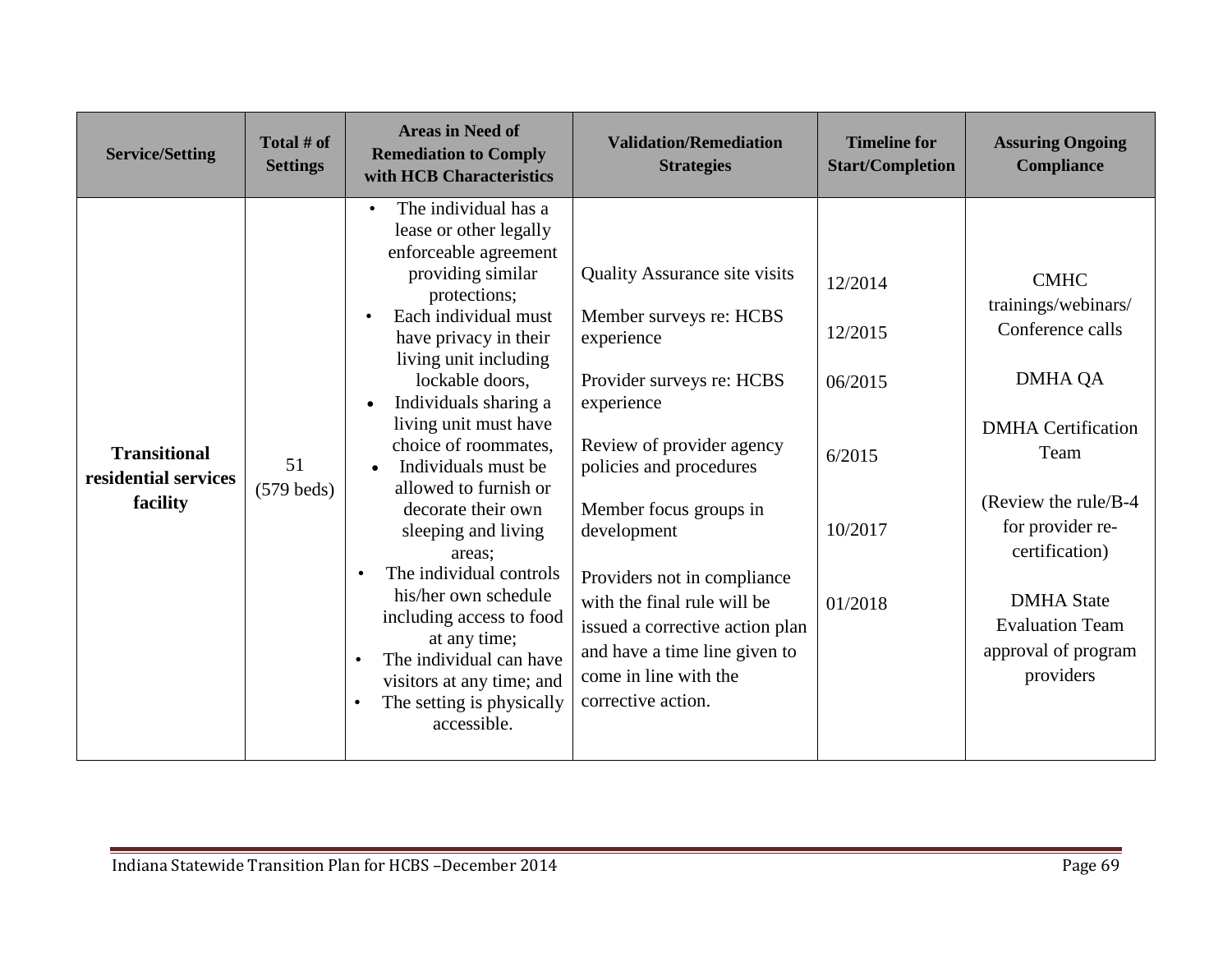| <b>Service/Setting</b>                    | Total # of<br><b>Settings</b>           | <b>Areas in Need of</b><br><b>Remediation to Comply</b><br>with HCB Characteristics                                                                                                                                                                                                                                                                                                                                                                                                                                                                                                                                                                            | <b>Validation/Remediation</b><br><b>Strategies</b>                                                                                                                                                                                                                                                                                                                                                         | <b>Timeline for</b><br><b>Start/Completion</b>                 | <b>Assuring Ongoing</b><br><b>Compliance</b>                                                                                                                                                                                                                    |
|-------------------------------------------|-----------------------------------------|----------------------------------------------------------------------------------------------------------------------------------------------------------------------------------------------------------------------------------------------------------------------------------------------------------------------------------------------------------------------------------------------------------------------------------------------------------------------------------------------------------------------------------------------------------------------------------------------------------------------------------------------------------------|------------------------------------------------------------------------------------------------------------------------------------------------------------------------------------------------------------------------------------------------------------------------------------------------------------------------------------------------------------------------------------------------------------|----------------------------------------------------------------|-----------------------------------------------------------------------------------------------------------------------------------------------------------------------------------------------------------------------------------------------------------------|
| Semi-<br>independently<br>living facility | <b>Not</b><br>available<br>at this time | The individual has a<br>$\bullet$<br>lease or other legally<br>enforceable agreement<br>providing similar<br>protections;<br>Each individual must<br>have privacy in their<br>living unit including<br>lockable doors.<br>Individuals sharing a<br>living unit must have<br>choice of roommates,<br>Individuals must be<br>$\bullet$<br>allowed to furnish or<br>decorate their own<br>sleeping and living<br>areas;<br>The individual controls<br>$\bullet$<br>his/her own schedule<br>including access to food<br>at any time;<br>The individual can have<br>$\bullet$<br>visitors at any time; and<br>The setting is physically<br>$\bullet$<br>accessible. | <b>Quality Assurance site visits</b><br>Member surveys re: HCBS<br>experience<br>Provider surveys re: HCBS<br>experience<br>Review of provider agency<br>policies and procedures<br>Member focus groups in<br>development<br>Providers not in compliance<br>with the final rule will be<br>issued a corrective action plan<br>and have a time line given to<br>come in line with the<br>corrective action. | 12/2014<br>12/2015<br>06/2015<br>06/2015<br>10/2017<br>01/2018 | <b>CMHC</b><br>trainings/webinars/<br>Conference calls<br><b>DMHA QA</b><br><b>DMHA</b> Certification<br>Team<br>(Review the rule/B-4)<br>for provider re-<br>certification)<br><b>DMHA</b> State<br><b>Evaluation Team</b><br>approval of program<br>providers |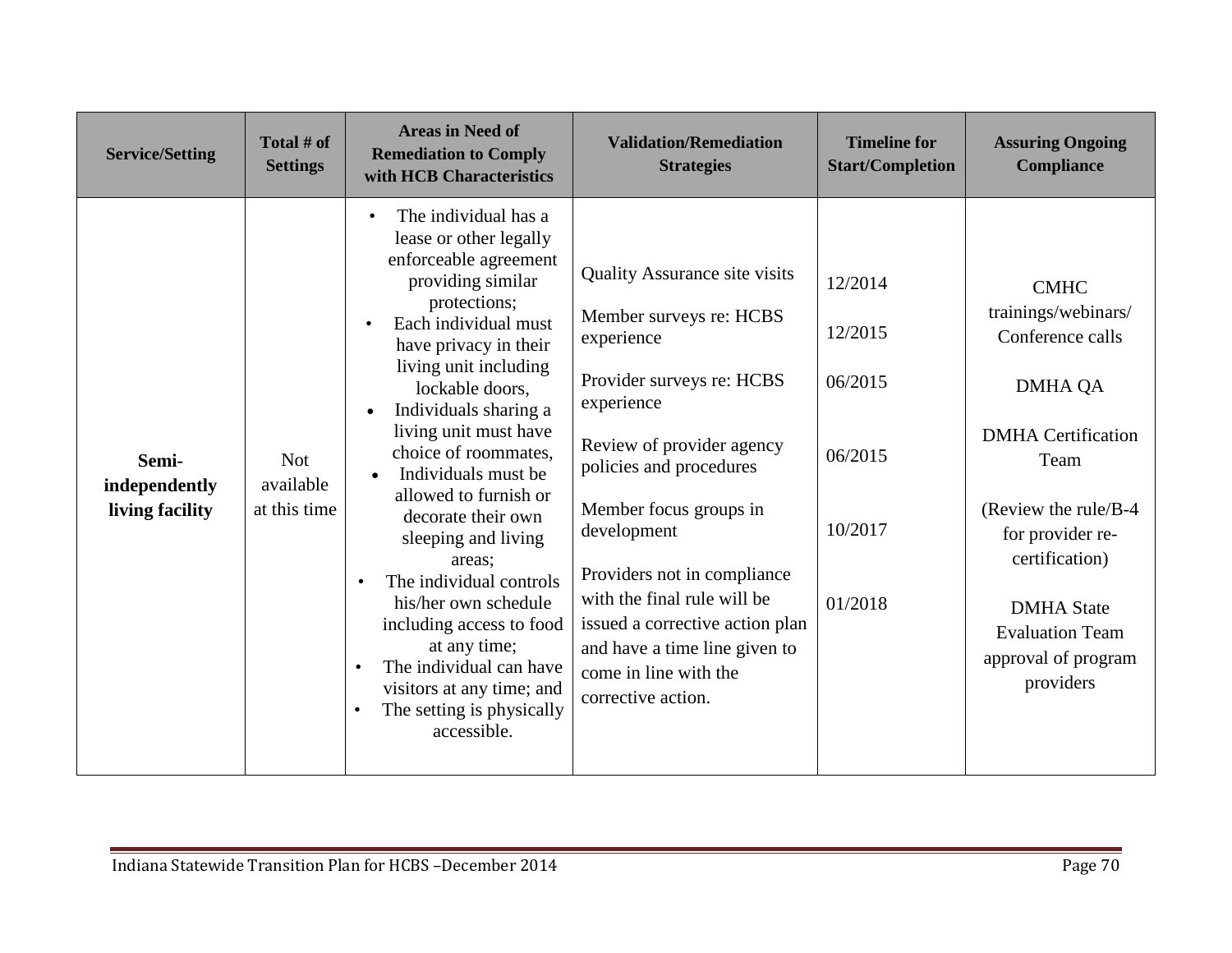| <b>Service/Setting</b>             | Total # of<br><b>Settings</b> | <b>Areas in Need of</b><br><b>Remediation to Comply</b><br>with HCB Characteristics                                                                                                                                                                                                                                                                                                                                                                                                                                                                                                                                                                              | <b>Validation/Remediation</b><br><b>Strategies</b>                                                                                                                                                                                                                                                                                                                                                         | <b>Timeline for</b><br><b>Start/Completion</b>                 | <b>Assuring Ongoing</b><br><b>Compliance</b>                                                                                                                                                                                                                    |
|------------------------------------|-------------------------------|------------------------------------------------------------------------------------------------------------------------------------------------------------------------------------------------------------------------------------------------------------------------------------------------------------------------------------------------------------------------------------------------------------------------------------------------------------------------------------------------------------------------------------------------------------------------------------------------------------------------------------------------------------------|------------------------------------------------------------------------------------------------------------------------------------------------------------------------------------------------------------------------------------------------------------------------------------------------------------------------------------------------------------------------------------------------------------|----------------------------------------------------------------|-----------------------------------------------------------------------------------------------------------------------------------------------------------------------------------------------------------------------------------------------------------------|
| <b>Alternative family</b><br>homes | 9                             | The individual has a<br>$\bullet$<br>lease or legally<br>enforceable agreement<br>providing similar<br>protections;<br>individual must have<br>$\bullet$<br>privacy in their living<br>unit including lockable<br>doors,<br>Individuals sharing a<br>$\bullet$<br>living unit must have<br>choice of roommates,<br>Individuals must be<br>$\bullet$<br>allowed to furnish or<br>decorate their own<br>sleeping and living<br>areas;<br>The individual controls<br>his/her own schedule<br>including access to food<br>at any time;<br>The individual can have<br>$\bullet$<br>visitors at any time; and<br>The setting is physically<br>$\bullet$<br>accessible. | <b>Quality Assurance site visits</b><br>Member surveys re: HCBS<br>experience<br>Provider surveys re: HCBS<br>experience<br>Review of provider agency<br>policies and procedures<br>Member focus groups in<br>development<br>Providers not in compliance<br>with the final rule will be<br>issued a corrective action plan<br>and have a time line given to<br>come in line with the<br>corrective action. | 12/2014<br>12/2015<br>06/2015<br>06/2015<br>10/2017<br>01/2018 | <b>CMHC</b><br>trainings/webinars/<br>Conference calls<br><b>DMHA QA</b><br><b>DMHA</b> Certification<br>Team<br>(Review the rule/B-4)<br>for provider re-<br>certification)<br><b>DMHA</b> State<br><b>Evaluation Team</b><br>approval of program<br>providers |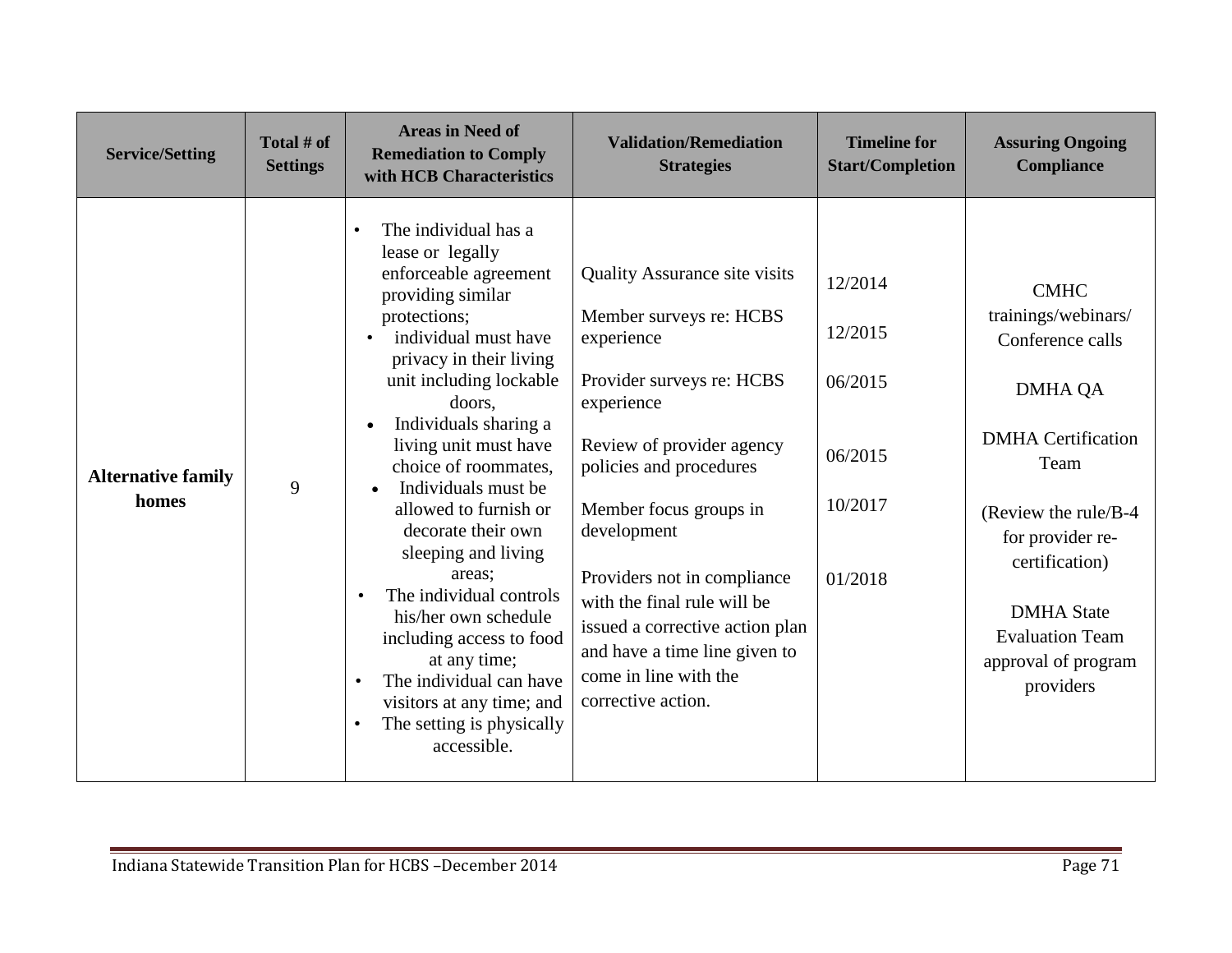| <b>Service/Setting</b>                                                         | Total # of<br><b>Settings</b>           | <b>Areas in Need of</b><br><b>Remediation to Comply</b><br>with HCB Characteristics                                                                                                                                                                                                                                                                                                                                                                                                                                                                                                                                                                                         | <b>Validation/Remediation</b><br><b>Strategies</b>                                                                                                                                                                        | <b>Timeline for</b><br><b>Start/Completion</b>      | <b>Assuring Ongoing</b><br><b>Compliance</b>                                                                                                                                                                               |
|--------------------------------------------------------------------------------|-----------------------------------------|-----------------------------------------------------------------------------------------------------------------------------------------------------------------------------------------------------------------------------------------------------------------------------------------------------------------------------------------------------------------------------------------------------------------------------------------------------------------------------------------------------------------------------------------------------------------------------------------------------------------------------------------------------------------------------|---------------------------------------------------------------------------------------------------------------------------------------------------------------------------------------------------------------------------|-----------------------------------------------------|----------------------------------------------------------------------------------------------------------------------------------------------------------------------------------------------------------------------------|
| <b>Non-DMHA</b><br><b>Certified</b><br><b>Residential</b><br><b>Facilities</b> | <b>Not</b><br>available<br>at this time | The individual has a<br>$\bullet$<br>lease or other legally<br>enforceable agreement<br>providing similar<br>protections;<br>Each individual must<br>have privacy in their<br>living unit including<br>lockable doors,<br>Individuals sharing a<br>$\bullet$<br>living unit must have<br>choice of roommates,<br>Individuals must be<br>$\bullet$<br>allowed to furnish or<br>decorate their own<br>sleeping and living<br>areas;<br>The individual controls<br>$\bullet$<br>his/her own schedule<br>including access to food<br>at any time;<br>The individual can have<br>$\bullet$<br>visitors at any time; and<br>The setting is physically<br>$\bullet$<br>accessible. | <b>Quality Assurance site visits</b><br>Member surveys re: HCBS<br>experience<br>Provider surveys re: HCBS<br>experience<br>Review of provider agency<br>policies and procedures<br>Member focus groups in<br>development | 12/2014<br>12/2015<br>06/2015<br>06/2015<br>10/2017 | <b>CMHC</b><br>trainings/webinars/<br>Conference calls<br><b>DMHA QA</b><br>(Review the rule/B-4)<br>for provider re-<br>certification)<br><b>DMHA</b> State<br><b>Evaluation Team</b><br>approval of program<br>providers |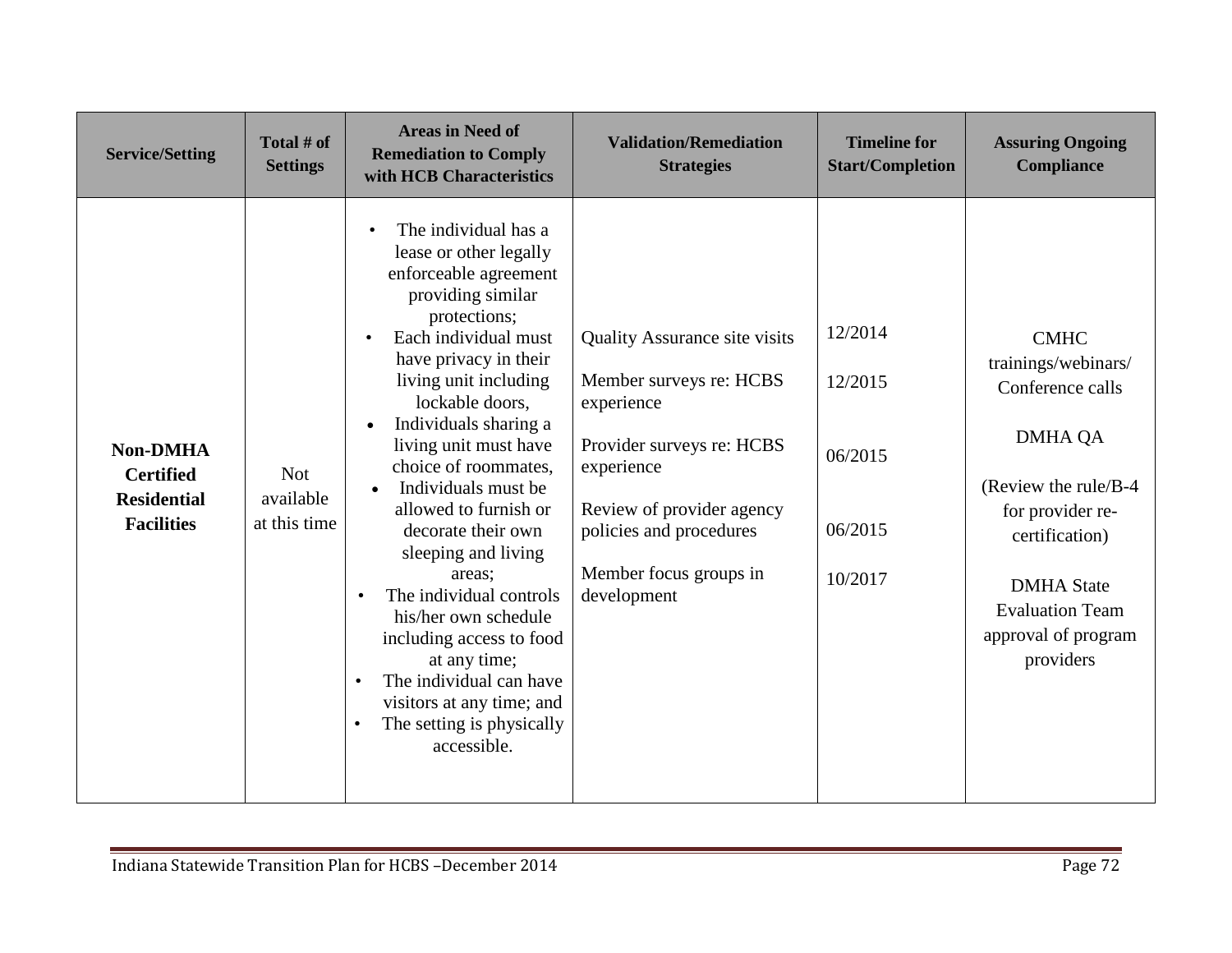| <b>Service/Setting</b>   | Total # of<br><b>Settings</b>           | <b>Areas in Need of</b><br><b>Remediation to Comply</b><br>with HCB Characteristics                                                                                      | <b>Validation/Remediation</b><br><b>Strategies</b>                                                                                                                                                                                                                                                                                                                                                                                     | <b>Timeline for</b><br><b>Start/Completion</b> | <b>Assuring Ongoing</b><br><b>Compliance</b>                                                                                                                                                                                                                                                                                                                                                                                                                                                                        |
|--------------------------|-----------------------------------------|--------------------------------------------------------------------------------------------------------------------------------------------------------------------------|----------------------------------------------------------------------------------------------------------------------------------------------------------------------------------------------------------------------------------------------------------------------------------------------------------------------------------------------------------------------------------------------------------------------------------------|------------------------------------------------|---------------------------------------------------------------------------------------------------------------------------------------------------------------------------------------------------------------------------------------------------------------------------------------------------------------------------------------------------------------------------------------------------------------------------------------------------------------------------------------------------------------------|
| <b>Adult Day Service</b> | <b>Not</b><br>available<br>at this time | may have structured<br>meal times<br>regimented/structured<br>activities<br>Community integration<br>$\bullet$<br>Restricted to just<br>$\bullet$<br><b>AMHH</b> members | DMHA will develop a work<br>group with<br>members/providers to<br>incorporate HCBS<br>characteristics into this<br>service<br>Develop a HCBS<br>characteristics tool<br>Providers not in compliance<br>with the final rule will be<br>directed to complete a<br>corrective action plan (CAP)<br>that must be approved by<br>DMHA. A time line must be<br>included into the CAP given<br>to come in line with the<br>corrective action. | 06/2016<br>06/2017<br>01/2018                  | Provider/member<br>annual surveys-7/17<br><b>Annual QA site visits</b><br>will include Adult<br>Day site visits-6/16<br>Annual review of<br><b>Adult Day service</b><br>characteristics-6/16<br><b>DMHA</b> Settings<br><b>Standards Document</b><br>DMHA provider<br>trainings<br>DMHA data systems<br>MMIS system changes<br><b>DMHA Survey Tool</b><br>DMHA will work with<br>stake holders to<br>develop a taskforce<br>that will work to<br>identify settings that<br>are not in compliance<br>with HCBS rules |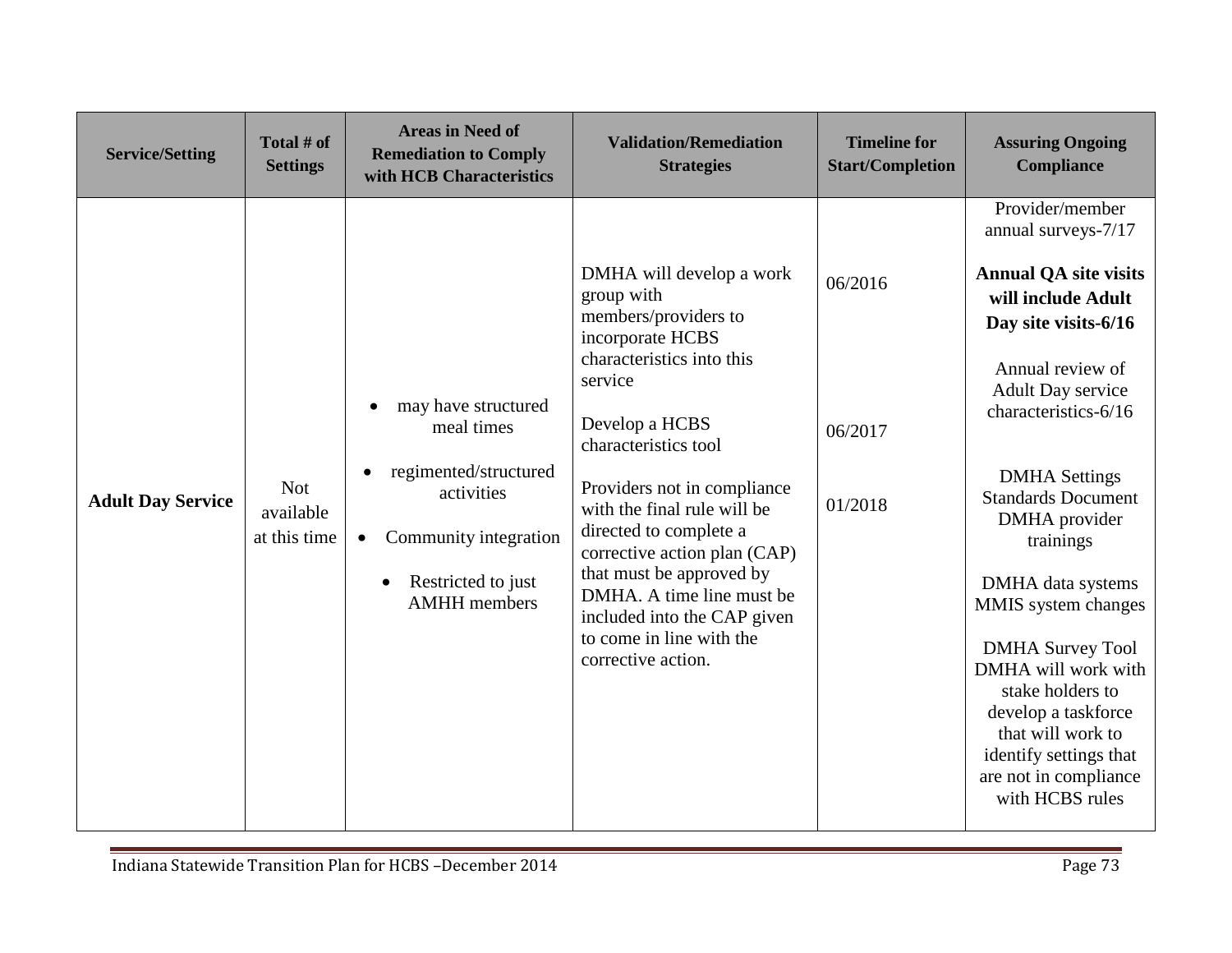#### **Summary of Proposed Remediation Strategies:**

The table above demonstrates how the DMHA will be identifying settings that are presumed to be areas of heightened scrutiny to ensure total compliance with the residential setting standards of the CMS HCBS final rule. Although the Adult Mental Health and Habilitation (AMHH) program is not yet operational, DMHA will be proactive in the implementation of this plan for both the Behavioral and Primary Healthcare Coordination (BPHC) and AMHH programs. The members' residential settings are first captured in the application process where the provider and member attest that all requirements as outlined within the CMS approved BPHC SPA are met. DMHA has determined there may be areas of vulnerability. In order to determine if these presumptions are correct, DMHA will begin with a detailed review of all approved BPHC and AMHH provider policies and procedures for their internal operation of HCBS programs. This will be completed by DMHA staff that conduct on site visits and review documentation of each of the 25 approved providers. This is anticipated to begin December 2014. This is a part of the ongoing quality assurance that DMHA will complete annually for all HCBS programs.

The second part of the transition plan is surveying all DMHA providers to give a full picture of where providers feel they stand with the final rule, and areas that they may need assistance with coming into compliance with the final rule. Once the provider surveys are aggregated, DMHA will complete a member survey to better understand the member experience. This will provide our members a direct voice to the State.

Member focus groups will be developed to receive direct feedback from members on their experiences in these residential settings. Ongoing, DMHA will use annual provider trainings, as well as annual QA visits, to ensure consistent application of HCBS residential standards.

After all survey information and site visit data is compiled, DMHA will collaborate with stakeholders to develop a task force that will develop strategies to assure that HCBS programs are in full compliance with the HCBS rule.

If areas of remediation are determined to be needed, DMHA with the support of the task force will develop strategies that will be used as a guide for those providers to work towards compliance. One strategy will include a provider completed Corrective Action Plan that includes timelines for coming into compliance. DMHA must approve and monitor progress towards the providers CAP. The DMHA staff will provide ongoing site visits and audits to assist with implementation of the corrective action strategies.

If a provider does not satisfy the remediation strategies in their own CAP within the established time frame, DMHA will issue a corrective action plan. If compliance is not achieved within the DMHA designated timeframe, further sanctions will be taken up to and including termination of the provider's enrollment as an HCBS provider for DMHA adult programs.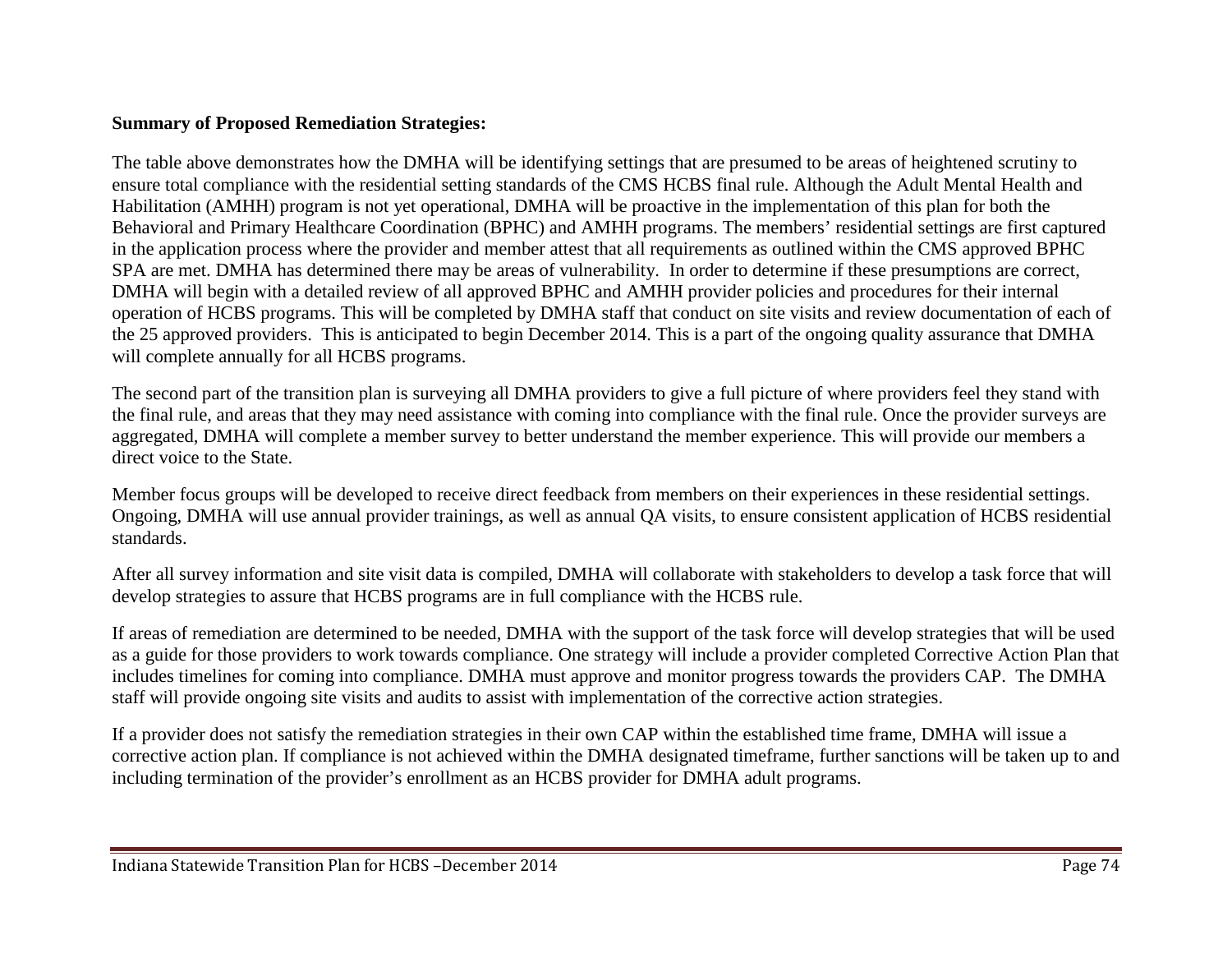An HCBS characteristics tool will be developed by the work group and used to assess all HCBS services through the AMHH and BPHC.

In addition, this will be tied into the provider recertification process of Community Mental Health Centers. DMHA will partner with the key stakeholders by participating in multiple stakeholder forums, events, and scheduled meetings to provide/access to information regarding maintaining compliance of HCBS residential standards.

There are areas of concern for how Adult Day service may be provided. Utilizing the member work group mentioned earlier, and adding Adult Day Service Providers, DMHA will create an Adult Day program work group that will be tasked with developing a HCBS tool to assess fidelity and to build HCBS compliance within the service provision. It is anticipated that Adult Day Services will not be fully implemented until approximately 10/2015. DMHA will communicate often with CMHCs on what the final rule requires and work with these providers to ensure that Adult Day services are delivered in a manner that meets the standards of the final rule. The Adult Day Program work group will be developed to assist with assuring that Adult day services settings are in compliance after they are implemented.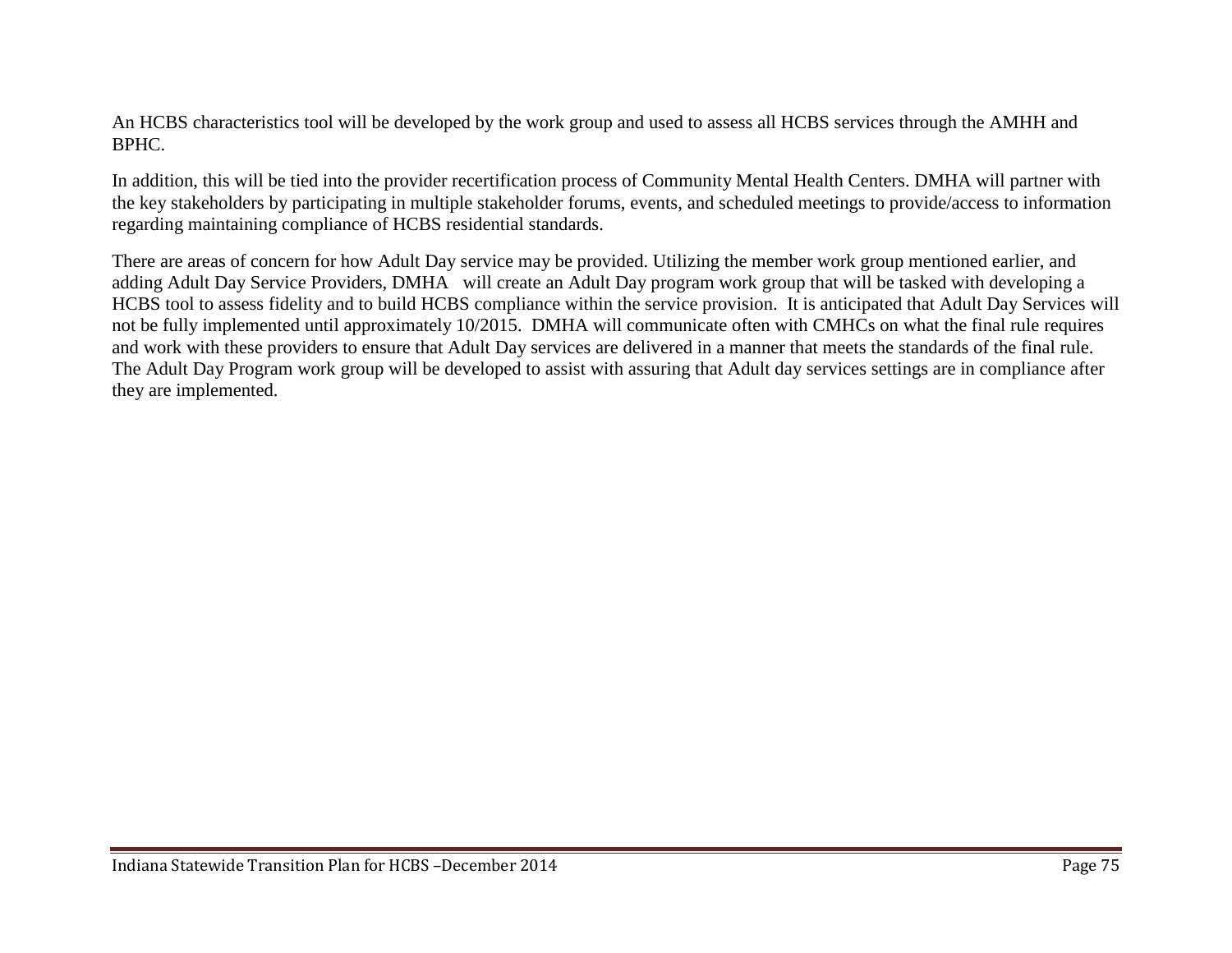# **SECTION 3: KEY STAKEHOLDERS AND OUTREACH**

DMHA is working in partnership with members and advocates, providers and other stakeholders to create a sustainable, person-driven long-term support system in which people with mental illness have choice, control and access to a full array of quality services that assure optimal outcomes, such as independence, health and quality of life.

The programs and partnerships contained in this section are aimed at achieving a system that is:

- **Person-driven:** affords people with disabilities and/or chronic illness the opportunity to decide where and with whom they live, to have control over the services they receive and who provides the services, to work and earn money, and to include friends and supports to help them participate in community life.
- **Inclusive:** The system encourages and supports people to live where they want to live with access to a full array of quality services and supports in the community.
- **Effective and Accountable:** The system offers high quality services that improve quality of life. Accountability and responsibility is shared between public and private partners and includes personal accountability and planning for long-term care needs, including greater use and awareness of private sources of funding.
- **Sustainable and Efficient:** The system achieves economy and efficiency by coordinating and managing a package of services paid that are appropriate for the beneficiary and paid for by the appropriate party.
- **Coordinated and Transparent:** The system coordinates services from various funding streams to provide a coordinated, seamless package of supports, and makes effective use of health information technology to provide transparent information to members, providers and payers.
- **Culturally Competent:** The system provides accessible information and services that take into account people's cultural and linguistic needs.

In preparation for the transition plan, DMHA has hosted three regional provider trainings in which state staff shared information pertaining to the comprehensive state plan. Since November of 2013, DMHA has shared the proposed HCBS requirements as outlined in both AMHH and BPHC with providers through webinars and conference calls. Ongoing, DMHA will host webinars for providers, members, and stakeholders such as Intecare, NAMI, Key Consumers, Indiana Council of CMHC's, and Mental Health America, to educate on the transition plan pieces specific to the DMHA adult population. DMHA will seek input from key stakeholders and work with them to assure members are aware of the transition plan and methods in which they can provide comments.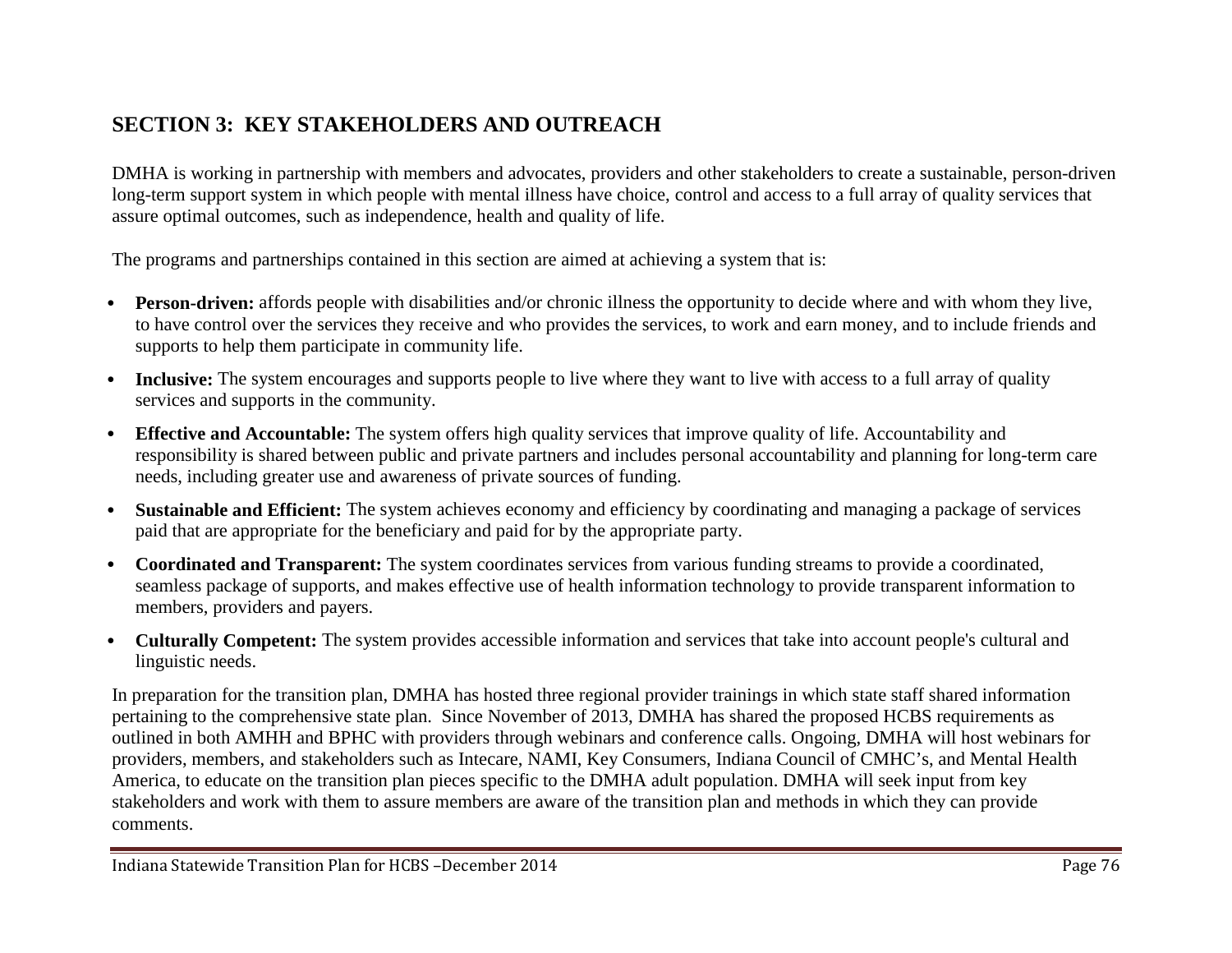# **PUBLIC INPUT**

This Statewide Transition Plan was open for public comment for **30 days, November 1 – December 1, 2014.** The comment period allows all HCBS members, potential members, providers and other stakeholders an opportunity to provide input to the plan.

This Statewide Transition Plan and related materials are available at the [Home and Community-Based Services Final Rule](http://www.in.gov/fssa/4917.htm) website. Indiana provided public notice through print articles in newsletters disseminated by advocacy groups and trade organizations, electronic newsletters and list serves. Notice was also published in the form of a provider banner and on the Provider and Member pages at [www.IndianaMedicaid.com](http://www.indianamedicaid.com/) .

Public comments were also received, in-person, at a series of stakeholder forums and listening sessions conducted throughout the state. The dates and times of these opportunities were published on the [Family and Social Services Administration Calendar](http://www.in.gov/activecalendar/CalendarNOW.aspx?fromdate=10/1/2014&todate=10/31/2014&display=Month&display=Month)**.**

Written comments were received by email via [HCBSrulecomments@fssa.in.gov,](mailto:HCBSrulecomments@fssa.in.gov) or by mail to:

**State of Indiana FSSA/OMPP Attn: HCBS Final Rule – Waiver Manager 402 W. Washington St., Rm. W374 Indianapolis, IN 46204-2739**

All comments were tracked and summarized by FSSA Division. The summary of comments follows, by Division, in addition to a summary of modifications made in response to the public comments. The Division summary provides the page number where revisions or new content are located (in this document) and appear in **bold font**. In cases where the state's determination differs from public comment, the additional evidence and rationale the State used to confirm the determination is included. The Indiana Statewide Transition Plan is due to CMS by December 14, 2014. Once submitted, the updated Transition Plan will be posted on the dedicated website.

The Transition Plan will be posted online and available for review for the duration of the transition period.

*States must be in full compliance with the federal requirements by the time frame approved in the Statewide Transition Plan but no later than March 17, 2019.*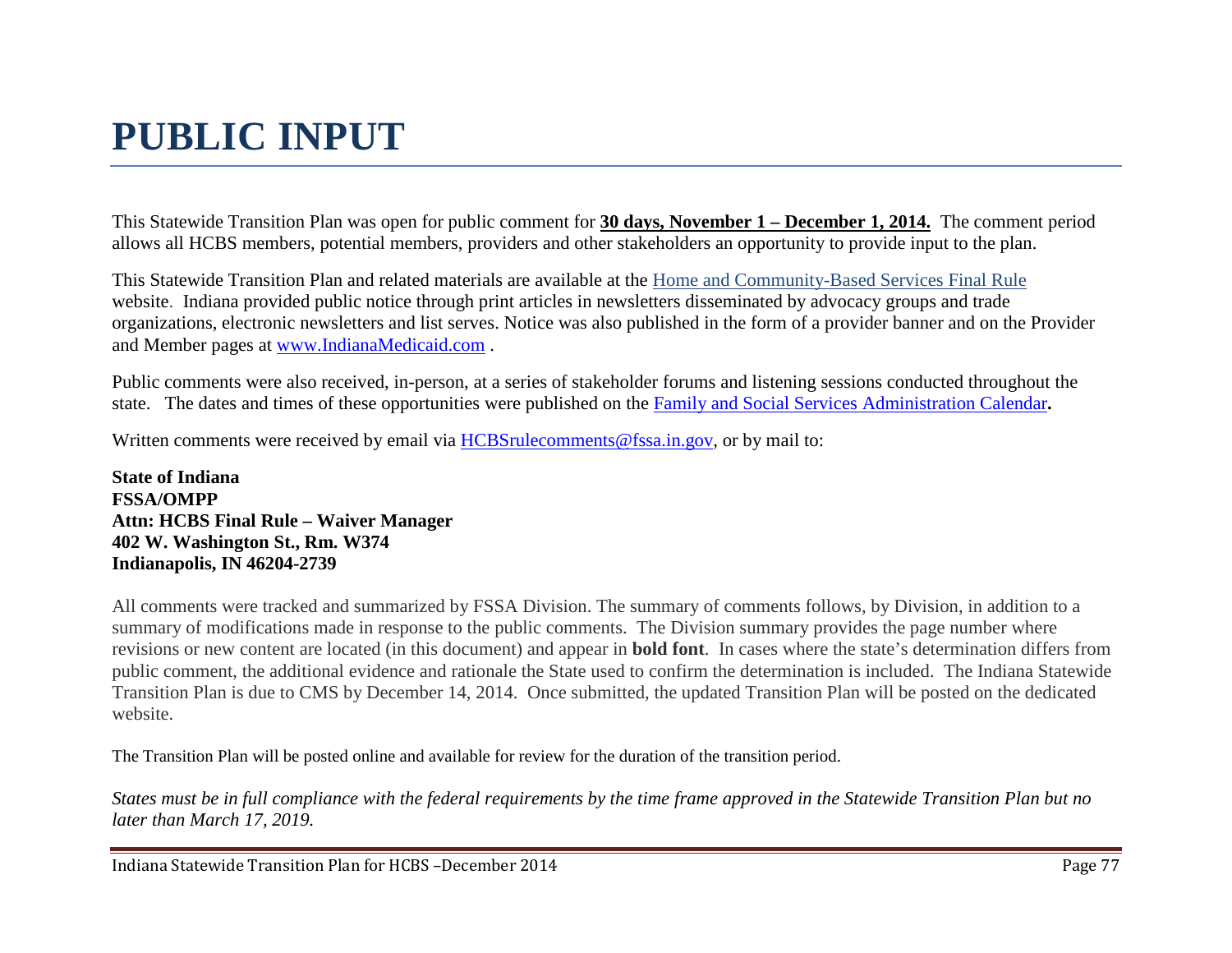## **Division of Aging (DA)**

#### **HCBS Programs**

#### **Aged and Disabled (A&D) Waiver – 1915c Traumatic Brain Injury (TBI) Waiver – 1915c**

## **SUMMARY:**

The Division of Aging solicited comments on the State Transition Plan as it applies to the Aged and Disabled (A&D) and Traumatic Brain Injury (TBI) Medicaid waivers. Comments were encouraged through five public forums conducted at Assisted Living facilities across the state, as well as at Provider and Case Management Training sessions reaching approximately 430 attendees. E-mail notifications were made to waiver providers and to case managers, asking them to reach out to their waiver participants and other interested parties.

The Division of Aging received comments from waiver participants, family members, providers, consumer advocate organizations and industry associations. There was wide support for the HCBS rule in general and for the transition plan. Numerous comments included suggestions for improvements to the plan, but most were questions seeking interpretation of the rule itself. While some comments have been combined, most are unique and the DA is including individual responses below.

The DA revised the transition plan to include consumers and advocates earlier in the transition process, **see pages 13-14**.

## **SUBJECT: Assessments of Settings and Compliance**

**Comment:** The DA received one comment endorsing the use of the current Provider Compliance Review Tool and the Person-Centered Compliance Review tool as a means of assessing settings and rule implementation.

**Comment:** One commenter is concerned about the strong reliance on the Provider Compliance Review and Person-Centered Compliance Review process to ensure ongoing compliance with the HCBS rules. This commenter would also like to see more substantive detail as to how these tools will be updated and strengthened to comply with the new rules.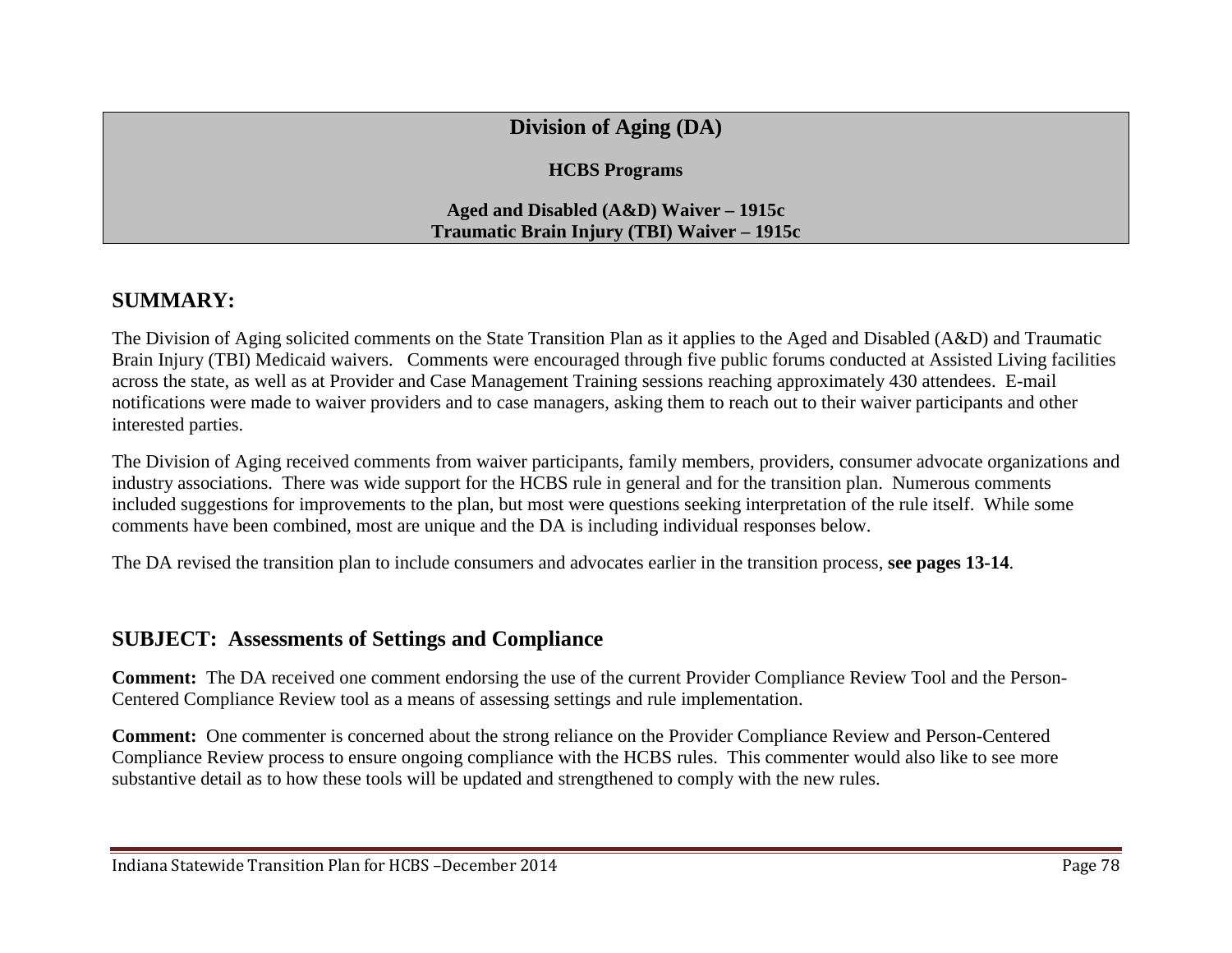**Comment:** One commenter is concerned with the strong reliance on provider self-surveys and case manager reviews to identify noncompliance. "The structure or substance of the survey and review should be described in greater detail. With regard to the case manager reviews, the concern is that there is a potential for bias or influence. Ideally, the process would incorporate onsite compliance reviews (prior to a CAP), as well as member/resident interviews that are conducted in such a way as to prevent the appearance of bias and that are meaningful to the person. Another concern with the heavy reliance on provider self-assessments to determine noncompliance is that the use of onsite reviews and service recipient reviews come so late in the process that its impact may be diminished."

**Response: It needs to be noted that initial assessments will be used only for assessment and enforcement will not begin until after 2017 once specific standards are in place. The DA intends to first use a self-assessment to allow for analysis of the current inventory, and use case manager assessments in conjunction with Person-Centered Compliance Reviews (PCCRs), Provider Compliance Reviews (PCR), and possibly DA site visits to verify initial results. The DA recognizes that current assessment tools will need to be modified to conduct these assessments. The case manager review is anticipated to be a modification of the current 90 Review Tool that is very comprehensive in nature and is usually conducted on-site. It has been the DA's experience that case manager reviews have not been biased toward providers. On-site reviews are currently conducted at all provider-operated service settings, which are not licensed by the State Department of Health, and it is expected that these will continue with modifications to account for new HCBS standards. Individual PCCRs are currently conducted for a statistically significant random sample of waiver participants and it is anticipated that an increased number of these reviews will need to be targeted toward participants receiving services in "heightened scrutiny" settings. The DA recognizes that the PCCR tool will either need to be modified or replaced to assess for HCBS standards.**

**Comment:** Regarding Assisted Living regulations: Who holds these facilities accountable for compliance? How often are they inspected? Are all compliance visits unannounced? Actually giving freedom to compliance officers to walk through all parts of the facility, talk with clients and their families is key to better care for these persons. Is there a "whistle-blower" protection for employees of the company? Are there financial forensic specialists available to audit records of these facilities?

**Response: Assisted Living facilities are licensed through the Indiana State Health Department. Compliance visits and complaint visits are conducted "unannounced" and include the freedom to inspect all parts of the facility and talk with residents and family members. The DA also monitors AL services provided to residents served under Medicaid waiver and has, under the Waiver Provider Agreement, full access to the facilities. FSSA has the ability to conduct financial audits on all Medicaid waiver providers under their provider agreement. Generally, Medicaid and Department of Labor laws protect "whistleblowers".**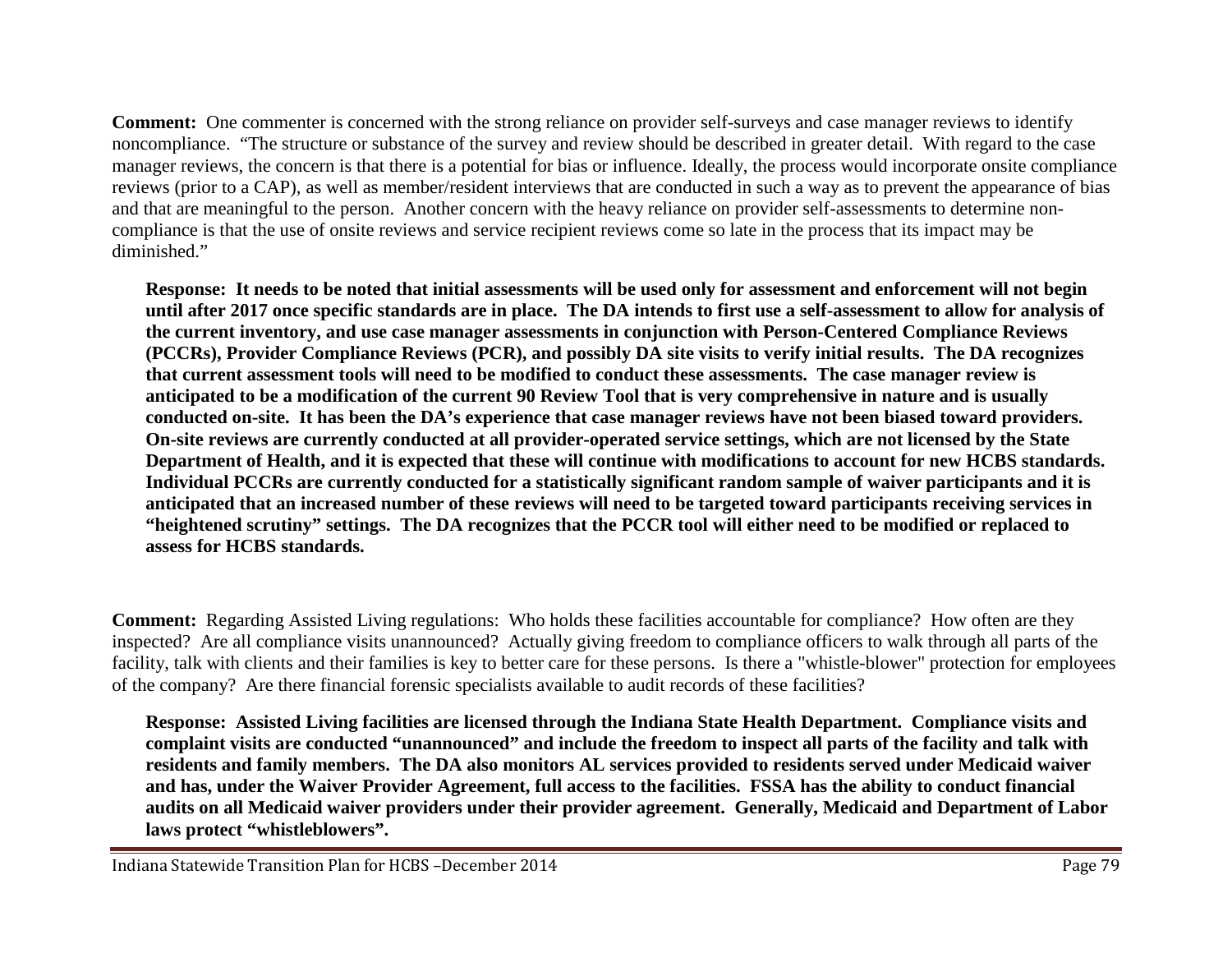**Comment:** With regard to the Adult Day Services (ADS) and Structured Day Program (SDP) services, one commenter would like to see substantive comments regarding how these programs will be assessed for compliance. It is our experience that these programs, in particular, are most problematic with regard to HCBS rule requirements. The plan seems to presume that because the services are supposed to be community-based that they meet the HCBS standards, which assessment may determine to not be true.

**Response: The DA does not presume these settings to be compliant, but rather these service settings will receive a heightened level of scrutiny. The DA has chosen to focus initially on residential providers but will be starting to assess ADS and SDP settings as our next step. It needs to be noted that the initial assessment will be used only for assessment and enforcement will not begin until after 2017 once specific standards are in place. The DA intends to first use a selfassessment to allow for analysis of the current inventory, and use case manager assessments in conjunction with Person-Centered Compliance Reviews, Provider Compliance Reviews, and possibly DA site visits to verify initial results. The DA recognizes that current assessment tools will need to be modified to conduct these assessments.** 

**Comment:** What about Structured Family Caregiving (SFC)?

**Response: The DA presumes SFC settings are compliant with new HCBS standards as this service is usually implemented in the consumer's home or in the home of a caregiver in a non-congregate setting. However, SFC services are not in any way exempt and the DA anticipates that individuals receiving SFC services will be monitored to assure their settings do not have or develop characteristics of an institutional setting.** 

**Comment:** The final rule identifies other settings that are presumed to have institutional qualities, and do not meet the threshold for Medicaid HCBS. These settings include those in a publicly or privately-owned facility that provides inpatient treatment: Many of our Medicaid Waiver assisted living members are attached to or are part of campuses with nursing homes. We understand that continuing care retirement communities (CCRCs) are specifically exempted from this provision and many of our members are CCRCs and not impacted but the remainder of our Medicaid Waiver assisted living members are part of campuses where this continuum is available but don't meet Indiana's specific CCRC definition. This continuum is very important to seniors who know as their care needs changes that these important nursing facility services are available from the same organization for either short term or long term placements. The assisted living components are separate from the nursing home component and meet all of the requirements for HCBS settings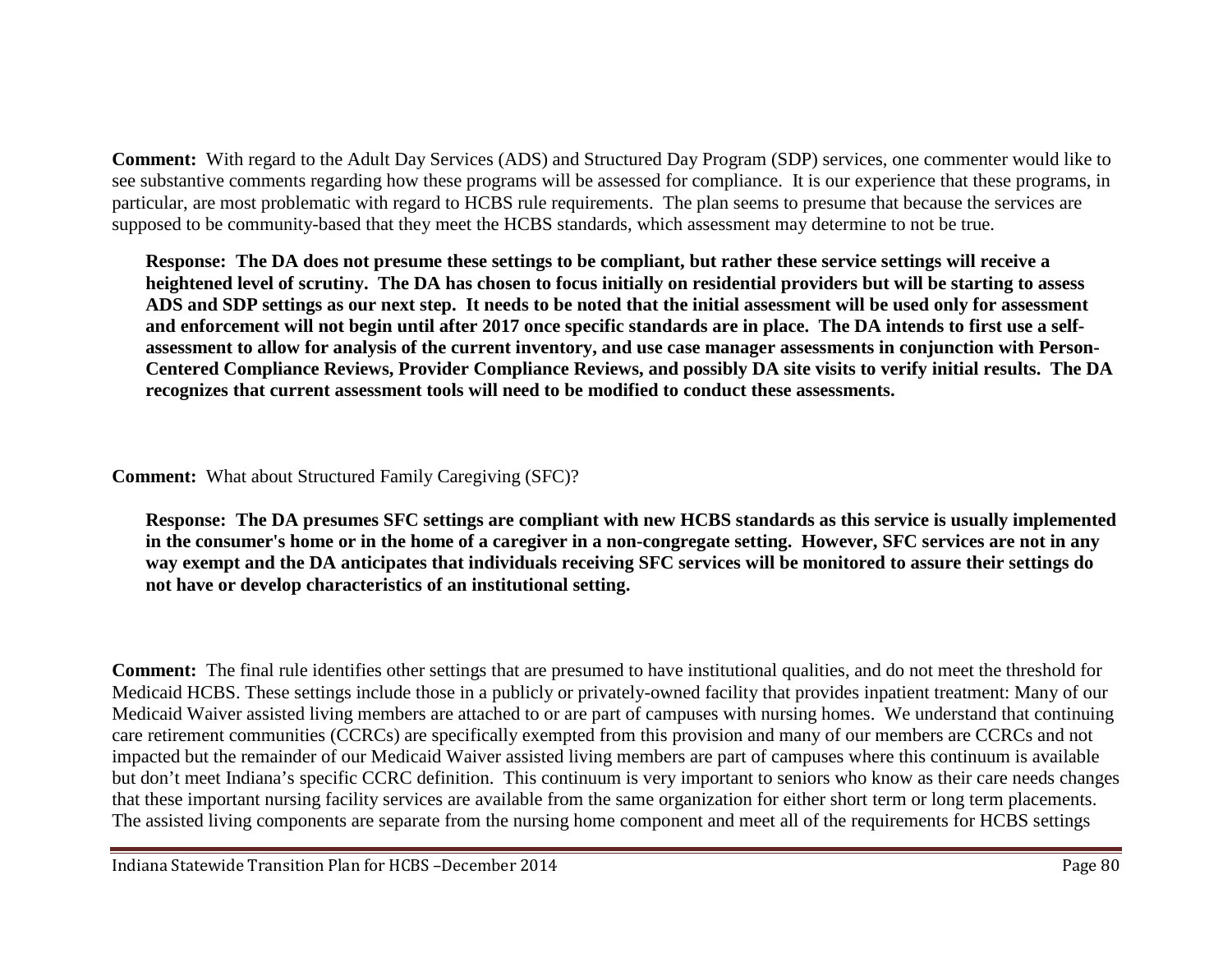noted earlier. We hope that these facilities that will be under heightened scrutiny will be allowed to provide these important Waiver services. For most of the residents, the only alternative may be a nursing home and greater expense to the state and in a much more institutional environment.

**Response: It is the DA's understanding that CMS' use of the term "publicly-owned" refers to government-owned facilities only, and not to facilities owned through publically traded corporations or those which offer services to the general public. While it is the DA's understanding that the majority of CCRCs will meet the HCBS standards, the DA is not aware of a "specific exemption" for CCRCs and each of these facilities will need to be assessed for compliance as there is the potential for these having the characteristics of an institutional setting. The DA does not feel that an Assisted Living facility adjacent or attached to a nursing facility is inherently non-compliant, but will receive higher scrutiny during the assessment and implementation phases. The state recognizes and endorses "aging in place" principles and will advocate for settings implementing these principles.** 

**Comment:** With regard to determining compliance with having a lease agreement, one commenter expressed that there is too much reliance on provider self-report and requiring submission of a standard lease agreement. There should also be a process to verify that the lease has been signed by the resident.

**Response: The requirement to submit a standard lease agreement is only an initial step. It is anticipated that the presence of a properly constructed lease will be monitored through both case manager assessments and through the Person-Centered Compliance Review process. There will be challenges to monitoring this as lease requirements may vary from location to location around the state.** 

## **SUBJECT: Access to the Community/Settings That May Isolate**

**Comment:** Several comments were received from residential providers regarding community access and whether transportation services would be required; or whether public transportation or family members could be utilized to meet the individual's community integration needs.

**Comment:** Assisted Living residents are free to participate in community activities as they desire just as individuals who receive Medicaid Waiver services in their own home. Transportation is inevitably the issue for both of these types of Waiver clients. Coordination of transportation, transportation by family members, public transportation, and transportation provided by the facility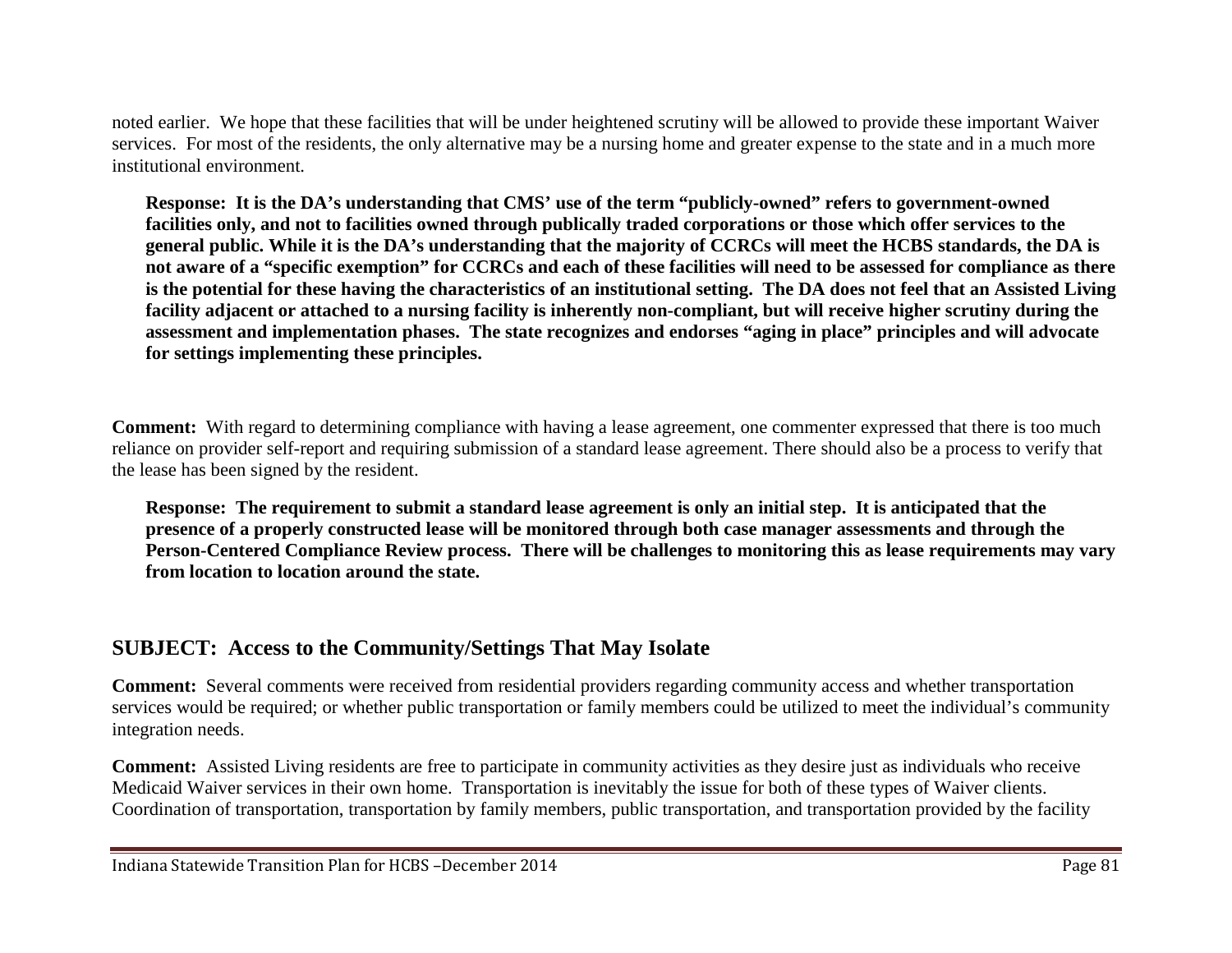should all be considered. We want to make sure that this does not require that the facility provide transportation at any time for any reason.

**Response: The DA does not anticipate a requirement that residential providers offer transportation services for noncritical events, but also recognizes that on an individual basis, lack of transportation resources does create an isolating environment for the individual. The DA invites AL providers to be part of the discussion on how we avoid settings that isolate individuals.** 

**Comment:** The CMS guidance implies that secured dementia units or secured adult day care facilities may not be acceptable. This would pose significant issues for providers serving Medicaid Waiver participants in these settings. These assisted living settings are very homelike and provide the same amenities as other units but they are secured for the protection of cognitively impaired residents who might wander out of the facility. The same thing applies for secured adult day care settings. This security is for the protection of the resident/client to keep them from wandering out of the facility into unsafe settings. The alternative would be placement in a nursing home where such units are specifically permitted at a much higher cost to the state and most likely a less home-like setting for the resident. It would be our hope that through the development of person centered care plans, waivers will be permitted for these secured units and adult day care facilities.

**Comment:** What are special memory units? What if everyone in the memory care unit had to leave? Where would they all go?

**Response: The DA intends to demonstrate the value of secured memory care units within the waiver program, but will also partner with providers and advocates to develop standards that ensure secured settings offer frequent and meaningful access to the community and assure that other HCBS setting requirements are met. It is anticipated that standards will be built into the person-centered planning process to assure that decisions regarding memory care placements are truly individualized, necessary, closely monitored and routinely reviewed. Please note that the DA will not close any memory care units. Should a memory care unit, operating as or within an Assisted Living facility, not be able to achieve the required standards, it would no longer be able to serve waiver consumers in that manner.**

**Comment:** Any setting that has the effect of isolating individuals receiving Medicaid HCBS from the broader community of individuals not receiving Medicaid HCBS is presumed to have the qualities of an institution: This is a more general statement that seems to imply that assisted living facilities in general have the qualities of an institution since seniors served in these settings have chosen to live in a congregate setting that by definition isolates them from the broader community. Some AL providers have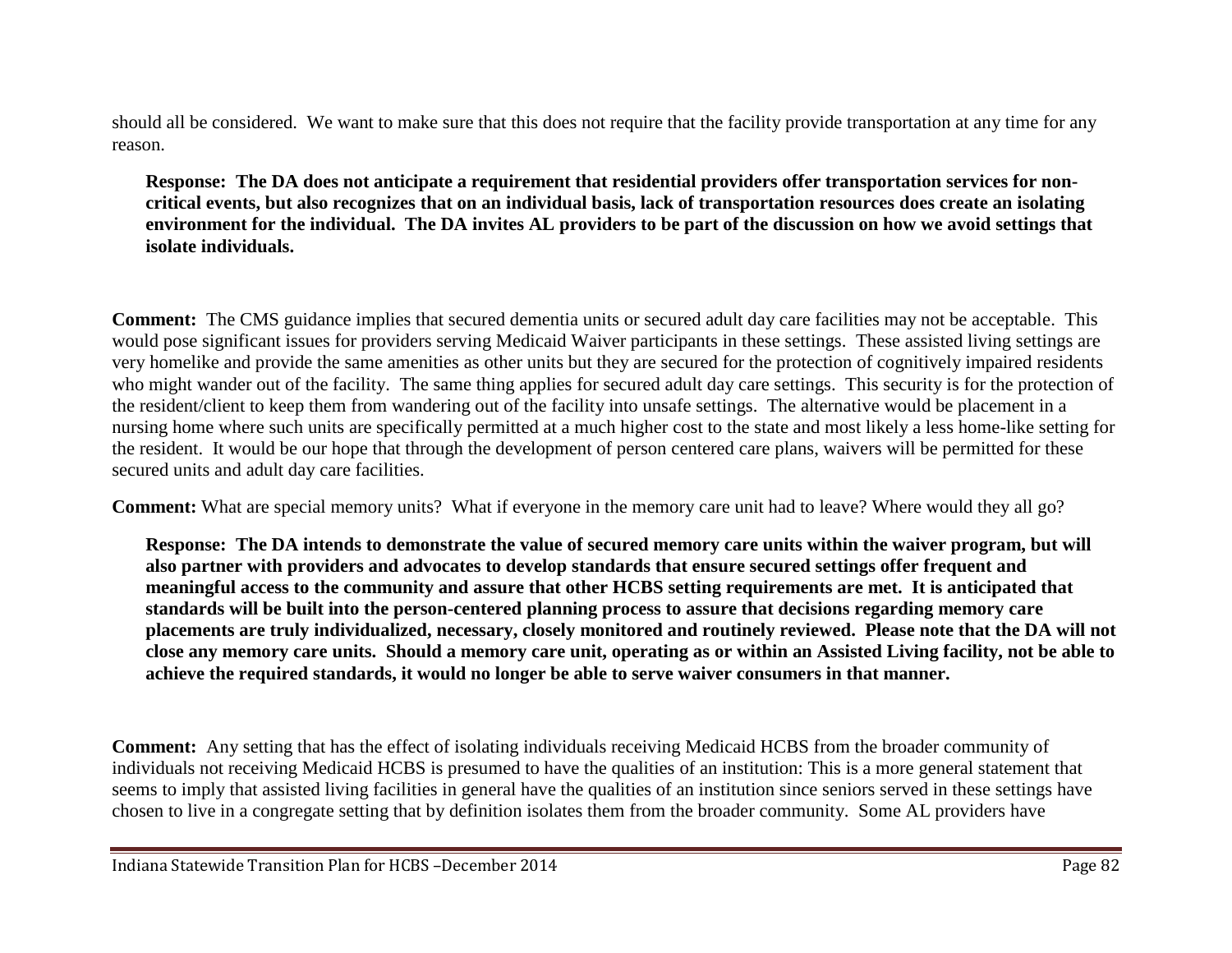developed facilities primarily serving Waiver clients that would possibly cause greater concern regarding this presumption. It would be our desire that through the heightened scrutiny process and person centered planning that these settings will be permitted.

**Response: All provider operated residential settings will be subject to heightened scrutiny. Precise standards have not yet been developed but the DA anticipates that these standards will focus on how the resident experiences the service in relation to the principles of self-direction, choice, and their level of satisfaction with opportunities to interact with the broader community.**

**Comment:** There appears to be fairly broad assumptions about services being community-based. For example, has the state looked to see if any of the facilities are geographically clustered such that they become isolating or have institutional characteristics? This concern is especially true for Assisted Living facilities, which should garner heightened scrutiny due to many services being selfcontained within the facility.

**Response: Assisted Living facilities are subject to heightened scrutiny and the state recognizes that local geography and community characteristics may contribute to isolation. Standards regarding access to the community will need to be developed.** 

**Comment:** With regard to Adult Day Services, the plan should address in more detail how the adult day services will be modified to assure that participants have the opportunity to interact routinely with people without disabilities, since these settings are designed exclusively or primarily for people with disabilities.

**Response: The DA is in the early stages of developing and implementing the transition plan. The specific compliance indicators have yet to be determined for any service. The process of developing these standards and identifying appropriate indicators will involve significant input from stakeholders, and it would be premature to identify specific changes without including that input.** 

**Comment:** As noted on page 11 of the Transition Plan: "Current Waiver requirements forbid any use of individual restraint but do not extend to this definition to include the restriction of facilities which may have secured perimeters or delayed egress systems." Many of the alarmed exits and delayed egress systems within the adult day center settings are in place for the safety of participants that are diagnosed with Alzheimer's or dementia. To remove this safety precaution in the ADC setting could endanger participants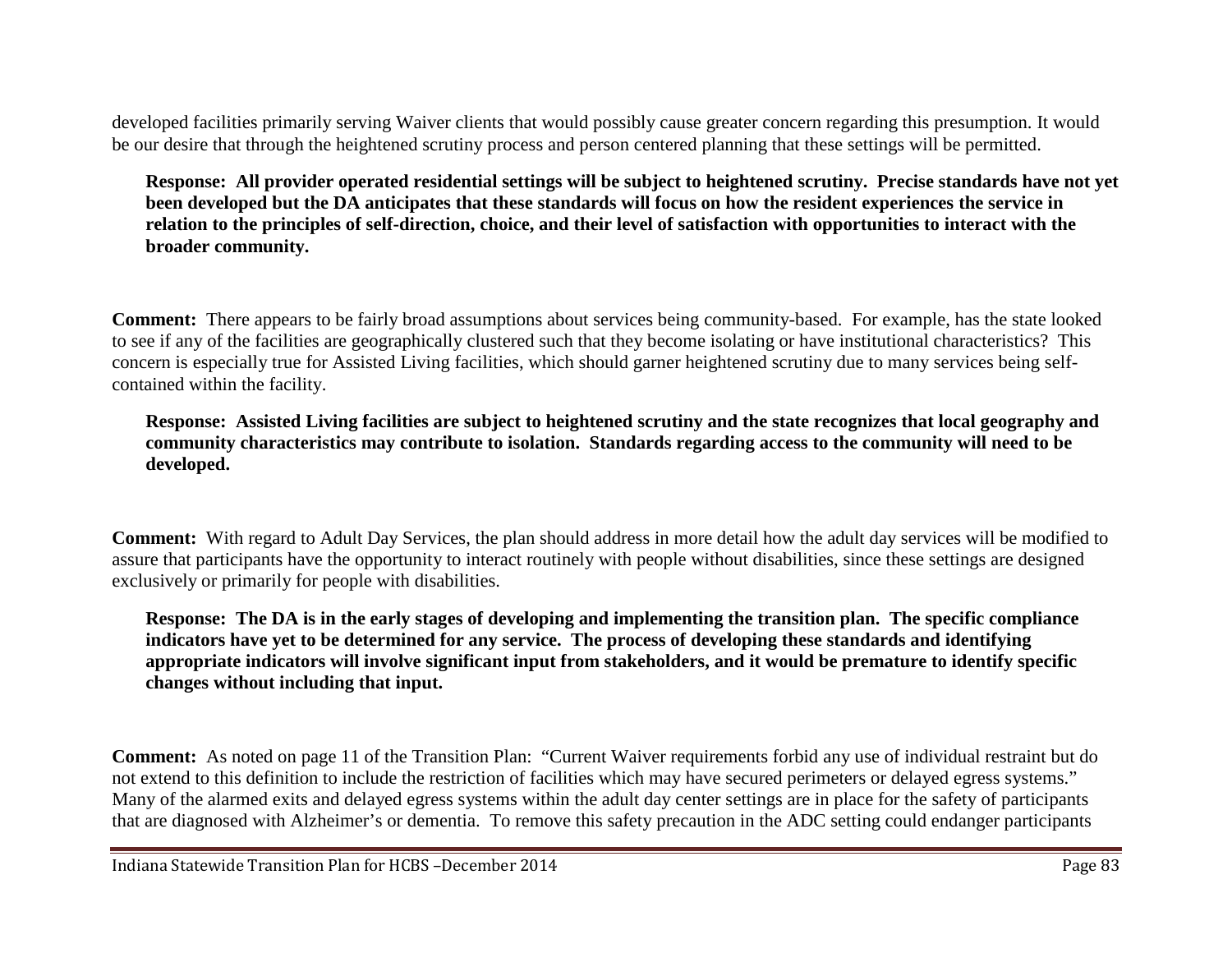due to an increase in participant wandering and elopement behaviors. A Consumer Risk Contract can be utilized to provide other participants the ability to "opt out" of such a restriction. Please note that Centers serving a population of participants with an Alzheimer's or dementia diagnosis are following best practices recommended by the Alzheimer's Association. Provisions such as secured doors and alarms, locked cabinets, portion and dietary controls, and other measures were designed to promote the care and safety of these participants. Without such precautions, many participants would be unable to attend adult day services, thus resulting in an increase in premature institutionalization.

**Comment:** With a majority of adult day centers serving the senior population and/or individuals with chronic diseases Adult Day Centers work to maintain physical or cognitive function, or to slow the rate of degeneration. While our participant population will have an interest in integrating into other community activities, by and large, they will not be seeking employment options. To provide diversity in activity programming, many adult day centers partner with outside organizations to bring education an entertainment opportunities inside.

**Response: The DA recognizes the challenge of allowing freedom of mobility while ensuring individual needs for health and safety are addressed. Person-centered planning and negotiated risk principles will be key to addressing these challenges. But in the spirit of being "community-based", the site itself should not have the characteristics of an institutional setting. As you or I may very well enjoy experiencing entertainment and educational opportunities "inhouse", this does not serve as a replacement for access to the greater community.**

## **SUBJECT: Visitation in Residential Settings**

**Comment:** While it is desirable to allow visitation at any time, the requirement must be balanced with security concerns in a congregate setting. Just like in many multi-unit apartment buildings, doors are locked to outsiders and visitors must go through some type of security procedure. This is particularly true during overnight hours since staff is less available. Reasonable security rules should be permitted. In addition, the facility must be able to limit the number of overnights visitors can stay or it is possible that family or friends could become permanent without payment or approval.

**Comment:** With unlimited visitation it opens it up for someone to show up at 1 a.m. and stay in a person's room. How would we monitor?

**Response: Residential providers will need to develop clear and realistic standards to distinguish between a visitor and an "unauthorized resident," and make sure these standards are clearly communicated in the lease agreement. It will be determined during the assessment and implementation period whether to have a state standard in this regard. This**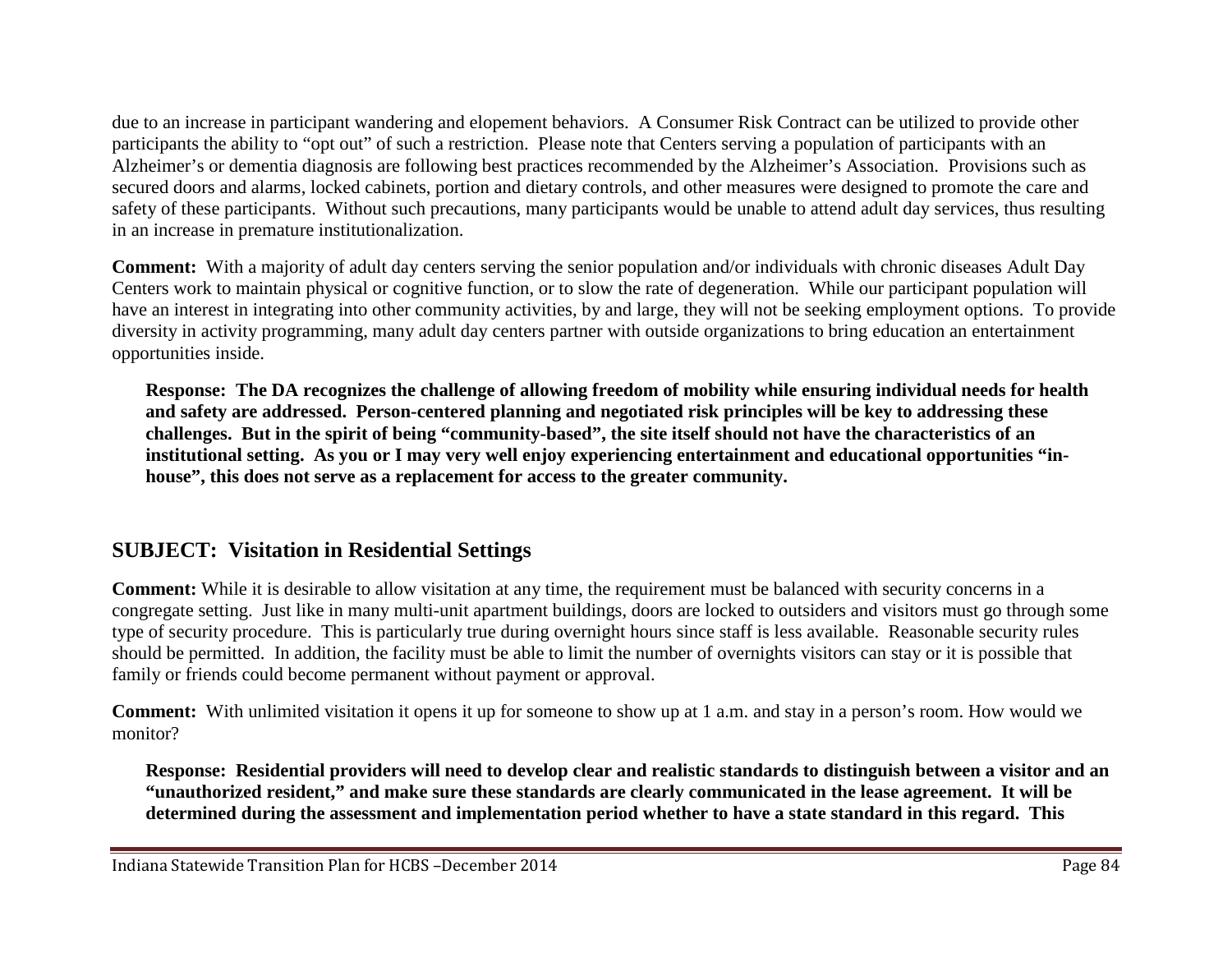**requirement does not prevent facilities from locking exterior doors as long as there is a means for the visitor to be allowed in.**

# **SUBJECT: Access to Food in a Residential Setting**

**Comment:** Our members offer cooking facilities and refrigerators in the units, three meals a day, and snacks available at other times. We assume that this requirement is not meant to imply that you have to have 24 hour dining services since this is not realistic to have full kitchen staff available at all times.

**Response: It is correct that the DA does not intend to require residential facilities to offer 24 hour dining services. We are also not sure that the current requirement to offer cooking facilities in the units automatically meets the standard of having 24/7 availability of food. Standards will be developed as part of the implementation process.** 

**Comment:** What if a person is morbidly obese and on a special diet plan?

**Comment:** A significant percentage of our Adult Day Service participant population has special dietary needs (diabetic diets, low sodium diet, soft foods diet, etc.), and ADS centers foster partnerships with the participant's family members and medical providers to assist in maintaining the health of participants. Providing open access to food and meals may negatively affect the health of those participants who are not able to properly maintain their diet

**Response: Individual situations such as these will need to be addressed through person-centered planning, but as in community living, an individual has a right to make poor decisions regarding their health.**

## **SUBJECT: Legally Enforceable Leases**

**Comment:** Assisted living providers that are eligible to participate in the Medicaid Waiver program must be licensed residential care providers by the Indiana State Department of Health. The rules for licensed residential care provide a long list of residential rights that go well beyond those required by local landlord-tenant lease requirements. However, they clearly specify when a resident must be transferred to a nursing facility based on the care needs. Hopefully, these rules and the residency agreements required will suffice to comply with this requirement.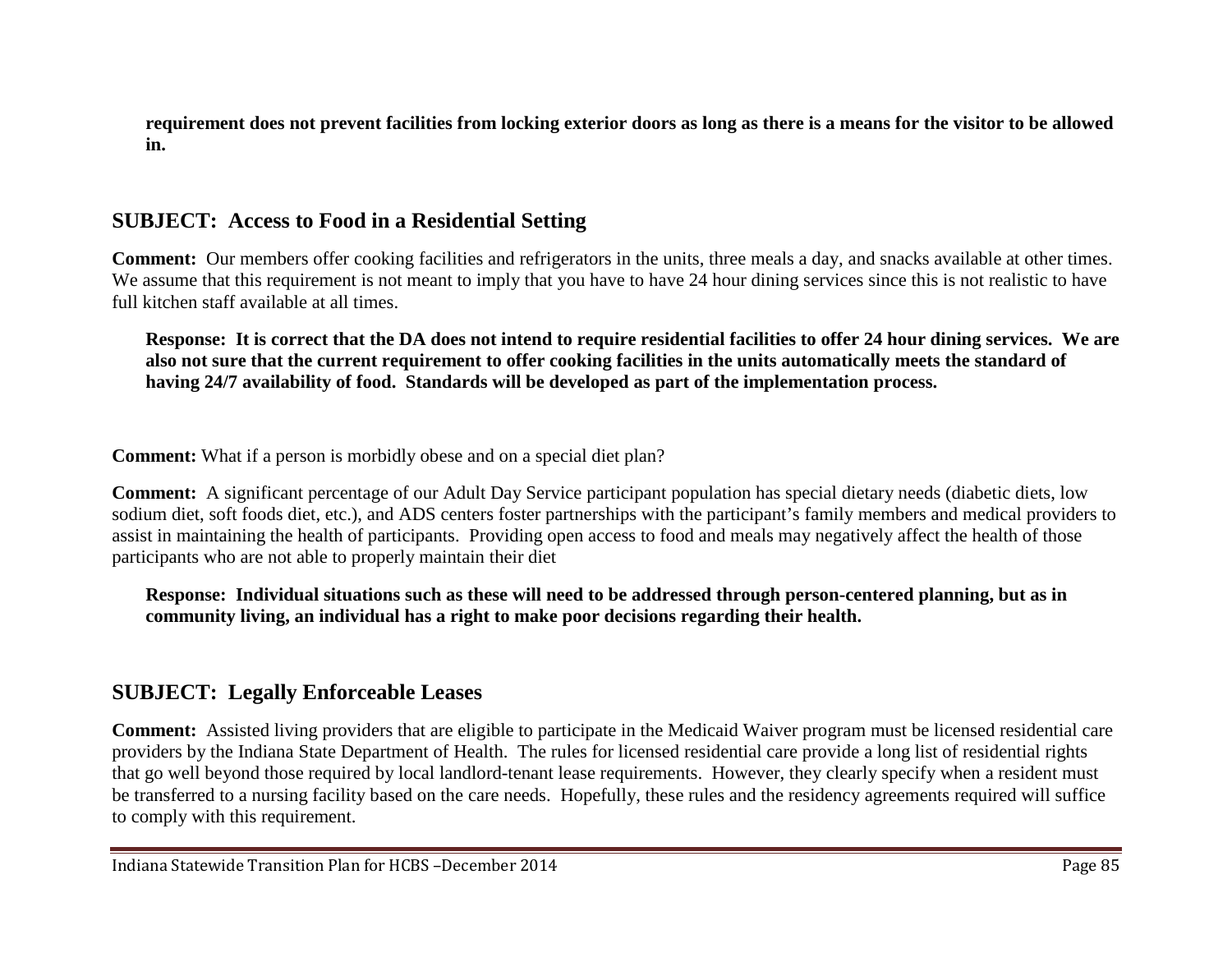**Response: The state is aware of possible conflicts with State Health Department but needs to assess the conflicts more thoroughly to develop standards to address these situations. It must be remembered that movement to a nursing facility does not negate an individual's residency status any more than it would require them to surrender an apartment if they moved to an NF from the community. It is not unusual for an individual admitted to a NF to stay only short-term.**

**Comment:** What if a person is very aggressive and there is a need to evict them?

**Response: Providers will need to utilize the same community resources that any other residential provider in their community uses, including local law enforcement and the court system as necessary. In such a situation, it is expected that focused person-centered planning will occur, but this will not over-ride an individual's rights under local residency and eviction laws.**

**Comment:** How long does a lease need to be?

**Response: The DA does not anticipate imposing any standard for this. Leases will need to be constructed to comply with state and local requirements.**

**Comment:** With regard to determining compliance with having a lease agreement, one commenter feels there is too much reliance on provider self-report and requiring submission of a standard lease agreement. There should also be a process to verify that the lease has been signed by the resident.

**Response: The requirement to submit a standard lease agreement is only an initial step. It is anticipated that the presence of a properly constructed lease will be monitored through both case manager assessments and through the Person-Centered Compliance Review process. There will be challenges to monitoring this as lease requirements may vary from location to location around the state.**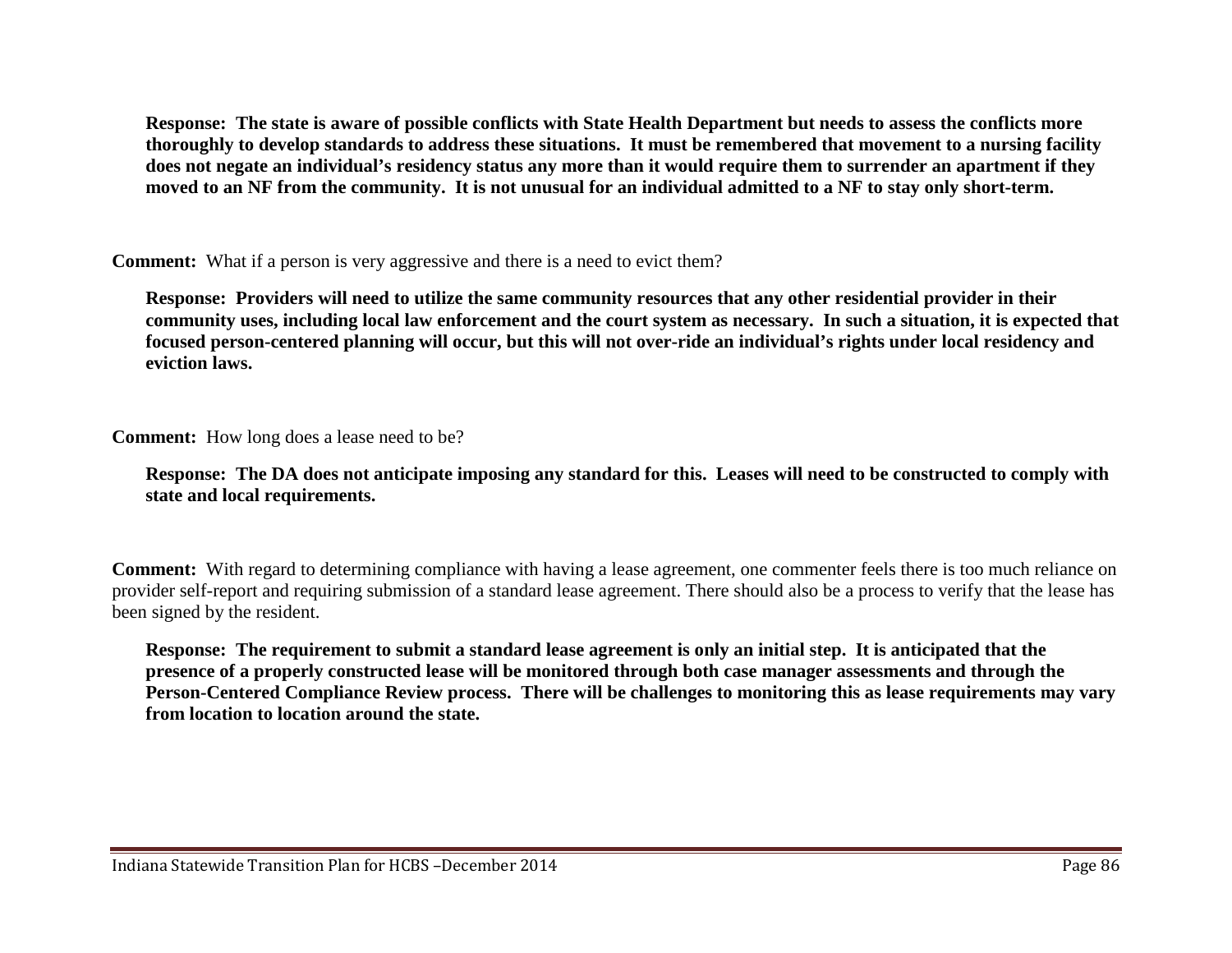**Comment:** That lease thing - Does that mean if they want to, they can kick you out of here if they want to?

**Response: No. It means you and the provider will be required to have an agreement or a lease that states the criteria under which you are protected in this environment but it also lists your responsibilities as a resident. So it protects you, but it also protects the facility. It requires all parties to abide by local residency and eviction laws.**

## **SUBJECT: Stakeholder Participation and Outreach**

**Comment:** One commenter was encouraged to see the reliance on key stakeholders starting in 2016. However, the stakeholders should include several representatives from service recipients, families, advocates, and self-advocates. Otherwise, it would appear that service recipients are not included in the process until the case management reviews in 2017. The state is encouraged to include service recipients, their families, and advocates early on, and frequently, in the process.

**Response: The DA appreciates and agrees with the suggestion that waiver participants and their families are included earlier and more frequently in the transition planning process and will incorporate that into the transition plan.** 

**Comment:** One commenter requests that to the greatest extent possible, materials developed and proposed changes to policy and procedures, regulations, etc, should include key stakeholders, with an emphasis on service recipients, and their families and advocates, in all stages of development and planning. The materials should be freely accessible on the state's website and the process should be as transparent as possible.

**Response: The state strives to be transparent but struggles with the challenge of moving forward while including all who desire to participate. To date, the involved state agencies have set up a HCBS transition specific website at [www.in.gov/fssa/4917.htm.](http://www.in.gov/fssa/4917.htm) We hope that this will serve as a "launch site" for division specific information and stakeholder participation. The state appreciates it when outside entities challenge us to be more transparent. When the DA uses the terms "advocate" and "stakeholders", it should be interpreted to include service recipients, self-advocates, families, advocacy and self-advocacy organizations, providers and their representing associations, concerned citizens and any member of the public who wishes to participate in the process.**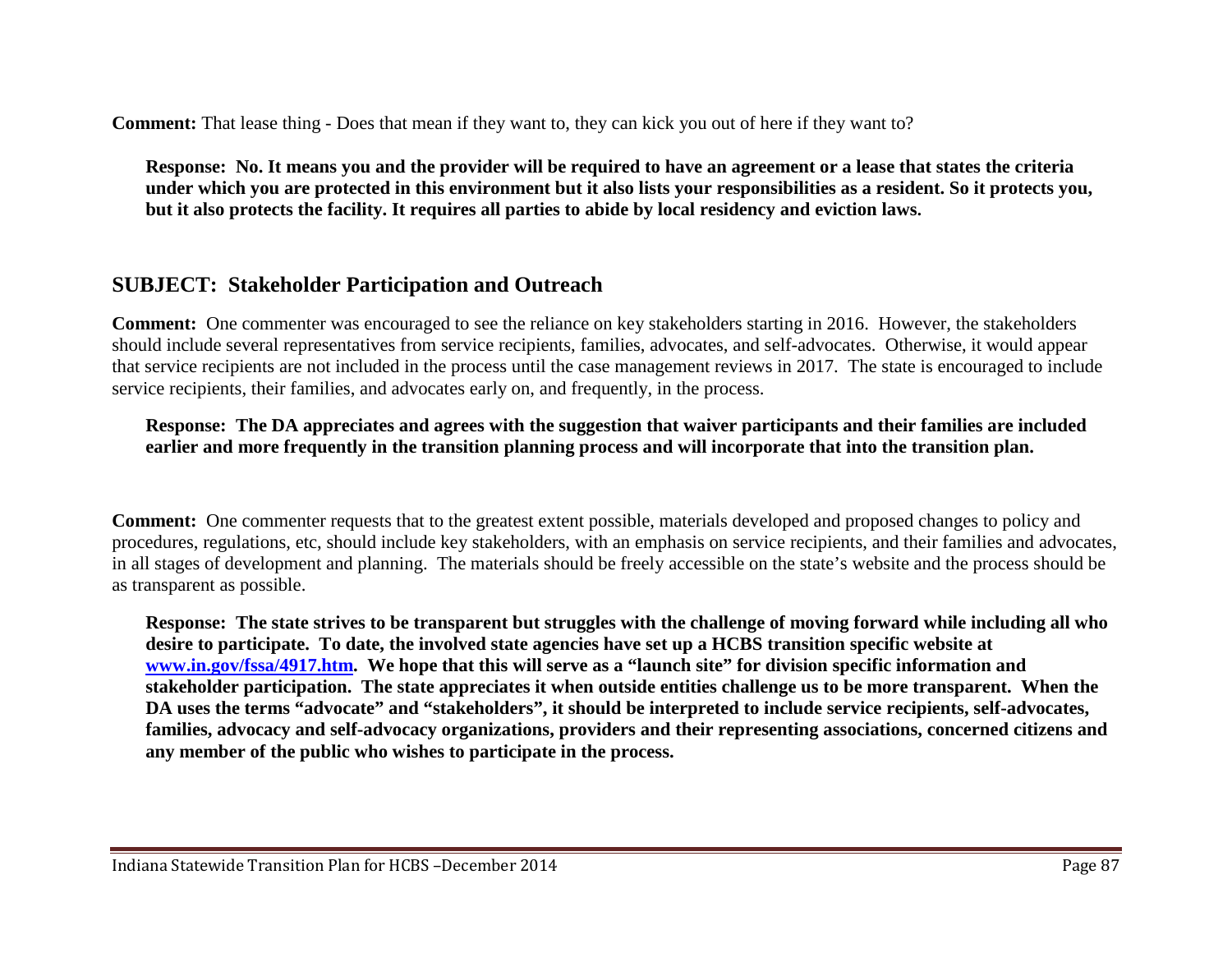## **SUBJECT: Participant Choice of Settings**

**Comment:** One entity expressed concern that the transition plan does not discuss how the state will ensure, as is required by the regulation, that individuals will have a choice of setting, including a non-disability specific setting. Aside from brief mention of the lack of compliance in the DDRS system (see page 37), the plan does not address how the issue will be remedied. The lack of discussion of this issue in the other three transition plans is concerning.

**Response: Settings funded by the A&D and TBI Medicaid waivers are rarely "disability specific" (we have identified one dementia-specific setting to-date), although many are segregated by age. CMS guidance on "choice of settings" acknowledges that this choice is subject to availability within the market. There is not a requirement within the HCBS rule that states expand the number or range of available settings.** 

**Comment:** There is an inadequacy of the system to support individuals in the community: many rural areas have no staff, do not have needed transportation, etc

**Comment:** There is an inadequate provider network to provide real choice in living settings. Most individuals have to choose a provider who is accepting new clients and then move to a setting that has an opening. There is little meaningful consumer choice in those decisions.

**Response: Provider "capacity" is an on-going concern. While the state continues to address this issue, consumer choice is subject to the availability of options with the market.**

**Comment:** We believe that most of this guidance was designed to address the unique concerns and interests of younger persons with intellectual, developmental, and physical disabilities. Many of these individuals and their advocates are opposed to congregate residential settings under the Medicare Waiver program. However, many seniors are attracted to congregate settings for socialization, security, and a broader range of activities and experiences than are available in their individual residences. Mobility issues, frailty, and cognitive impairments make it easier and more appealing for these individuals to receive services, activities, recreation, and socialization in these congregate setting.

**Response: The DA recognizes the demand for congregate settings with integrated services and opportunities for active participation through continuing care retirement communities. The DA also advocates for residential options that allow**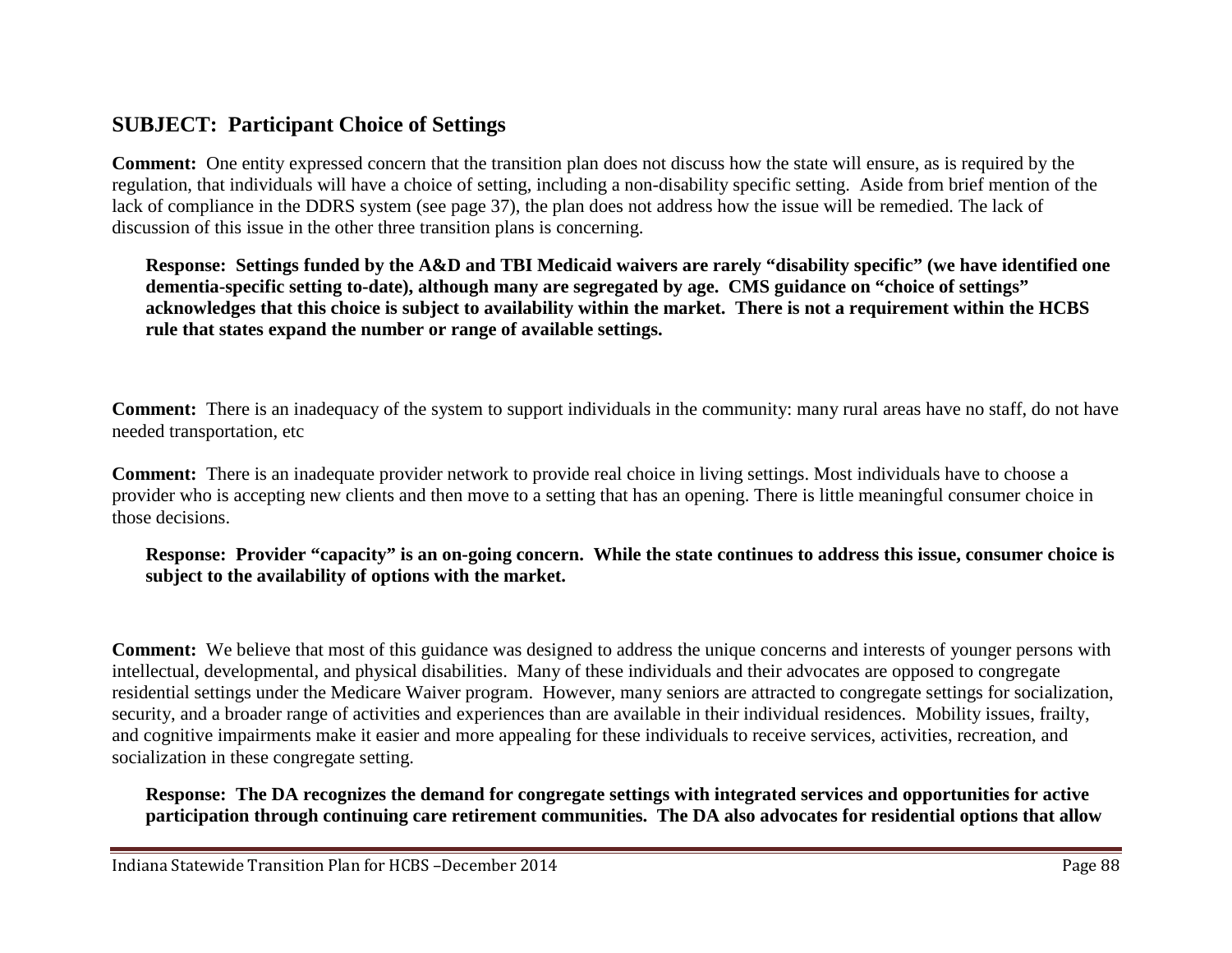**for "aging in place". We do not feel that these Assisted Living or CCRC settings are inherently non-compliant, but we also agree that such settings must be individually assessed to assure that HCBS characteristics are maintained.**

**Comment:** One entity is concerned with the timelines for completion of CAPs that stretch into 2018. Given the likelihood of some facilities requiring substantial correction, the timeframe seems tight to ensure compliance by March 17, 2019.

#### **Response: The DA is confident that providers choosing to continue under the new HCBS standards will be able to implement needed changes by the March 17, 2019 deadline.**

**Comment:** One commenter was encouraged to see the plan address non-provider-owned residential settings (e.g., pg.64) and stated that Indiana did a good job recognizing that as an issue and coming up with a plan in the Children's Mental Health system. However, there are other non-provider owned residential settings in the other contexts and the state should determine how they plan to address those settings before finalizing the plan.

**Response: At this stage of transition, the DA has chosen to focus on settings that are presumed non-compliant or that require heightened scrutiny. The DA does recognize that there are non-provider owned settings where waiver services are delivered. The DA does not have any regulatory authority over these setting and anticipates that these will be assessed at the participant level taking into account individual choice of settings. There is still room here for much discussion and we welcome further input on addressing these situations.**

**Comment:** We are pleased to see that the draft Statewide Transition Plan notes that "It is not the intention of CMS or the state of Indiana to take away any residential options, or to remove access to services and supports." However, we are concerned about how some of these requirements might be interpreted which could limit the availability of high quality home and community based options in assisted living facilities.

**Response: The DA shares a concern that misinterpretation and misrepresentation of existing and future standards may discourage quality providers from pursuing or maintaining participation in the waiver program. The DA intends to work closely with all stakeholders, throughout the transition process, to assure that standards and interpretations are clear to all parties.**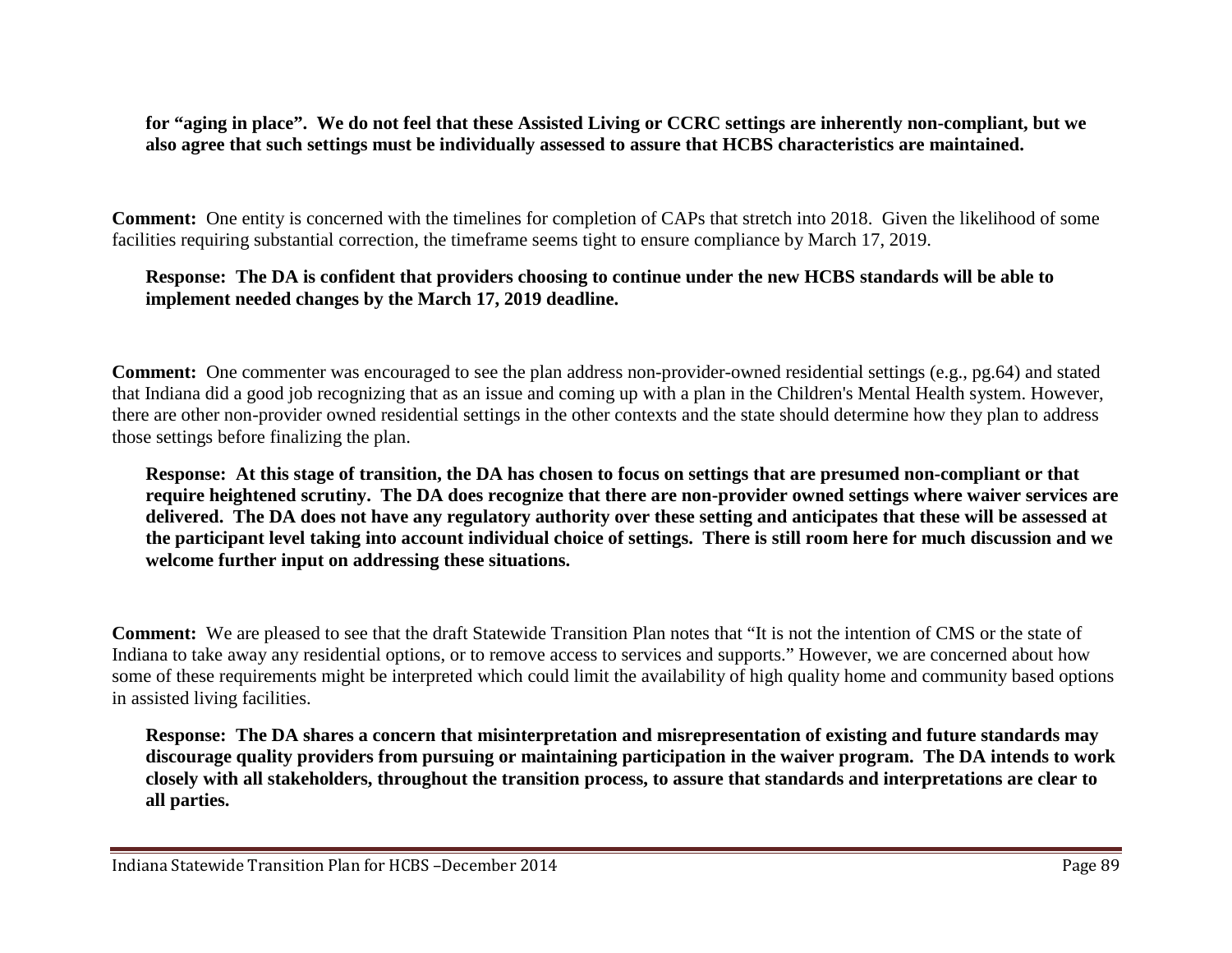## **SUBJECT: Remediation Strategies**

**Comment:** The Plan's Proposed Remediation Process appears thorough and appropriate. We appreciate that the process includes significant input from providers as the details for how facilities comply with individual requirements are defined. This input will be critical since there are various aspects of the CMS guidance on the rule that will pose concerns for our Medicaid Waiver certified members.

#### **Response: The DA intends to include waiver participants and advocates in development of standards as well as providers.**

**Comment:** It is unclear what role service recipients will have in the CAP process and whether they will have input on CAP development.

**Response: The DA has traditionally allowed providers to submit corrective action plans (CAPs) to the state for approval. These CAPs have been assessed and either accepted or returned for re-submission. Upon notice of implementation, the DA has then verified implementation. The DA would be open to receiving comments on how service recipients might participate in this process.**

**Comment:** One commenter expressed that they are pleased to see that the state recognizes that some providers may need to be decertified if they cannot meet the new regulations.

**Comment:** I don't think an 85% compliance rate is acceptable. Maximizing opportunities for A&D, TBI clients is a noble goal. Without adequate funding for services and incentives for excellence in care we won't see progress and there will continue to be non-compliance issues.

**Response: The Division of Aging does not recognize an 85% compliance rate for new HCBS standards. The DA intends to remediate all occurrences of non-compliance to 100%. This may necessitate termination of some providers.**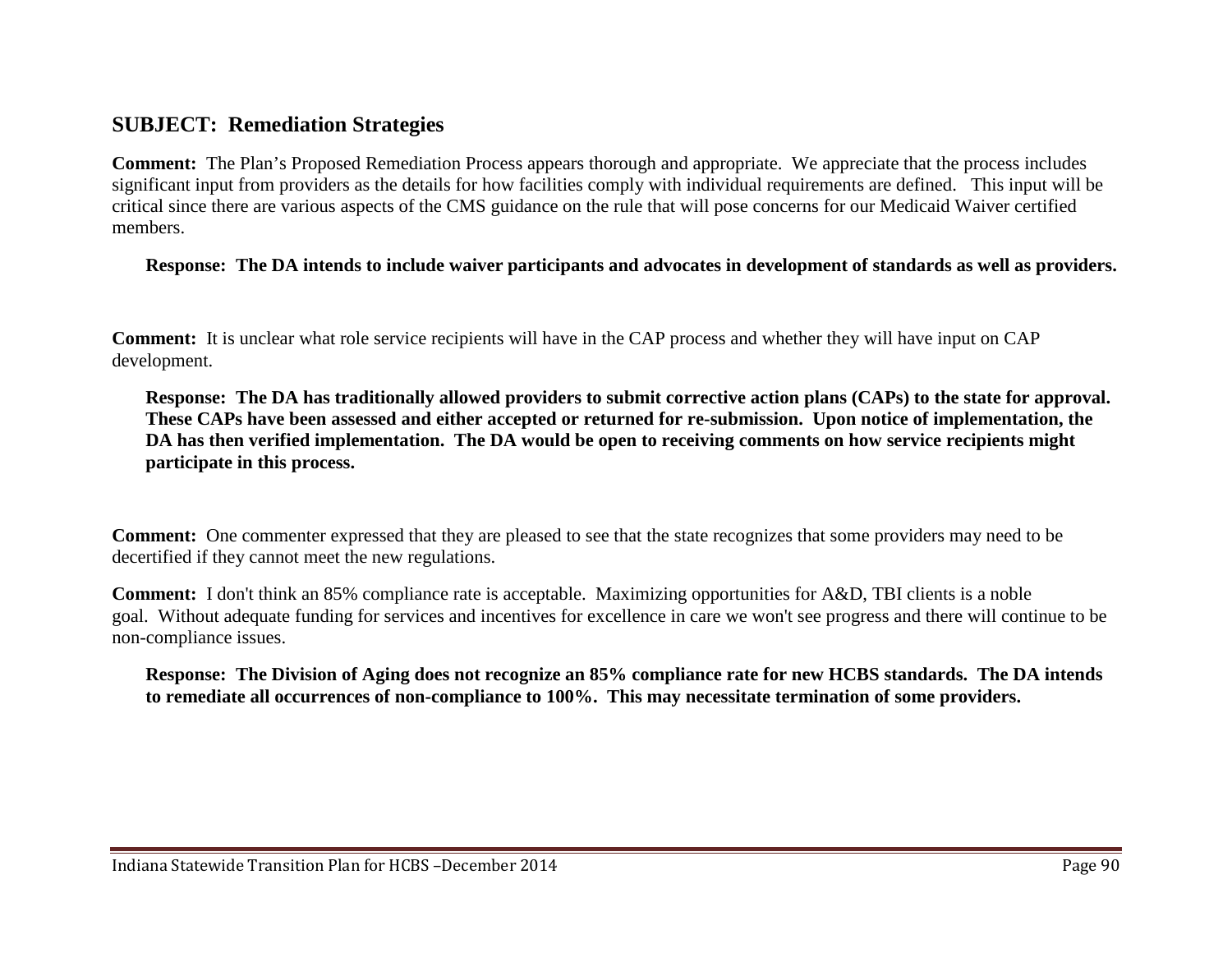## **General Comments**

**Comment:** Will the state wait a full five years to implement the rule, or will there be steps along the way?

#### **Response: There will be steps along the way. The transition plan lays out a general schedule. Many components of the new HCBS rule are already part of the current waiver rules so we will continue to ensure compliance with those components.**

**Comment:** Several comments were received in support of home and community based services and detailing how non-waiver home health providers can be a part of the overall strategy to keep people in their homes through provision of skilled home health services, nursing services, physical therapy, occupational therapy, and by providing caregiver training

#### **Response: The DA recognizes the importance of non-waiver home health, medical and therapy providers and appreciates their willingness to be part of the overall strategy to implement the HCBS rules.**

**Comment:** A concern was expressed that the plan doesn't address how the state will implement and monitor any individual modifications to the additional requirements for provider-owned settings. This information should be addressed in the transition plan before it is submitted to CMS.

**Response: The transition process is in its initial stages and the DA has not yet addressed needed enhancements to the Person-Centered Planning process or the process through which individual modifications will be implemented and monitored. The DA will seek public input and participation as we enter future stages.** 

**Comment:** Who determines if the client is in an appropriate setting?

**Response: For residential service options under the A&D and TBI waivers (Adult Family Care, Assisted Living, and Structured Family Care) the DA utilizes a Service Level Assessment to determine the level of need on an individual basis. This assessment is conducted by the case manager with input from the individual and/or their representative and the service provider. This assessment does include a maximum score beyond which the individual's needs exceed the service**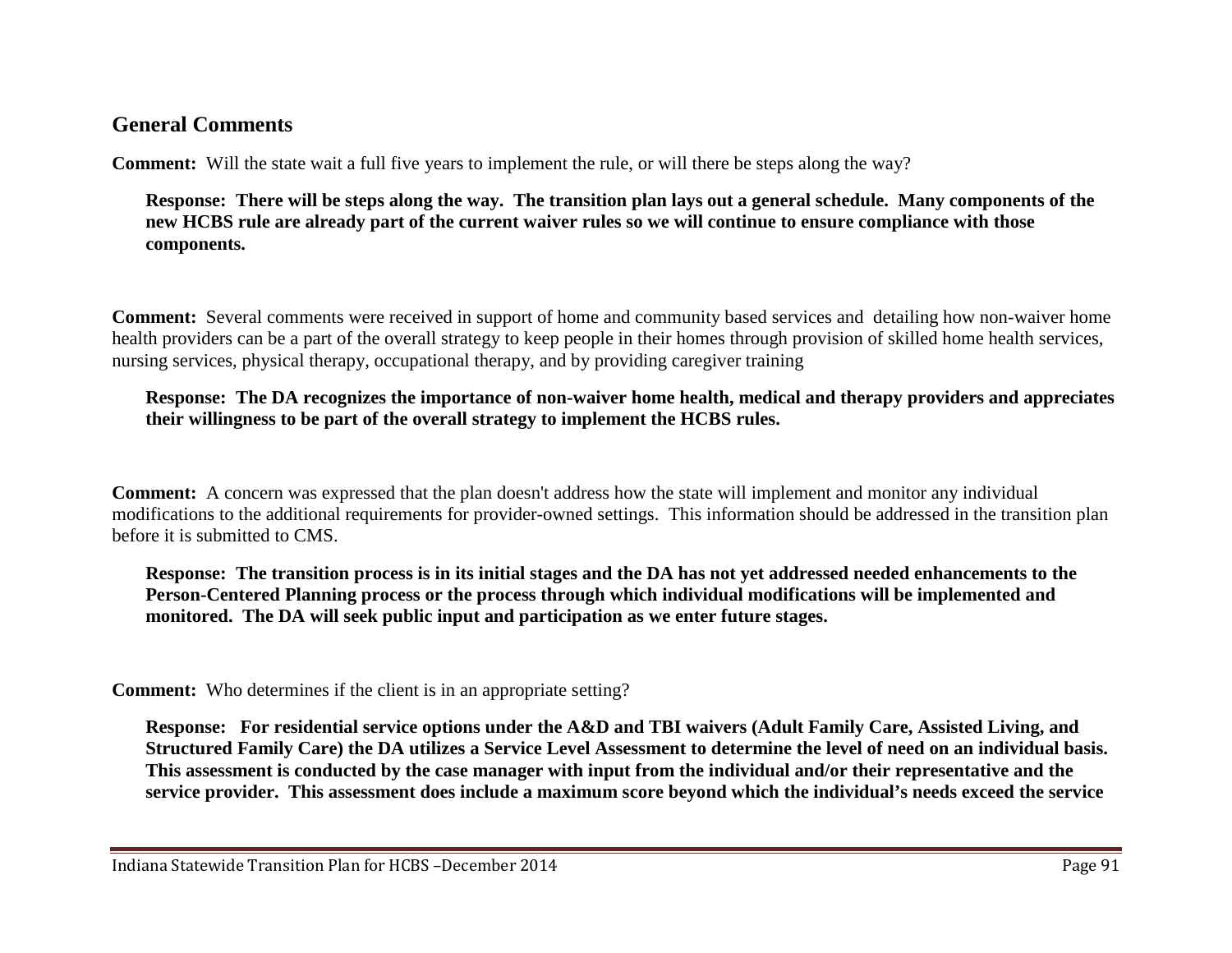**that can be provided by the facility. Aside from this assessment, it is the participant, their chosen representative, or their guardian who decides the appropriate setting.**

**Comment:** Persons on A&D and TBI waivers have unique considerations. Will there be a team, including the client, who will be making a decision about how and how much funding will be available for the services.

#### **Response: The waiver participant will continue to choose who will be on their team and maintains the right to choose services based on their individual needs. The DA funds services based on individually assessed needs.**

**Comment:** How often will participant assessments be made? Will there be opportunities for appeal and review of services by a nonpartisan representative?

**Response: The DA currently utilizes several layers of assessment. All waiver participants have a service assessment every 90 days and a Level of Care Assessment every six months. Both of these assessments are conducted by their case manager. Some services require a Level of Service assessment. The state recognizes that enhancements to the person-centered planning process will require a review and changes to the current assessment protocols and will use the transition process to achieve those enhancements. The DA currently has an appeal process for all decisions the individual wishes to appeal. It is not anticipated that there will be changes to this process as it includes opportunities for internal (DA) and neutral (Administrative Law judge) review.**

**Comment:** Along with physical and mental assessments will there be opportunities provided for financial education such as budgeting, planning and consumer education?

**Response: These subjects, while important, are not within the scope of the transition plan or the HCBS final rule.**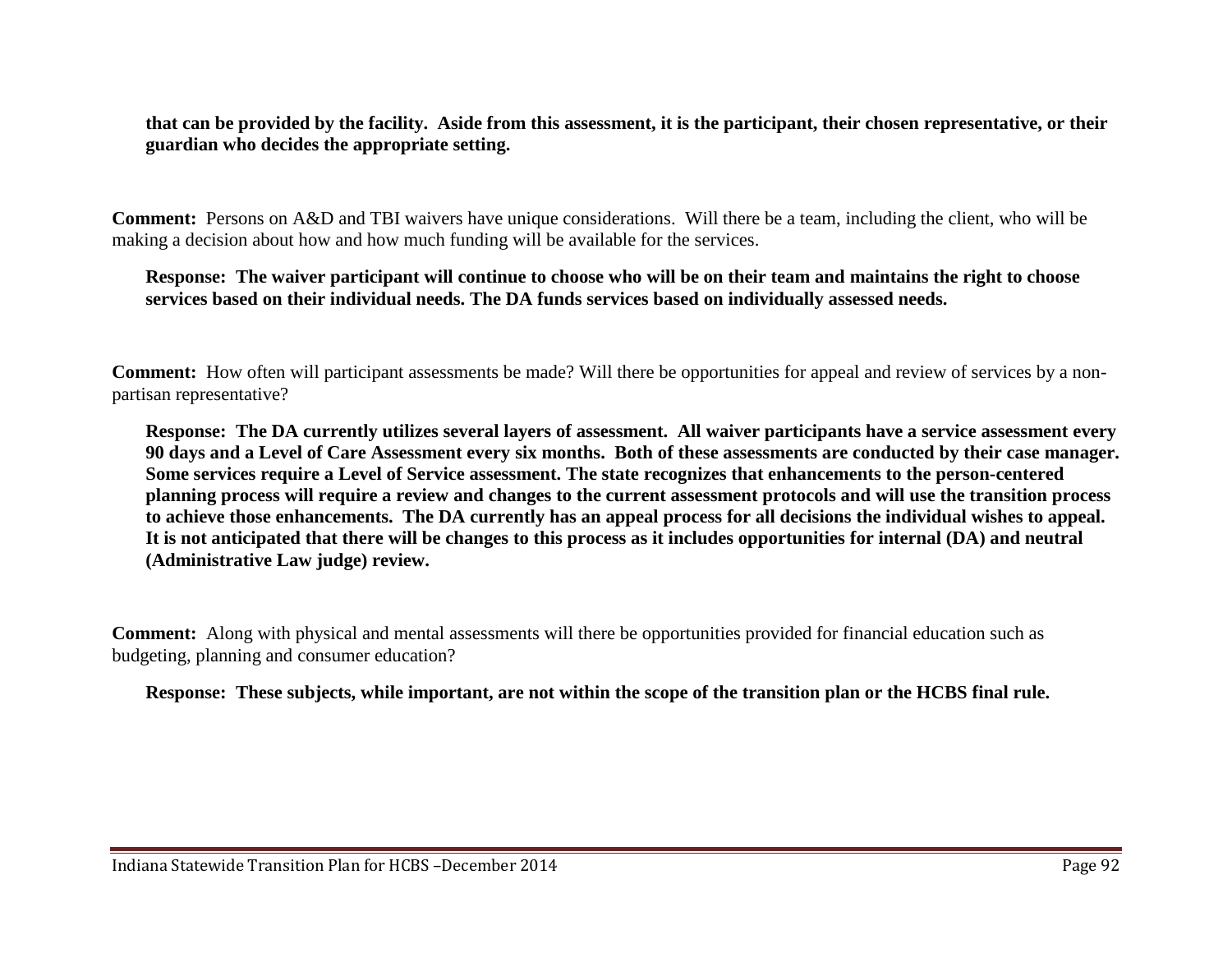**Comment:** If a client is deemed unable to have total control over personal resources, either temporarily or permanently who will aid them?

**Comment:** Who determines if the client is capable of making all decisions re: their care, finances, education, etc.? Is there a set of guidelines already in place or are there new guidelines being implemented as part of the transition plan? Who will make these assessments (BDD, Health professionals, Medicare or Medicaid)?

**Response: The individual has the right to appoint financial and personal representatives, granting power of attorney at their discretion. For individuals unable to make these appointments, another entity may obtain guardianship through legal channels. It is not anticipated that these will be addressed through the implementation of this transition plan.**

**Comment:** Medicaid fraud seems to be on the rise and because there has been a reduction of reimbursements for Medicare & Medicaid clients some clients are being underserved. Who is writing the regs or updating them?

#### **Response: The DA agrees that Medicaid fraud is serious problem. The State has two organizations that investigate Medicaid Fraud; Program Integrity operates through FSSA Operations and the Medicaid Fraud Unit operates within the Attorney General's office. The DA's transition plan does not include any changes within these organizations.**

**Comment:** The complexity of medical conditions, medical ethics, and medical treatment need to be reviewed more frequently. Also I remember just last year that a state legislator was questioned about his actions on a funding bill because he had interest in a health care business. Does this new plan have a federal (GAO) and state collaborative investigative unit?

**Response: As the A&D and TBI waivers include very limited medical services, it is not anticipated that there will be standards regarding medical treatment or medical ethics, or include a federal/state collaborative investigative unit. Medical service providers are required to be licensed under the Indiana State Department of Health and to abide by their standards.**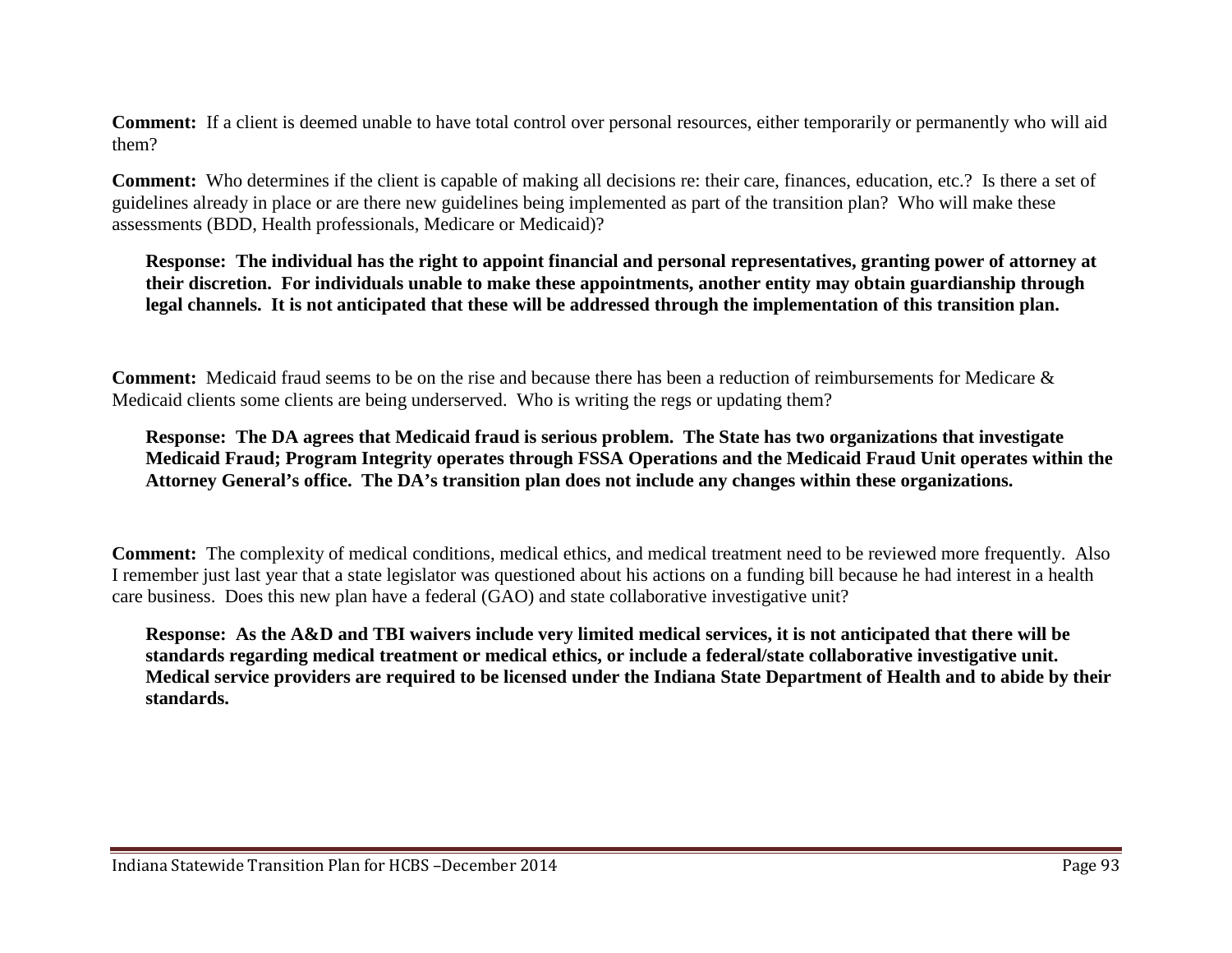**Comment:** One commenter expressed a fear that the new HCBS rules will create a greater burden of paperwork.

**Response: The DA does not anticipate an increased level of paperwork for providers over the long-term. Individual exceptions may occur if extensive corrective actions are required.**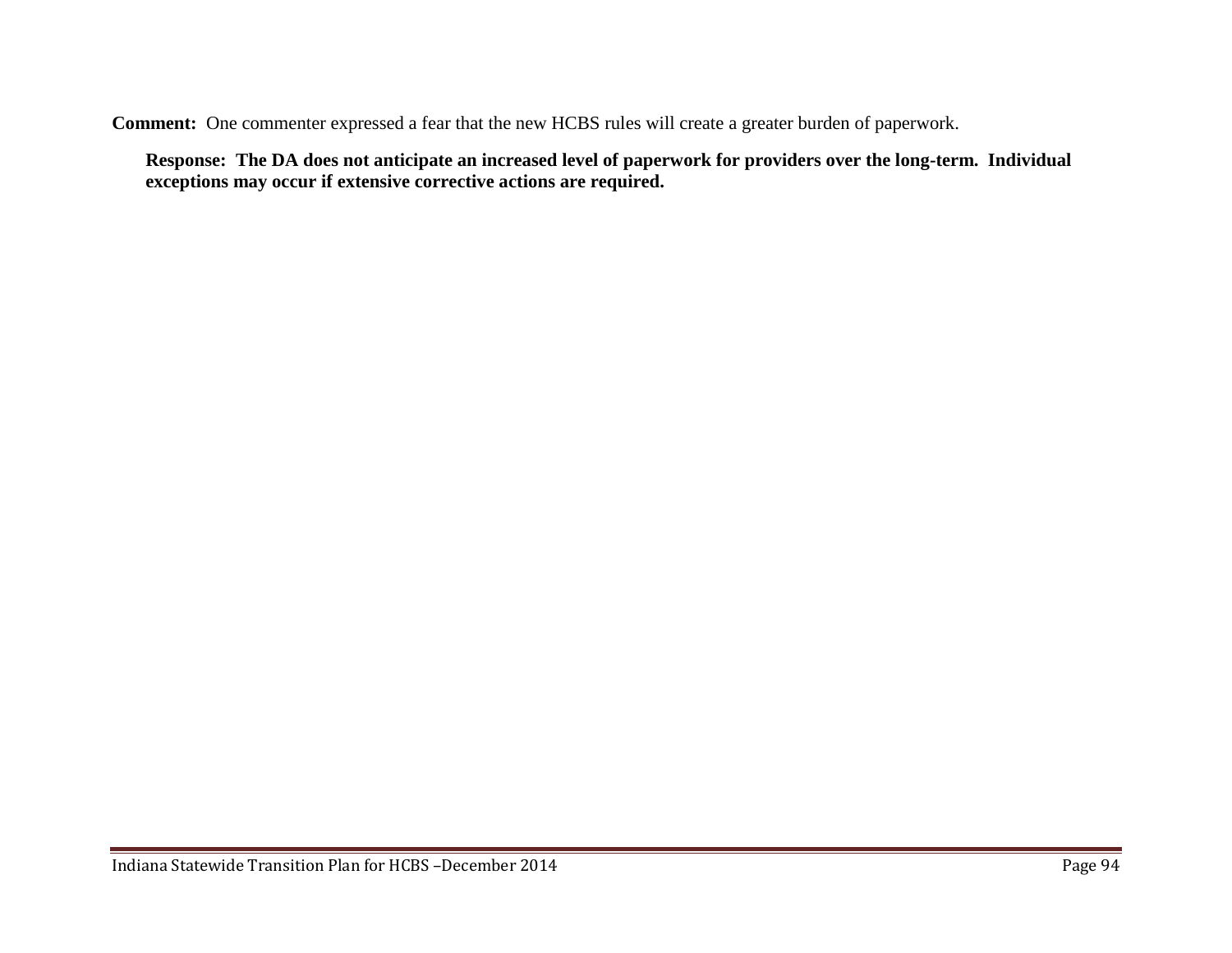## **Division of Disability and Rehabilitative Services (DDRS)**

**HCBS Programs**

**Community Integration and Habilitation (CIH) Waiver – 1915c Family Supports Waiver (FSW) – 1915c**

## **SUMMARY:**

On October 31, 2014, Indiana posted public notice of the Family Supports Waiver Comprehensive Transition Plan, the Community Integration Waiver Comprehensive Transition Plan and the Indiana Statewide Transition Plans to the FSSA/DDRS website and to all individuals on the Division of Disability and Rehabilitative Services (DDRS) listserv. The DDRS listserv has a total of 5,078 registered individuals. **Letters were also sent to every individual who is currently utilizing waiver services inviting them to participate in a webinar and phone conference to educate them of the HCBS rules and transition plans.**

In addition, throughout October and November, DDRS hosted a variety of events to generate public comments on the posted Transition Plans. Events included the DDRS Quarterly Provider Meeting attended by over 167 individuals, a meeting with the Arc Self Advocates Officers, three Webinars and phone conferences for families with over 400 participants, a presentation at Indiana Association of Rehabilitation Facilities, Inc. Quarterly Conference, a podcast by the Director of DDRS with the Arc of Indiana; the DDRS Advisory Council; Quarterly Case Management Meeting and multiple meetings and announcements by local provider and advocacy groups. During the public comment period, a variety of comments were received from individuals, family members, providers and advocacy groups.

The public comment received ranged from detailed suggestions regarding the various phases of the Transition Plan to long-term remedial strategies. Indiana noted many individuals reported an overall satisfaction with the Comprehensive Transition Plans, as it ensures that individuals receiving HCBS are integrated in and have access to supports in the community.

The DDRS revised the Transition plan to explain use of 85% as baseline for compliance, to clarify language and policy goals and explain the review and potential modification of documents and process as well as to include the addition of a Transition Taskforce based on public comment**. See pages 26, 30, and 60**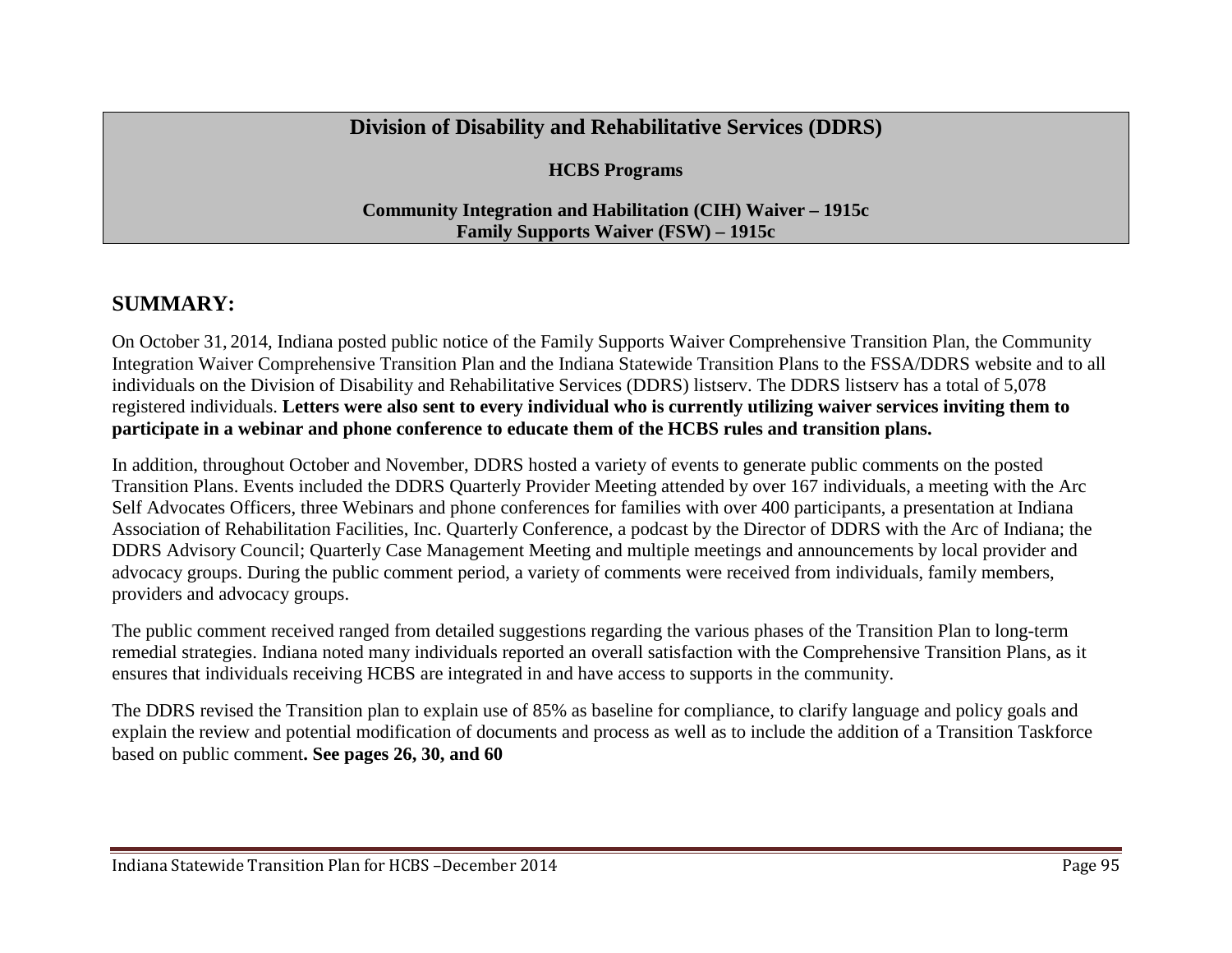Below is a summary of various categories of public comment, a summary of the public comment received (with the exception of the specific system barrier comments received), and the State's responses to the comments. Anecdotal comments received about the specific system barriers affecting compliance will be utilized during the review of qualitative data in order to supplement the quantitative data review and identify potential remedial strategies.

# **SUBJECT: Assessment of Settings**

**Comment:** Indiana identified 85% and below as the threshold for low level compliance with National Core Indicators. One commenter asked what the national standard is for compliance and how Indiana compares to other states across the country if the threshold of 85% compliance is met.

**Comment:** The Indiana demographics section of the 2013 National Core Indicators Report indicates that most interviewees resided with family. In this setting, rules and activities are generally determined by a parent or family member, making individual choice a matter of family dynamics. This situation may unintentionally skew the results related to self-determination, as well as potentially make remediation and compliance challenging. The commenter recommends that this be taken into consideration in further assessment activities and in the final determination of setting compliance.

**Comment:** One commenter was pleased with the use of NCI data to assess compliance. They felt the state's use of the NCI survey (National Core Indicators) is helpful because it demonstrates that there needs to be significant change in a broad range of topics. However, there is concern with the use of the 90-day checklist as an indicator of compliance given that in several instances the results were contradictory with the NCI data.

**Response: While the State used NCI data as a preliminary assessment tool, the State acknowledges concern with contradictory data obtained by the 90 day checklist. For this reason, a more in-depth approach will be carried out through the individual experience surveys to determine HCBS compliance. The individual experience surveys will also allow for all participants settings to be analyzed, not just residential.** 

**In March 2014, CMS also issued modifications to Quality Measures and Reporting on 1915(c) Home and Community Based Waivers. Specific to Improvements in 1915c Waiver Quality Requirements (June 15, 2014), CMS issued guidance to the States indicating that any level of performance measuring "less than 86%" compliance indicated a need for improvement and further analysis to determine the cause(s) of the performance problem. DDRS chose to use that same percentage (less than 86%, or 85%) as the threshold for low level compliance within our National Core Indicator and 90-**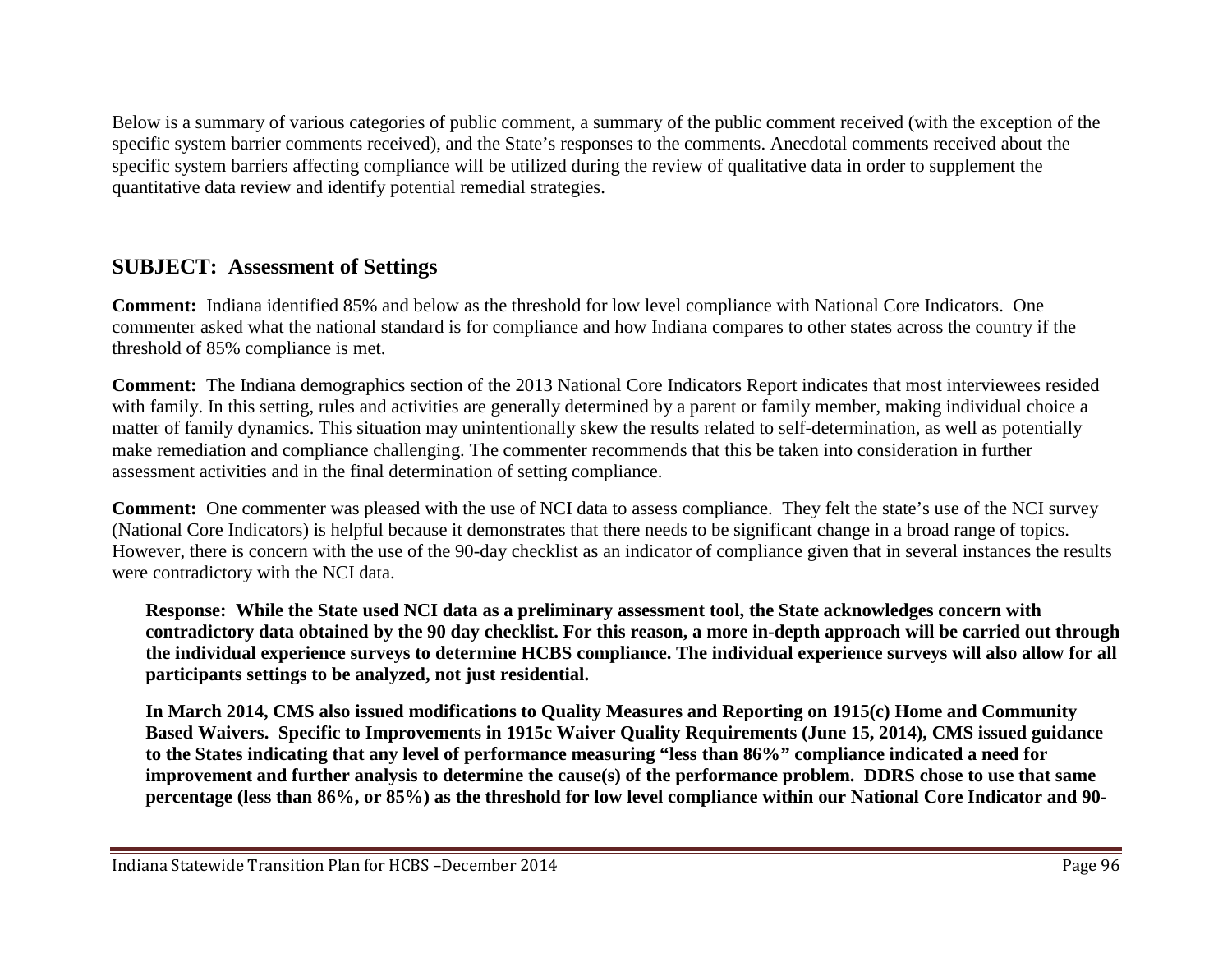**Day Checklist data findings. National Core Indicator findings, including those specific to Indiana, are available at [http://www.nationalcoreindicators.org/states/.](http://www.nationalcoreindicators.org/states/)** 

**Comment:** One commenter stated the transition plan read as though the assumption was everyone is out of compliance and requested language clarification, specifically how the site survey's will be assessed.

**Response: Compliance cannot be assumed nor does Indiana assume that it is not in compliance. The transition plan was developed to clearly delineate Indiana's assessment and potential remediation activities.** 

## **SUBJECT: Preliminary Settings Inventory/Analysis**

**Comment:** In the preliminary settings analysis, one commenter would like to see more substantive comments regarding how compliance will be determined in all instances where there is no NCI data and no 90-day checklist data.

**Comment:** Information reviewed and used for future data collection to manage accomplishment includes the 90 day checklist and pre/post transition documents, both of which are significantly in need of modification to more appropriately represent the current and future waiver recipients. It is concerning going forward if the intent is to continue to use these two documents as part of the transition process/plan. Perhaps part of the transition plan could speak to the necessary document changes in assuring they support what is being monitored and leading the team to successfully support the individual.

**Comment:** Standards, Rules, Regulations and/or Requirements should be broad in scope, being applicable to individuals of all ages. The average age of individuals served is decreasing as school age individuals are targeted, rather than deinstitutionalized individuals such as in previous decades.

**Comment:** Due to the fact that NCI data and 90 day checklists frequently contradicted each other, several areas of the initial assessment have been noted to require further study. This suggests the need to review the validity of the 90 day checklists and/or the NCI data collection process as it relates to determining compliance with CMS rules.

**Comment:** One commenter has concerns about the 90-day checklist process. Specifically, who responds to the questions; the case manager or the individual? It was recommended that a trained individual, outside of the case management team, to ensure that the data is truly person-centered, conduct Personal Outcome Measurement (POM) interviews. For the CMS Criteria that is not obtained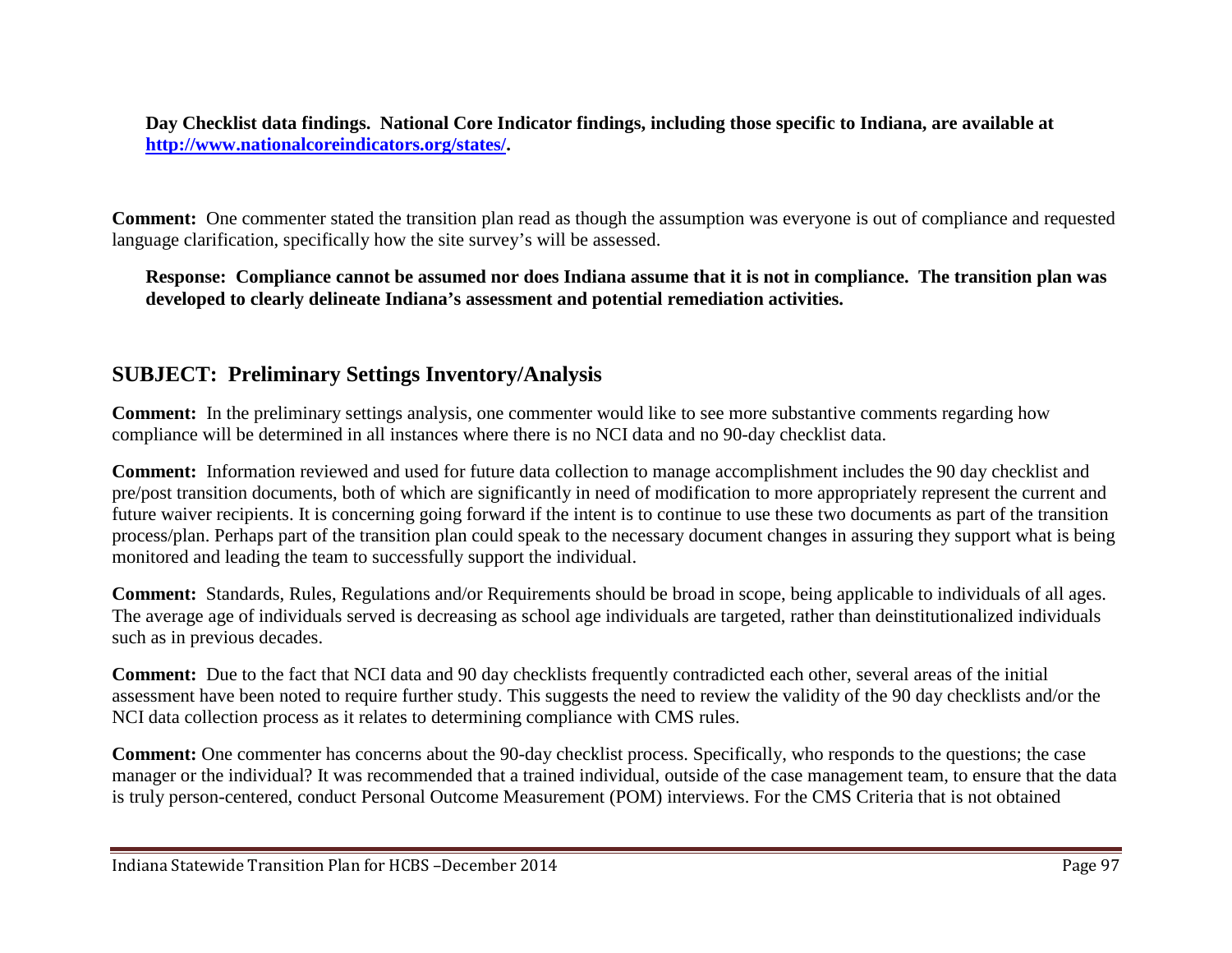through the 90 day checklist, it is recommended that the criteria be added to the checklist, and referenced in the individual's personcentered plan.

**Response: The State will incorporate specific components of the above suggestions into the transition plan by clarifying language and policy goals. The review and potential modification of documents and process to support the changes will be incorporated into the transition plans. Currently, both the Case Manager and the individual waiver participant (consumer)/family or guardian are to respond to questions on the 90 Day Checklist during the 90-Day Meetings of the Individualized Support Team (IST), but the Case Manager is responsible for its completion and processing. At this time, it is the responsibility of the Individual Support Team to ensure the accuracy of the 90-Day Checklist responses and there are no immediate plans to bring in outside entities.**

**Comment:** One commenter suggested policy specifics be a part of a later comment period around rules and regulation changes.

**Comment:** 90 – Day Checklist

- 1. I see that this is used to review many of the desired outcomes. With new policies being implemented and because this is one of the main pieces of information being used to measure current and future outcomes; will there be more accountability for all Case Managers to complete this documentation with the review of the IST team state wide?
- 2. A Focus of training on this documentation may need to be implemented through AdvoCare for all individual Case managers, as historically, many newer CMs have either overlooked this or completed it without the input of the IST.

**Response: The State will review the suggestions listed above in order to identify areas of inadequacy or weakness within the 90 day check list and develop necessary modifications to assure the State's compliance with HCBS requirements. Case Managers will continue to be trained and held accountable for following proper procedure in the completion of this task. While the specific suggestions will not be incorporated into the high level Transition Plan, the State will ensure stakeholders have an opportunity to review any policy/process changes listed above and, to the greatest extent possible, the State will incorporate the suggestions within the specific processes.**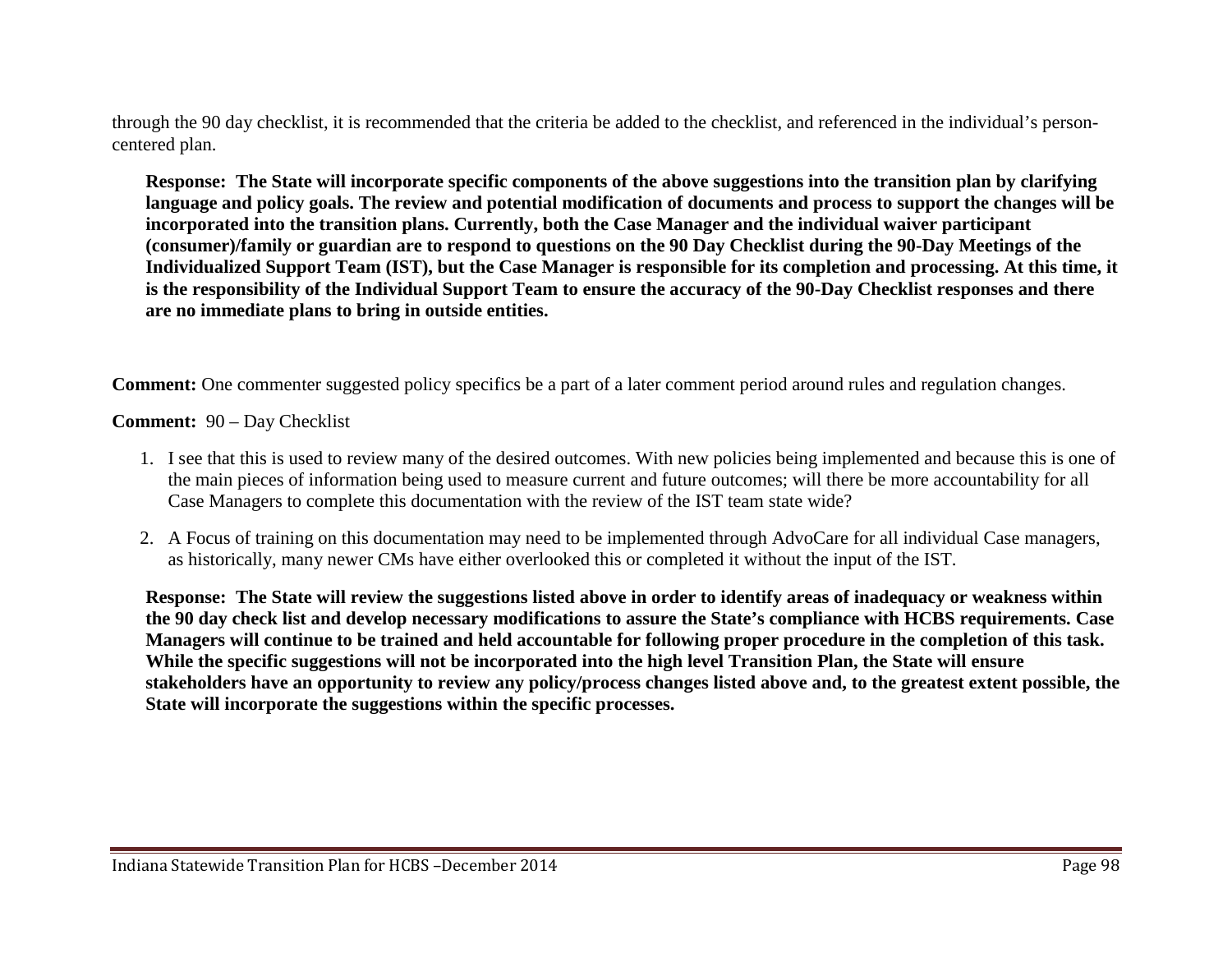# **SUBJECT: Validation of Preliminary Setting Inventory**

**Comment:** One commenter felt that using the Indiana Institute on Disability and Community (IIDC) to complete the next phase of assessment is a wise decision. IIDC's expertise and reputation will reinforce the process as fair and credible. Further, by testing with a sub-group of individuals with disabilities, the assessment will have a high level of validity.

**Comment:** One commenter felt it was unclear if all waiver recipients will be surveyed or only Individuals receiving RHS services. They suggested DDRS should consider scaling down the implementation of a statewide survey for 17,000+ Individuals on the waiver. A large percentage of the Individuals receiving waiver services live in their family home, and these settings are considered to be site appropriate. If the goal of this survey is to identify specific sites that may need further review, it may be advantageous for DDRS to focus only upon Individuals receiving residential services or supported living services.

**Comment:** Once the survey tool is completed, the state should consider changing the implementation process. Right now, this plan outlines a provider-led process, with the provider responsible for ensuring the survey is completed for each Individual. The state will have difficulty getting full compliance with this process. Instead, the state should consider having Case Management facilitate the questions to the Individual and their support team as part of the 90 day process.

**Comment:** One commenter recommends that the Provider and Member Surveys are inclusive of individuals Receiving HCBS services, as well as those on the wait list.

**Response: Final details on how, to whom, and by whom the site surveys should be administered for optimal results is still in the final planning stages and will be incorporated in future updates of the transition plan. The State will review the suggestions listed above in order to finalize the specific components and processes for the survey tool. DDRS appreciates the support expressed by various commenters. While the specific suggestions listed above will not be incorporated into the preliminary transition plan, the State will incorporate the suggestions within the specific processes to the greatest extent possible.** 

# **SUBJECT: Proposed Remediation Strategies**

**Comment:** The Comprehensive Transition Plan states that a Comprehensive Provider Survey will be conducted and results analyzed. The plan does not specify if (or how) results will be made available to individual providers. It would be beneficial for providers to have timely access to survey results specific to their agency's compliance. This would allow providers to begin making systematic changes that facilitate compliance.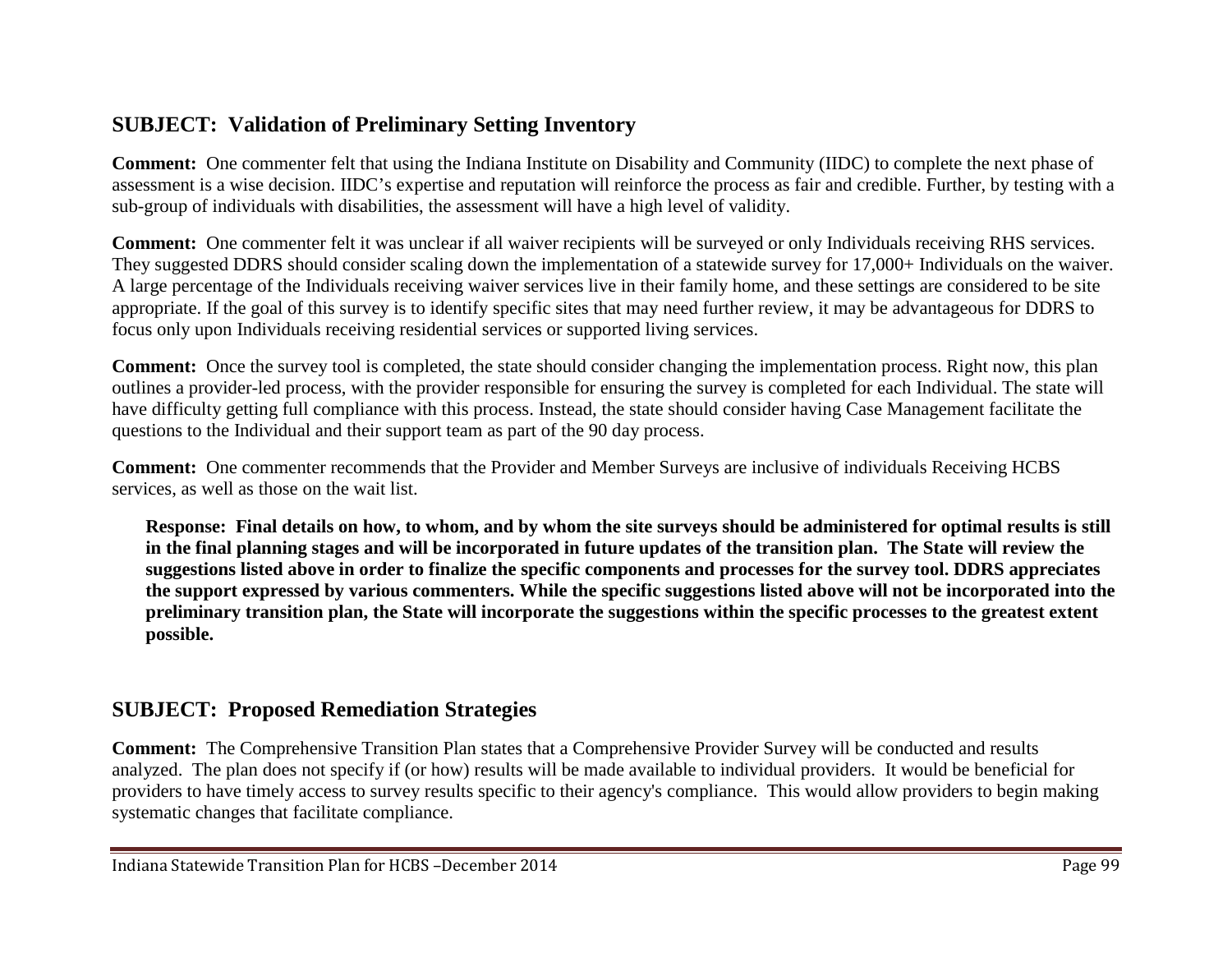**Comment:** The Transition Plans call for assessment components to be completed by an individual or another person that "knows them best." It is understood that the State may likely look to providers to facilitate identifying an appropriate person to assist the individual through the assessment process. To that end, it is recommended that a single point of contact be established at each provider agency to coordinate with the support teams to determine who should be involved in individual surveys.

**Comment:** With regard to the survey tool being developed by the IIDC to target specific HCBS requirements, there is concern with vesting the administration of the survey through the residential provider. There is a concern that the provider could manipulate or influence resident responses. Due to the survey's importance, whereby its results will be used to determine sites for site specific assessments, the survey tool should be as free from bias and influence as possible. Commenter would also request that the key stakeholders be included in the survey design process. In that same vein, requests that the participant/resident survey be accessible and meaningful. For example, rather than asking generally whether the resident/participant has access to food, asking whether he or she can get a snack whenever they want.

**Comment:** The Participant Rights and Responsibilities Policy is not scheduled to be modified until 12/2017. Commenter would request that this be done earlier in the process – participants should be aware of their rights as early as possible so that they may better participate in the process going forward.

**Comment:** One commenter suggested a clearer process for sanctions and provider dis-enrollments. Specifically, timeframes for notice, action steps and procedural safe guards to ensure consumers and their teams are provided adequate notice.

**Comment:** One commenter suggested the remedial section of the plan is lacking. It appears to be primarily policy change or provider corrective action/sanctions. The state should realize that this is the most important part of the plan and should be afforded enough time for implementation. As noted previously, the state appears to be taking over half of the allowable time to identify the issues but the real work lies in correcting and taking action to make changes in Individuals' lives. Please allow enough time within this plan for the remedial work.

**Comment:** One commenter suggested a BDDS transition task force will need to be established for Individuals identified that will require major changes including relocation, adjustments to allocations, and mediation to resolve internal conflicts and compliance issues that cannot be handled by the Individual and their team. In addition, any system that is developed should allow for external support and consultation for situations that are too difficult for the Individual and their support team to handle without mediation or additional funding. It would be helpful for a process to be developed to request on-site consultations or team assistance.

**Comment:** These remedial strategies leave the Individual and the team out of this process entirely. For a true person-centered approach, most remedial issues, once identified, should be handled at the Individual and support team level.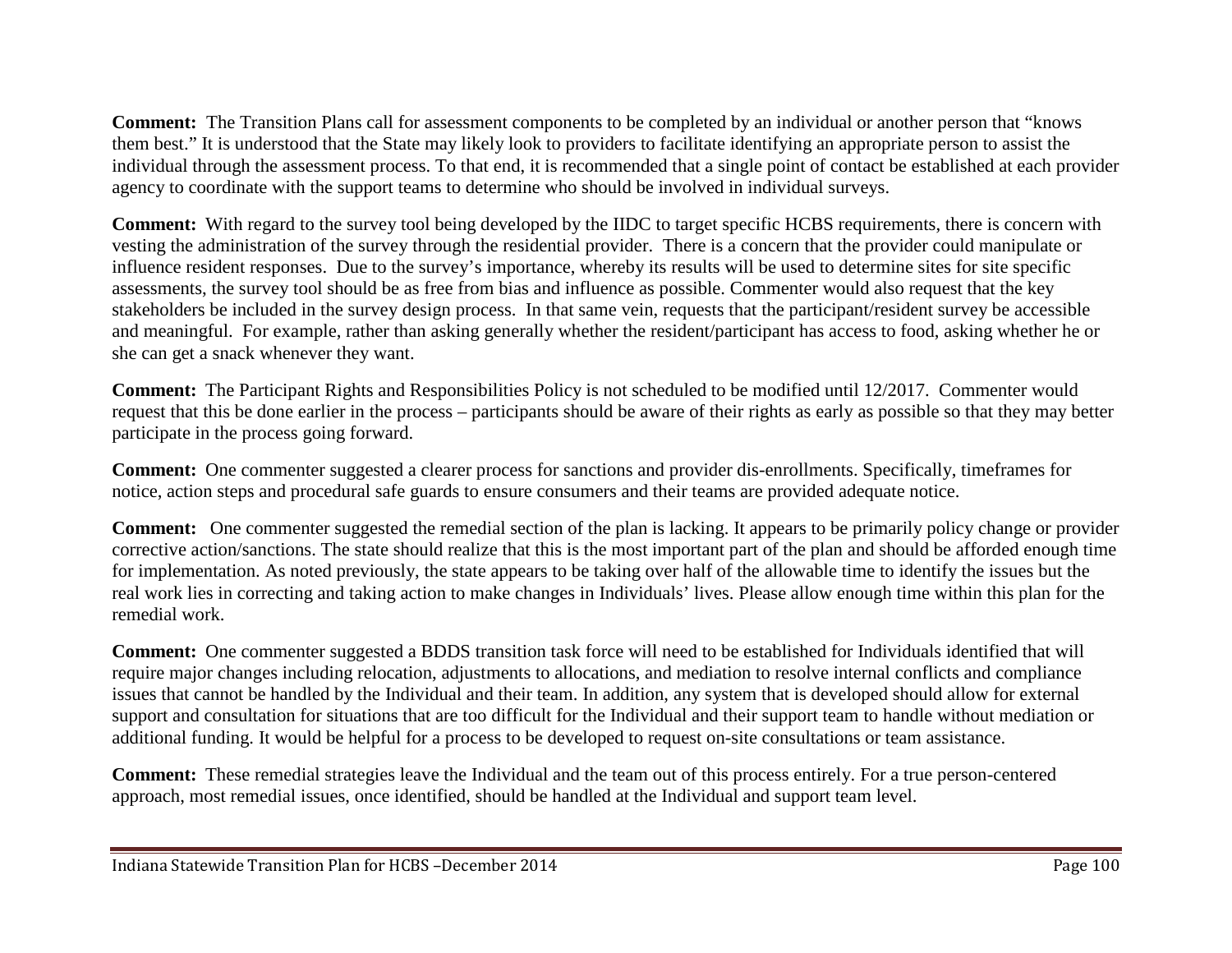**Response: It is the State's intent to include the individual and team throughout the assessment and remediation process. Timelines allow for all settings to be assessed and remedial strategies to be addressed upon completion of identified issues. Final details on how, to whom, and by whom the site surveys will be administered and assessed, is still in the final planning stages and will be incorporated in future updates of the transition plan. The suggestion of a transition taskforce will be incorporated into the transition plan to allow for additional ongoing supports and consultation during the transition process. The State acknowledges that Remedial Strategies and processes may need to be altered based upon the pilot surveys as well as the actual survey findings, but assessments must be completed prior to determining how those strategies may need to change. While the process for sanctions and provider disenrollment's was not added to the high level Transition Plan, the State will incorporate the suggestions within specific policies and procedures.**

**The State will review the suggestions listed above in order to finalize the specific components and processes for the survey tool. DDRS fully intends the survey to be meaningful and free from bias. Additionally, policies and procedures will be updated timely and appropriately once the survey findings have been analyzed and compared to the HCBS requirements.** 

## **SUBJECT: System Recommendations**

**Comment:** A few commenters provided specific suggestions regarding system recommendations. Specific suggestions are listed below:

- Ensure choice in living situations and staff
- Ensure meaningful employment opportunities for individuals
- Provide more options in services that are individualized
- Ensure control of personal resources
- Wider range of residential opportunities
- Address the shortage of qualified Direct Care Staff
- System constraints will need to be addressed
- Address the limited access to community
- Extra protections for individuals without Legal Guardians or advocates should be considered
- Ensure a more collaborative effort between Case Management and community disability organizations

**Response: The State acknowledges the concern with the system issues listed above. Through the individual experience survey and subsequent review of the HCBS requirements, Indiana will gather data on the current status of the system and**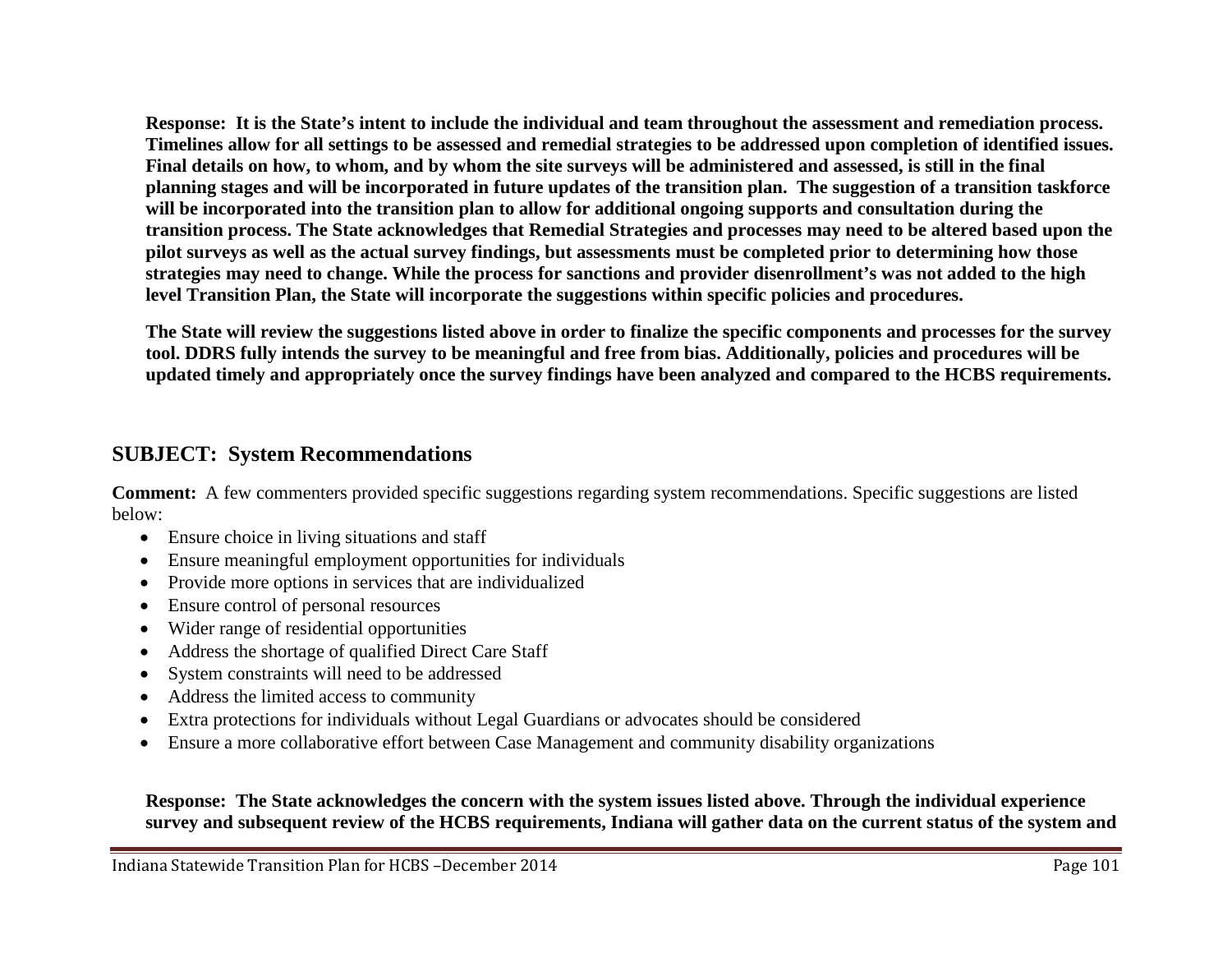**identify areas of noncompliance. To the greatest extent possible, the specific comments listed above will be incorporated within the survey(s) to assess the current status of Indiana's HCBS settings.**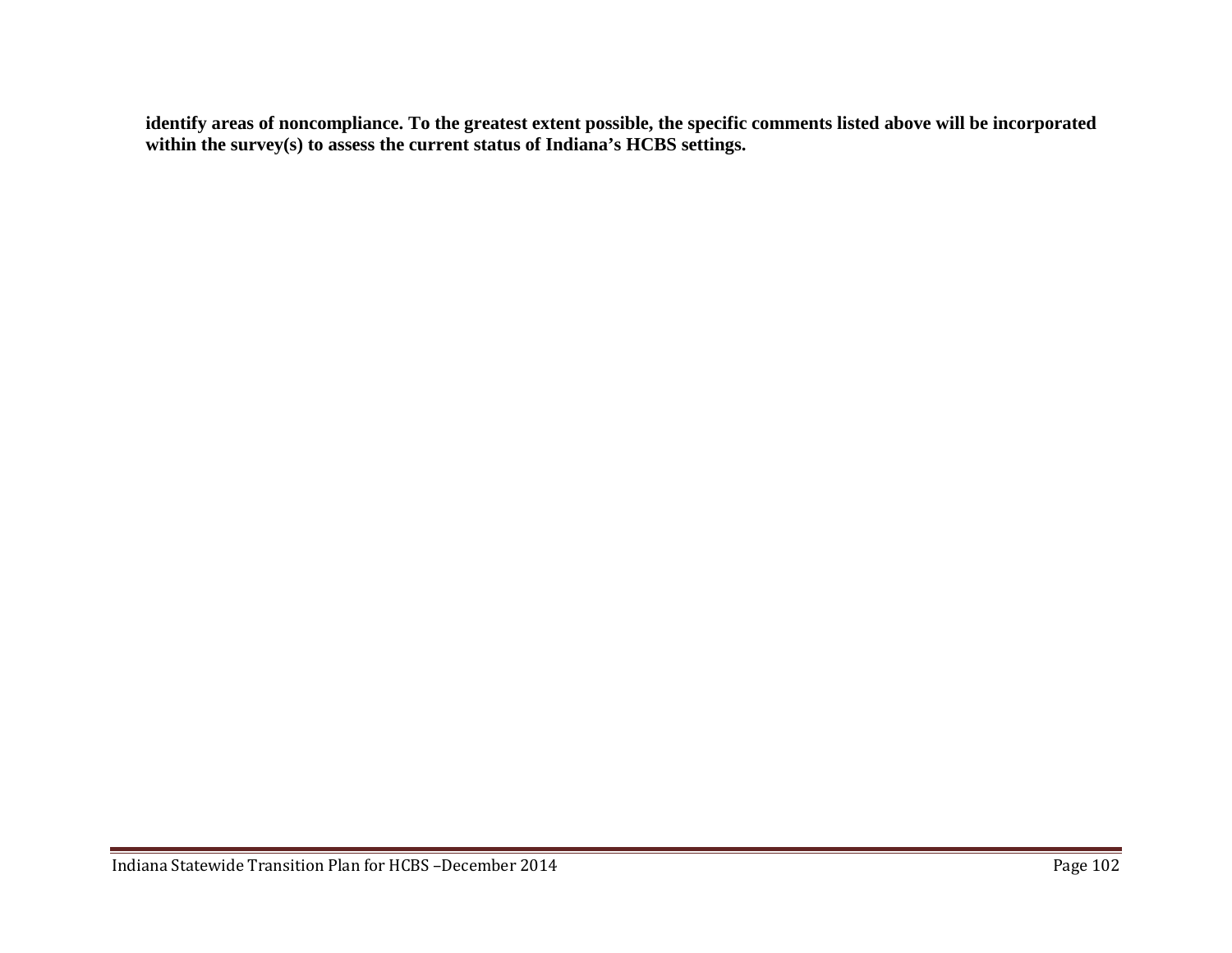## **Division of Mental Health and Addiction (DMHA)**

**HCBS Youth Programs**

#### **Psychiatric Residential Treatment Facility (PRTF) Transition Waiver – 1915c Child Mental Health Wraparound (CMHW) – 1915i**

## **SUMMARY:**

**Comment:** A commenter requested that DMHA Youth Programs conduct site visits to validate the assertions these programs are in compliance with the new rule. Other feedback received was related to the population served, not settings.

**Response: Site visits are conducted by DCS who certifies and licenses homes where children and youth will be placed as all participants reside in either a family home or foster home placement.**

**Additionally, 100% of participants will receive a survey that will request further validation of this assumption.**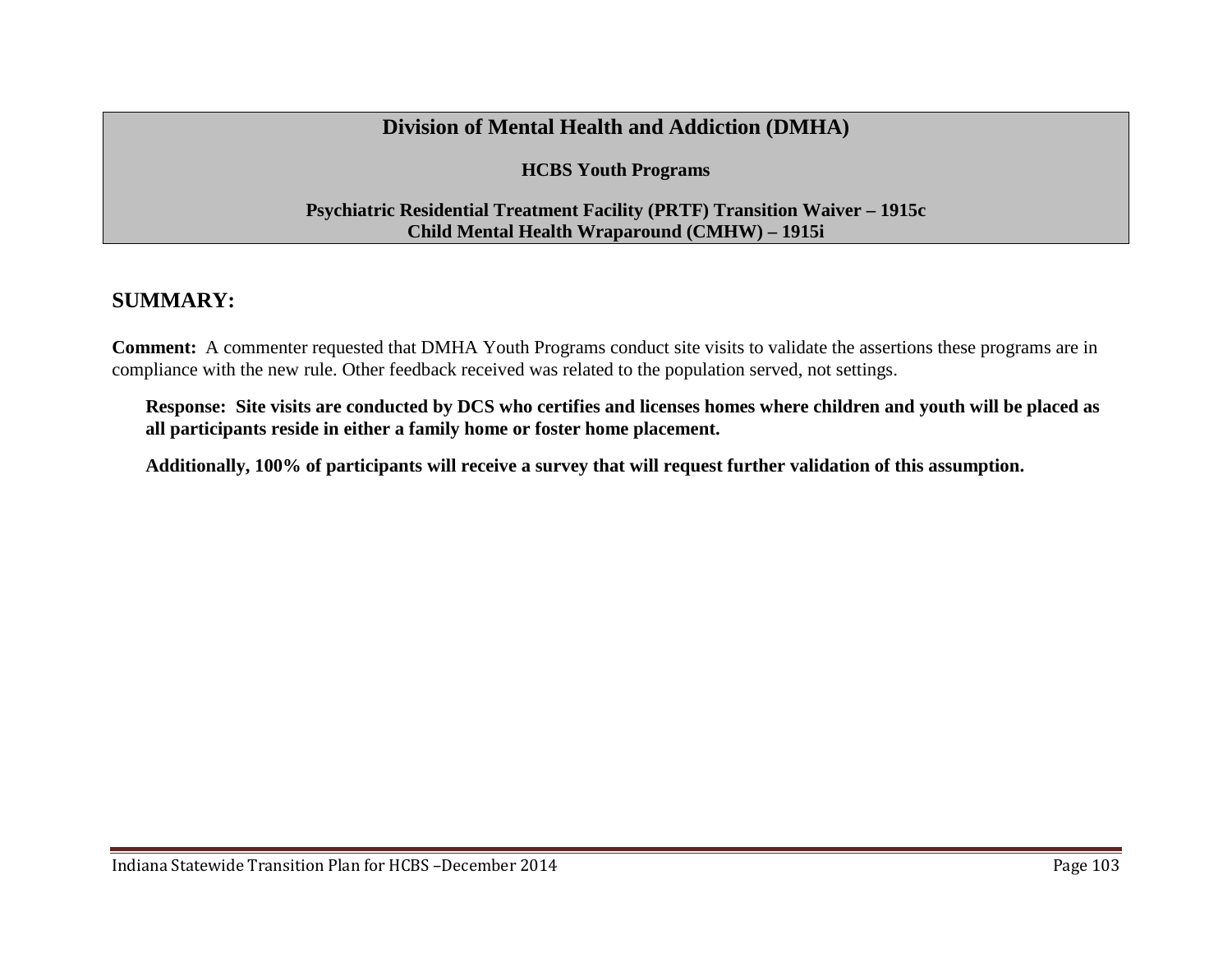## **Division of Mental Health and Addiction (DMHA)**

**HCBS Adult Programs**

#### **Behavioral and Primary Healthcare Coordination (BPHC) Adult Mental Health & Habilitation (AMHH)**

# **SUMMARY:**

The Division of Mental Health and Addiction (DMHA) solicited comments on the State Transition Plan as it applies to two adult 1915(i) programs; the Adult Mental Health Habilitation (AMHH) and Behavioral and Primary Healthcare Coordination (BPHC) programs. Comments were solicited and encouraged through an adult 1915(i) program provider training on October 15, 2014, as well as on adult 1915(i) provider conference calls on October  $16^{th}$  and November  $20^{th}$ , 2014. Providers were asked to reach out to members and other interested community partners to inform them of the state transition plan and comment period. E-mail notifications and a link to the state transition plan were made available to providers on October 31, 2014. On November  $20<sup>th</sup>$ , 2014, an additional reminder email was sent to adult 1915(i) program providers encouraging response during the comment period.

The DMHA received all five comments from the Indiana Protection & Advocacy Services (IPAS). DMHA is including individual responses to these comments below. DMHA revised the Proposed Remediation Plan as a part of the transition plan to include Adult Day site visits to ensure compliance. **See page number 73**.

## **SUBJECT: Assessments of Settings and Compliance**

**Comment:** "The Assessment of Settings included a review of the IAC, program policy, and provider manuals. It does not appear that service recipients were included in the assessment to better determine whether the services, in practice, are compliant. Given that the sites were found to be largely in compliance without site assessments or service recipient input is concerning."

**Response: As stated in the Proposed Remediation Plan, DMHA will be using member surveys and member focus groups to assess setting compliance across the state. These are geared to get direct member feedback on compliance with the final rule of CMS.**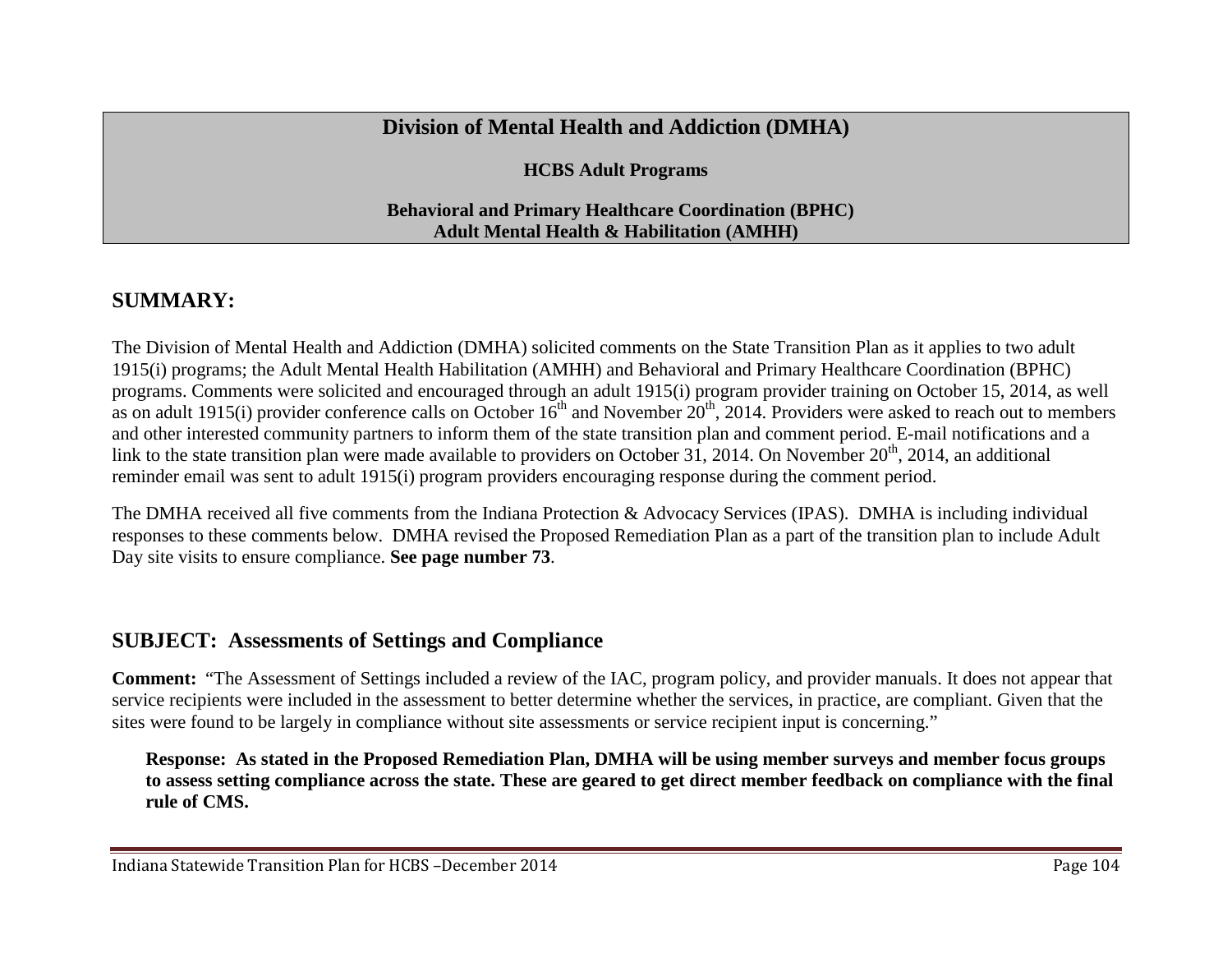**Comment:** "On page 67, the plan notes that Adult Day Services and Respite fully comply with the rules based on the agency's analysis. This analysis only included a review of policies and procedures. IPAS is particularly concerned about the provision of Day Services, as this has been an area, anecdotally, with many problems."

#### **Response: The division will incorporate Adult Day site visits into the regular Quality Assurance Plan site visits. DMHA will add Adult Day site visits to the Proposed Remediation Plan for Adult Day to assure ongoing compliance.**

## **SUBJECT: Proposed Remediation and Strategies**

**Comment:** "It appears that site visits are only for residential providers and not for Adult Day Services. See page 73. Furthermore, the materials to assess Adult Day Services appear to be in development. IPAS would request that site visits be added to Adult Day Services and that key stakeholders be included in the process of developing measures that will be used to assess these providers."

#### **Response: As stated above, DMHA will incorporate Adult Day site visits into the regular Quality Assurance Plan site visits. DMHA will add this to the Proposed Remediation Plan for Adult Day to assure ongoing compliance.**

**Comment:** "There is a lack of service recipient input into the process. Furthermore, more detail is needed regarding the use of annual provider trainings and Quality Assurance visits to ensure consistent application of HCBS residential standards."

#### **Response: Also as stated above and in the Proposed Remediation Plan, DMHA will be using member surveys and member focus groups to assess setting compliance across the state. These are intended to get direct member feedback on compliance with the final rule of CMS.**

**Comment:** "With regard to Adult Day Services, the plan should address in more detail how the adult day services will be modified to assure that participants have the opportunity to interact routinely with people without disabilities, since these settings are designed exclusively or primarily for people with disabilities."

**Response: The AMHH program is intended to help facilitate improved community integration for all individuals. The intent of the program and services is to support and assist individuals to participate in community activities and utilize**